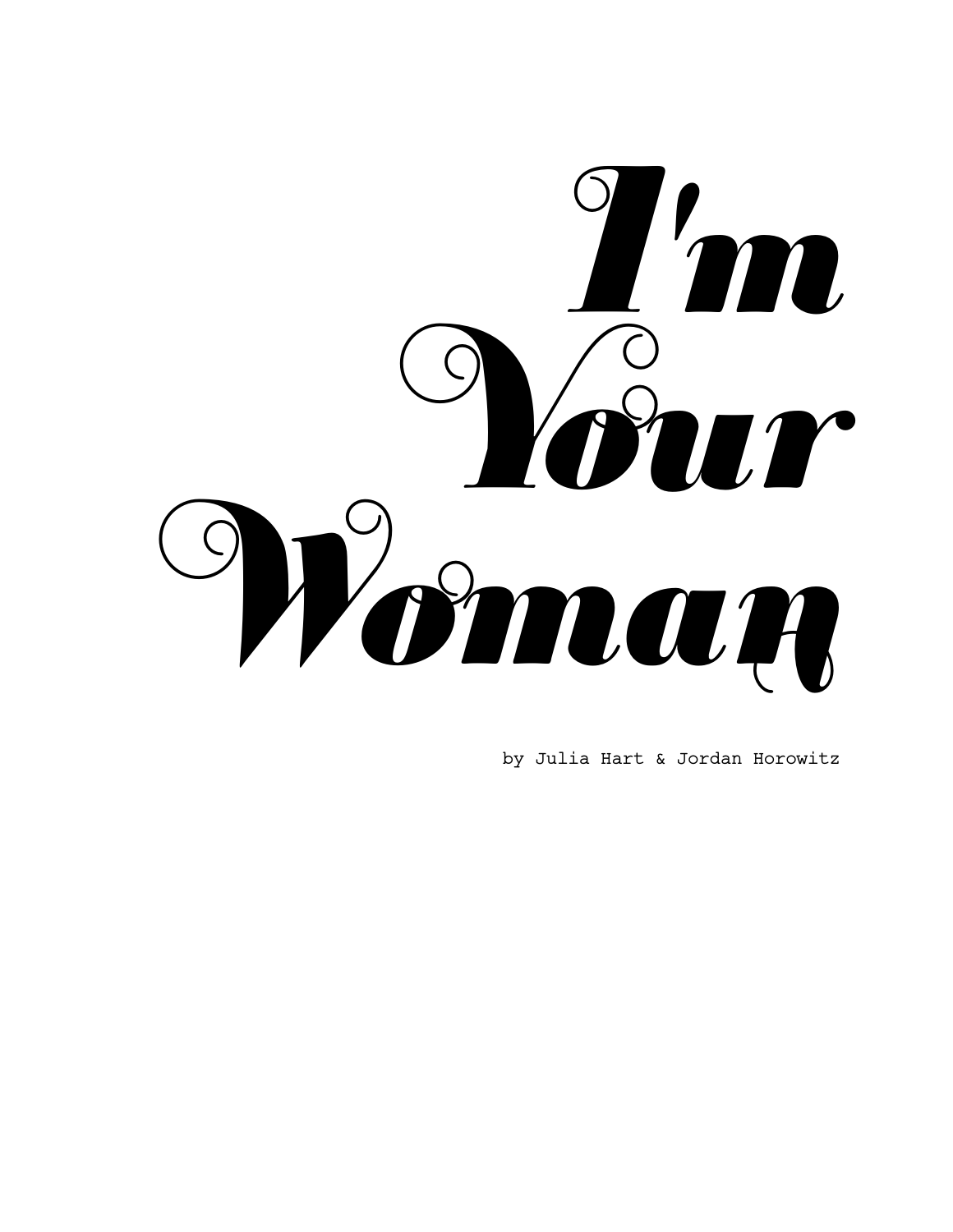**"Love takes off the masks that we fear we cannot live without and know we cannot live within."**

- James Baldwin, *The Fire Next Time*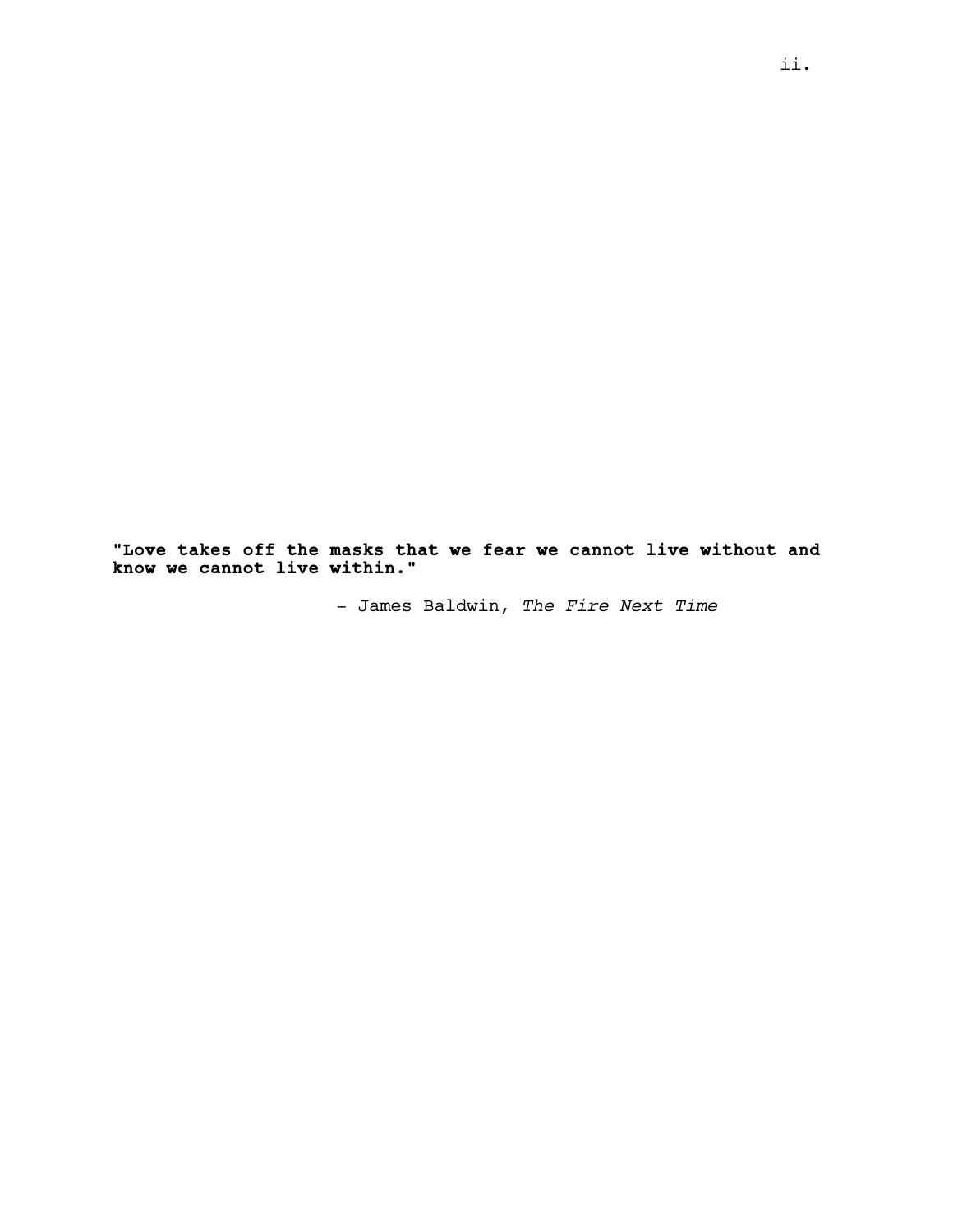Somewhere in America. The mid 1970's.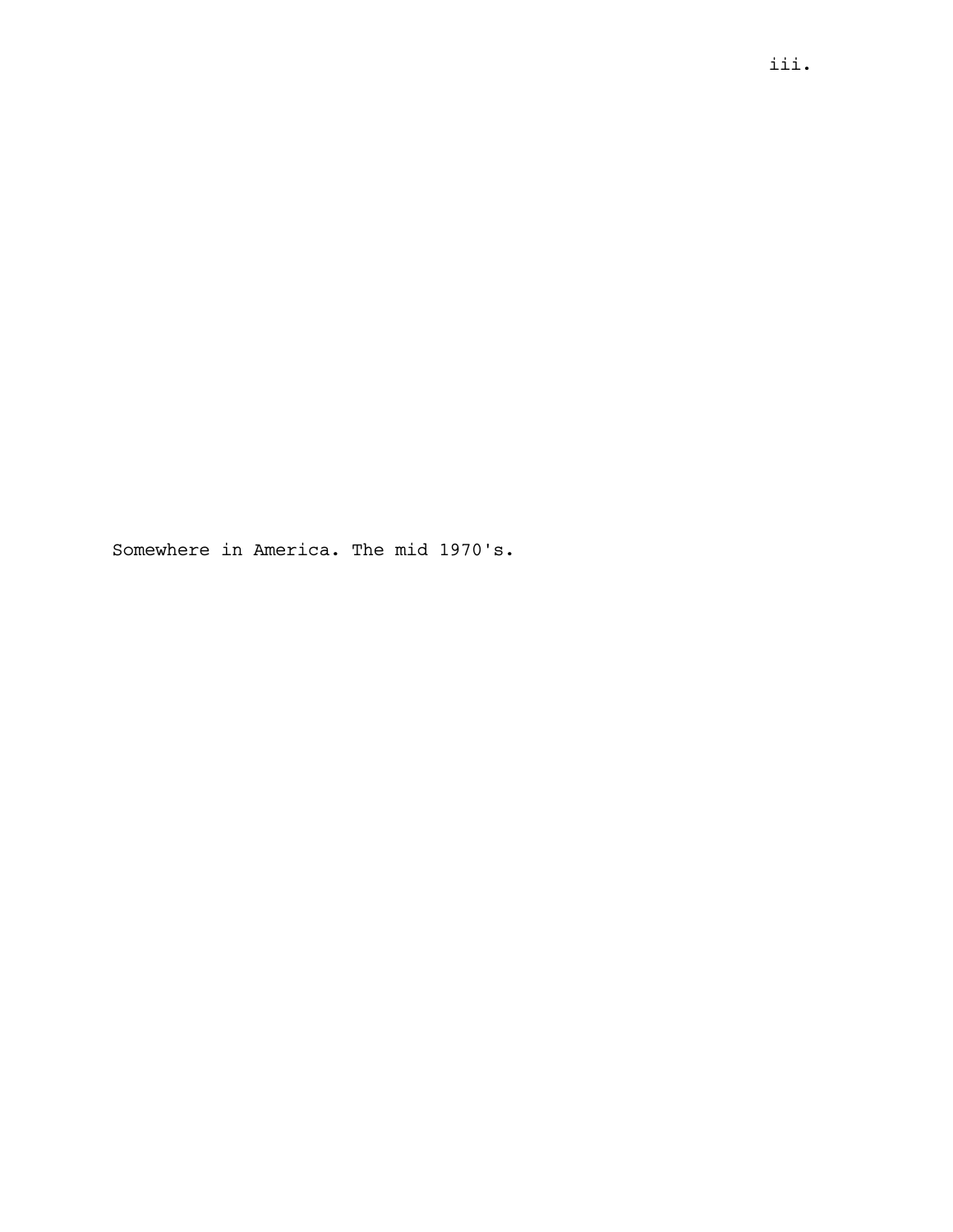OVER BLACK --

JEAN (V.O.) Eddie and Jean met and fell in love. Eddie and Jean got married and bought a house.

CUT TO:

INT. JEAN & EDDIE'S HOUSE/BACKYARD - AFTERNOON

A BLONDE WOMAN lounges on an OUTDOOR CHAISE. BIG SUNGLASSES, a CIGARETTE on her lips. A BRIGHTLY PATTERNED SILK ROBE wrapped tightly around her. On a SIDE TABLE, a glass of WHITE WINE and an ASH TRAY.

> JEAN (V.O.) Eddie and Jean were gonna have a kid, but didn't. (beat) So every morning, Eddie kisses Jean. Eddie leaves the house. And Jean's... alone.

Bobbie Gentry - *I Wouldn't Be Surprised -* plays from inside.

The Blonde takes a drag from the cigarette. Looks down at her delicate GOLD WATCH. There's something on her mind. Or maybe she's just bored.

This is JEAN.

Smoke drifts up. She shifts back and forth, then settles. She taps the cigarette in the ash tray and takes a sip of wine.

The sun is shining. She breathes. Until --

She shifts again and her mouth contorts. She reaches down and feels something inside the robe. She takes off her sunglasses and finds... TWO MEDIUM-SIZED STORE TAGS hiding along the seam. She tries to pull off the tags without damaging the silk. One RIPS in half, but the other stays attached.

JEAN

Shit.

She exhales. And then --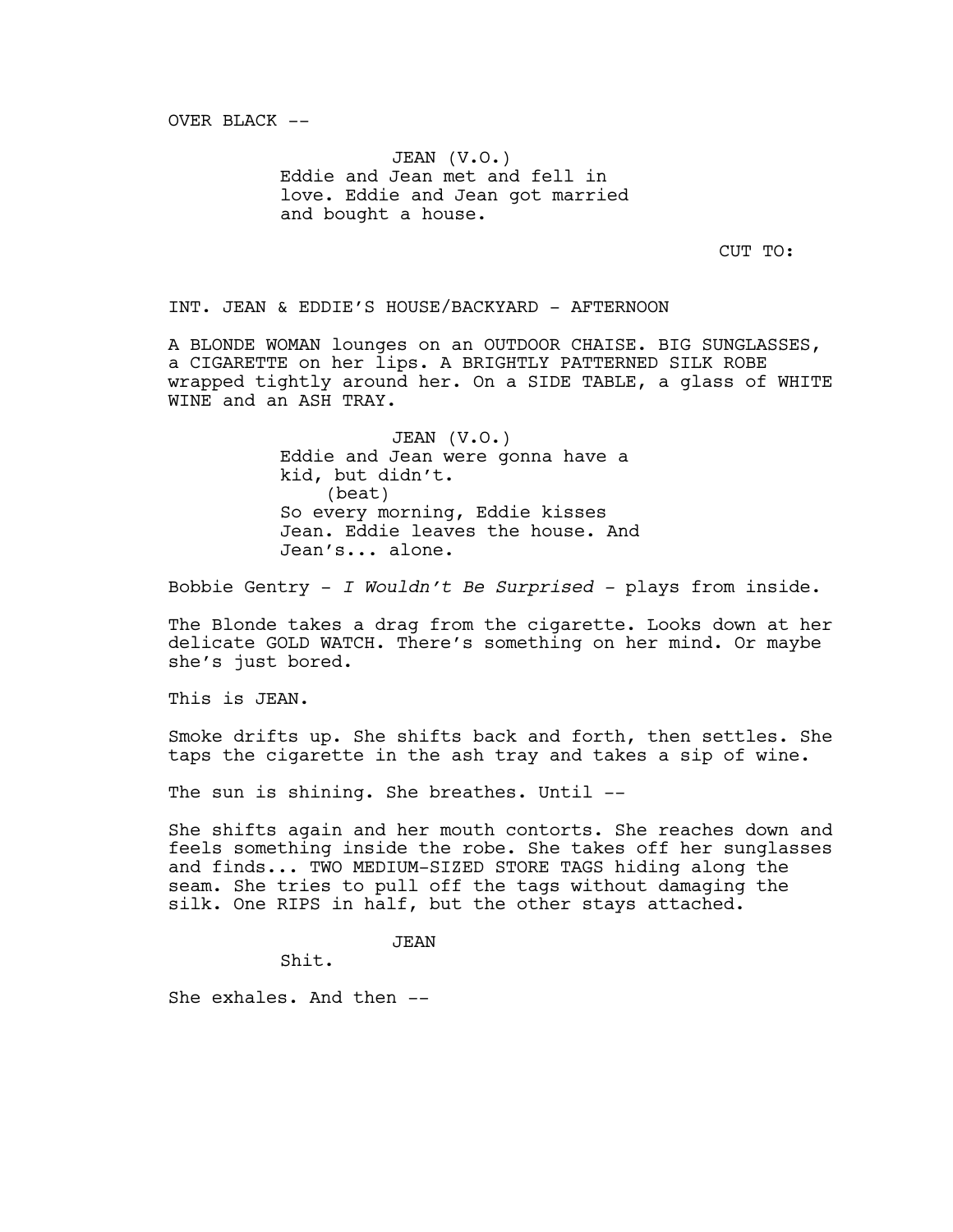INT. JEAN & EDDIE'S HOUSE - CONTINUOUS

Jean makes her way through the KITCHEN of a modern house. The IN-WALL INTERCOM & RADIO plays Bobbie Gentry. She emerges into a LIVING ROOM and then heads up a set of STAIRS to the

### BATHROOM.

She opens a DRAWER and starts to rummage around inside, but doesn't find what she's looking for. She opens several more DRAWERS but she still can't find anything --

> JEAN Where the hell are the...

She turns and goes down a HALLWAY into the

### MASTER BEDROOM

and opens a drawer in a NIGHTSTAND. Rummages. ON THE BED there's a DISCARDED RED GIFT BOX from some DEPARTMENT STORE, tissue paper and a thick satin ribbon strewn about.

Jean moves to the other side of the bed and checks another drawer. Nothing.

> JEAN (CONT'D) Fucking Eddie, c'mon --

Increasingly agitated, Jean goes back to the KITCHEN.

The SONG BUILDS  $--$ 

Finally she spots the KITCHEN KNIVES in a WOOD BLOCK. She lifts herself up onto the counter, grabs a KNIFE and starts to saw at the string, back and forth and back and forth --

The FRONT DOOR opens --

JEAN (CONT'D) (still trying to cut the tags out) Eddie where are the scissors I  $can't --$ 

She looks up --

Stops. Her mouth falls open.

We see what she sees:

A HANDSOME WHITE MAN holding a BABY.

This is EDDIE. Jean's husband.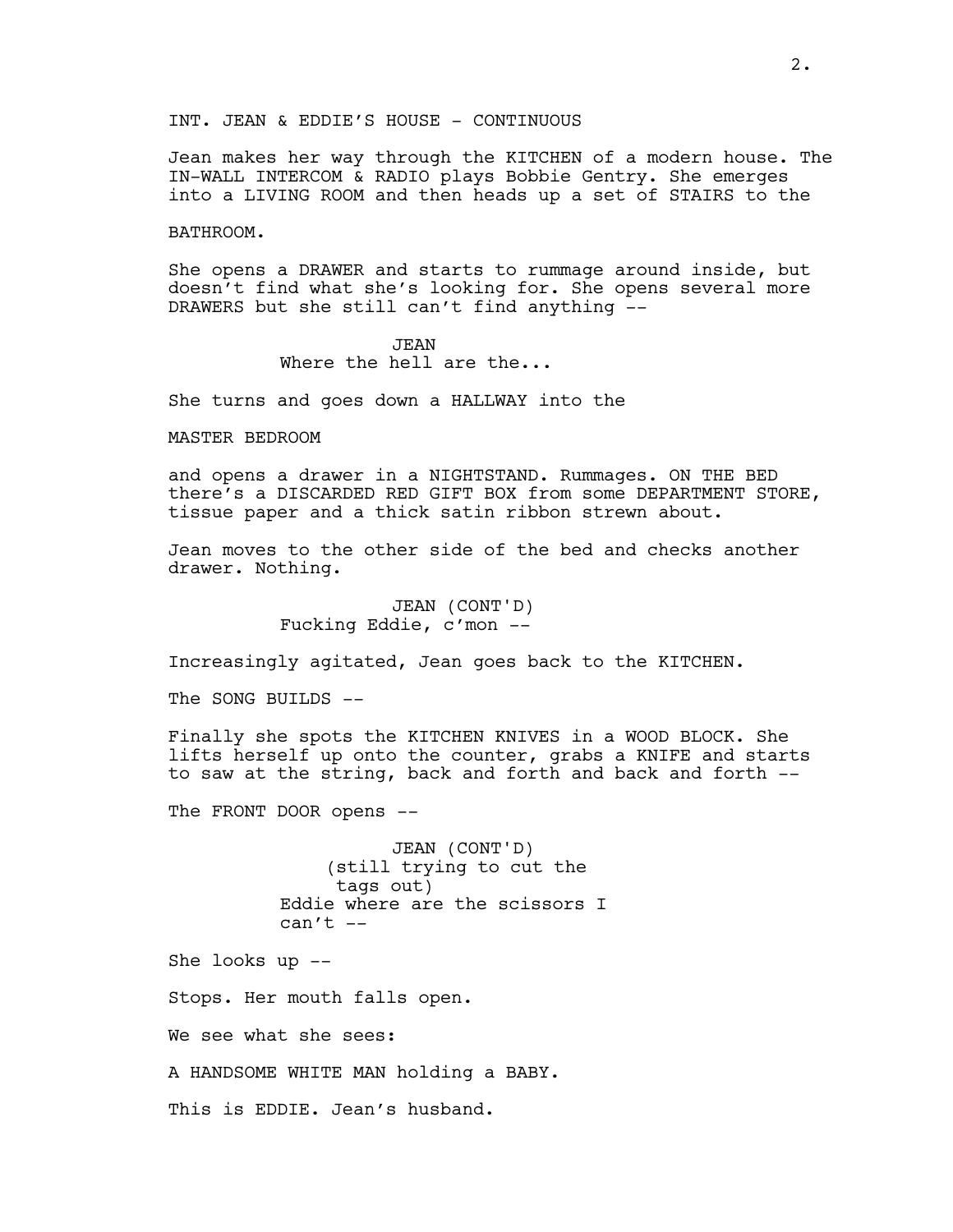EDDIE (re: Jean's robe) You're wearing it. Looks real good on you. Jean puts down the knife. JEAN Who is that? EDDIE He's our baby. Jean doesn't know what to say. She slides off the counter. JEAN There were still some tags... EDDIE Aren't you gonna say something? The radio is still on. She turns it off. JEAN Is this some kind of sick joke Eddie? Cause I'm not -- EDDIE No. (beat) It's a baby, Jean. JEAN I can see that. EDDIE It's all worked out. He's our baby. She places her hands on the counter just to stay upright. Her breath quickens. Her eyes shine. Eddie raises his eyebrows, smiling, and gives her a look. *Come on.* He heads into the LIVING ROOM. Cautiously, she follows... Eddie is on the COUCH with the baby. Jean sits. EDDIE (CONT'D) (holding out the baby) Here, you can...

Jean takes the baby in her arms. She's in a trance.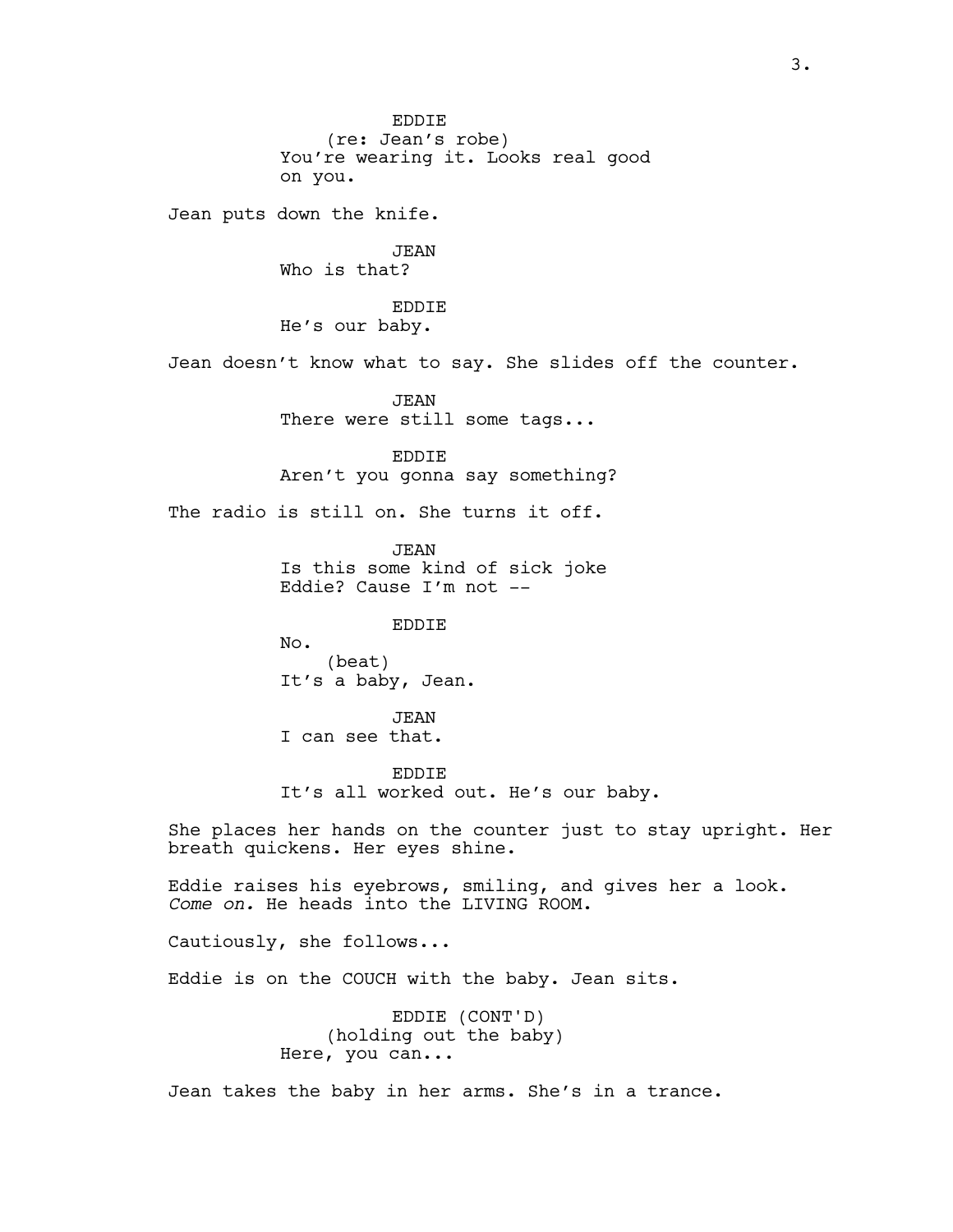JEAN Where did... how did...

EDDIE Not now, Jean. (beat) It's your baby.

JEAN (not looking away) What's his name?

EDDIE That's up to you.

*RING RING. RING RING.*

It startles Jean.

Eddie stands and gently KISSES the baby on the FOREHEAD, then he KISSES Jean hard on the MOUTH. He leaves, looking back over his shoulder one last time before he disappears upstairs.

From another room we hear the phone CLICK as he picks it up, and then his muffled voice talking to whomever it is that called.

Jean doesn't look up. She remains on the sofa, quiet and alone, holding the BABY in her arms.

CUT TO BLACK.

I'm Your Woman

EXT. PARK - AFTERNOON

Just a green park. Some trees. A few children run in the middle of the grass, kicking a ball. A WOMAN stands, watching them.

Jean sits on a bench, smoking a cigarette. The baby asleep in <sup>a</sup> STROLLER by her side. She takes <sup>a</sup> long drag and exhales, closing her eyes. The smoke billows up around her face --

The baby WAKES --

Jean opens her eyes, turns, and clutching the cigarette between her lips, she rocks the stroller.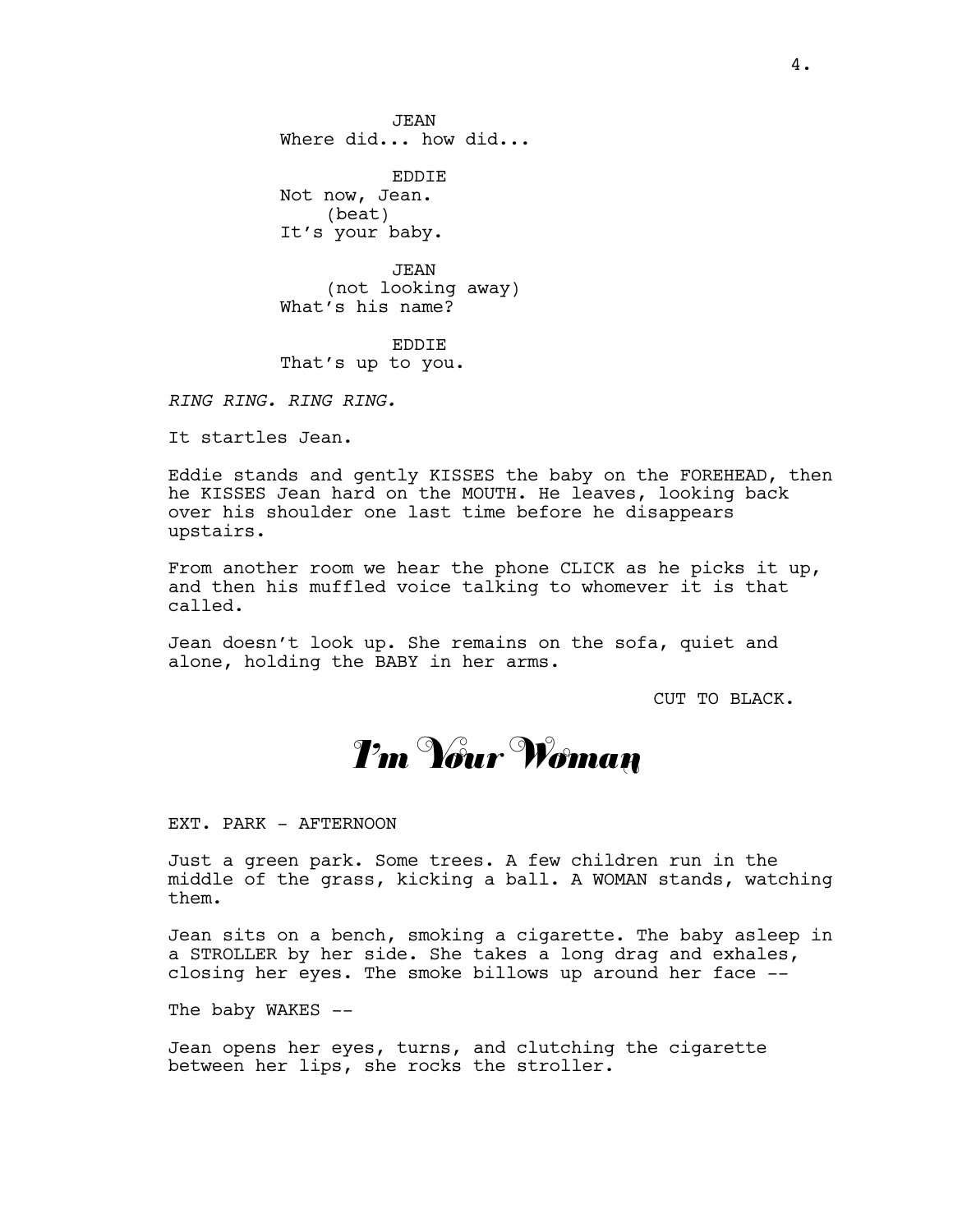INT. JEAN & EDDIE'S HOUSE/KITCHEN - MORNING

The BABY CRIES.

Jean lifts him from a WOODEN PLAYPEN in the corner of the room. She rocks him back and forth, but he doesn't stop crying --

She moves to a COUNTER and grabs a BOTTLE and a NIPPLE and a CAP. Then she goes to the SINK, turns on the TAP and fills the bottle. She grabs a CANISTER OF BABY FORMULA. As the baby cries she scoops formula into the bottle, puts the bottle together and SHAKES it.

> EDDIE (O.C.) Good morning, firecracker --

Behind her Eddie comes into the kitchen. He takes the baby, lifting him up above his head --

> EDDIE (CONT'D) (to the baby) What are you goin' on about?

JEAN (holding up the bottle) Hungry.

EDDIE (still to the baby) You haven't had your coffee yet...

He hands the baby back to Jean. She pops the bottle in the baby's mouth. He stops crying.

Eddie pours himself some coffee --

EDDIE (CONT'D) (to Jean) You get some?

JEAN

I'm good.

He finishes and goes to the small BREAKFAST TABLE. He slides a NEWSPAPAER closer, starts to read and without looking up --

> EDDIE You making eggs?

> > JEAN

I am.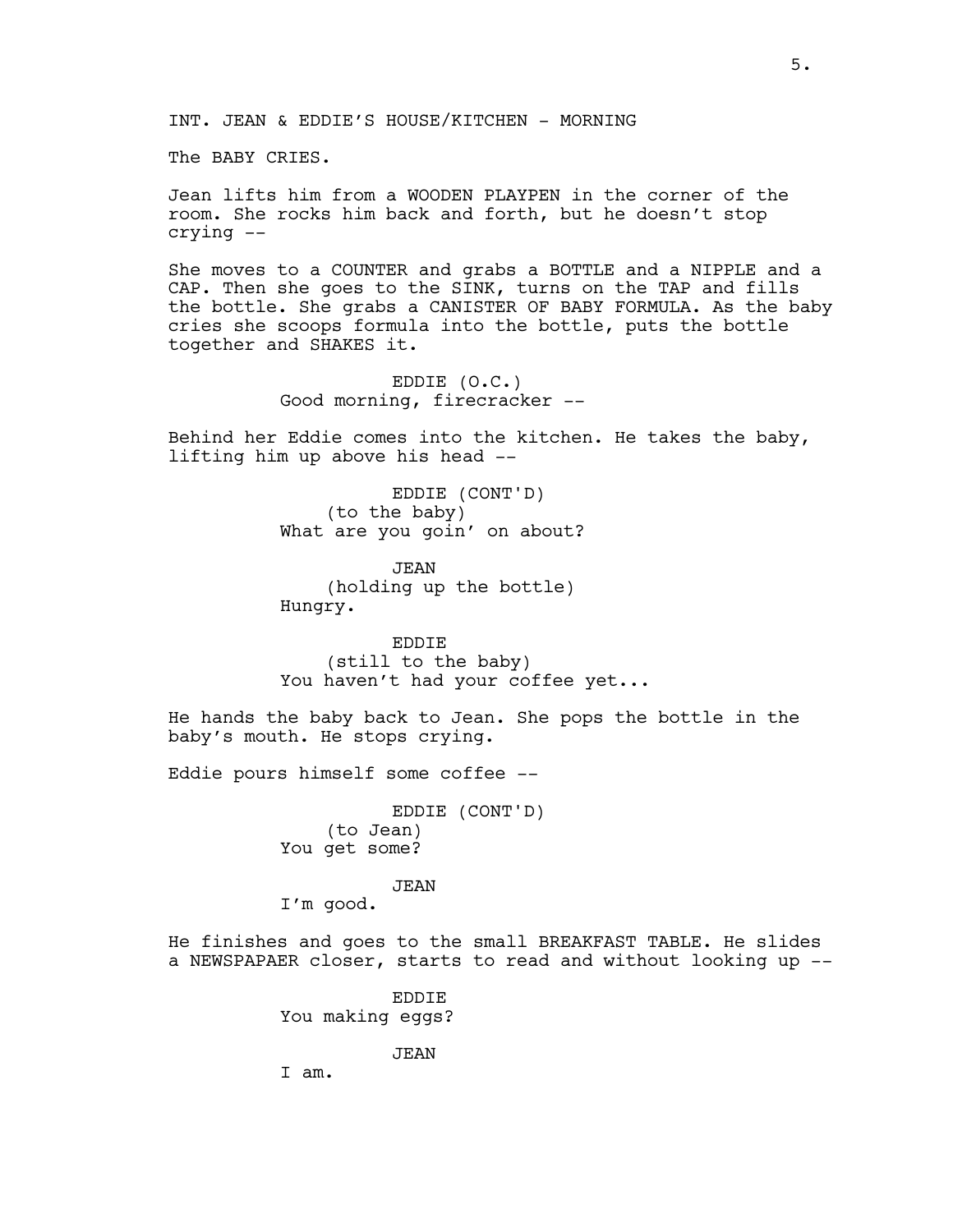She puts the baby down in the play pen with his bottle and moves to the REFRIGERATOR. She takes out TWO EGGS and heads to the STOVE where she holds her hand over a FRYING PAN that's been heating on a flame. It's good. She cracks ONE EGG, and the YOLK BREAKS as it hits the pan. She tosses the shell in the garbage and she's about to crack another when --

THE BABY STARTS CRYING AGAIN.

The second egg DROPS to the floor.

JEAN (CONT'D)

Shit!

Jean leaves the egg on the floor and grabs the baby and the bottle. Eddie looks up from the paper --

> EDDIE Is something burning?

> > JEAN

...Yes.

Balancing the baby on her hip, Jean rushes to the TOASTER -- NOW SMOKING -- and pulls out two pieces of BURNT TOAST. Then she grabs a TOWEL and drops it over the EGG on the floor. Then she picks up a SPATULA, lifts up the SINGLE FRIED EGG and slides it onto Eddie's plate. She moves, putting it down in front of him.

> EDDIE Where's the other egg?

> > JEAN

On the floor.

Eddie chuckles.

*DING DONG.*

The DOORBELL. Jean hesitates. Eddie stands.

EDDIE I got it, I got it --

He gets up. He hasn't touched his egg.

EDDIE (CONT'D) I won't be home tonight. You'll be alright?

She nods.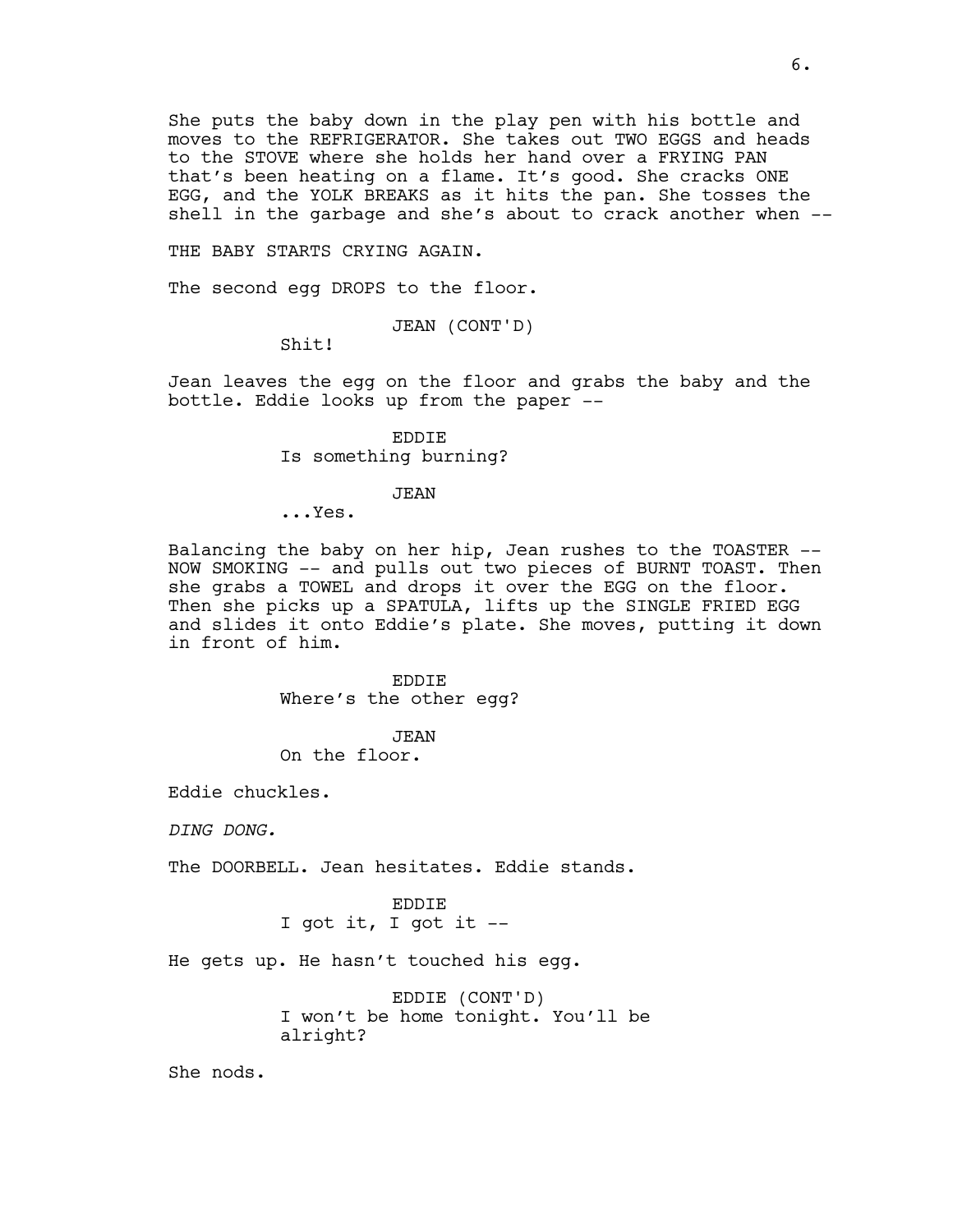7.

EDDIE (CONT'D) That's my little firecracker.

*DING DONG.*

He starts to go --

JEAN

Eddie, I...

He stops, turning back.

EDDIE

What?

JEAN ...Nothing.

He moves back to her, taking her face in his hands.

EDDIE Don't worry about it so much. Your eggs are terrible anyway.

He KISSES HER and LAUGHS and heads to the FRONT DOOR. Jean, still feeding the baby, moves to the table. She picks up Eddie's fork and takes a bite of his EGG. She cranes her neck and sees EDDIE talking to some MEN, shaking hands --

Eddie catches Jean looking and comes over to the entrance to the Kitchen, where there is a set of POCKET DOORS. He gives her a WINK... and CLOSES them.

Jean takes a breath.

CUT TO:

EXT. JEAN & EDDIE'S HOUSE - NIGHT

It's quiet. A small light from a front window. No car in the driveway. A slow PUSH IN.

INT. JEAN & EDDIE'S HOUSE/BEDROOM - NIGHT

Save for some MOONLIGHT making its way through expensive window sheers, it's dark in here.

Jean sleeps on the right side of a plush bed. The left side of the bed is EMPTY.

CUT TO: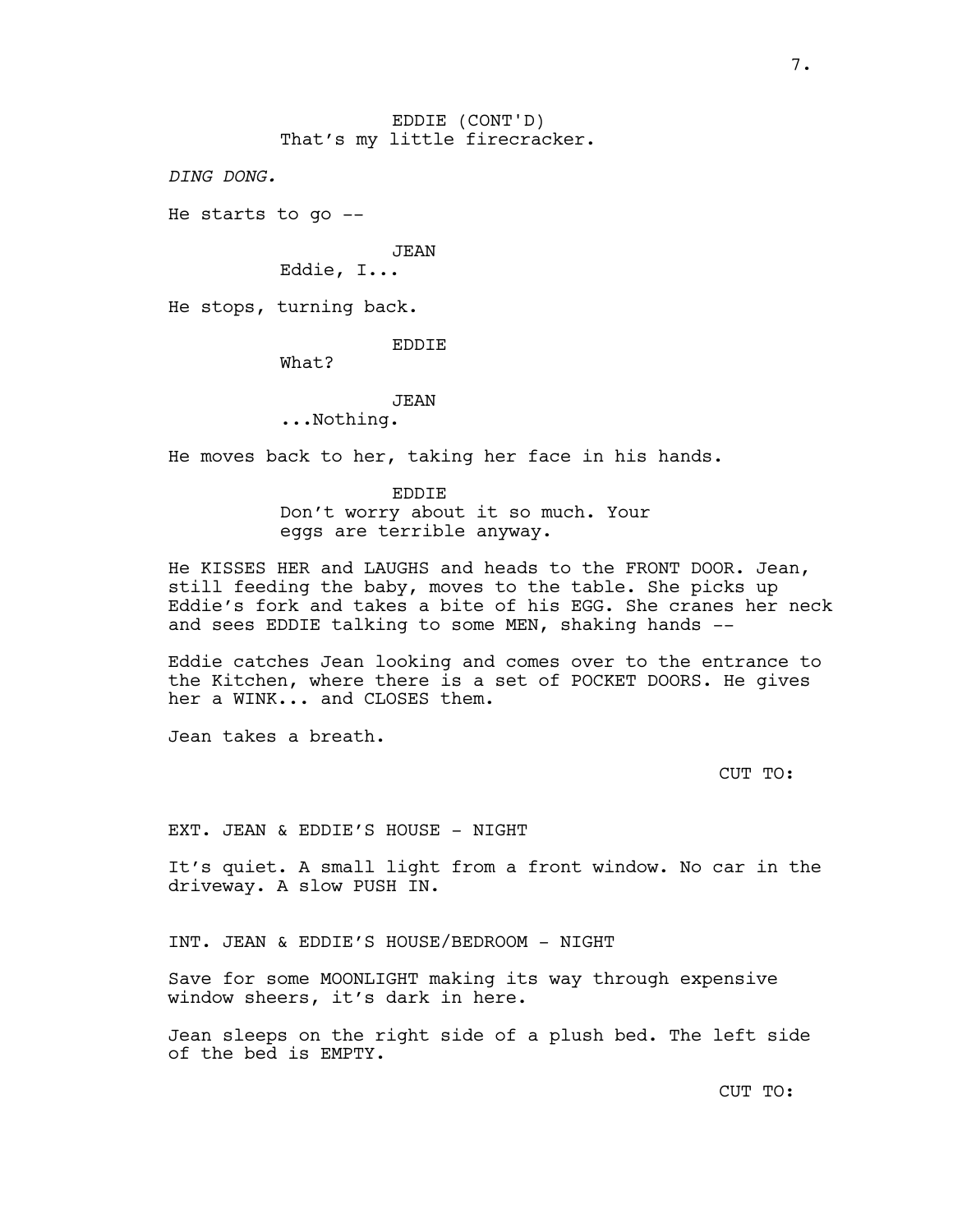INT. JEAN & EDDIE'S HOUSE/BEDROOM - LATER Jean shifts, turning her head.

CUT TO:

INT. JEAN & EDDIE'S HOUSE/BEDROOM - LATER Jean ROLLS OVER in her sleep --

CUT TO:

INT. JEAN & EDDIE'S HOUSE/BEDROOM - LATER

*KNOCK KNOCK KNOCK KNOCK --*

Jean GASPS awake --

It's empty and dark.

*KNOCK KNOCK KNOCK KNOCK --*

CUT TO:

INT. JEAN & EDDIE'S HOUSE/FRONT HALL - SAME

Jean, sleepy-eyed and wrapping her SILK ROBE around herself, comes down the stairs towards the door...

> JEAN (almost to herself) I'm coming I'm coming...

*KNOCK KNOCK* --

She looks out the SIDELIGHT next to the door --

She flicks on an OVERHEAD --

OPENS the door and --

A MIDDLE-AGED MAN with GOLD RINGS and a weathered FACE comes in, GUN in hand. We recognize him as one of the men who came to the house earlier.

> JEAN (CONT'D) Jimmy --

He closes the door and LOCKS IT. He looks out the window, then puts his gun away and turns back to her --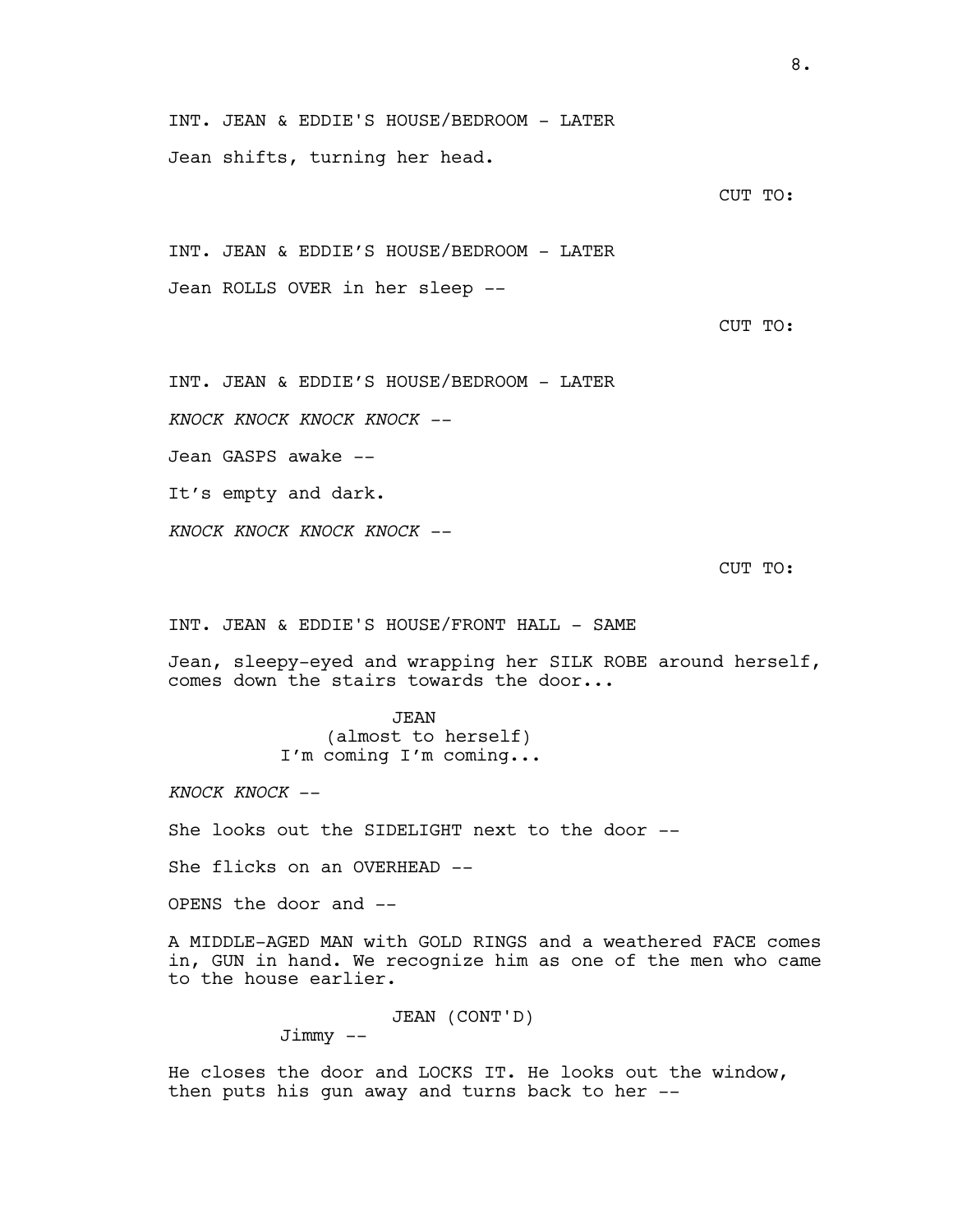**JTMMY** 

You're okay?

He turns out the overhead --

JEAN

Yeah, why?

JIMMY No one's here?

JEAN What are you talking about?

JIMMY Something happened tonight. We have to go.

Jean doesn't move.

JIMMY (CONT'D)

Now Jean.

INT. JEAN & EDDIE'S HOUSE/BEDROOM - MOMENTS LATER

Jimmy OPENS her closet door and pulls a cord, lighting it up. He looks around for something --

> JEAN What are you doing in Eddie's closet?

> > JIMMY

You don't have time to pack. You'll get stuff on the way.

He throws several items from a shelf to the floor, not seeing what he needs --

> JEAN You gotta slow down...

He finds what he's looking for: a SMALL LEATHER DUFFLE and a SHOE BOX. He knocks several other boxes down as he grabs them, but doesn't pick anything up.

> JEAN (CONT'D) I don't know what's happening --

Jimmy removes STACKS OF MONEY from the SHOE BOX. He shoves them into the DUFFLE.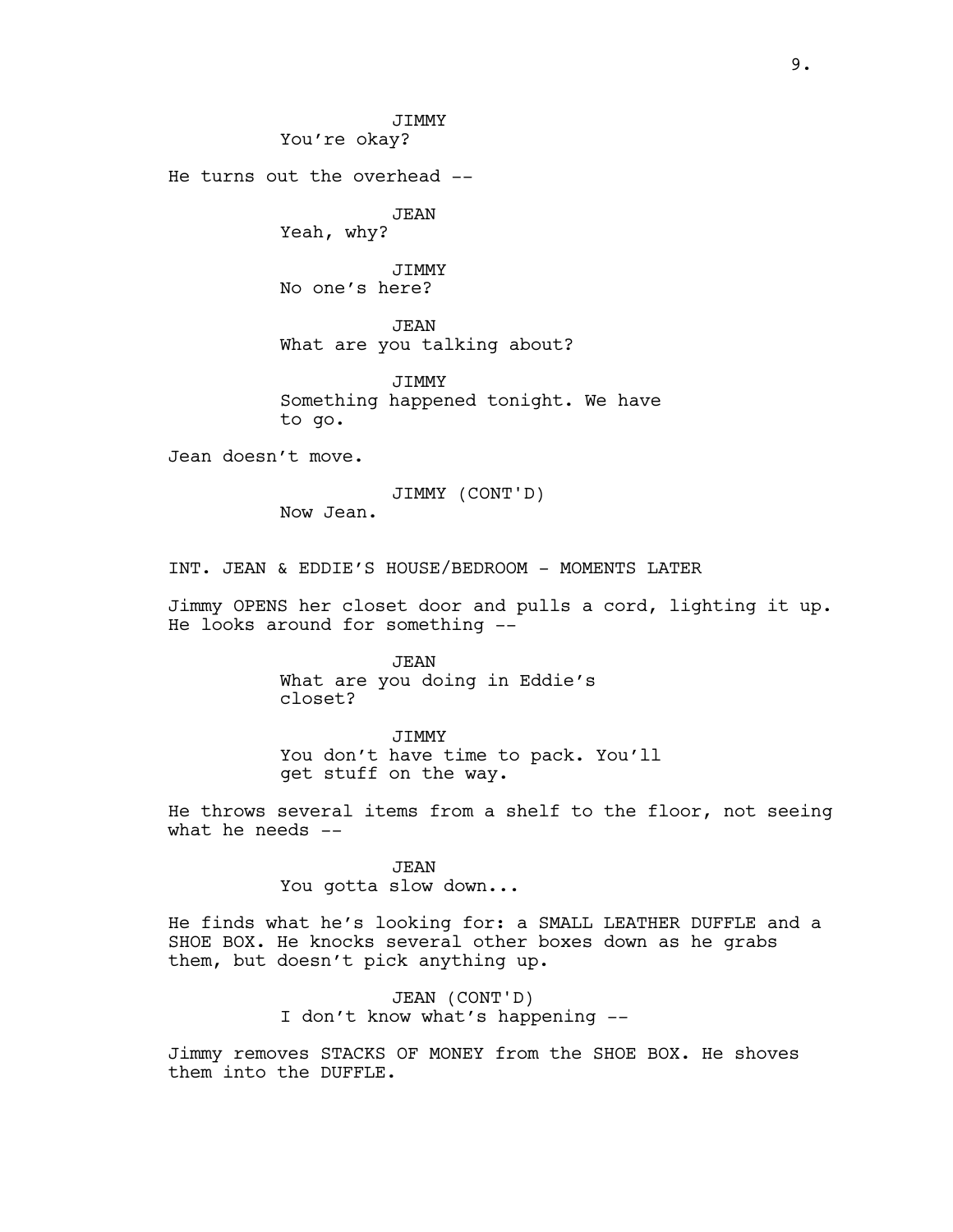**JTMMY** You'll work out with Cal where you're gonna go. JEAN Who the hell is Cal? Where's Eddie?

Holding up the DUFFLE --

JIMMY This is \$200,000.

JEAN Did Eddie send you here?

JIMMY Cal will manage how the money is spent, but you hold onto it. You give him \$10,000 right away. And then you can work it out from there if he stays with you -- JEAN (CONT'D) (on "onto it") Is Eddie okay? (on "right away") He told you to tell me all of this? (on "if he stays") What happened?

They keep talking over each other, until Jean grabs Jimmy's face in her hands --

> JEAN (CONT'D) Jimmy, it's me, it's Jean, please tell me --

He pulls away, proffering the bag.

JIMMY Just take the bag, sweetheart.

He shoves it into her hands.

JIMMY (CONT'D) And go wake up the kid.

She lifts her eyes back up to his, searching...

EXT. JEAN & EDDIE'S HOUSE - NIGHT

In front of the house, a LIGHT BLUE SEDAN sits idling with its LIGHTS OFF. Maybe we notice it, maybe we don't.

From inside the house, we just barely hear the baby CRY.

Until the front door OPENS --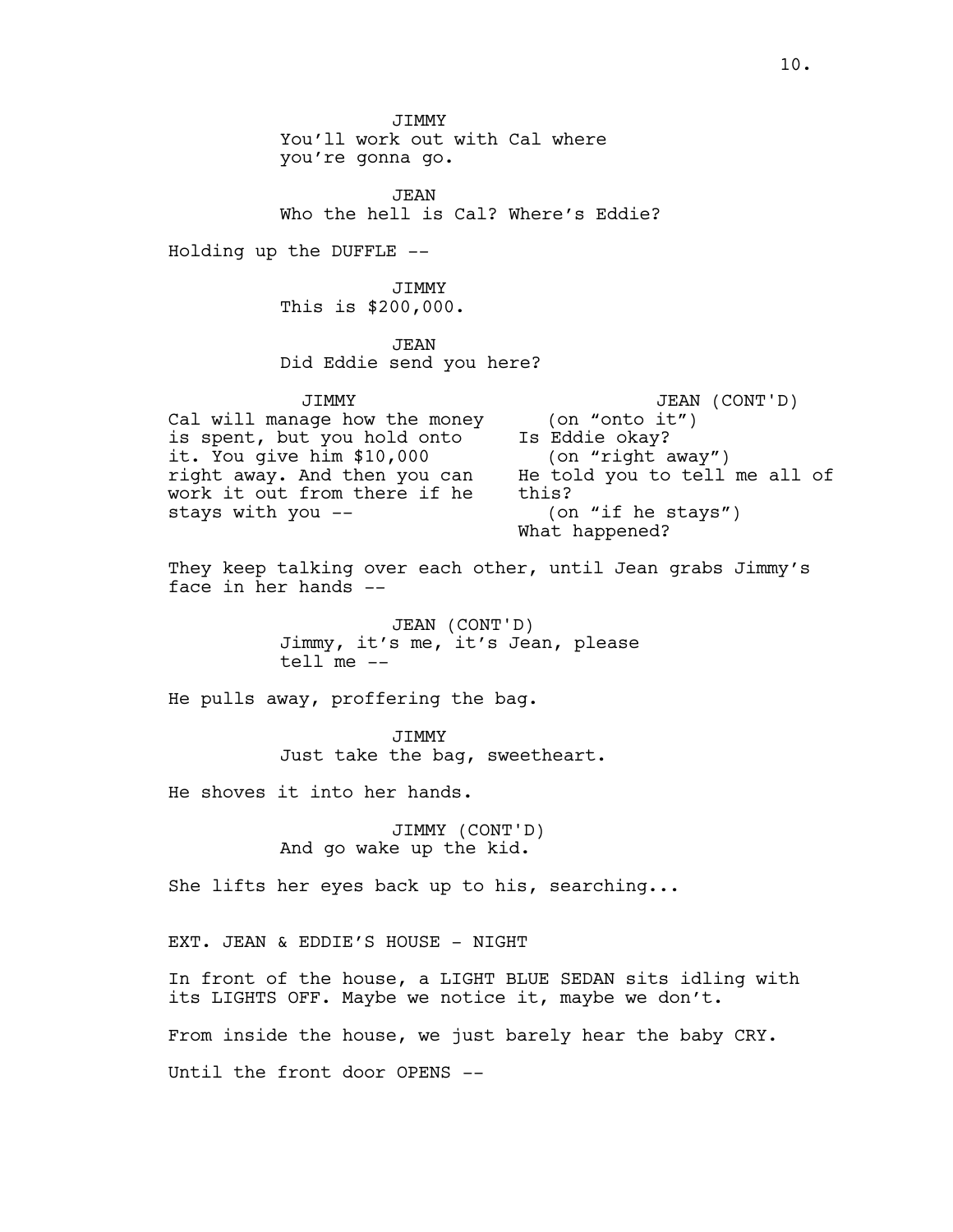Jimmy is standing there. He looks out into the night. GUN ready for whatever comes. He looks back as Jean steps out, now dressed. The DUFFLE in one hand and the BABY in the other. The baby WAILS.

She turns back to Jimmy, her eyes glassy --

JIMMY

(Nodding in the direction of the LIGHT BLUE car)

Go.

With that, Jimmy steps forward and closes the door. For a moment, she just stares at the wood.

UNTIL --

The HEADLIGHTS of the LIGHT BLUE CAR flick ON and OFF.

Jean turns. And then... slowly, she starts down the path, towards the car. The baby won't stop crying.

The DRIVER SIDE DOOR OPENS --

A HANDSOME BLACK MAN emerges, rubbing his hands together, fighting the cold. Gently, he moves to Jean --

HANDSOME BLACK MAN

I'm Cal.

Jean doesn't say anything. She just looks at him.

Cal opens the back door of the car, helping Jean and the baby into the BACK SEAT and then closes the door behind them. The baby's CRIES are muffled again.

Once they're good, Cal gets back into the car.

The car BACKS UP, into the driveway. And as they turn around, we see Jean -- her baby's head resting on her shoulder - looking back at the house and the trees and the lawn.

The car DRIVES OFF.

And then it's quiet and still. Just the street light.

CUT TO:

INT. MOTEL ROOM - LATER

Cal puts the leather DUFFLE on the bed --

The baby's STILL CRYING --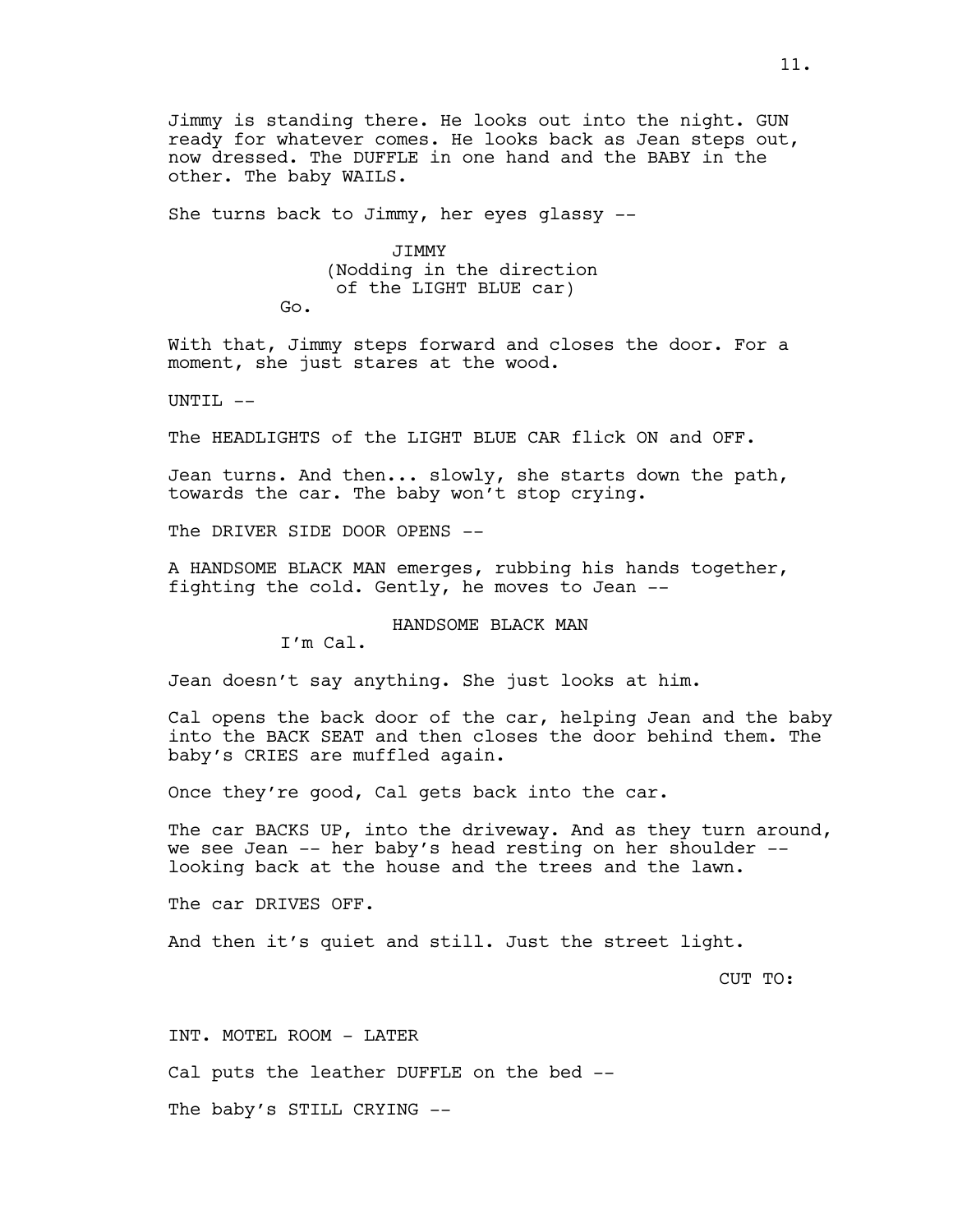JEAN ...I don't know what's going on or who you are or why any of this is happening...

Cal keeps moving, opening the CLOSET DOOR, pulling out the EXTRA BLANKET and PILLOW, dropping them on the floor.

> JEAN (CONT'D) All Eddie said was he wouldn't be home tonight, but he says that all the time and then I wake up in the middle of the night and he's right there next to me.

Cal goes into the BATHROOM. Jean's eyes follow.

JEAN (CONT'D) (re: the baby) It's weird, he's never like this, it's like he knows something isn't right? I mean he cries when he's hungry, but he just ate...

Cal comes back out. The CRYING grows --

JEAN (CONT'D) (louder, so Cal can hear) Don't they say that about babies? That they feel, that they feel an energy? Like even if you're trying to hide it, they know how you really feel?

Suddenly Cal stops in front of her and -- very gently -- TAKES THE BABY. She's not exactly relieved, but it's certainly something approaching it.

Cal sticks his LITTLE FINGER in the baby's mouth and starts rocking him back and forth and up and down, as the baby starts to SUCK...

After a little bit...

The crying STOPS.

JEAN (CONT'D) You have your own?

CAL

No.

CUT TO: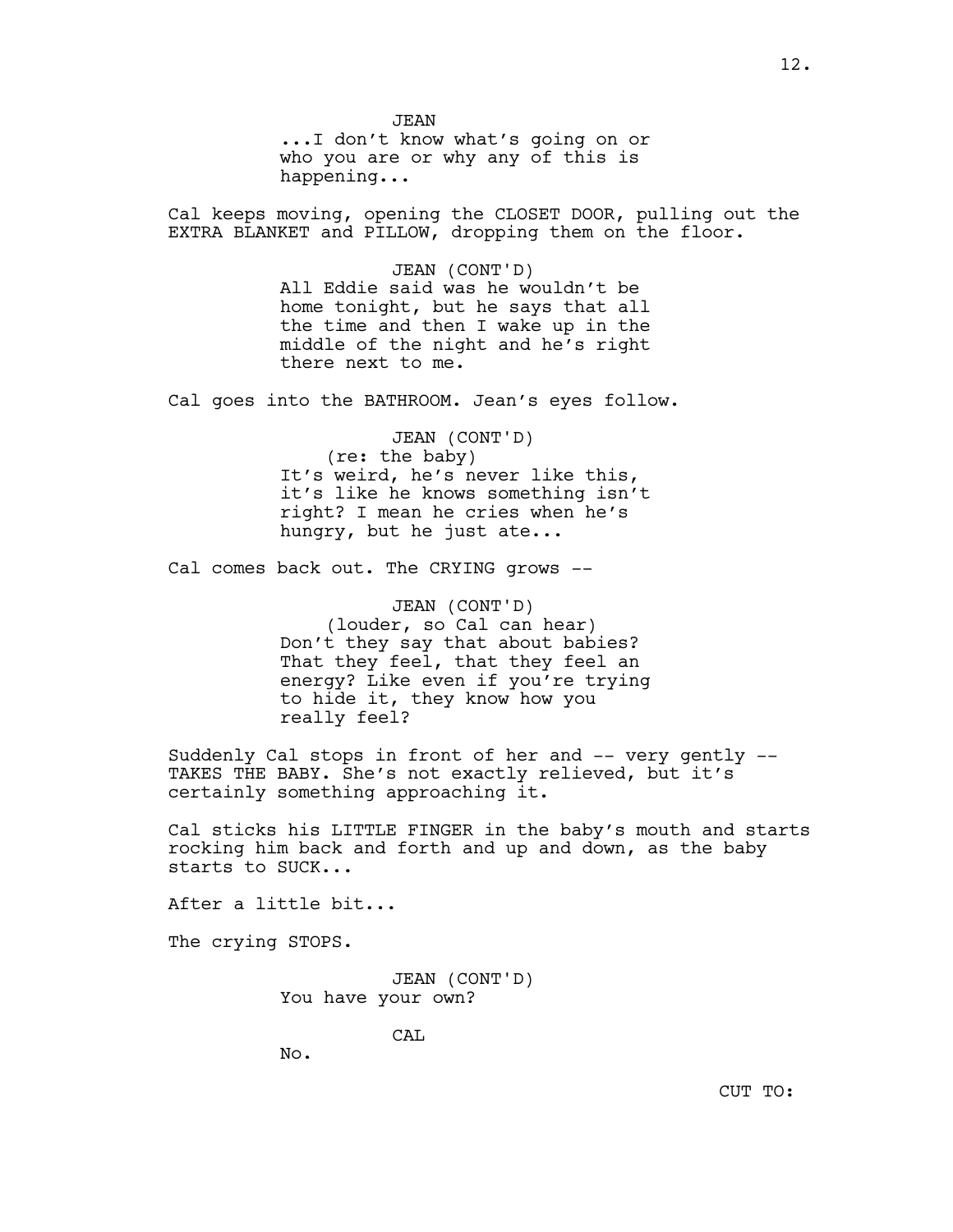INT. MOTEL ROOM - MORNING

The sound of the SHOWER RUNNING.

FROM ABOVE: Jean asleep on the bed, still in her clothes from the night before. The baby sleeps too, surrounded by a RING OF DINGY TOWELS.

The shower stops. Jean rouses, looks around the room. She can hear Cal moving inside the bathroom. She looks at her sleeping baby. At the bathroom door --

It OPENS.

Cal comes out, wearing his pants from the night before, his shirt open. He and Jean just look at each other for a moment until --

The baby wakes and starts to CRY.

INT. DINER - LATER

Jean and Cal sit in silence, eating HAM and EGGS and TOAST.

Jean balances the baby in one arm while trying to eat with the other. Cal takes a sip of his COFFEE.

> JEAN I need to call Eddie.

CAL You can't.

JEAN Look, I don't know who you are but I don't like --

CA<sub>L</sub> I'm how you and the baby stay safe.

Jean takes a stiff breath. She looks around.

JEAN

Harry.

CAL

Sorry?

JEAN

The baby.

Cal nods.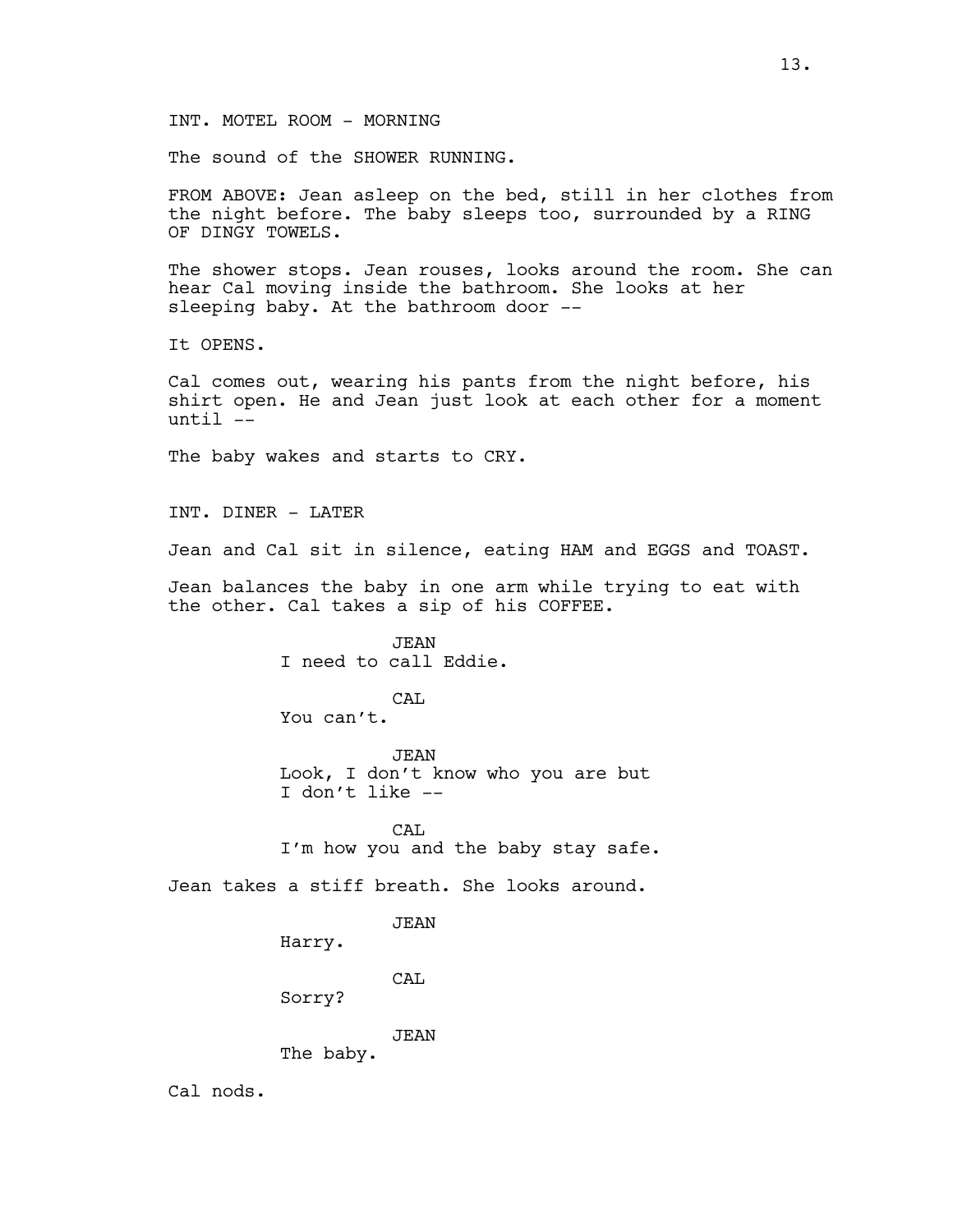JEAN (CONT'D) You said *the baby.* I thought you might like to know his name.

Cal nods again, takes a bite of toast. Jean goes to take a sip of her coffee, but Harry BATS at the MUG --

She moves it away, just in time. Places it back on the table. Gathering up ham and eggs on his fork, Cal doesn't notice a

> JEAN (CONT'D) You don't talk much.

thing. Jean just looks at him, eating, until --

Cal eyes the room, looking for something --

CAL You seem to be doing alright without me.

He gets the attention of a WAITRESS and points to his MUG. He looks back to Jean --

> **JEAN** Look, I don't like to curse around Harry, but what the... what the *fuck*... is going on?

The Waitress arrives. She pours coffee into Cal's cup.

**WATTRESS** (to Jean) You dear?

Jean eyes her full cup.

JEAN Oh, uh. No. Thank you.

The Waitress goes. Jean leans in --

JEAN (CONT'D) I get kicked out of my house in the middle of the night and we're sent with you, a complete stranger --

CAL You know what Eddie is, right?

JEAN That he's a thief? That he steals for a living?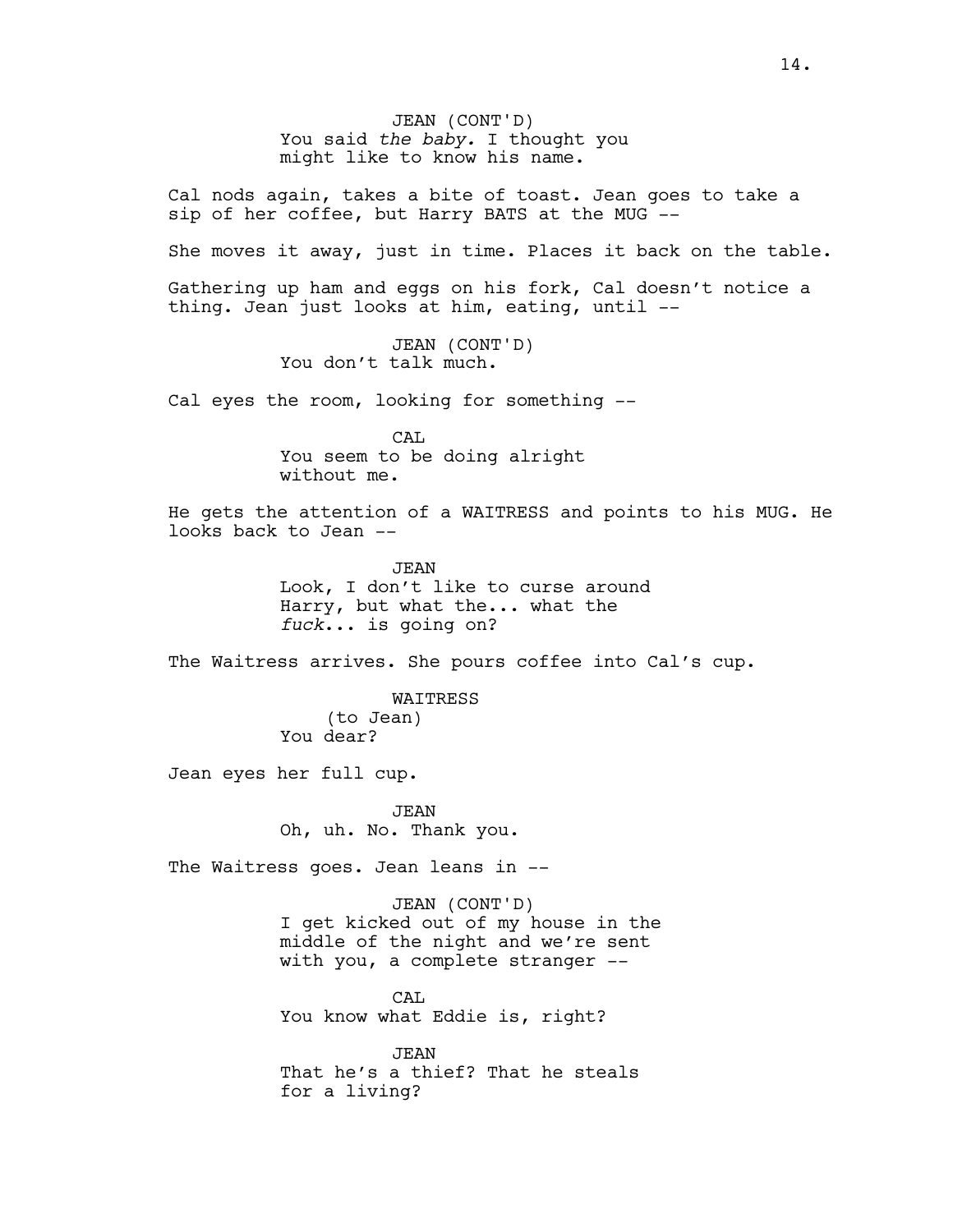CA<sub>L</sub> (looking around) Jean. JEAN Yes I know what Eddie is. CAL Then you know what's going on. JEAN I know what my life is, but that's not what -- CAL Do you? Because *this is* your life. JEAN What is *this*?! CAL Lower your voice Jean. (beat) All I know is Eddie got in trouble and I'm supposed to keep you safe. JEAN (trying to whisper) Why won't anybody give me a straight fucking answer? CAL I thought you didn't like to curse. Jean takes him in. He's paying attention. JEAN So I'm supposed to trust a stranger with my life and... (looking at Harry) his. CAL Of all the guys, Eddie picked me. Cal takes another bite of his food. JEAN You work with him? CAL I used to.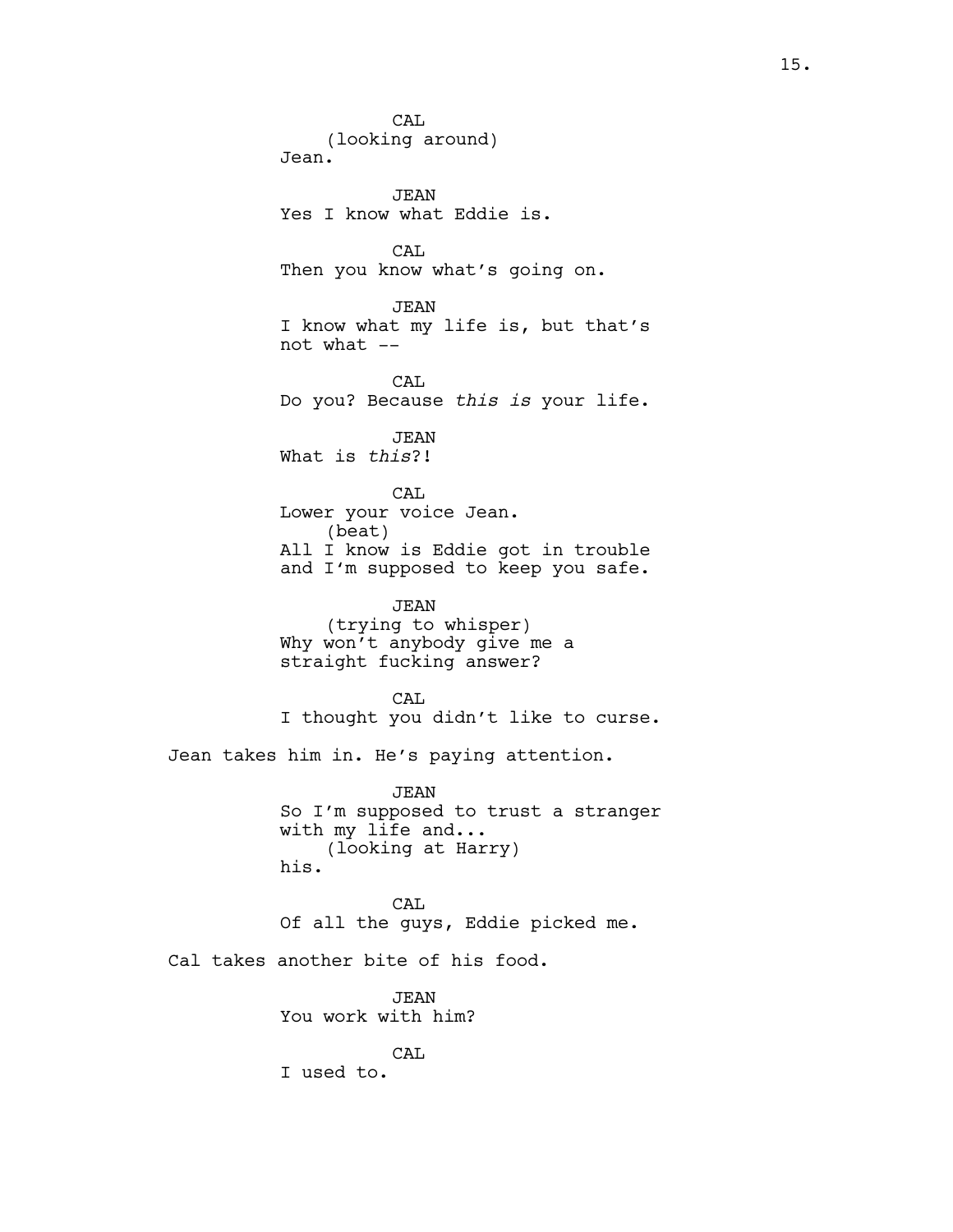JEAN Is he okay? CA<sub>L</sub> I don't know. JEAN What do you mean you don't know? CAL I got a call and they gave me your address. JEAN Jimmy said we'd figure out where I'm going. I have a sister who I can -- CAL No sisters. No people.

Jean exhales.

JEAN How long will we be away?

# CAL I don't know.

Jean takes a moment. Cal takes another forkful of food. He scans the room and... lifts his hand for the CHECK. Jean takes a deep breath.

EXT. DINER - MOMENTS LATER

Cal PUSHES the DOOR OPEN, holding it for Jean and Harry.

JEAN So I'm supposed to live you don't know where for you don't know how long and also you don't know if Eddie's okay.

He ignores her and walks off towards the car, which sits in the middle of the PARKING LOT. She follows him --

> JEAN (CONT'D) Just let me call him, let him be the one to explain it.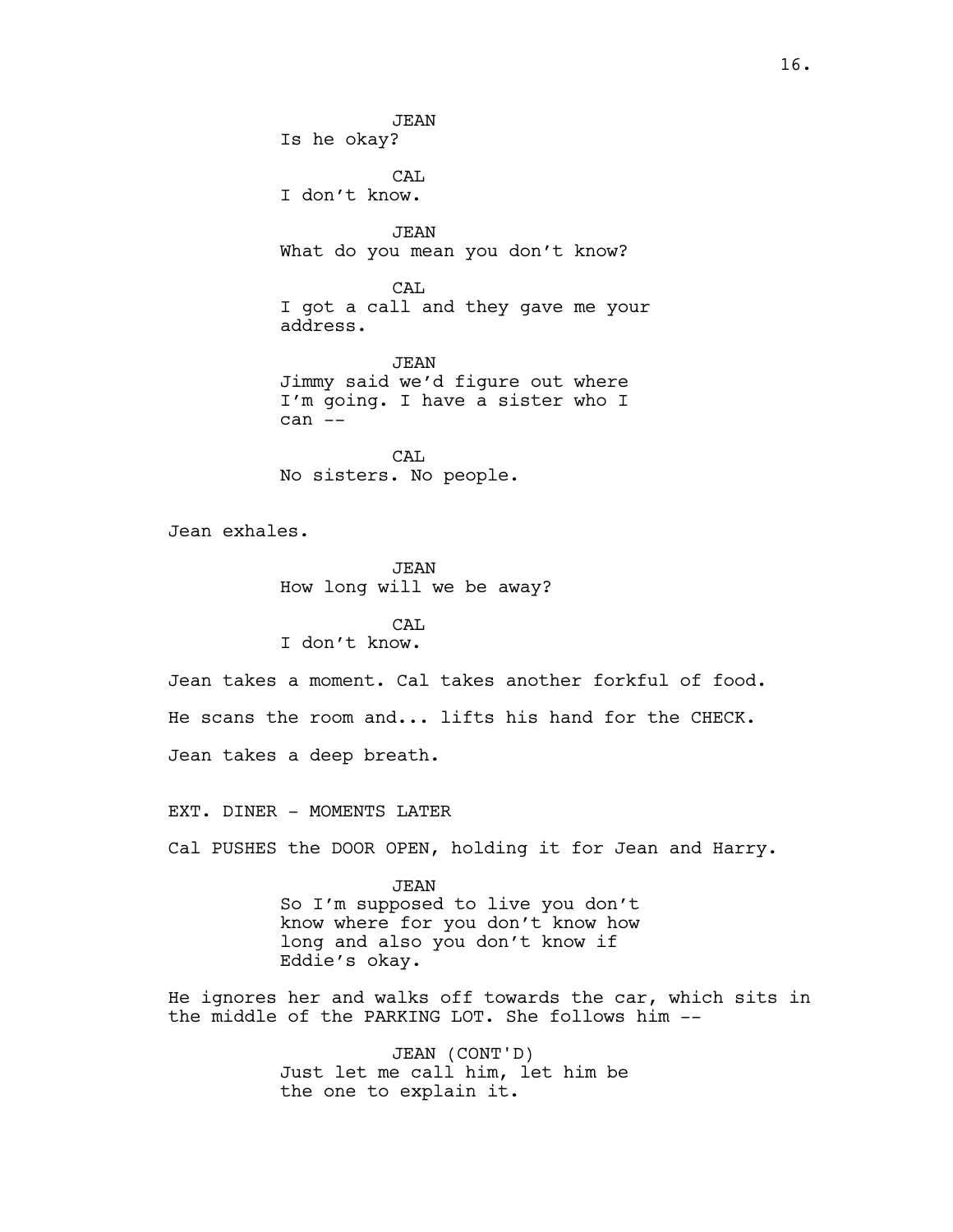CA<sub>L</sub> You can't. JEAN You're talking about my husband! Cal turns back -- CA<sub>L</sub> No one knows where he is! (collecting himself) You can't call him because no one knows... where he is. Jean stops. Her mouth falls open, eyes wide. JEAN Is anyone looking? CAL Everyone's looking. And they're looking for you too. JEAN A... a nice house. Near a park. (beat) I like to take walks with a stroller. Cal looks away. Opens the CAR DOOR for them. Jean hesitates... then she gets in the car. Cal closes the door behind her.

INT. BARGAIN STORE - AFTERNOON

Jean -- Harry in her arms -- walks down an AISLE of WOMEN'S CLOTHES. BLUE JEANS. PLAID BUTTON DOWNS. POLYESTER BLOUSES.

Cal is close behind, a pile of BABY CLOTHES over his arm.

Jean reaches for a SWEATER... hesitates... and instead grabs a BUTTON DOWN SHIRT off the rack.

She goes over to a MIRROR and holds the shirt in front of her and she catches her own eye --

She looks at the woman staring back at her, at the baby in her arms, at the man hovering just behind...

Their eyes meet --

CUT TO: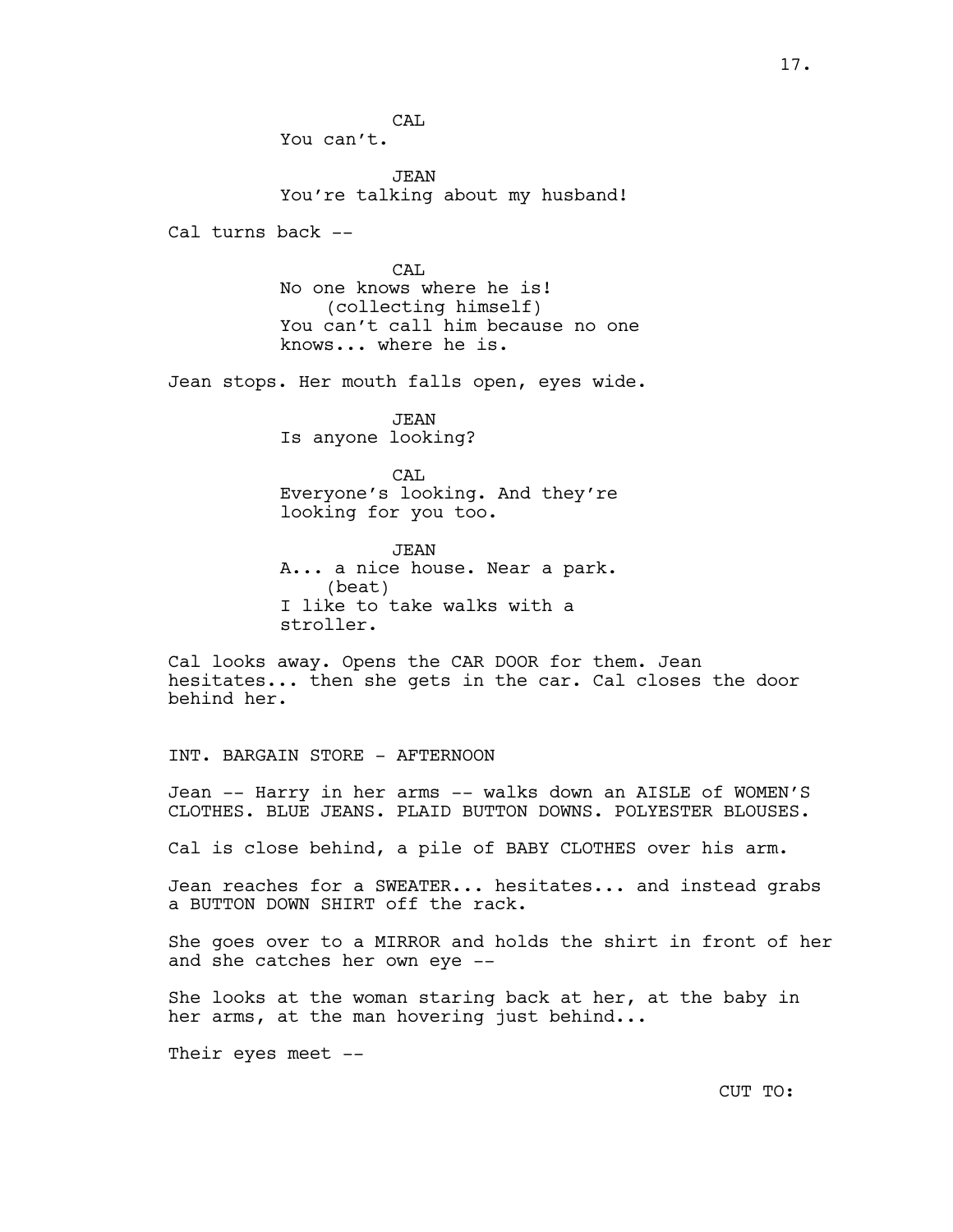The LOT is half full.

Jean -- in a TURTLENECK and PLAID SUIT -- carries Harry (also wearing NEW CLOTHING) back to the car.

Cal carries FOUR SHOPPING BAGS.

They reach Cal's Car. He opens the door for them, and she has to move out of the way, just a little.

He moves to the other side, glancing around as he puts the bags in the TRUNK. He gets in on the driver side --

INT. CAL'S CAR - DUSK

Cal drives, Jean and Harry in the back. Harry WHIMPERS. Trying to sleep. Cal's got a CIGARETTE between his lips, UNLIT. But he sucks on it and lets it hang out the window like it is. After a moment, Jean leans forward, curious...

> JEAN Why isn't it lit? CA<sub>L</sub> I've been told it isn't good for

He takes another smokeless drag.

JEAN So what's the point?

## CAL

It helps.

Jean nods. Leans back.

me.

INT. SECOND MOTEL ROOM - NIGHT

Cal comes out of the bathroom, wiping his face with a TOWEL. He goes to the closet but stops when he sees...

The EXTRA BLANKET and PILLOW already on the floor.

He glances from the floor to Jean, who's rolling the TOWELS in a circle around Harry. Cal unfurls the blanket and lies down. He hits the pillow once or twice, puts down his head.

Jean proffers a bottle to Harry who takes it and sucks away.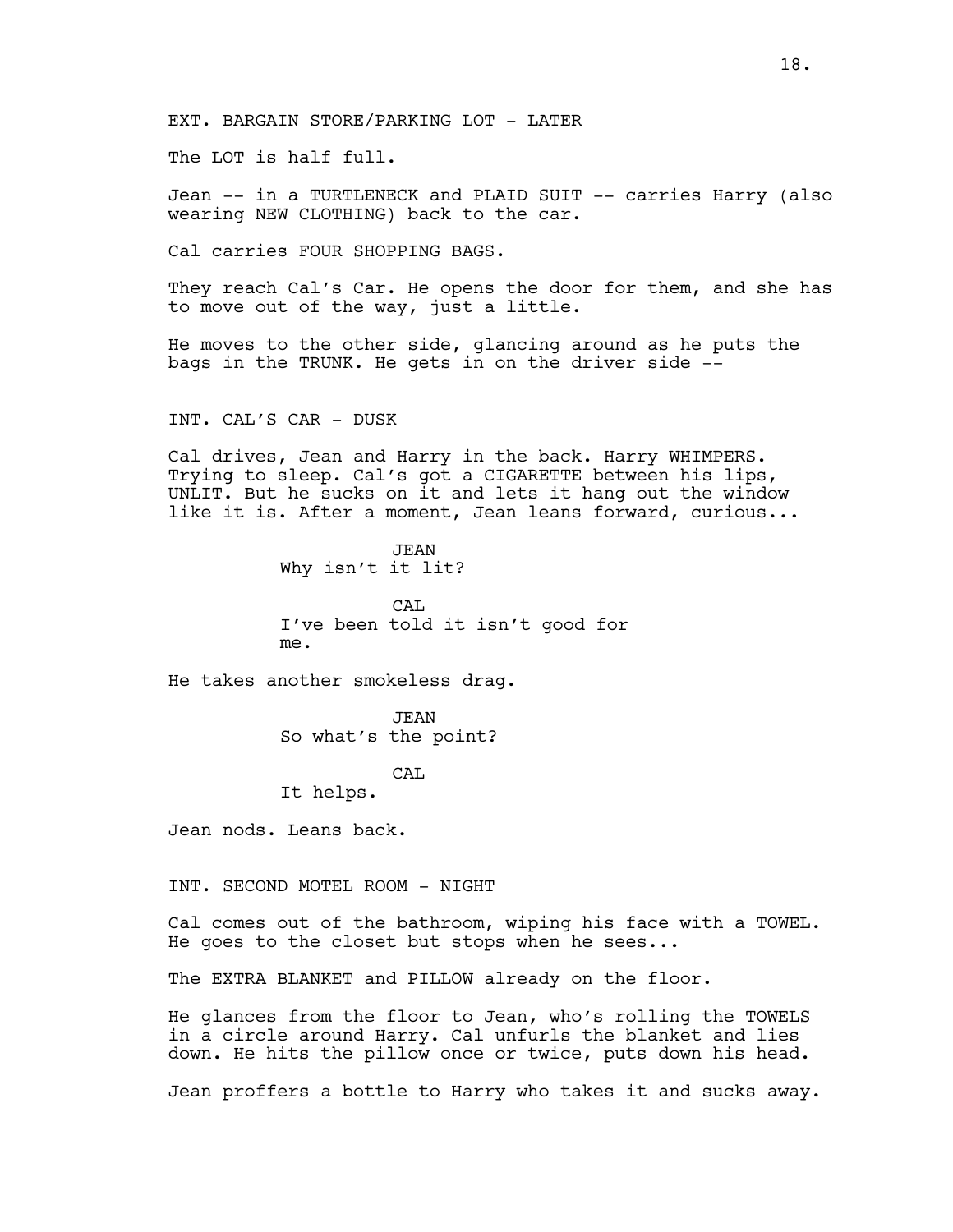JEAN Oh thank God. Cal turns -- JEAN (CONT'D) He, he seemed like... he's fine now. Good thing he's drinking. CAL If it's easier to feed him you know, with... I can step out. JEAN What do you --CAL With uh... Jean realizes what he means -- JEAN Oh. It's fine. He's fine. See? Cal nods and rolls over, away from her. JEAN (CONT'D) Cal? (beat) If you used to work with Eddie... why didn't I know you? He doesn't respond. *Is he already asleep...*? The bottle FALLS out of Harry's mouth into her hand --He's asleep, that's for sure. Jean wipes the milk that dripped on her hand onto her skirt. CUT TO: INT. SECOND MOTEL ROOM - MIDDLE OF THE NIGHT HARRY WAILS -- Jean shakes Cal awake. JEAN  $Cal$   $--$ CAL Wha, what  $--$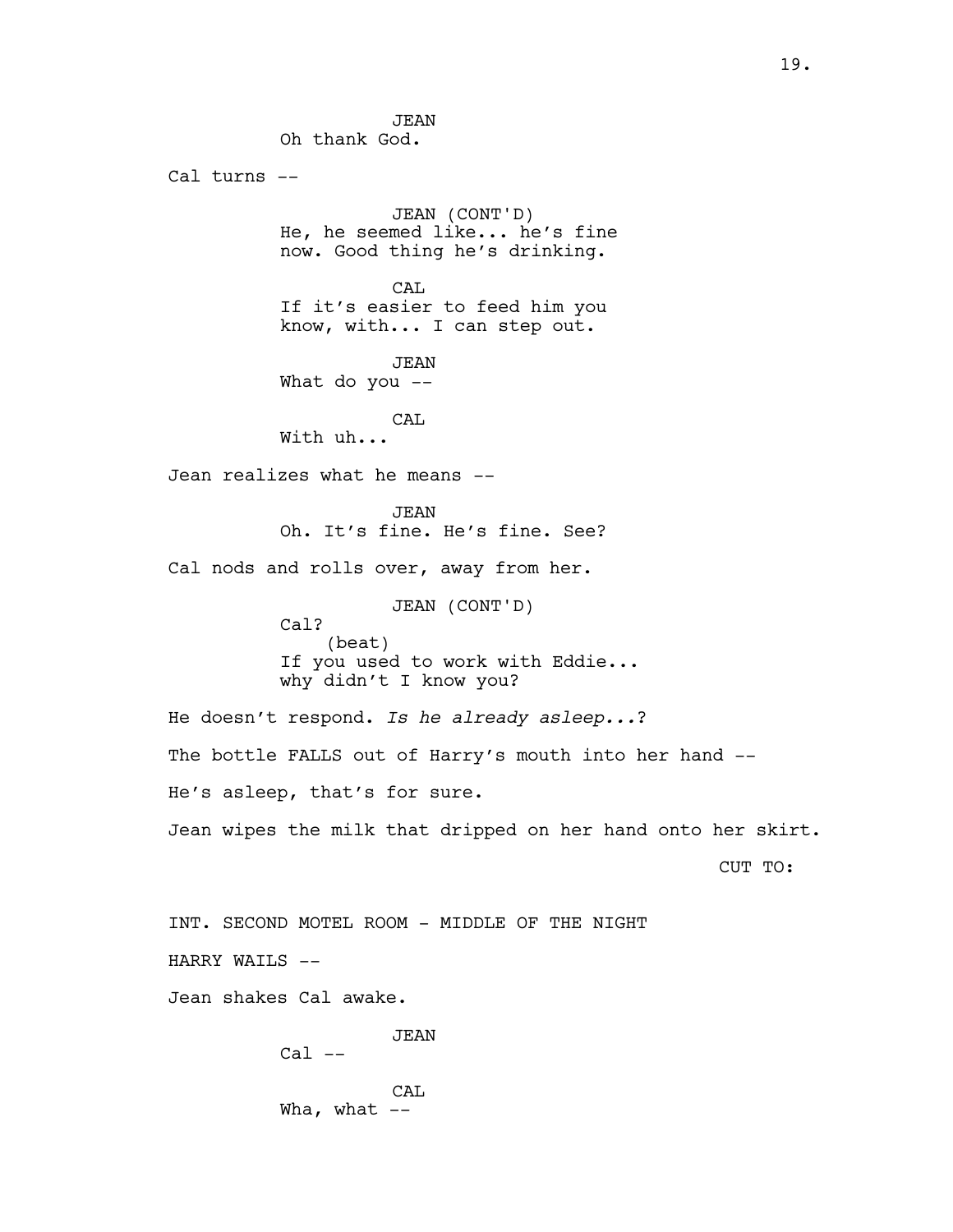He gets up, quickly --

CAL (CONT'D) What is it?

JEAN It's Harry. Something's wrong --

Cal looks at Harry, clutched in Jean's arms.

JEAN (CONT'D) He's burning up. Feel.

Cal feels Harry's head. He can't deny it.

JEAN (CONT'D) I think we need to go to the hospital.

CAL No. No people. People ask questions. Hospitals need information.

Jean turns, grabbing her purse and heading for the door.

CAL (CONT'D) What part of everyone's looking for you don't you understand? We can't, Jean.

She stops --

CUT TO:

INT. TRIAGE ROOM - LATER

Harry lies in a hospital bassinet, a SMALL I.V. NEEDLE stuck into his hand.

> NURSE ...and he's dehydrated. Do you breastfeed or use formula?

> > JEAN

Formula.

*KNOCK KNOCK --*

A HOSPITAL ADMINISTRATOR opens the door --

HOSPITAL ADMINISTRATOR You're Mary Clarke, yes?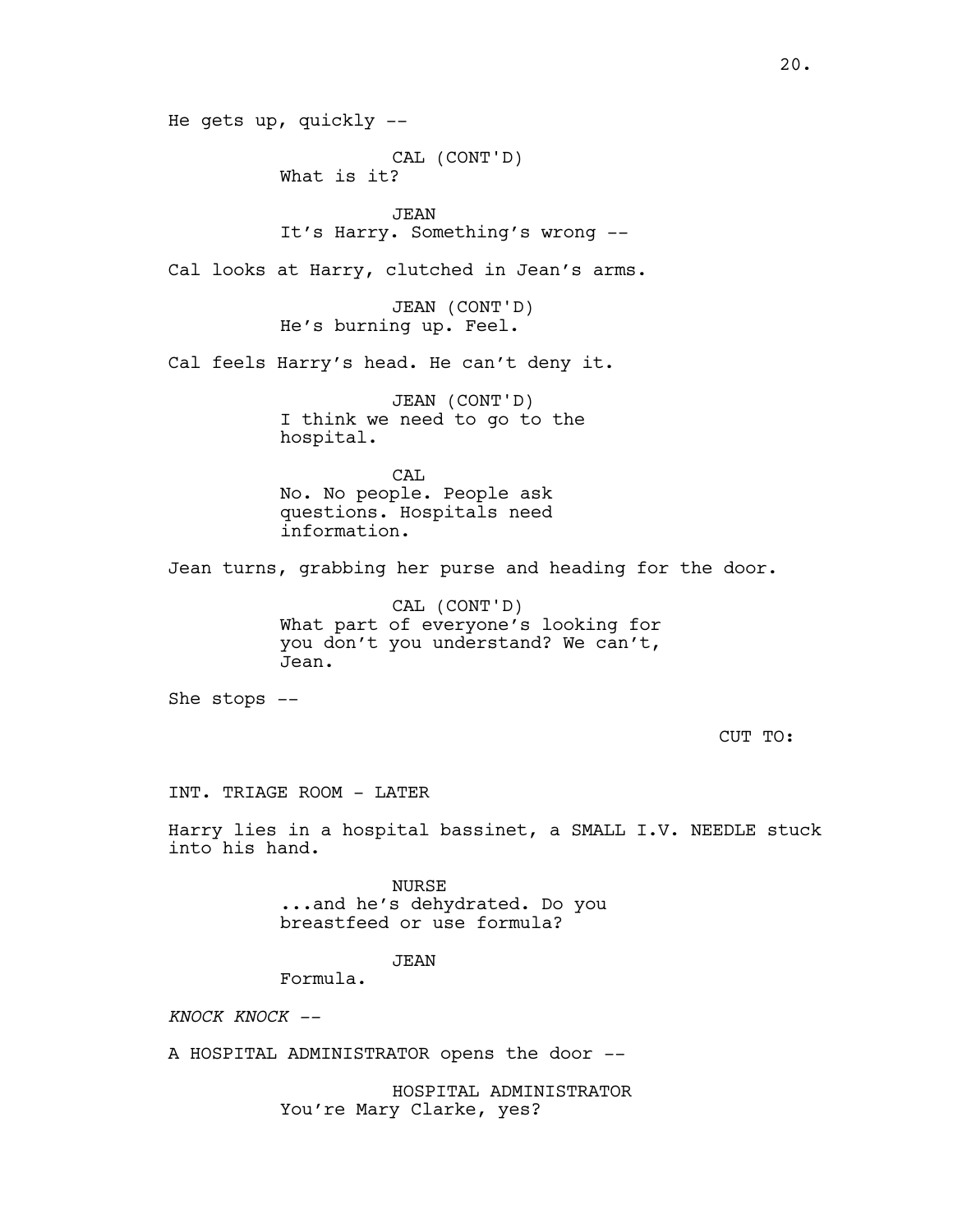HOSPITAL ADMINISTRATOR (CONT'D) (to the Nurse) Can I talk to you? (to Jean) We'll only be a minute.

INT. HOSPITAL/WAITING ROOM - MOMENTS LATER

Tapping a CIGARETTE, Cal sits in one of the CHAIRS.

He looks through a window, down the HALLWAY --

The Hospital Administrator and the Nurse are talking quietly. Suddenly the Hospital Administrator looks at Cal --

Cal turns away. Stands. After a beat, he moves over to the WINDOW. Looks outside --

At the FRONT ENTRANCE, a POLICE CAR pulls up.

CUT TO:

INT. HOSPITAL ROOM - MOMENTS LATER

Jean sits next to Harry, watching him. He's sleepy. She reaches out and moves some hair away from his eyes.

# CAL (O.C.)

Jean.

She turns. Cal's in the doorway.

With his hands, he motions for Jean to remain calm. He goes to Harry. Quickly and gently, he removes the I.V. from Harry's hand, takes him up in one arm, grabs Jean's hand and walks them out of the room.

INT. HOSPITAL/HALLWAY - SAME

Cal and Jean walk slowly, so as not to draw attention. Harry whimpers, Cal comforts him.

They keep moving, around the NURSES' STATION. Cal checks the hallway -- the Hospital Administrator and Nurse are no longer there -- calmly, he moves Jean and Harry down the hallway, passing DOCTORS and PATIENTS and OTHER NURSES --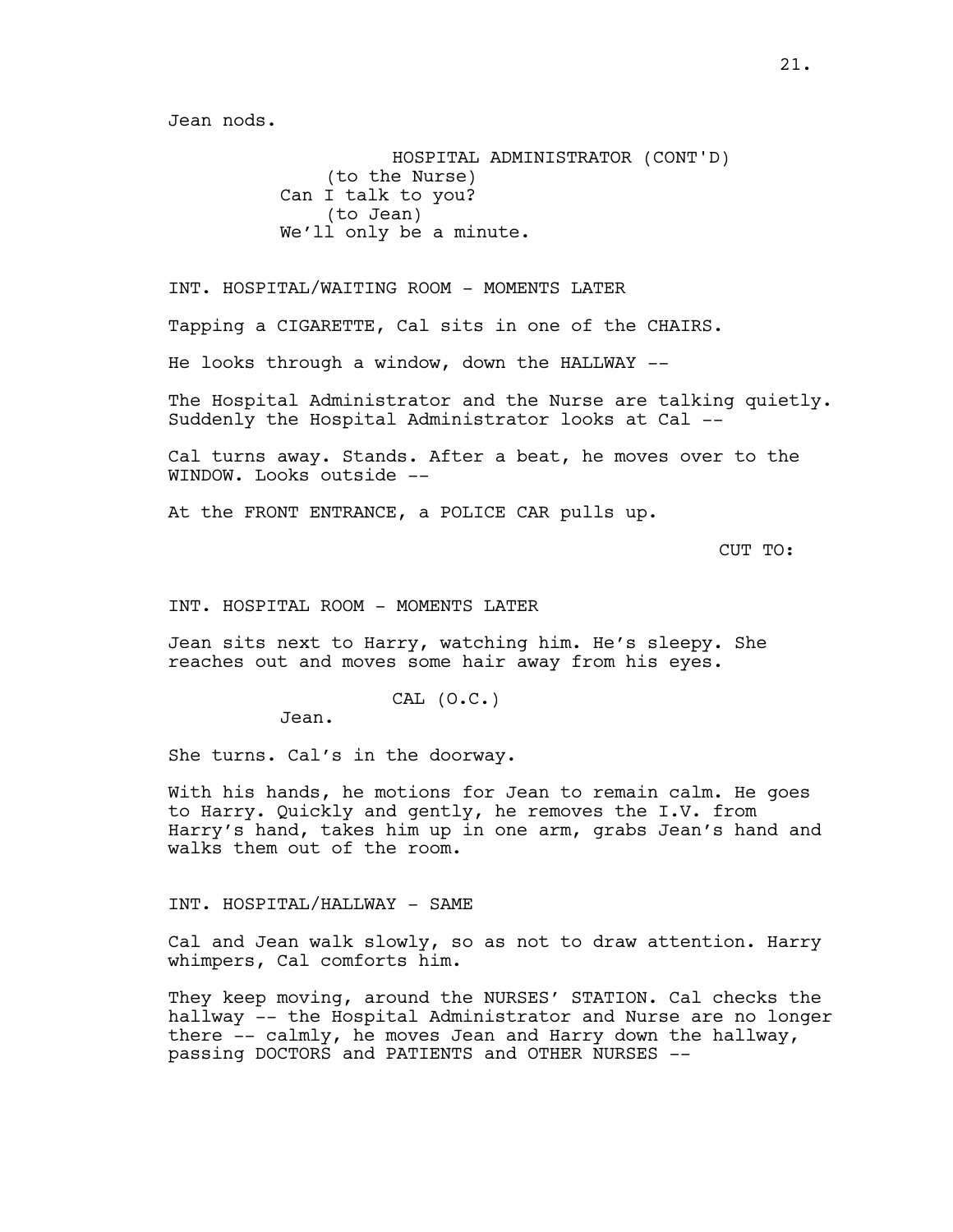DESK NURSE (calling out to them) Sir? Ma'am?

Until they get to a set of ELEVATORS.

He pushes the DOWN button.

It's taking forever...

DESK NURSE (CONT'D) Sir? Ma'am?

DING!

CUT TO:

INT. HOSPITAL/FRONT ENTRANCE - MOMENTS LATER

The elevator doors OPEN. Cal and Jean and Harry emerge and as they turn, heading for the doors --

TWO POLICEMEN are there. Walking towards them...

Jean holds her breath. Cal keeps them moving.

As they pass, the Policemen barely notice them, talking to each other. Jean and Cal keep walking. Jean looks over her shoulder as the Policemen move towards the elevator.

Jean turns again to look at the Policemen, who are now waiting for the ELEVATOR, and when she turns back --

She SLAMS into a MAN WALKING IN.

CAL (keeping Jean moving) Sorry, excuse us, sorry --

The Man turns, looking at them, and then turns back towards the entrance.

The POLICE CAR sits right by the door.

Once more, Jean goes to turn --

CAL (CONT'D) Don't look back.

She looks at Cal. Looks ahead.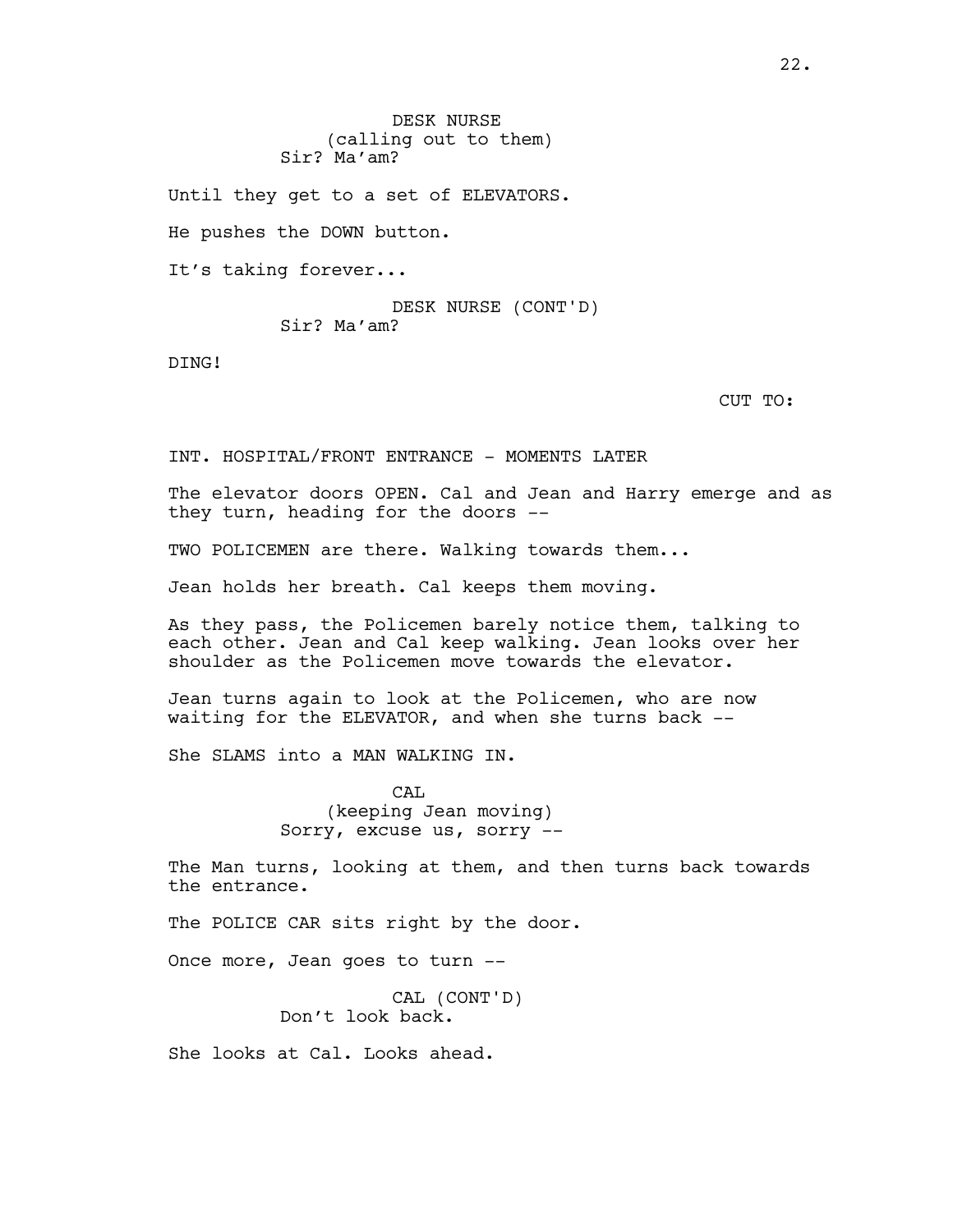INT. CAL'S CAR - SAME

Cal slides into the DRIVER SIDE. Jean slides into the PASSENGER SIDE, next to Cal. Cal passes Harry to Jean and STARTS THE CAR.

He BACKS OUT of the spot and starts to DRIVE AWAY. Through the windshield, Cal's HEADLIGHTS light up the empty road as Jean throws another look behind her...

CUT TO:

INT. CAL'S CAR - SAME

MORNING SUN cuts through the windshield.

Everyone is asleep.

Cal's head is slumped to the left, towards the window. Jean's head is on his shoulder, a bit of DROOL on her chin. Harry is all nestled up on her chest, in her arms...

*KNOCK KNOCK KNOCK --*

A HAND raps on the window.

Cal wakes up. He looks out the window and sees...

A WHITE COP.

Cal rolls down the window.

Jean wakes up. She wipes her mouth. Blinks.

The cop looks to her, takes her in, sees the baby. He takes a small step back --

> COP Ma'am? Are you alright?

# JEAN

...What?

He puts his hand on his holster. Cal clocks it.

CA<sub>L</sub> Everything's cool. COP

I'm asking her --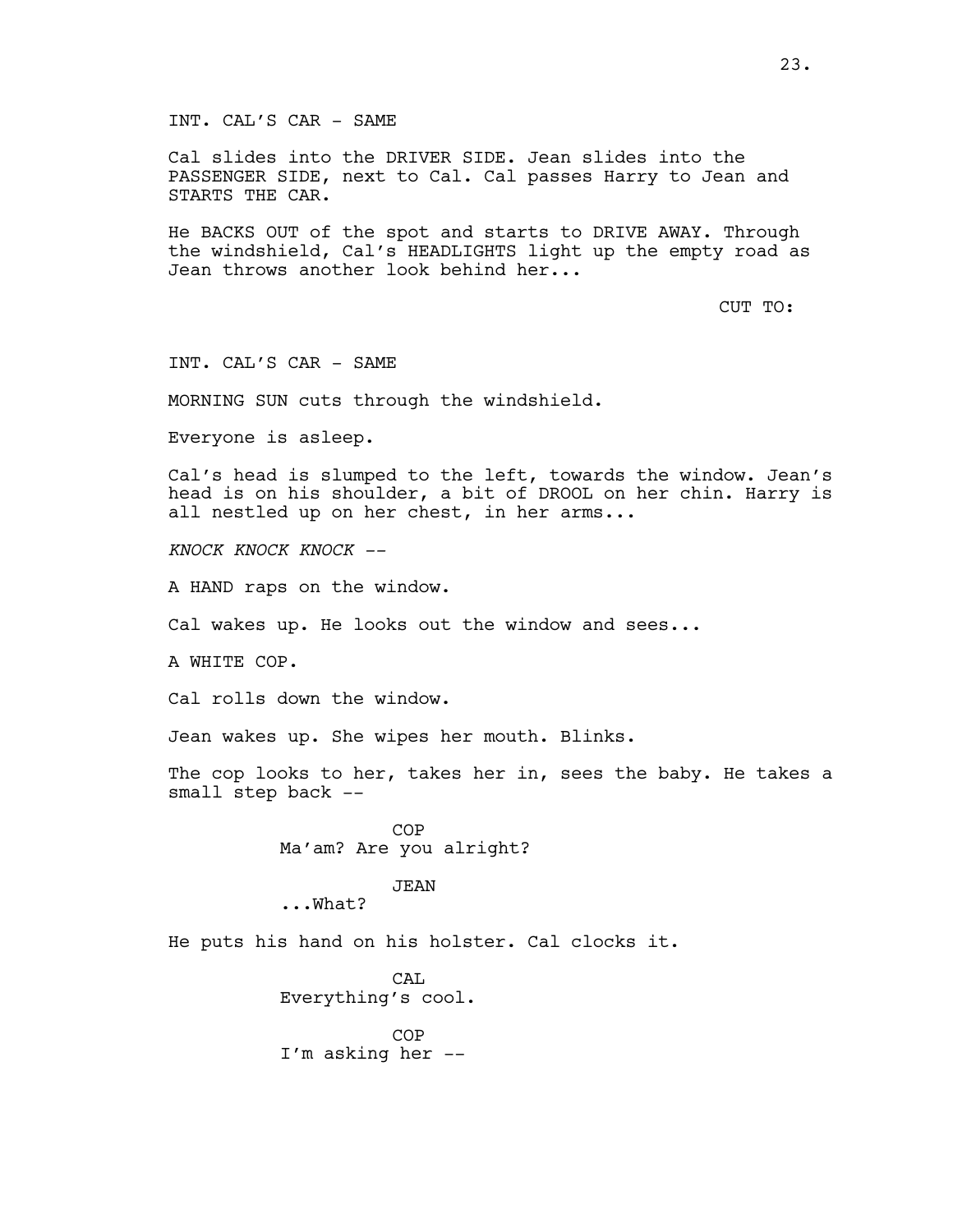JEAN (repeating Cal) Everything's cool. Jean feels Harry's head. She smiles. JEAN (CONT'D) (to Cal) Feel. Cal touches Harry's head. He smiles too. CAL (so relieved) It broke. She nods. Cal smiles -- COP (O.C.) Excuse me? JEAN The baby, he, he had a fever, but he's  $--$ COP (to Cal) Get out of the car. JEAN What's the problem? COP (again) Get out of the car. Cal shows the officer his hands and starts to get out. Jean puts her hand on his arm -- JEAN What's going on? Why are you -- Cal pulls away, getting out. Jean gets out too, carefully, so Harry stays asleep. EXT. RURAL INTERSECTION - CONTINUOUS JEAN I don't understand what's happening. CAL Just do what he says.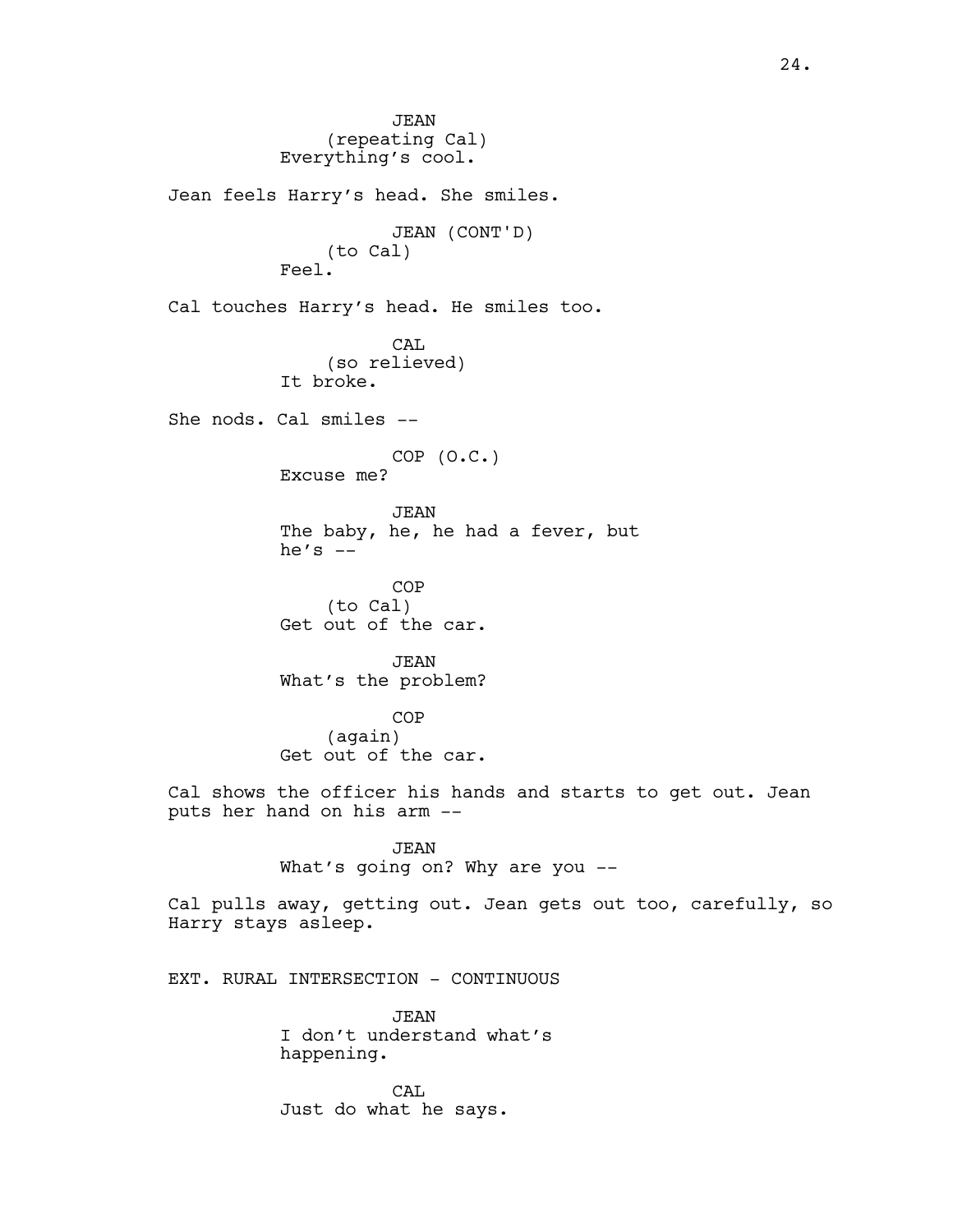COP (to Jean) Are you sure you're alright? JEAN I already said. COP This man isn't bothering you? Jean looks from the Cop to Cal and back again -- COP (CONT'D) Ma'am? Why are you with this man? JEAN He's my husband. The Cop drops his hand. Clears his throat. JEAN (CONT'D) Is there a problem? COP Why were you sleeping in your car? CAL We're sorry Officer, we were just --COP (on "Officer") I'm asking her. Cal looks to Jean, she takes a breath -- JEAN We're moving to a new house and we were, we were so excited that we wanted to drive all night and sleep there, but then around, I don't know, around... (looking to Cal) What time was it again, dear? He looks at her, amazed -- CA<sub>L</sub> ...Around 1 or 2?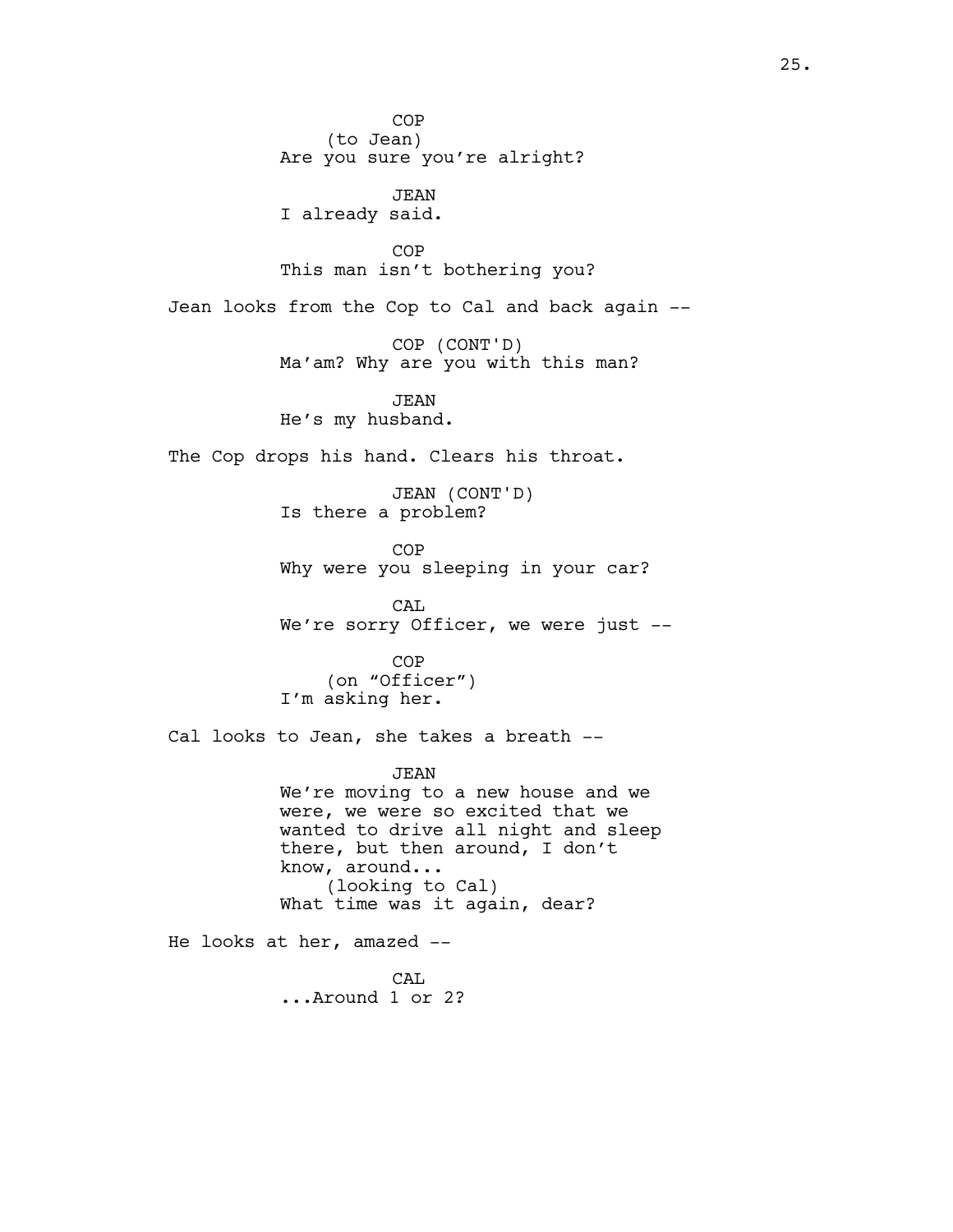That's right, around 1 or 2 he started to get tired and I was so worried with the baby and everything, his fever, so I made him pull over right away. I didn't even want him driving to a motel. It's my fault officer. (beat) Do you have kids?

He nods.

JEAN (CONT'D) Well then, you know how mothers can be.

He breaks, just a little.

JEAN (CONT'D) It won't happen again. I promise.

He looks from Jean back to Cal and then back to Jean, baffled, but keeping it together --

> COP You make sure it doesn't.

He nods. Reassuring himself. And with one last look to Cal, he turns... and goes.

After a moment, Jean and Cal get back into the car.

INT. CAL'S CAR - SAME

Cal just looks straight ahead. Saying nothing.

JEAN I didn't know I could lie like that.

Cal doesn't say anything.

JEAN (CONT'D)

What?

Still, Cal says nothing.

JEAN (CONT'D)

What?

CAL I made a white baby.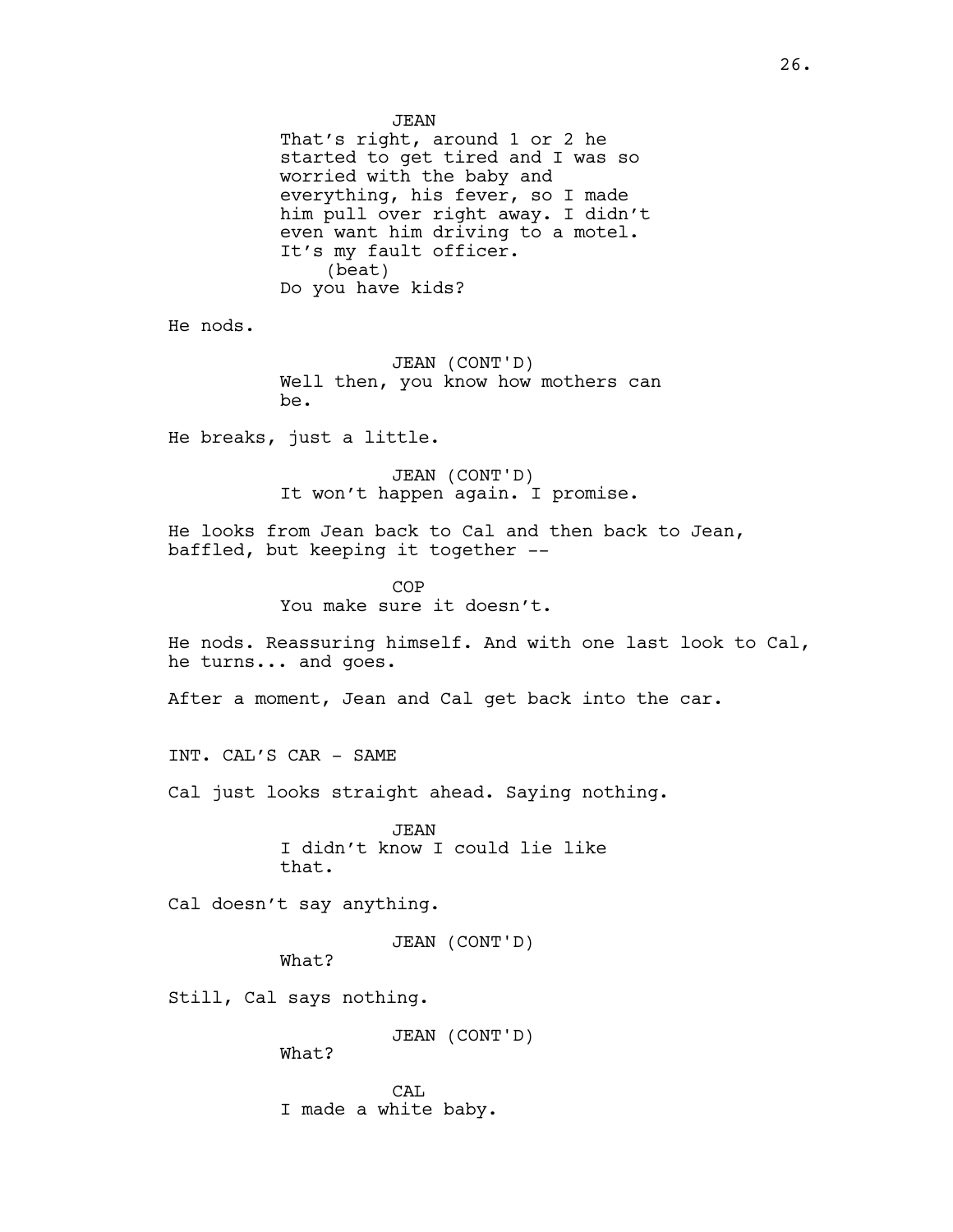He looks at Jean, then turns towards the road and starts the car. EXT. SUBURBAN STREET - MORNING LITTLE HOUSES glide by, similar and side by side. INT. CAL'S CAR - SAME The car comes to a stop in front of ONE LITTLE HOUSE in particular. Jean looks out the window and then over to Cal. INT. LITTLE HOUSE/FRONT HALL - MOMENTS LATER Cal opens the door. Behind him, Jean enters holding Harry, a BOTTLE in his mouth. Cal closes the door. Locks it. CLOSE ON: A BRAND NEW STROLLER Jean runs her fingers along the top... Cal is already up ahead of her, heading into the -- INT. LITTLE HOUSE/KITCHEN - SAME He flips on the LIGHT as Jean joins him. He puts the DUFFLE on the KITCHEN TABLE. Jean goes to say something, but --  $CAT$ The kitchen's stocked. There's milk and eggs and bread and some bananas, some crackers. Pasta. (beat) And there's a television -- INT. LITTLE HOUSE/LIVING ROOM - SAME He shows her how to turn it on. The sound of the television plays off screen.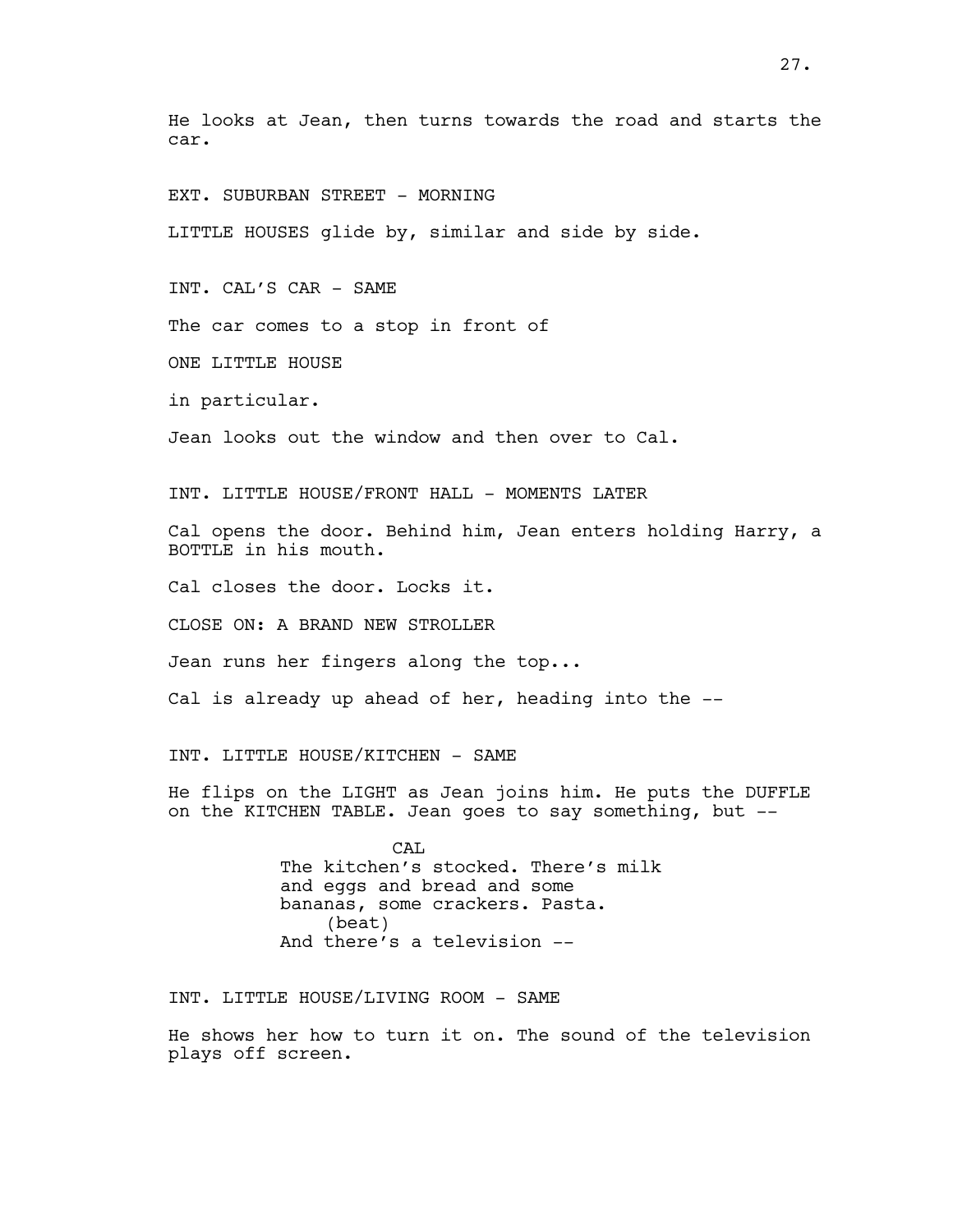CAL Your room and the baby's room are all set upstairs. The formula you asked for. The diapers. And some medicine if he gets sick again.

Jean nods. Cal keeps going --

CAL (CONT'D) There's a telephone in the drawer of your night stand upstairs. In an emergency, take it out, plug it in and call this number.

He takes a SCRAP OF PAPER out of his pocket, hands it to her.

CAL (CONT'D)

Okay?

Jean nods.

CAL (CONT'D) And you're not to talk to anyone. No friends. No acquaintances.

Jean nods, her eyes narrowing...

CAL (CONT'D) Any questions?

JEAN Why are you telling me everything like you're --

CAL I'll be back when I can.

JEAN When you can?! How long am I gonna be here? When do we get to go home?

Cal takes a breath.

CAL I need you to be patient, alright?

Cal starts to go --

JEAN But Jimmy said you were gonna --

CAL

Jean.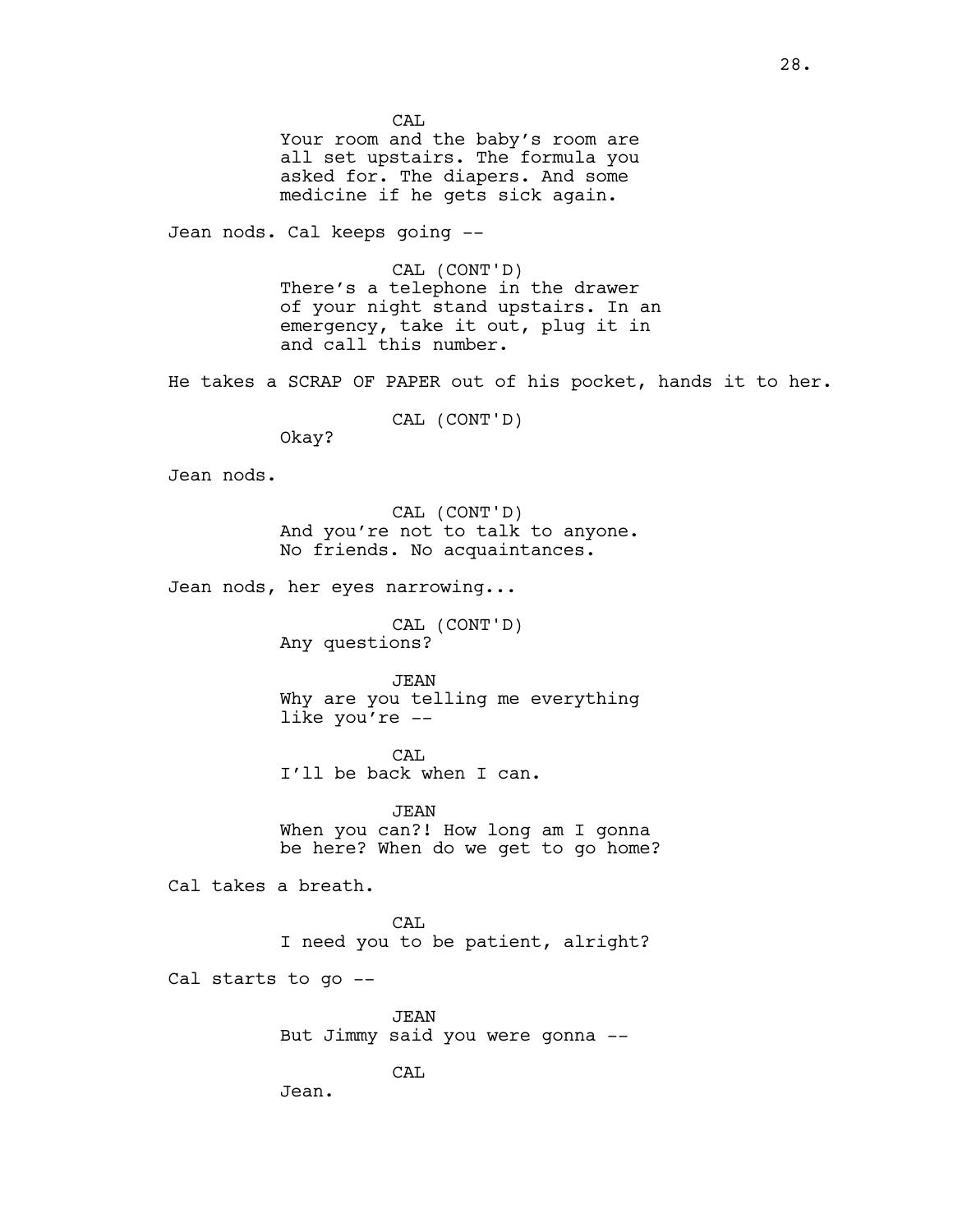JEAN I've never been on my own. I went straight from my dad's house to Eddie's, I just need a minute -- CAL This is the way things have to be -- JEAN But Eddie would want you to -- CAL I'm doing the best I can! Harry makes a small NOISE. Jean rocks him. Cal checks himself. CAL (CONT'D) Let's both just do the best we can. (beat) Okay? Jean steels herself. Collects all the pieces. And when she's ready... JEAN Who did all this? CAL Eddie still has friends, I guess. JEAN What do you mean still? Cal turns, going for the door... CUT TO: INT. LITTLE HOUSE/FRONT HALL - MOMENTS LATER Jean follows Cal to the door. In her hand, TWO STACKS OF MONEY. And before he opens the door Jean hands it to him. He reaches out his hands to take it and -- Harry REACHES for Cal. Jean looks from Cal to Harry. Cal takes the money, turns and opens the door. JEAN

What about the park?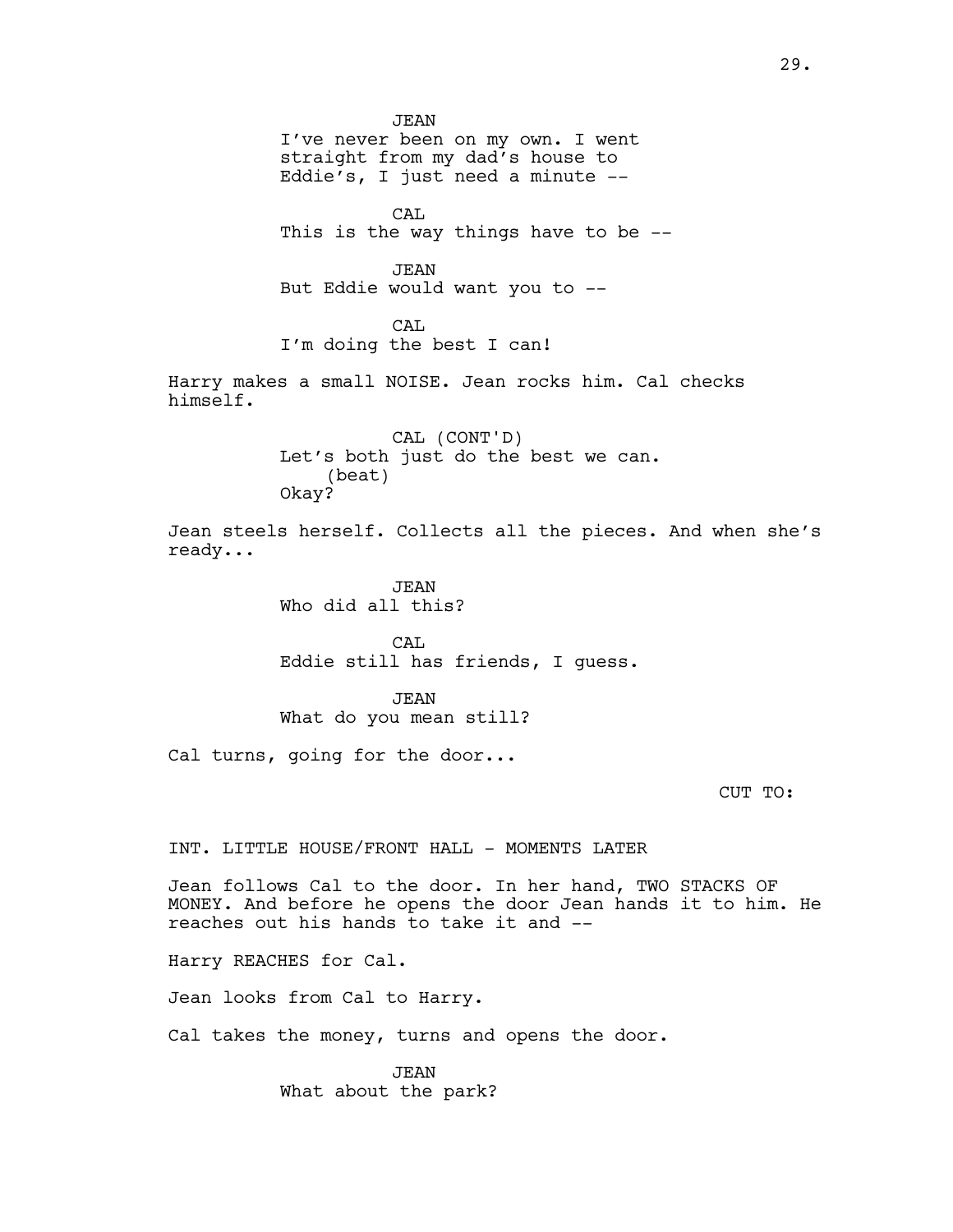He stops.

CA<sub>L</sub> There is no park.

And then he goes.

Jean keeps her eyes on the closed door. She stands there in the silence of the empty house, Harry in her arms. She looks around, inhales and --

A SONG TAKES US TO --

CUT TO:

INT. LITTLE HOUSE/KITCHEN - MORNING

CLOSE ON: BROWN SCRAMBLED EGGS, overcooked in a PAN.

Jean turns off the burner --

CUT TO:

INT. LITTLE HOUSE/KITCHEN - LATER

Jean sits at the KITCHEN TABLE. Harry in a highchair. She picks at the burned brown eggs, drinks some coffee.

CUT TO:

INT. LITTLE HOUSE/LIVING ROOM - DAY

Jean sits on the COUCH, TELEVISION LIGHT flickering on her face. Harry at her side. The sounds of a DAYTIME PROGRAM fill the silence.

CUT TO:

INT. LITTLE HOUSE/KITCHEN - DAY

Vigorously, Jean cleans the inside of the oven.

CUT TO: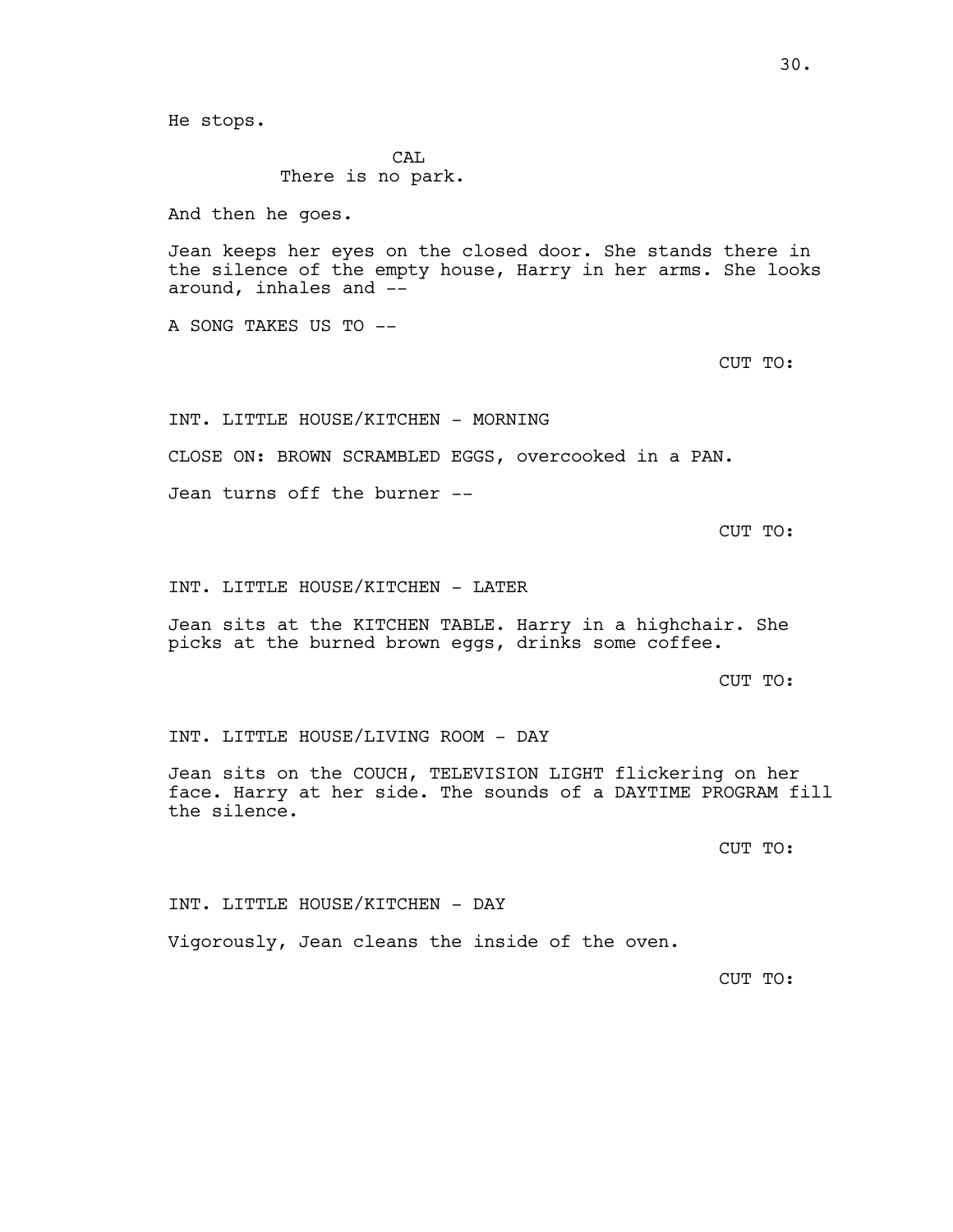INT. LITTLE HOUSE/KITCHEN - DAY

The FREEZER is open. Inside is a BAG OF ICE, some FROZEN VEGETABLES and a couple TV MEALS. Jean takes a breath and closes the freezer door.

CUT TO:

INT. LITTLE HOUSE/HARRY'S ROOM - NIGHT

Harry cries and cries. Jean paces, rocking him.

CUT TO:

INT. LITTLE HOUSE/HARRY'S ROOM - LATER

Jean's asleep in the rocking chair.

Harry babbles in the crib.

CUT TO:

INT. LITTLE HOUSE/LIVING ROOM - ANOTHER DAY

The SONG plays now from a SMALL RADIO on the counter. Jean dances along as she IRONS a DRESS on a BOARD. Her hair tied back in a scarf.

She thinks she hears something...

She turns down the radio... waits and --

From upstairs, Harry CRIES --

CUT TO:

EXT. SUBURBAN STREET - DUSK

No more music.

Jean walks, pushing the stroller, passing LITTLE HOUSE after LITTLE HOUSE, perfect little yards and perfect little fences...

CUT TO:

INT. LITTLE HOUSE/HARRY'S ROOM - LATER

It's dark. A MUSIC BOX plays a crackly tune.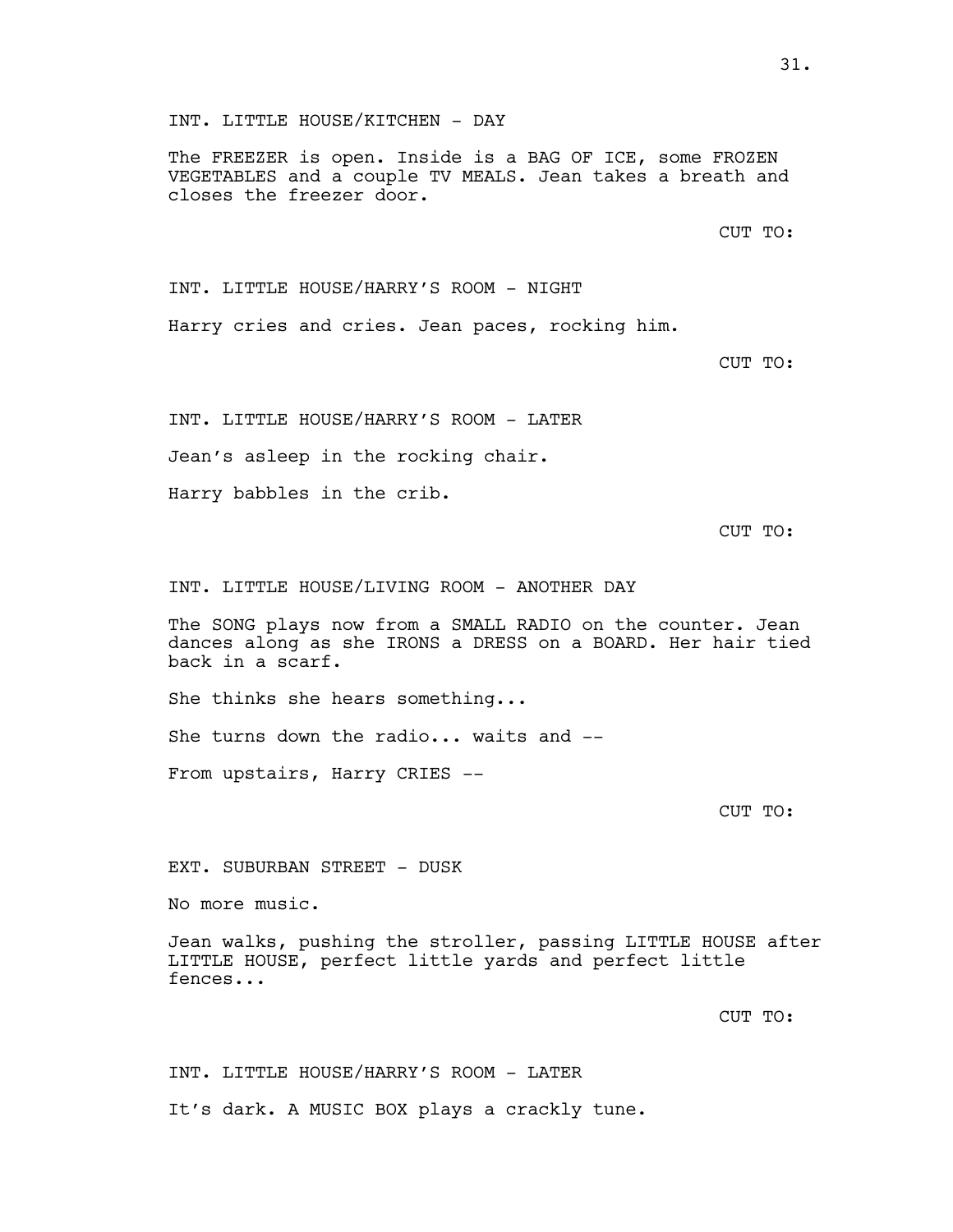EMPTY BOTTLE in hand, Jean peers into the crib, staring at Harry, who is FAST ASLEEP. And then she notices --

One of his TINY SOCKS has come off.

She picks it up, and ever so gently, she slides it back onto his TINY FOOT.

Harry rustles. Jean freezes.

And then Harry turns over. Still asleep.

INT. LITTLE HOUSE/JEAN'S ROOM - LATER

Jean sits on the bed. Looking at the nightstand.

She opens the drawer and sees...

THE TELEPHONE.

She takes it out, and carefully unravels the cord. She looks at it a moment and then, pushing the nightstand aside --

She PLUGS IT IN.

She sits back on the bed, holding the phone. She removes the handset from the cradle...

A DIAL TONE.

Tentatively, she holds it up to her ear, listening to the sound of the tone... UNTIL --

*BEEP BEEP BEEP BEEP BEE --*

Quickly, she hangs up.

It's so quiet.

CUT TO:

INT. LITTLE HOUSE/HARRY'S ROOM - LATER

Harry sits on the floor while Jean folds his clothes from a laundry basket and puts them away in a drawer. He grabs at a TINY SHIRT and throws it behind his head.

INT. LITTLE HOUSE/KITCHEN - LATER

It's quiet now.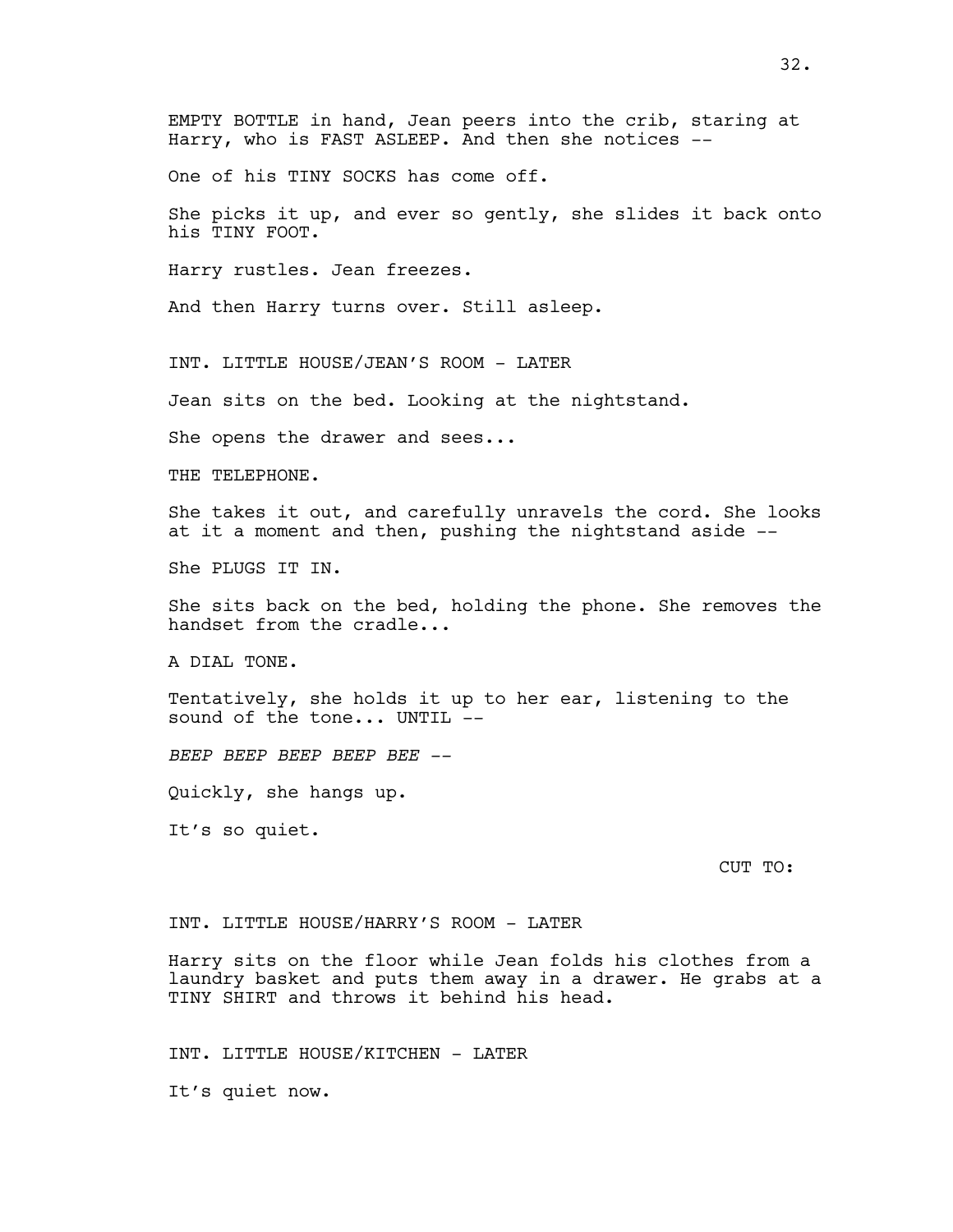Jean sits at the table, pushing the lukewarm contents of a TV MEAL around with a fork.

*KNOCK KNOCK KNOCK --*

Jean stands abruptly, her chair moving out behind her --

JEAN (too quiet) Hello?

*KNOCK KNOCK --*

Quickly, Jean grabs her purse. She digs around and finds the PAPER with Cal's Number. She looks around and remembers the phone is upstairs...

> WOMAN'S VOICE (O.C.) ...Hello? It's your neighbor?

INT. LITTLE HOUSE/FRONT ROOM - MOMENTS LATER

Jean cracks open the door...

It's a MIDDLE-AGED WOMAN. Jean's new neighbor. EVELYN.

JEAN Hi... Is everything... is everything alright?

Evelyn laughs a little.

EVELYN Yes, of course. I didn't mean to frighten you. My friends lived in this house for years. It's nice to see someone new here.

She waits for Jean to... But she doesn't.

EVELYN (CONT'D) (extending her hand) I'm Evelyn.

Jean hesitates, and then extends hers.

JEAN

Mary.

They shake.

EVELYN Nice to meet you, Mary.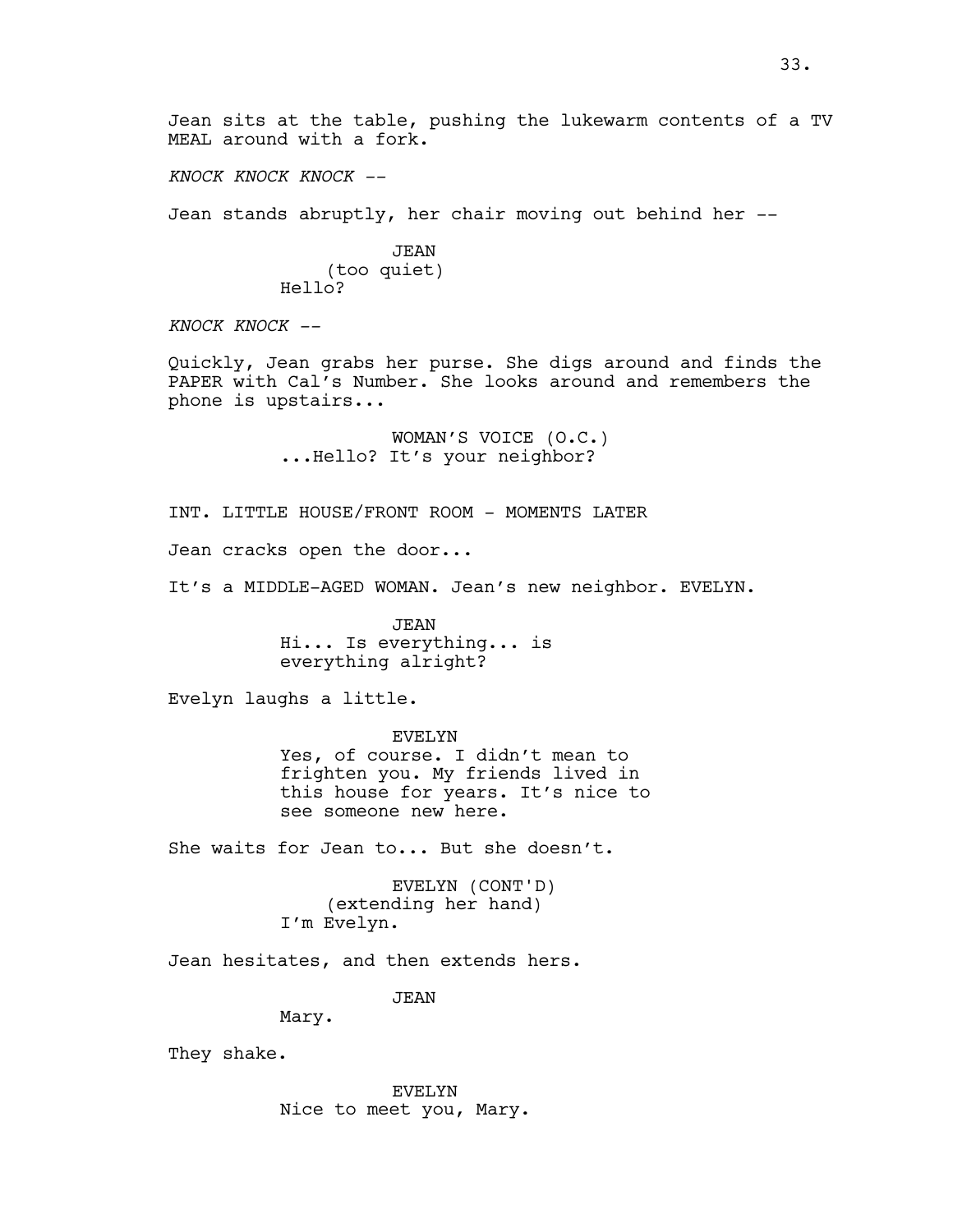Jean just stands there.

EVELYN (CONT'D) I live two doors down. My husband passed a few years ago. If you ever need any help or anything...

JEAN Oh, thank you. (beat) Alright.

(beat) Goodbye.

Jean goes to close the door --

EVELYN What's your baby's name?

JEAN

Harry --

But Jean cuts herself off too late.

EVELYN

Harry. (beat) Harry and Mary.

And then, she remembers something... embarrassed, she holds up a SMALL POTTED PLANT and extends it towards Jean.

Jean takes it, smiles politely and --

Closes the door.

She LOCKS it. Takes a breath. Looks down at the plant, its bright yellow petals almost artificial.

EXT. LITTLE HOUSE - NIGHT

A SMALL FIRE ESCAPE off Jean's bedroom, with a STAIRCASE running down the side of the house.

Jean stands on the fire escape, her plush robe and arms wrapped tightly around her, an UNLIT CIGARETTE between her fingers. She puts it to her lips sucks on it. Exhales. Hesitates... and then she LIGHTS it.

She takes a real puff. Relaxes. She looks out over all the houses that line the street. Some lit up. Some dark.

She looks over at Evelyn's house, and after a moment...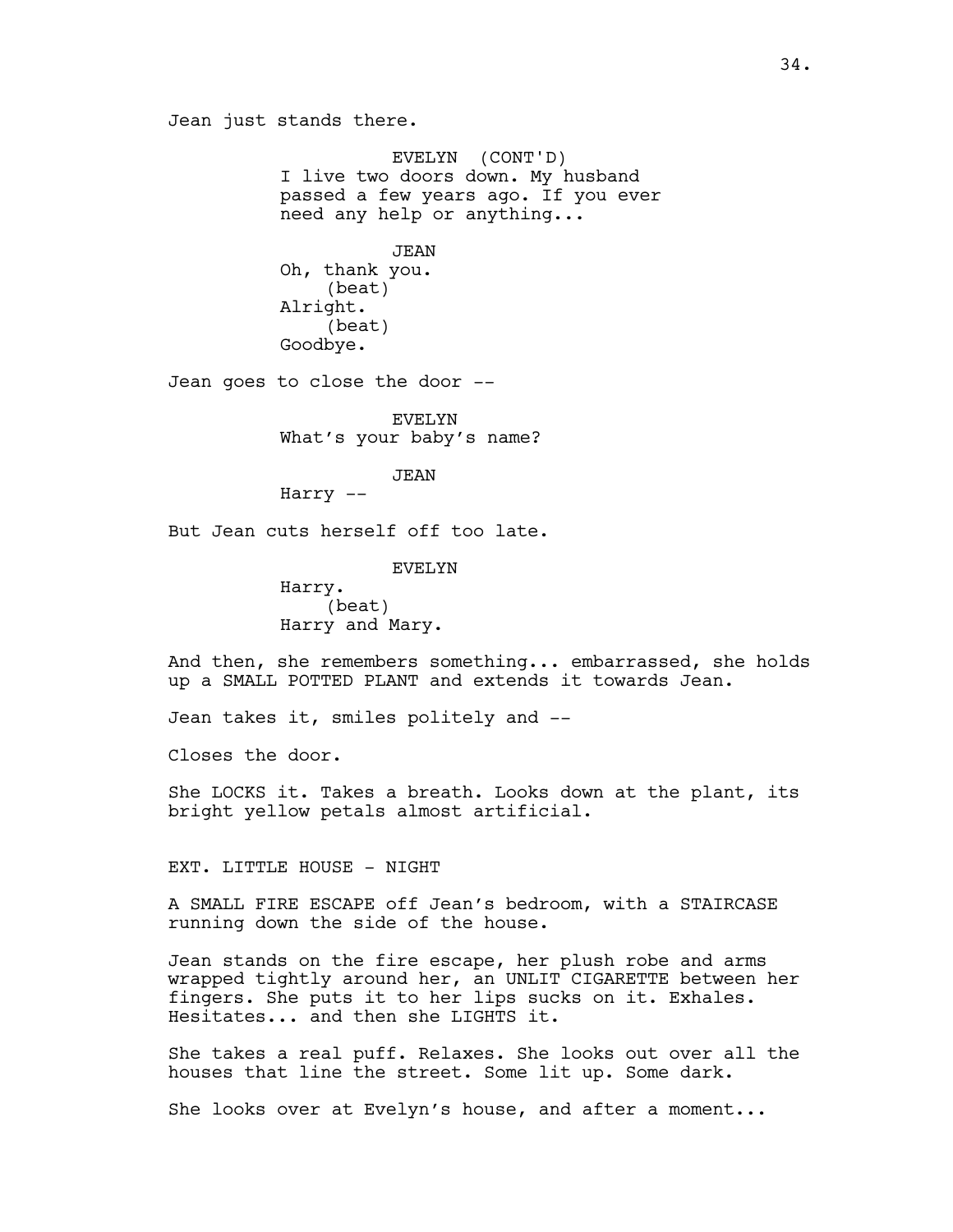A light GOES OUT.

CUT TO:

INT. LITTLE HOUSE/HARRY'S ROOM - DAY

Jean leans over the crib, trying to quiet a crying Harry.

INT. LITTLE HOUSE/KITCHEN - NIGHT

Jean stands over the frying pan and cracks an egg, but the YOLK BREAKS. She dumps it. Tries another. The same thing happens. She takes a third egg in her hand and --

THROWS IT AT THE WALL.

It cracks, yolk and goo sliding down the pink and yellow wallpaper. She looks at it for a moment and then --

She grabs ANOTHER, throws it. And ANOTHER and ANOTHER AND --

*KNOCK KNOCK KNOCK --*

Jean turns, the EGG BREAKS in her hand --

INT. LITTLE HOUSE/FRONT HALL - SAME

Jean opens the door, wiping her hand with a dish rag. Evelyn stands there, a CASSEROLE DISH OF LASAGNA in one hand and a BASKET-COVERED BOTTLE OF RED WINE in the other.

#### EVELYN

Candygram!

INT. LITTLE HOUSE/DINING ROOM - LATER

Jean and Evelyn sit at the table, finishing their lasagna. Evelyn holds a glass of wine. At this point, she's had a few.

#### EVELYN

...but since my daughter moved away it's been hard again... When the television's on I forget I'm alone.

Jean nods, takes another bite of lasagna.

JEAN This was delicious.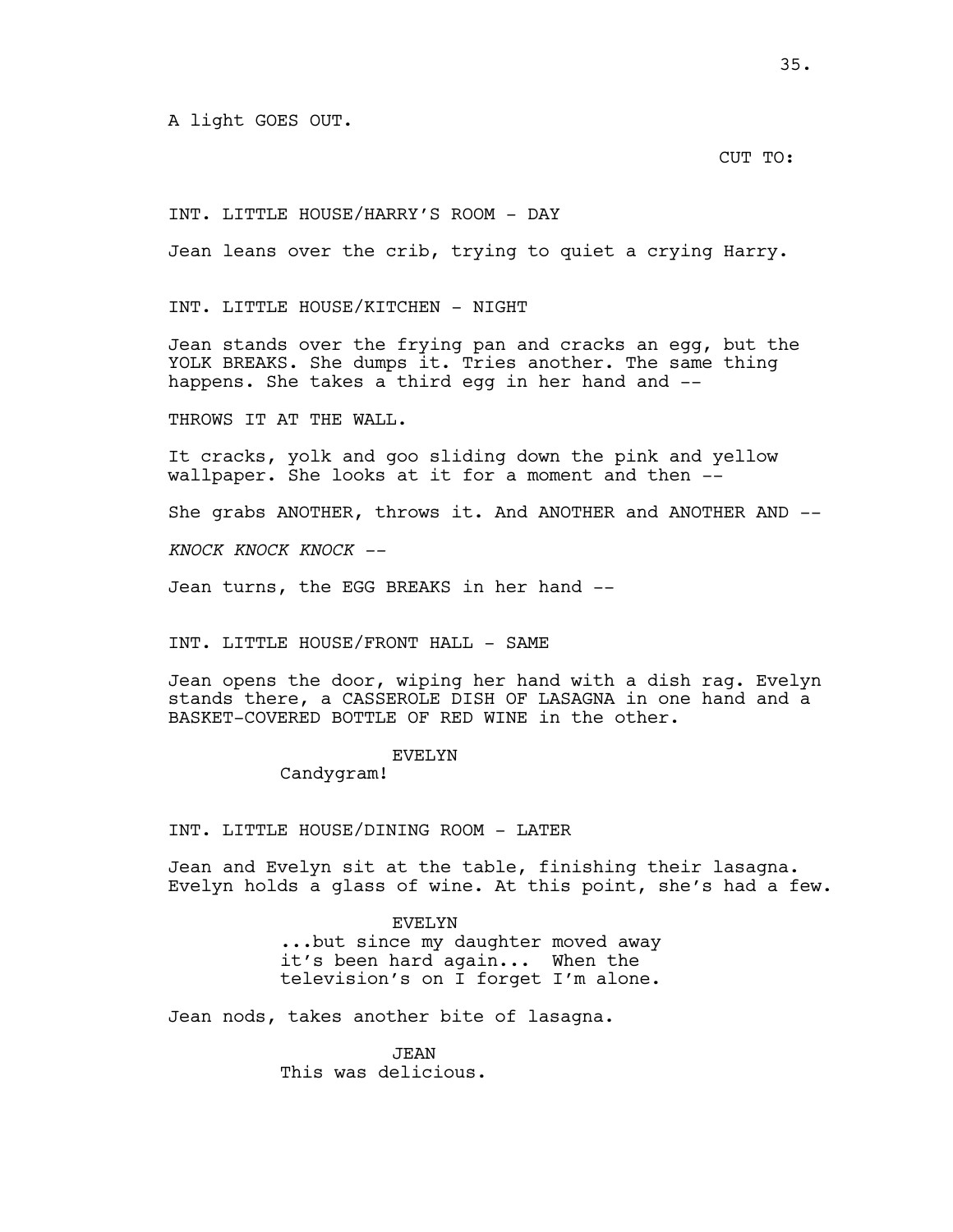EVELYN It's easy, I'll give you the recipe.

JEAN I'm a terrible cook.

Evelyn takes a sip of her wine.

EVELYN Do you mind me asking... Is the baby sleeping through the night?

JEAN I'm sorry. Do you hear him crying?  $I'm$  --

EVELYN No no, dear, it's just... you seem exhausted.

Jean exhales.

JEAN I'm so tired. I'm so tired all the time. I swear I hear him crying when he's asleep.

EVELYN ...What happened to your husband?

Jean isn't sure what to say...

EVELYN (CONT'D) I'm prying... I'll just... where's your bathroom?

JEAN It's down the hall, that way, on the left by the stairs.

Evelyn starts to go --

JEAN (CONT'D) ...Didn't you say your friends used to live here?

EVELYN

Pardon?

JEAN You said your friends lived here, so don't you know where --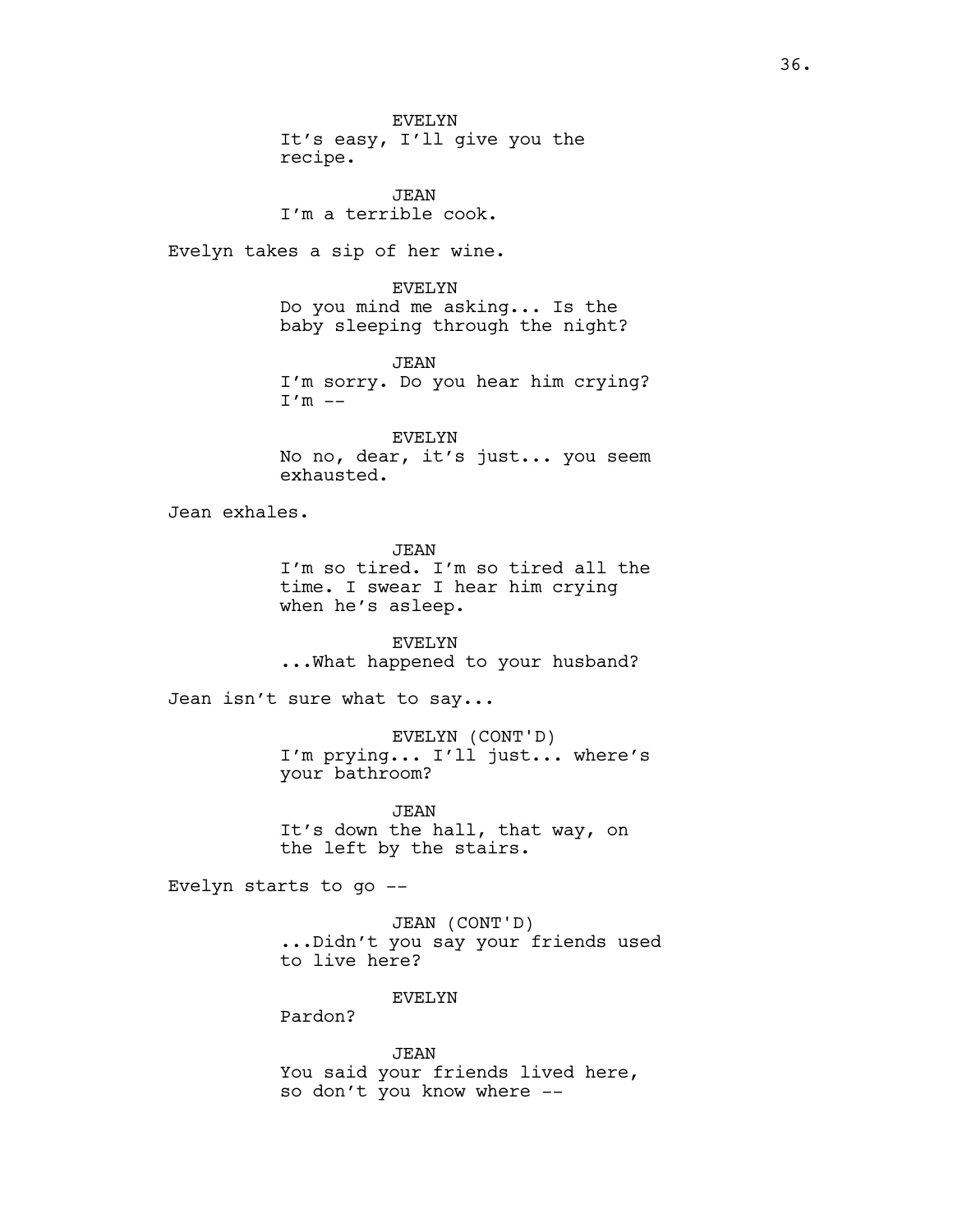EVELYN Gosh you know, of course I do. (beat) Guess I'm getting old faster than I thought... Evelyn smiles, goes. Jean takes the last bite of the lasagna on her plate, swipes the rest of the marinara with her finger and licks it. She sits there. Looking around the room. Waiting. *CREAK. CREEEAAAAAKKKKK....* She looks up, she can hear Evelyn moving around up there. And then... it's quiet. Jean's starting to feel anxious. She stands -- JEAN Evelyn? Nothing. JEAN (CONT'D)  $Ev = -$ Suddenly Evelyn's right there, looking down at her from the stairs. EVELYN What is it, dear? Are you alright?

Jean exhales. Smiles. Nods.

EXT. LITTLE HOUSE - LATER

Evelyn, empty casserole dish in hand, makes her way down the front path, waving back to Jean, who stands in the doorway.

CUT TO:

INT. LITTLE HOUSE/HARRY'S ROOM - LATE NIGHT Harry WAILS.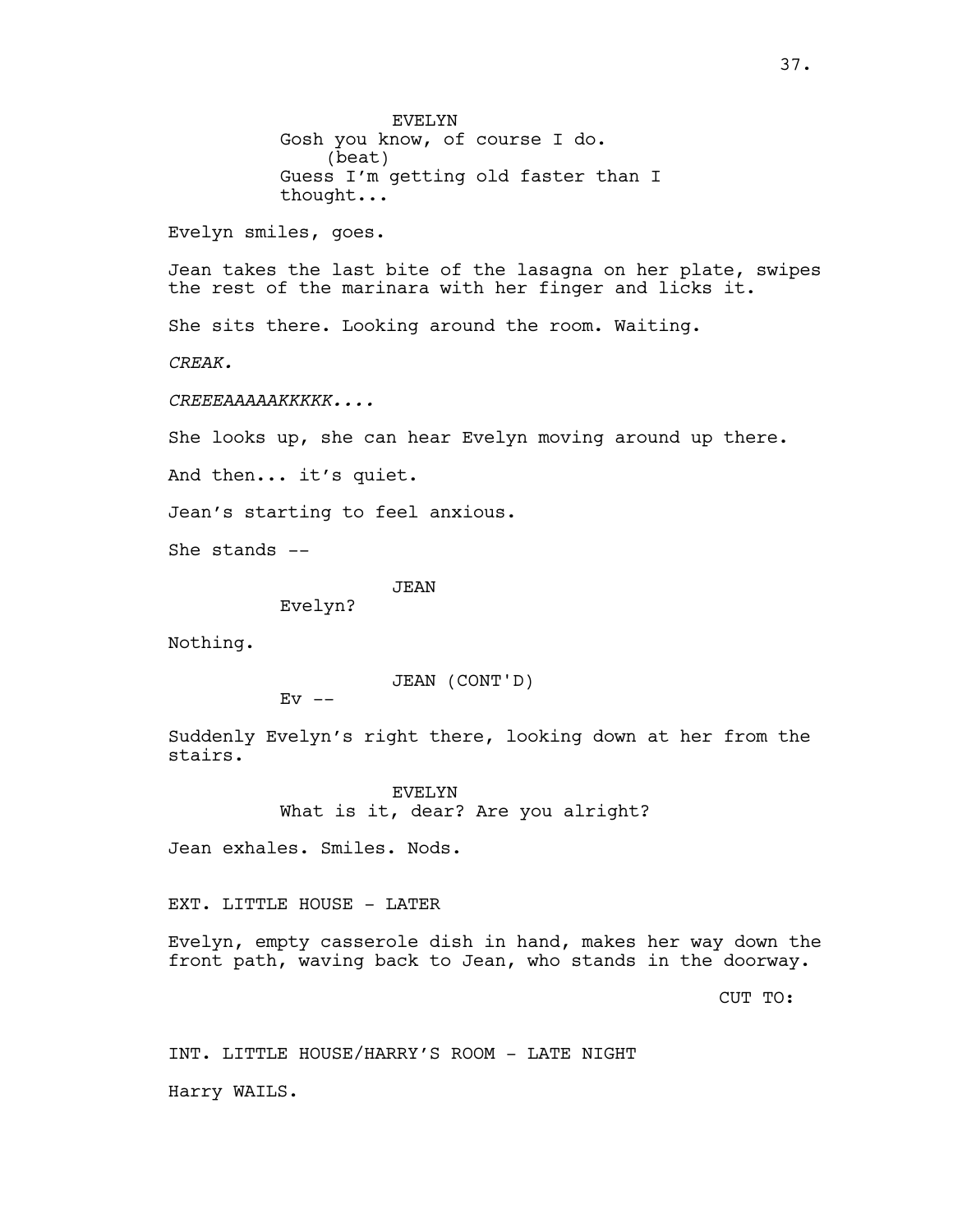The NIGHTLIGHT glows.

Jean rocks back and forth, trying to soothe him.

INT. LITTLE HOUSE/FRONT HALL - MOMENTS LATER

Jean coaxes a still crying Harry into the STROLLER.

EXT. SUBURBAN STREET - MOMENTS LATER

Harry lies asleep inside the moving stroller.

Jean pushes him along. She breathes in and out, inhaling the night air like medicine. And other than the sound of the wheels rolling on the uneven pavement, it's quiet.

She's heading back home. She walks past

EVELYN'S HOUSE

There's a LIGHT on inside.

Jean smiles.

She arrives at her own little house. And at her front door she carefully pulls the stroller inside.

INT. LITTLE HOUSE/HARRY'S ROOM - MOMENTS LATER

Jean places the still sleeping Harry down in his crib.

She straightens back up and EXHALES, quietly.

INT. LITTLE HOUSE/STAIRCASE - CONTINUOUS

Barefoot, Jean walks down the stairs...

SHE STOPS halfway, frozen --

And her face changes.

THE FRONT DOOR IS OPEN.

The blue light of night sneaking in...

*Did she leave it open? Did she forget to lock it?*

*Or was it the --*

A NOTSE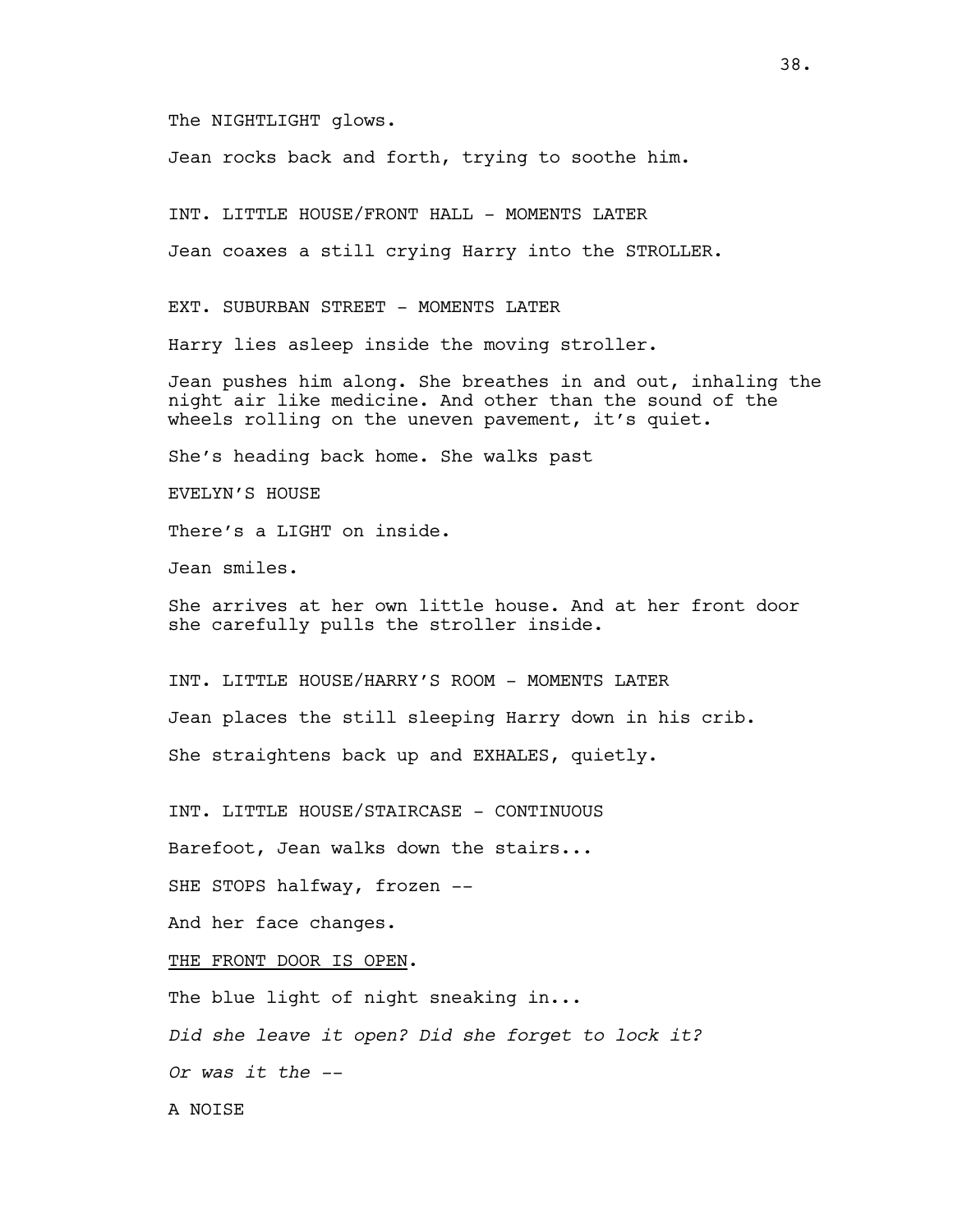From somewhere in some other room.

Quick and quiet, Jean mounts the stairs and darts into --

INT. LITTLE HOUSE/HARRY'S ROOM - CONTINUOUS

Where Harry remains asleep.

Jean closes the door behind her, catching her breath. She stands there for a moment.

*Is she imagining this...?*

AND THEN --

FOOTSTEPS.

Across the BOARDS downstairs.

She scoops Harry up in her arms and runs to --

INT. LITTLE HOUSE/JEAN'S ROOM - CONTINUOUS

Jean closes the door.

She lays Harry down on the bed. He fusses a little... but stays asleep. She takes the paper Cal gave her out of her purse, shoves it in her pocket --

Then she opens the NIGHTSTAND DRAWER, grabs the PHONE, pushes the nightstand out of the way and plugs it in.

With the phone in one hand, she picks up Harry with the other and as she steps backwards, towards the closet, she lets the CORD UNFURL...

Over and over, out and out, until finally she's --

INT. LITTLE HOUSE/CLOSET - CONTINUOUS

She closes the CLOSET DOOR. Sits on the floor.

She takes the number out of her pocket. HANDS SHAKING, she dials... And waits... Until --

*RING.*

*RING.*

*RING.*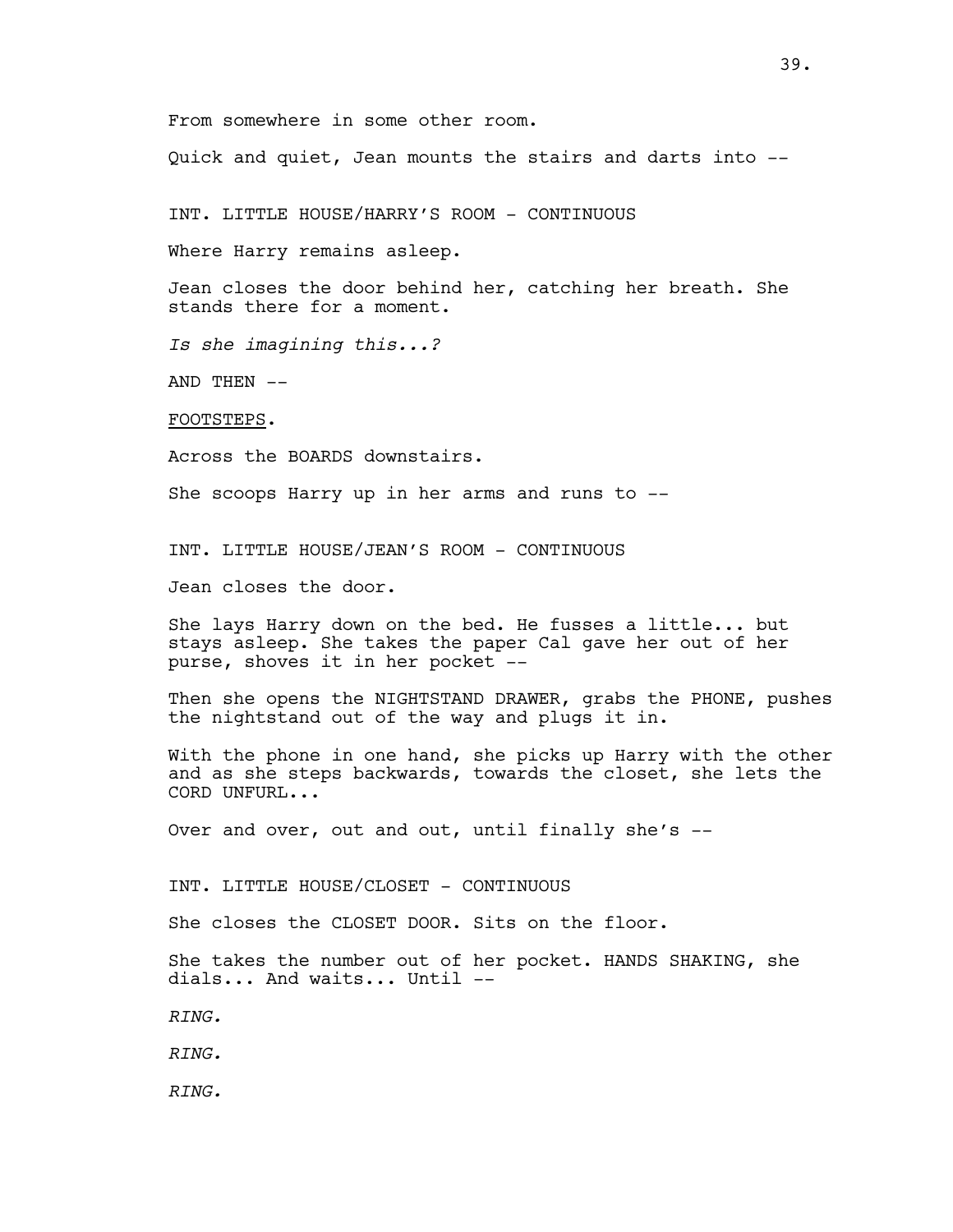**JEAN** (whispering) Shit. Pick up. Pick up pick up --

The RINGING STOPS. There's a LONG SILENCE.

JEAN (CONT'D)

Hello?

...Nothing. She HANGS UP.

She tries again, carefully looking at the paper, making sure she's got the number right, mouthing every number as she dials...

But this time, it's just a BUSY SIGNAL.

JEAN (CONT'D)

Shit.

Harry WAKES, CRYING --

JEAN (CONT'D) No, no no no no no. Shhhh. Shhhhh --

*THUMP. THUMP. CREEEAAK...*

SOMEONE'S COMING UP THE STAIRS.

Harry CRIES LOUDER --

Jean doesn't know what to do until --

She STICKS HER FINGER in his MOUTH. Instantly, he wraps his lips around her pinky and SUCKS, quieting down.

The FOOTSTEPS come CLOSER...

*THUMP THUMP. THUMP THUMP. THUMP --*

Jean makes a decision --

INT. LITTLE HOUSE/JEAN'S ROOM - CONTINUOUS

She DARTS OUT OF THE CLOSET and climbs out the OPEN WINDOW onto the FIRE ESCAPE, her finger still in Harry's mouth --

EXT. LITTLE HOUSE - SAME

Jean hurries DOWN THE STEPS and

RACES ACROSS THE YARD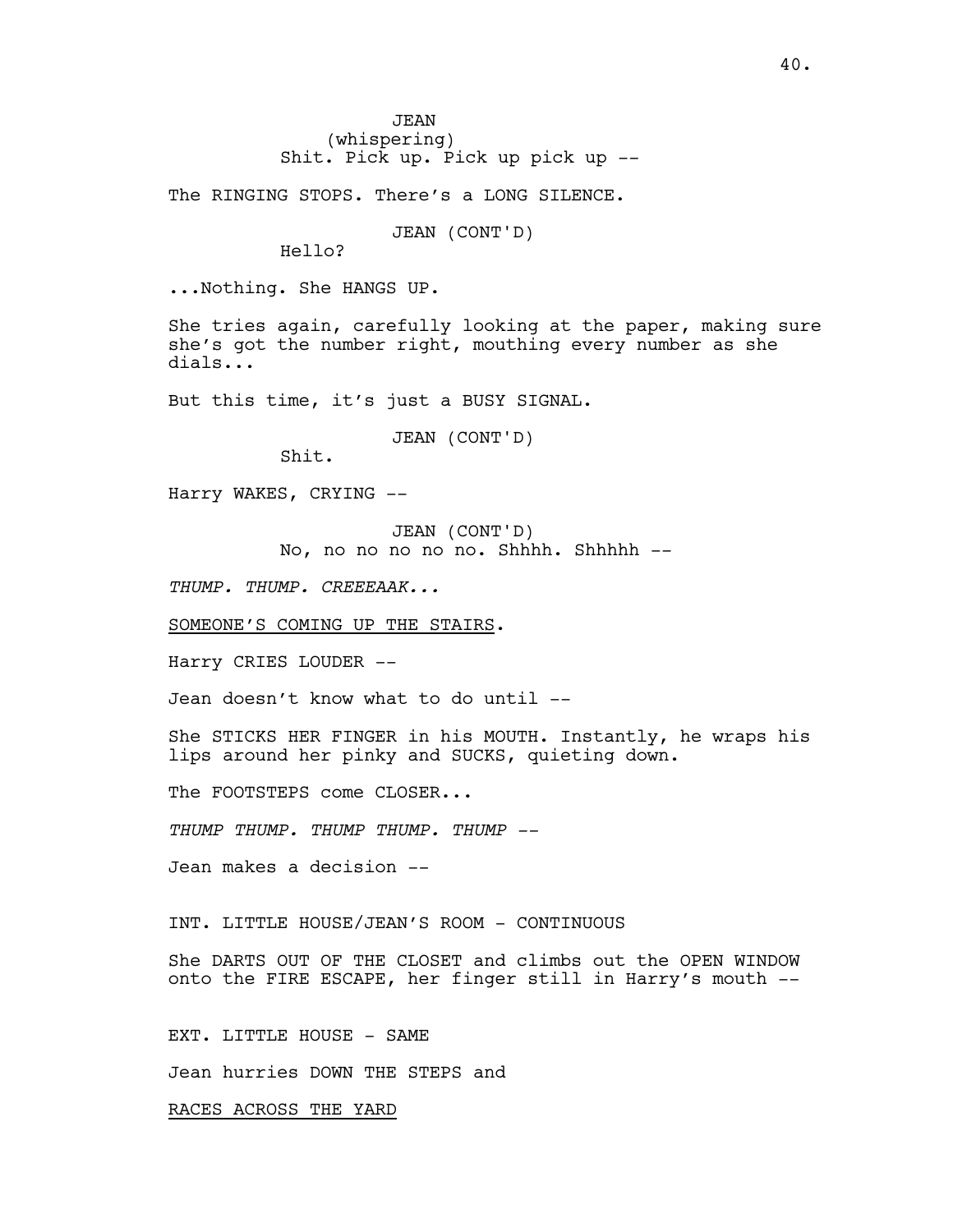FOOTSTEPS pound down the fire escape behind her --

Barefoot, breathing loud, she runs fast and light across dark grass, not looking back --

EXT. EVELYN'S HOUSE - CONTINUOUS

She moves to the BACK DOOR --

*KNOCK KNOCK KNOCK --*

Harry starts CRYING AGAIN --

She rattles the KNOB...

It's UNLOCKED.

INT. EVELYN'S HOUSE/BACK ROOM - SAME

Jean moves through the dark.

JEAN (low voice) ...Evelyn?

Around a corner a LIGHT is on. And she thinks she hears MUFFLED VOICES, too...

> JEAN (CONT'D) Evelyn, it's Mary, I know this is --

INT. EVELYN'S HOUSE/KITCHEN - CONTINUOUS

Jean STOPS and GASPS --

Evelyn is GAGGED and TIED TO A CHAIR. Her face is BLOODIED.

A TALL WHITE MAN steps out.

TALL WHITE MAN

Jean?

She goes to SCREAM but he points the gun at her.

TALL WHITE MAN (CONT'D)

Shhhhhhhh.

Jean closes her mouth tight. Harry CRIES WILDLY in her arms --

TALL WHITE MAN (CONT'D) Sit down.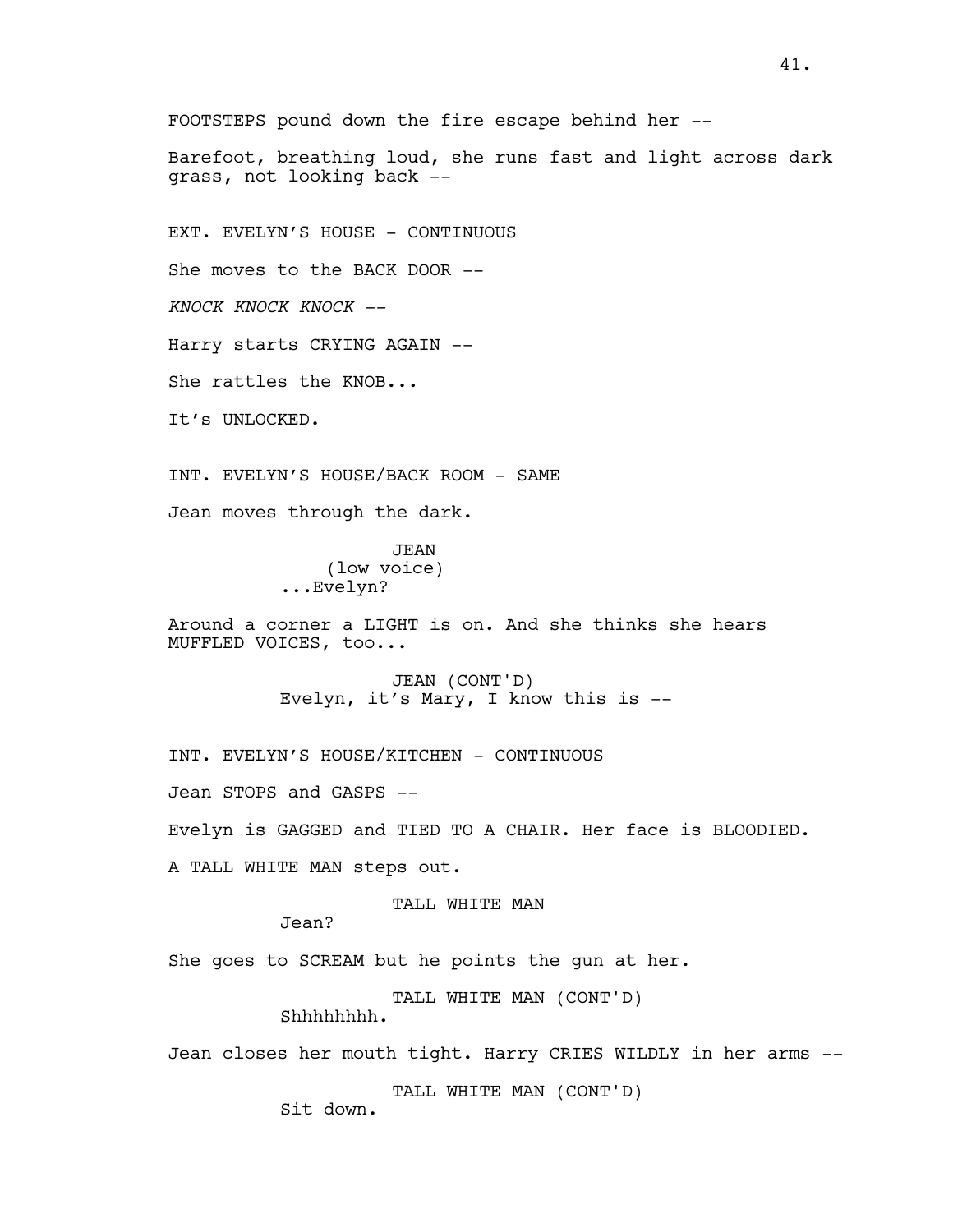She does. Harry KEEPS CRYING.

TALL WHITE MAN (CONT'D) Where's Eddie?

A DOOR SLAMS behind her. Jean turns --

A SECOND WHITE MAN strides in from the back hall. This is the one who was following her, the one who was in her house...

> TALL WHITE MAN (CONT'D) We know you know.

JEAN I don't know anything.

Harry is CRYING LOUDER --

TALL WHITE MAN Shut the kid up.

She sticks her finger back in his mouth. It works for a moment, but then Harry starts CRYING again --

> TALL WHITE MAN (CONT'D) What the fuck is wrong with it?

JEAN I have to stand up --

TALL WHITE MAN Stay the fuck down -- JEAN (CONT'D) I have to, I have to rock him, please, just let me stand up.

The CRIES GROW LOUDER --

She STANDS --

The MEN go to  $-$ 

But she's already bouncing Harry in her arms. Her eyes drilling into theirs as she bounces up and down and up and down.

And... the men let her. Their guns up, staring, until --

Harry quiets down.

Jean looks down at him. His eyes close...

And he stops crying.

*Thank god.*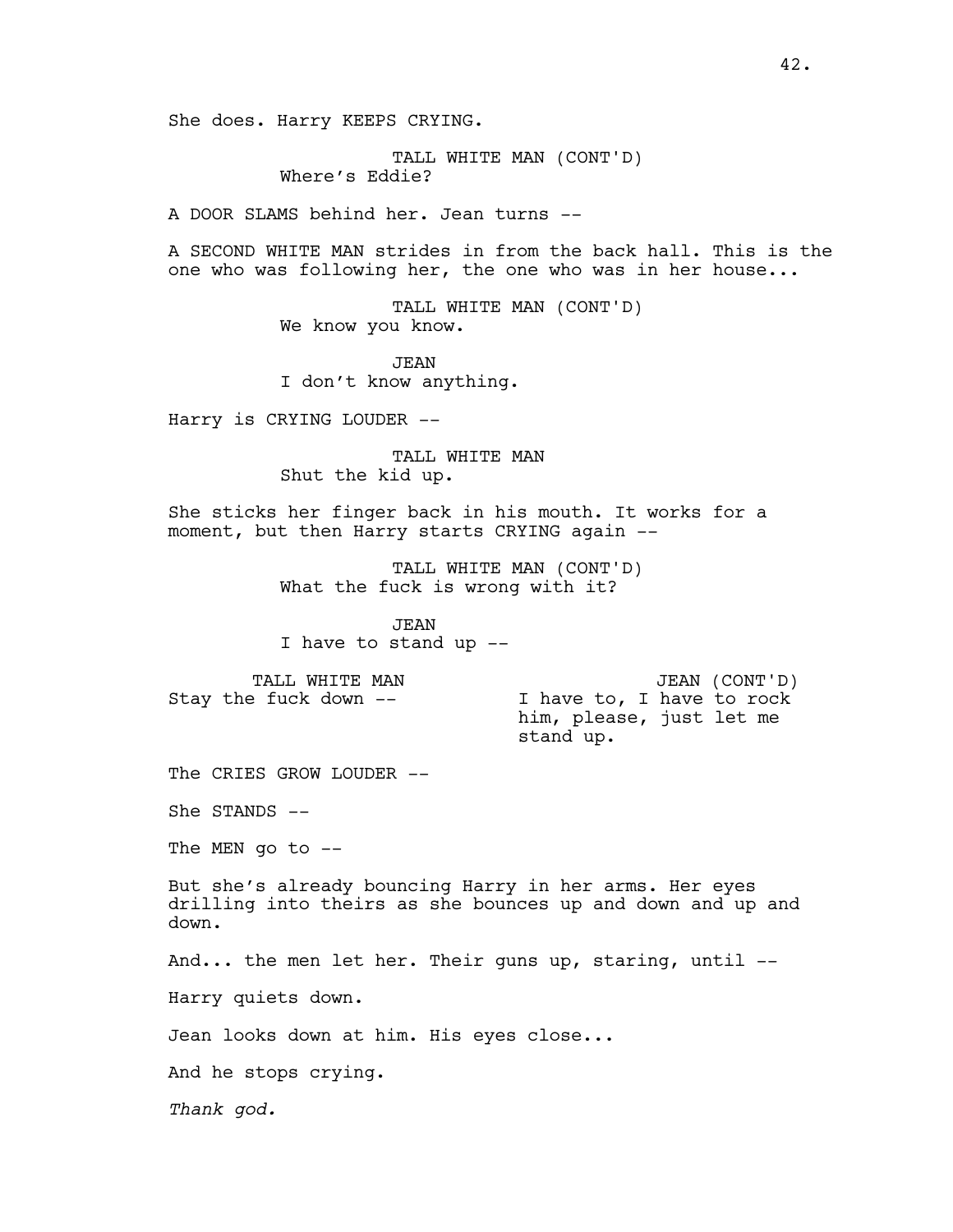Jean keeps rocking, just to be sure... She looks up, makes eye contact with the Tall White Man... WHEN  $--$ *BANG!* The Second White Man goes down. Jean TURNS AND SCREAMS -- Harry starts CRYING again -- Jean ducks her head, pulling Harry close to her chest, turning away as the Tall White Man turns and lifts his GUN —- *BANG BANG!* Now he goes down too. Harry lifts his head... and still crying, he's straining away from Jean, REACHING OUT his little arms, WAILING -- Jean looks up -- CAL stands before them in the HALL. He lowers his gun. Harry's little arms keep reaching for him -- Evelyn tries to SCREAM -- Cal moves in front of her -- JEAN (CONT'D) (to Evelyn) No, no, it's okay, he's -- CAL

(to Jean, re Harry) Cover his ears.

JEAN What are  $-$ 

He raises his GUN --

CA<sub>L</sub> Cover his ears!

Jean shields Harry, looking down --

*BANG!*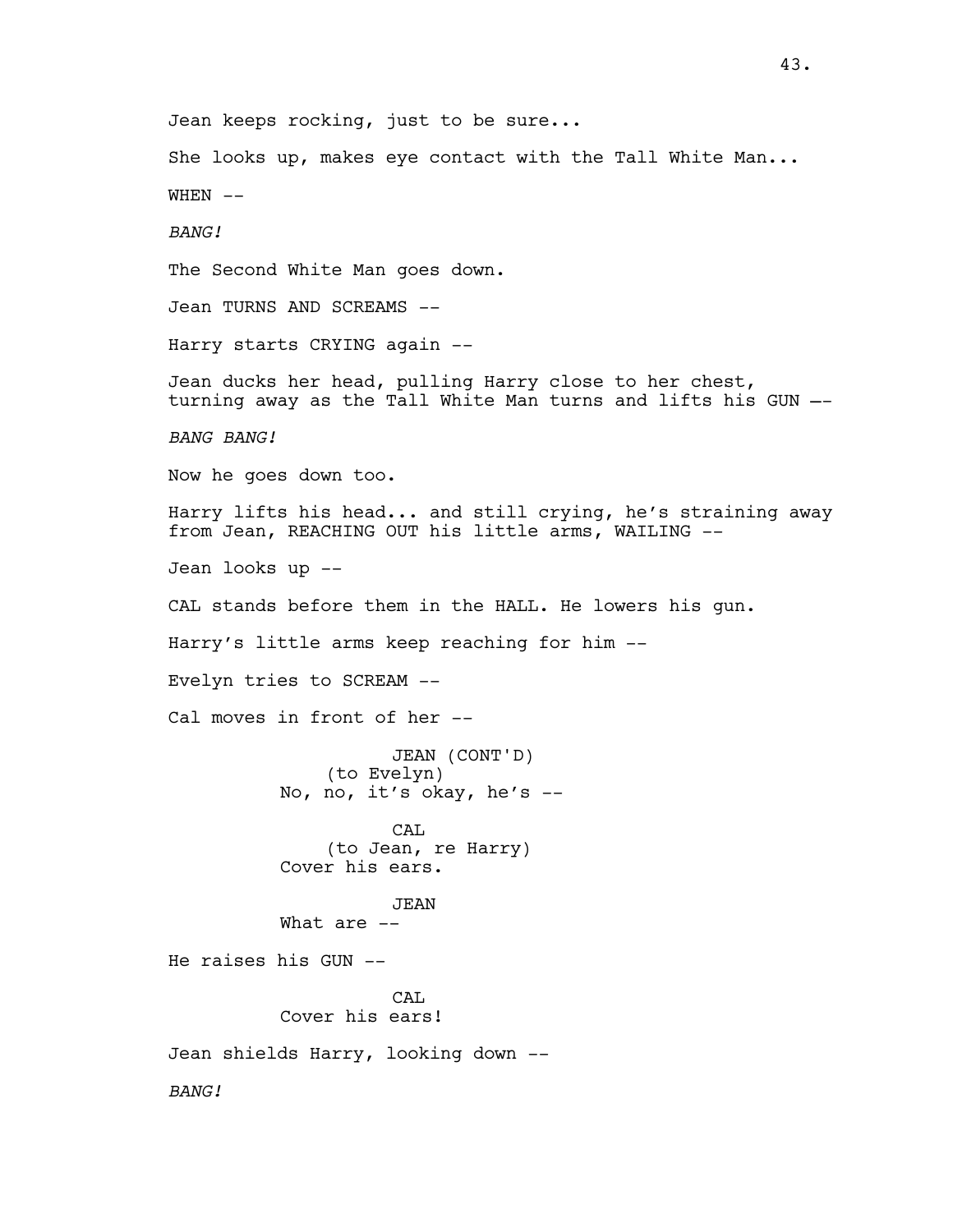CUT TO:

INT. CAL'S CAR - NIGHT

JEAN You can't just kill someone who --

CAL (still emotional) Someone who what Jean?

Cal drives fast, looking from the road to Jean as Harry CRIES and Jean anxiously rocks him side to side --

> CAL (CONT'D) I didn't want to do that, I didn't want to do any of that.

JEAN We could have explained --

CA<sub>L</sub> She saw me kill those men -- (on "those") (on the second "innocent") How do you know? JEAN (CONT'D) She was innocent, an innocent person --

> JEAN (CONT'D) What do you mean how do I know?

Jean can't catch her breath. Everything is getting FASTER and FASTER --

CAL She might have tipped them off, she might have worked No, it's, it's not possible, for them -- JEAN (CONT'D) (on "might") no --

Harry's WAILING --

CAL (CONT'D) Are you really gonna tell me the thought didn't cross your mind?

JEAN (it did) But what if she *was* innocent?

CAL She was dead the moment you invited her in!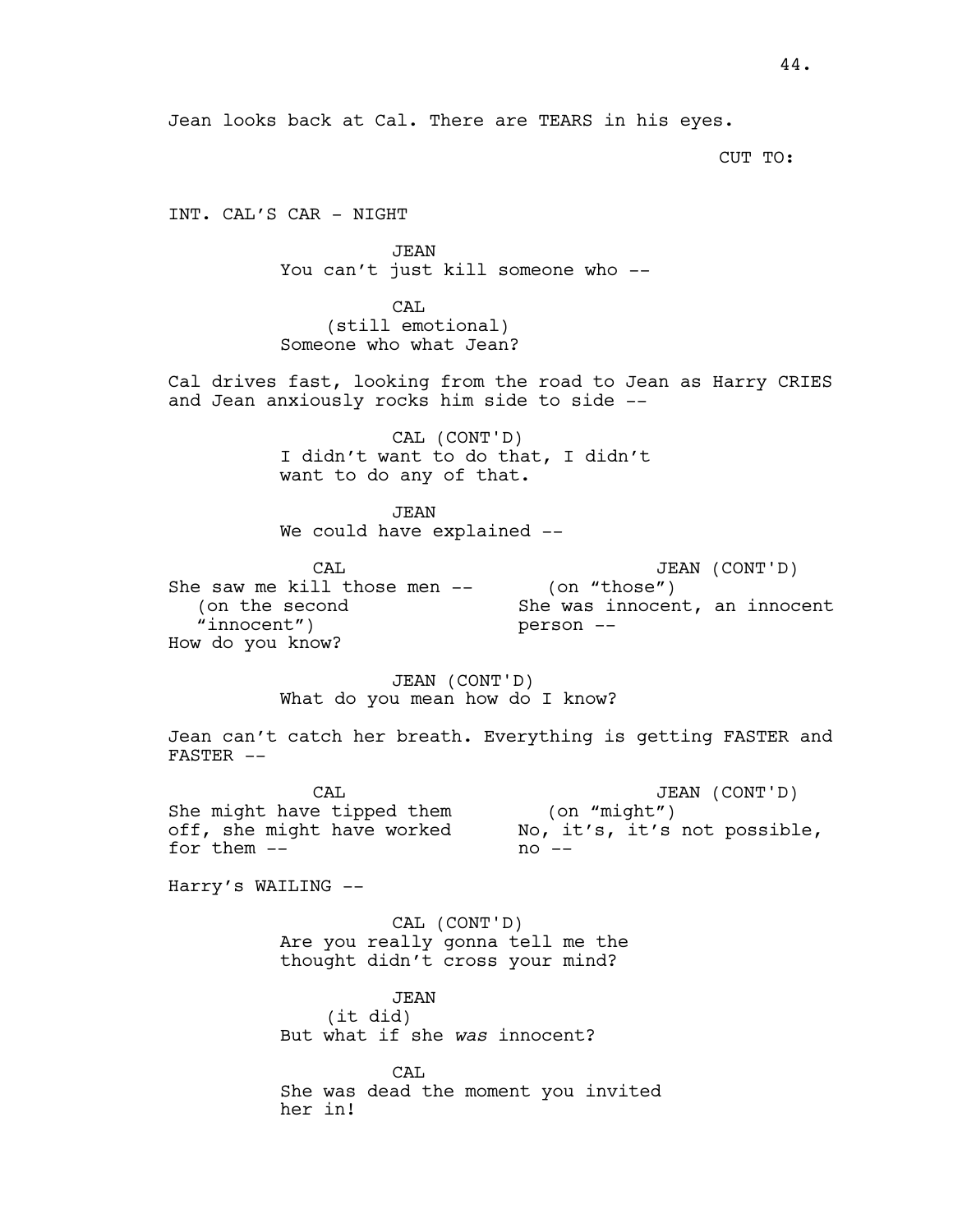From the road to Jean -- CAL (CONT'D) I told you, no people. (re: the baby) Try the finger -- JEAN It won't work -- CAL It always works -- JEAN Not if he's hungry -- CAL He's hungry? JEAN Yeah -- CA<sub>L</sub> Then fucking feed him! JEAN I can't  $--$ CAL Are you serious, Jean? It's nothing I haven't  $-$ JEAN I can't! And off Cal's face --

CUT TO:

INT. DRUGSTORE - MOMENTS LATER

Jean walks down the BABY AISLE, barefoot. Her face rough and red, her eyes puffy. Cal is just behind her, Harry CRYING in his arms as he bounces up and down. Jean stops in front of...

THE FORMULA.

She reaches up, pulling down a CANNISTER, and hands it to Cal. She grabs TWO MORE.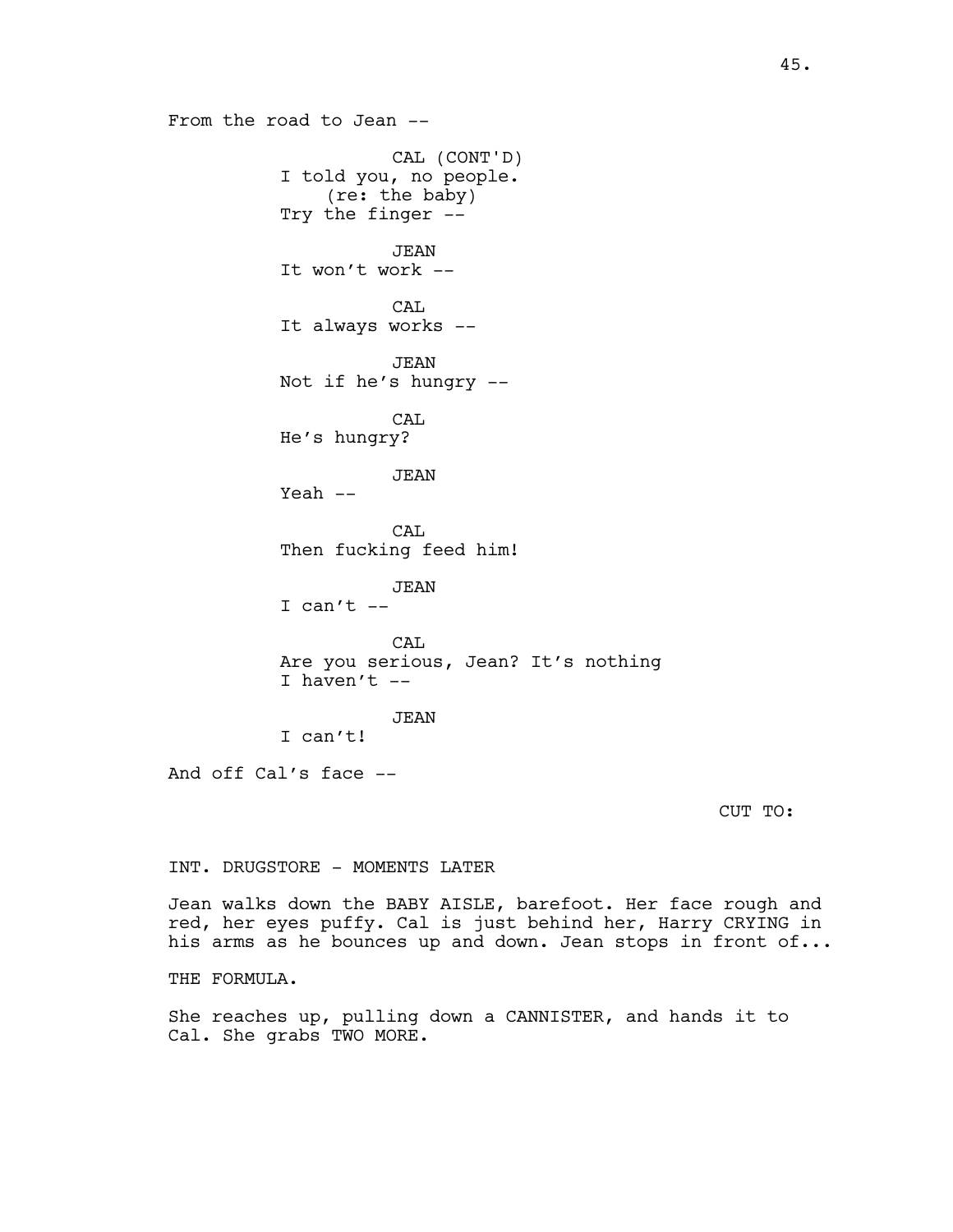Silhouetted by ghastly drugstore NEON, Jean leans against the car, feeding Harry a BOTTLE OF FORMULA. Drugstore slippers on her feet. Cal stands nearby, looking out.

DISSOLVE TO:

INT. ROADSIDE DINER - MIDDLE OF THE NIGHT

Cal and Jean sit in a booth by a window. Harry is full and sleeping in her arms. Cal's coat hangs on her shoulders. The only other people here are ALL-NIGHT TRUCKERS.

> JEAN I can't have children. (beat) Eddie didn't care. He said that wasn't why he wanted me. He said he loved me and we'd figure it out. (beat) But we couldn't adopt, cause of his record. (she clears her throat) Obviously.

She takes a sip of coffee.

JEAN (CONT'D) And then, one day, he walks in with a baby. I said "who is that?" Eddie smiles and says "he's our baby."

She looks down.

JEAN (CONT'D) This girl was in trouble. Eddie paid for everything. The best doctors. All of it. Her father was gonna disown her, but Eddie put him right. (beat) Eddie said everybody's life got saved that day.

It's quiet for a long moment. Jean looks out the window.

JEAN (CONT'D (CONT'D) (re: Harry) I think about his mother.

She looks back at Cal.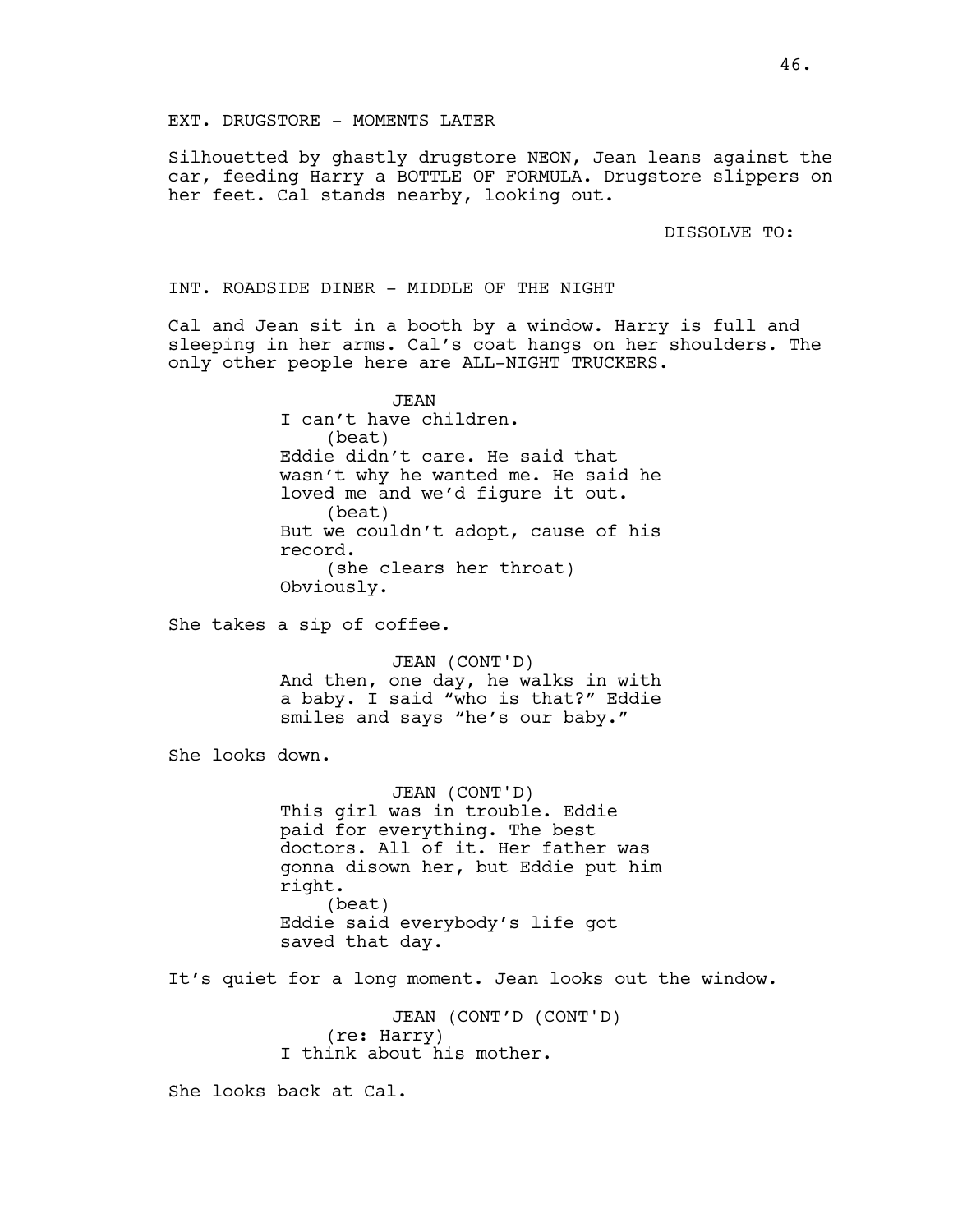Cal just looks at her. His eyes a little glassy.

JEAN (CONT'D) Do you have anyone?

### CAL

What?

Jean reconsiders.

JEAN You wouldn't tell me anyway.

He takes a breath, thinking.

### JEAN (CONT'D)

Once I knew I couldn't have a kid I stopped wanting it. I thought maybe it was better. We shouldn't bring a baby into a life like this. Eddie's a criminal. I told myself that was why I kept losing them. That's why they wouldn't stay with me. (beat) But I really did want it. I did. More than anything. I just had to keep living, you know? So I burned it all up. I burned it up til there was nothing left but the fire. And then in walks Eddie with a baby.

They look at each other for a moment.

JEAN (CONT'D) This is no place for a child.

Cal nods, taking this in.

CAL Does he laugh?

#### JEAN

...What?

CAL Do you make him laugh?

JEAN What the hell are you talking about?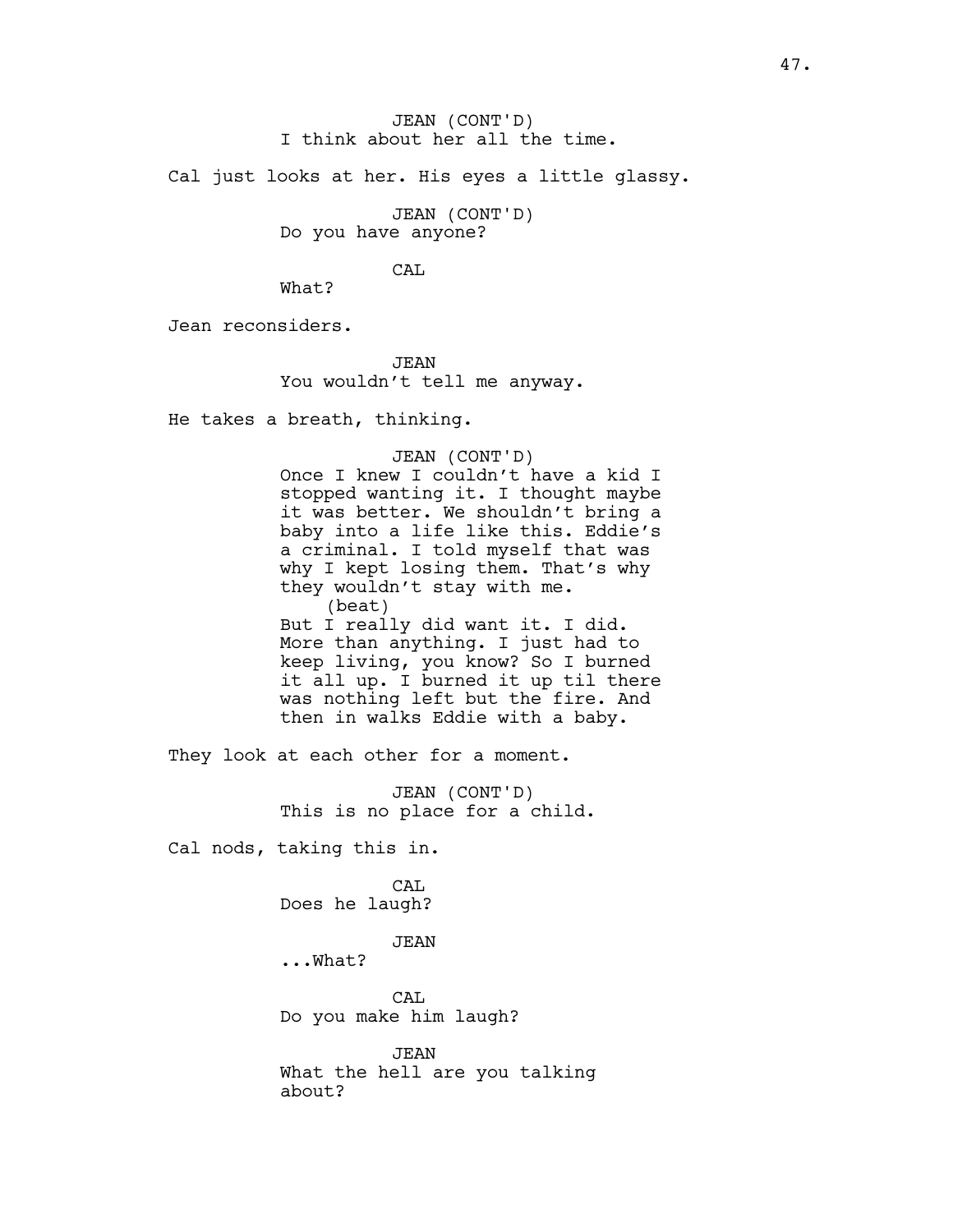CAL If you've heard him laugh, you know.

JEAN Of course I've heard him laugh.

CAL Well then, you know.

Jean sits back. Realization washing over her.

JEAN

He laughs.

Cal picks up a fork and drags the plate with the PIECE OF PIE to his side of the table and takes a bite.

A look passes between them.

JEAN (CONT'D) Especially when I do this --

She cuts herself off.

CAL What? When you do... What?

Jean rolls her eyes. Gives in.

JEAN

I do this thing when I sing to him. I don't know, he likes it. It just happened and it worked. So I kept doing it. It's not even a song about babies.

Cal takes another bite. Has a sip of coffee.

JEAN (CONT'D) And now that I'm talking about it I'm realizing that it's actually pretty weird.

CAL

Do it.

JEAN

What?

Egging her on --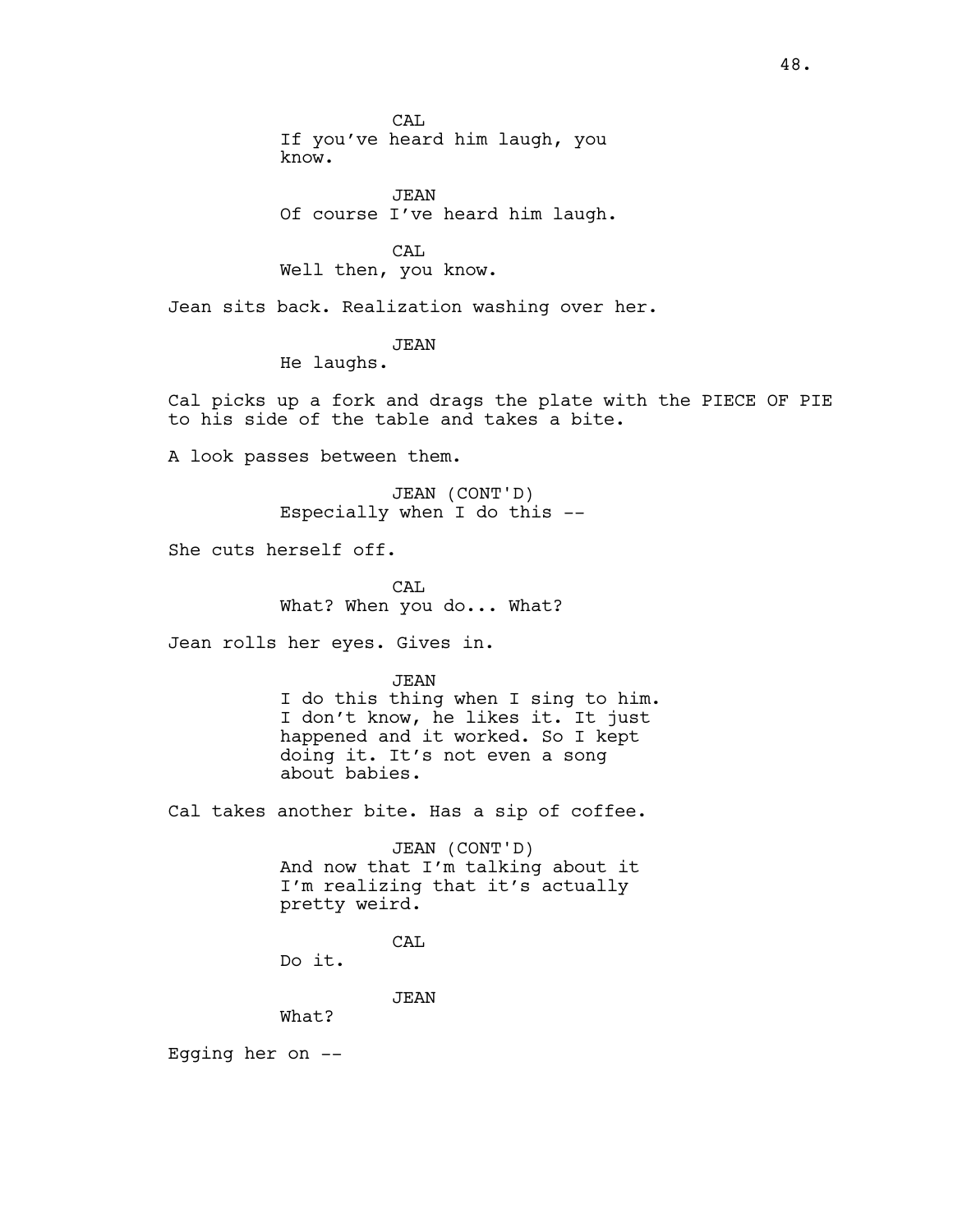CA<sub>L</sub> I'd like to better understand Harry's sense of humor. JEAN He's sleeping -- CAL I'll get the idea. JEAN Absolutely not. Cal goes back to the pie. CA<sub>L</sub> Fine, if you're too chicken... He takes a sip of coffee. JEAN (singing) *Looking out on the mornin' rain*... (beat) *AAAHOO*! Cal CHOKES and sputters -- JEAN (CONT'D) *I used to feel so uninspired...* (beat) *AAAHOO*! Cal puts down his cup, eyes on Jean -- JEAN (CONT'D) *And when I knew I had to face another day, AAAHOO, lord it made me feel so tired...* But he's not laughing... JEAN (CONT'D) *Before the day I met you, life was so unkind...* She closes her eyes. JEAN (CONT'D) *You're the key to my peace of mind...* She's really getting into it --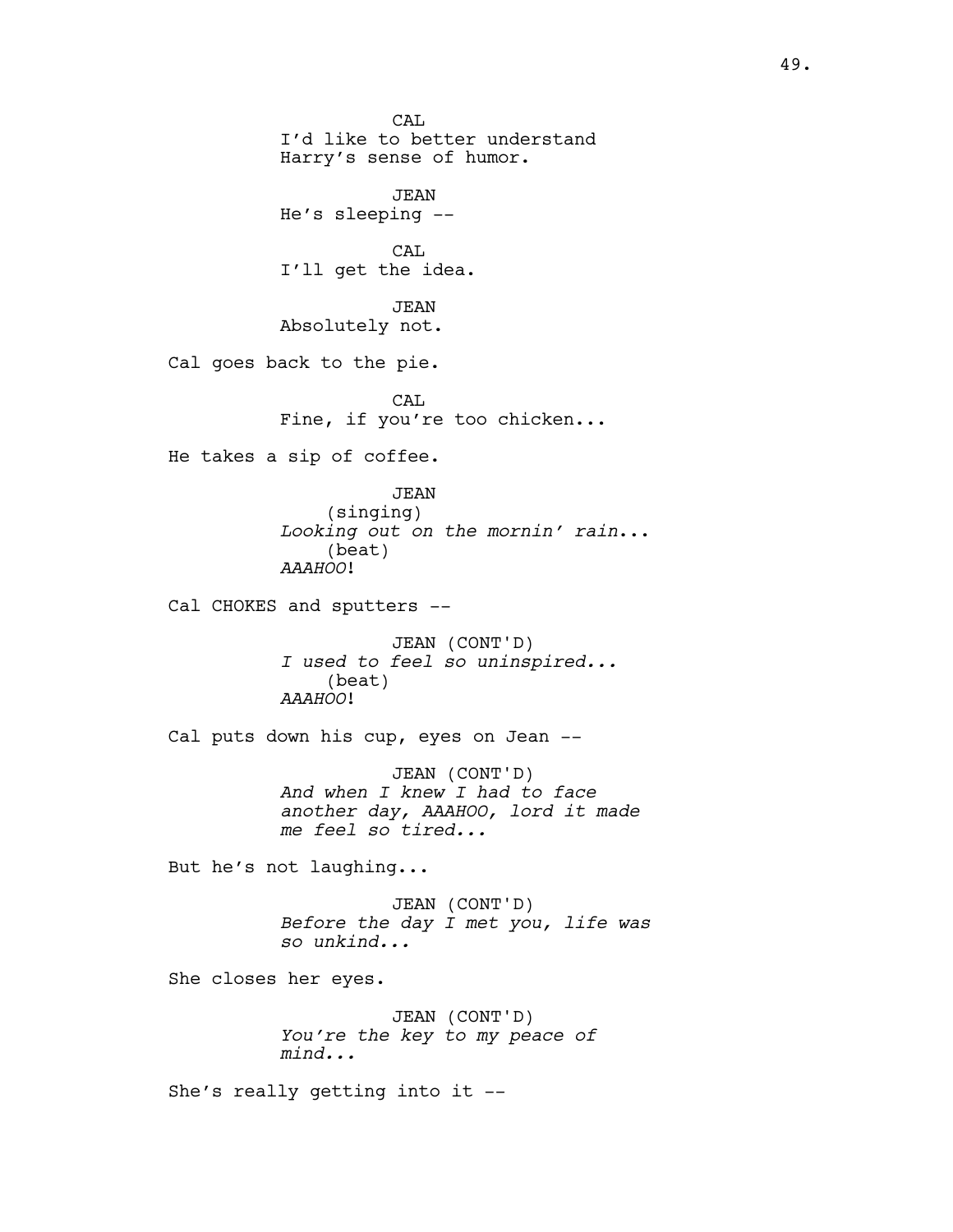JEAN (CONT'D) *Cause you make me feel...*

Cal looks around, then back at Jean.

And suddenly he JOINS IN --

JEAN & CAL *You make me feel...*

She OPENS her eyes. Looks at Cal.

JEAN & CAL (CONT'D) *You make me feel like a natural woman...*

CAL

*Woman*...

They both smile. Just a little. Looking at each other for a moment. Then, Cal takes a breath, looks down. Jean too.

ARETHA TAKES OVER as we --

CUT TO:

EXT. DIRT ROAD - NIGHT

-- *WHEN MY SOUL WAS IN THE LOST AND FOUND*...

TALL PINES line a FORGOTTEN ROAD.

Cal's HEADLIGHTS cut the dark.

*-- YOU CAME ALONG TO CLAIM IT...*

INT. CAL'S CAR - SAME

*-- I DIDN'T KNOW JUST WHAT WAS WRONG WITH ME...*

Cal drives. Both Jean and Harry are asleep.

It's so dark. So empty.

*-- TIL YOUR KISS HELPED ME NAME IT...*

EXT. WOODS - JUST BEFORE DAWN

*-- NOW I'M NO LONGER DOUBTFUL, OF WHAT I'M LIVING FOR...*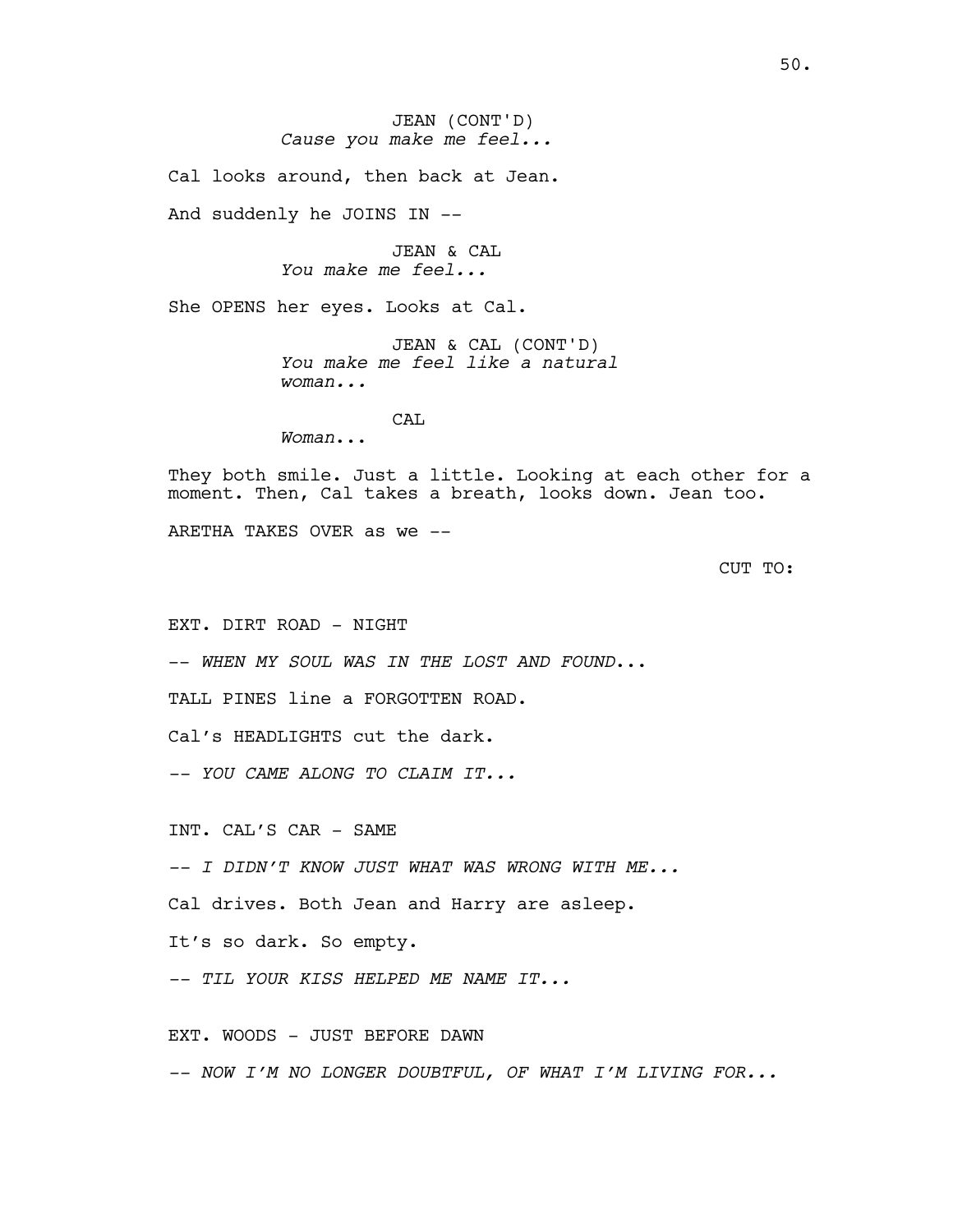Cal's car emerges from the woods and heads down the road towards a CLEARING in the distance. And at the edge of the

CABIN

Set back amongst some trees.

*-- AND IF I MAKE YOU HAPPY I DON'T NEED TO DO MORE...*

The car parks. The lights GO OUT --

CUT TO:

INT. CABIN - LATER

clearing, there is a

The music has STOPPED.

An OLD IRON STOVE at one end. A FIREPLACE at the other. A TABLE and CHAIRS in the middle of the room and a SMALL BED in the corner. Knick-knacks and FAMILY PHOTOGRAPHS sit atop OLD BOOKSHELVES full of old books.

Harry is asleep on the small bed. Cal finishes lighting a fire as Jean stands by, watching.

CAL

...Okay?

JEAN There's a first time for everything.

Jean nods. The fire starts to CRACKLE as Cal moves to unpack bags of food... Formula. Diapers. Some cold weather clothes for Harry. Coffee and eggs.

> CAL There are cans in the pantry once this runs out. There's some old clothes over there in the wardrobe. Enough wood on the side of the house for now and a water pump out back.

She goes to say something, but  $-$ 

CAL (CONT'D) There's no phone and there's never been any trouble but just in case --

He pushes the table and chairs out of the way.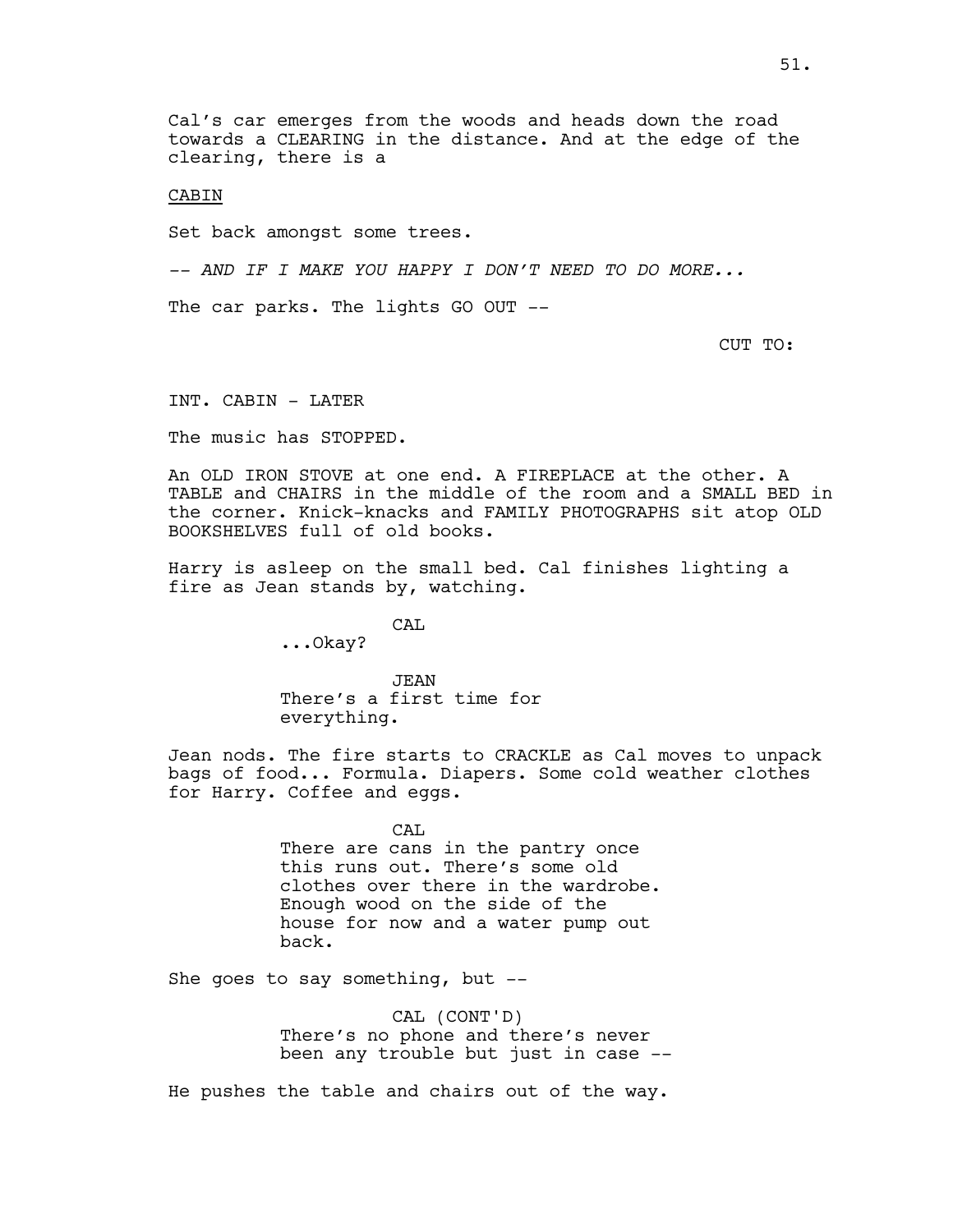Jean stands up, surprised. He pulls back the OLD RUG, revealing... A HATCH. He pulls it up -- A SMALL CRAWL SPACE below the cabin. CAL (CONT'D) It was my hiding place. When I was a kid. Jean takes this in... JEAN This was your family's. CA<sub>L</sub> I'll be back soon. JEAN You're not gonna leave again -- CAL Do you have a better idea? JEAN What about the money at the house? CA<sub>L</sub> That money's gone, Jean. JEAN Don't you have money? Like Eddie? Cal forces himself to take a breath before responding. CA<sub>L</sub> I worked *for* Eddie. I'm not Eddie. JEAN So what am I? A chore? Cal shakes his head. He can't look at her. CAL This isn't about you, Jean. JEAN Do you know something? Something you haven't told me?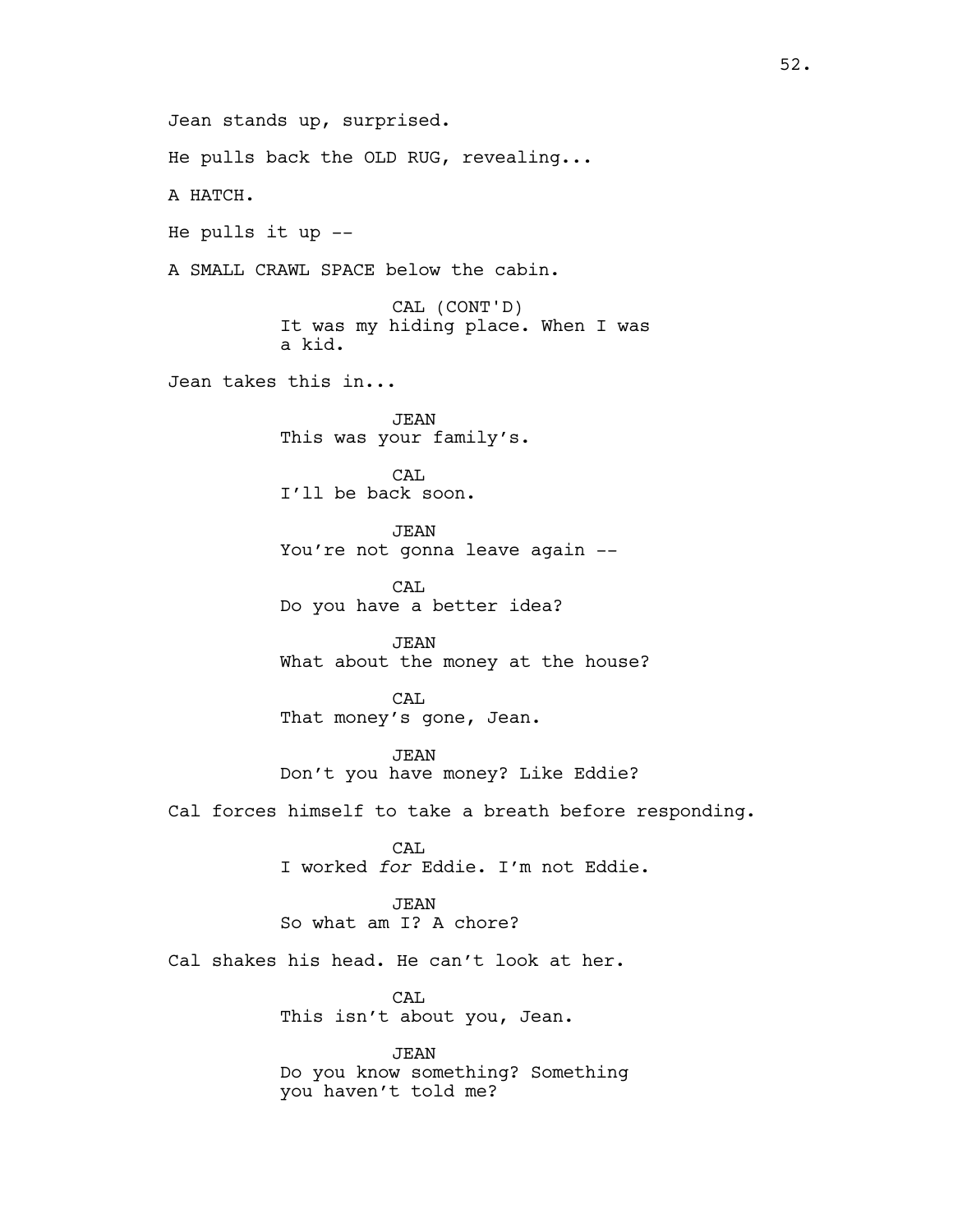JEAN (CONT'D) You know something. Tell me. He exhales. Looks up at Jean. CAL Eddie killed the boss, Marvin. JEAN No he didn't. CAL He did. The night we left. Then Marvin's guys went to your house and killed Jimmy. Now no one knows what's what. It's just... it's a mess. The city's chaos. (beat) That's all I know. JEAN Eddie would never kill anyone. CAL Eddie's a killer Jean. He has been for a long time. She sits. JEAN Where is he now? CAL I don't know. JEAN You swear? CAL I really don't know. He sits. Pulls out his pack of cigarettes. He pulls a cigarette out and puts it in his mouth. He holds the pack on the table, clutching it. JEAN You do have someone. Cal looks at her --

Cal pauses.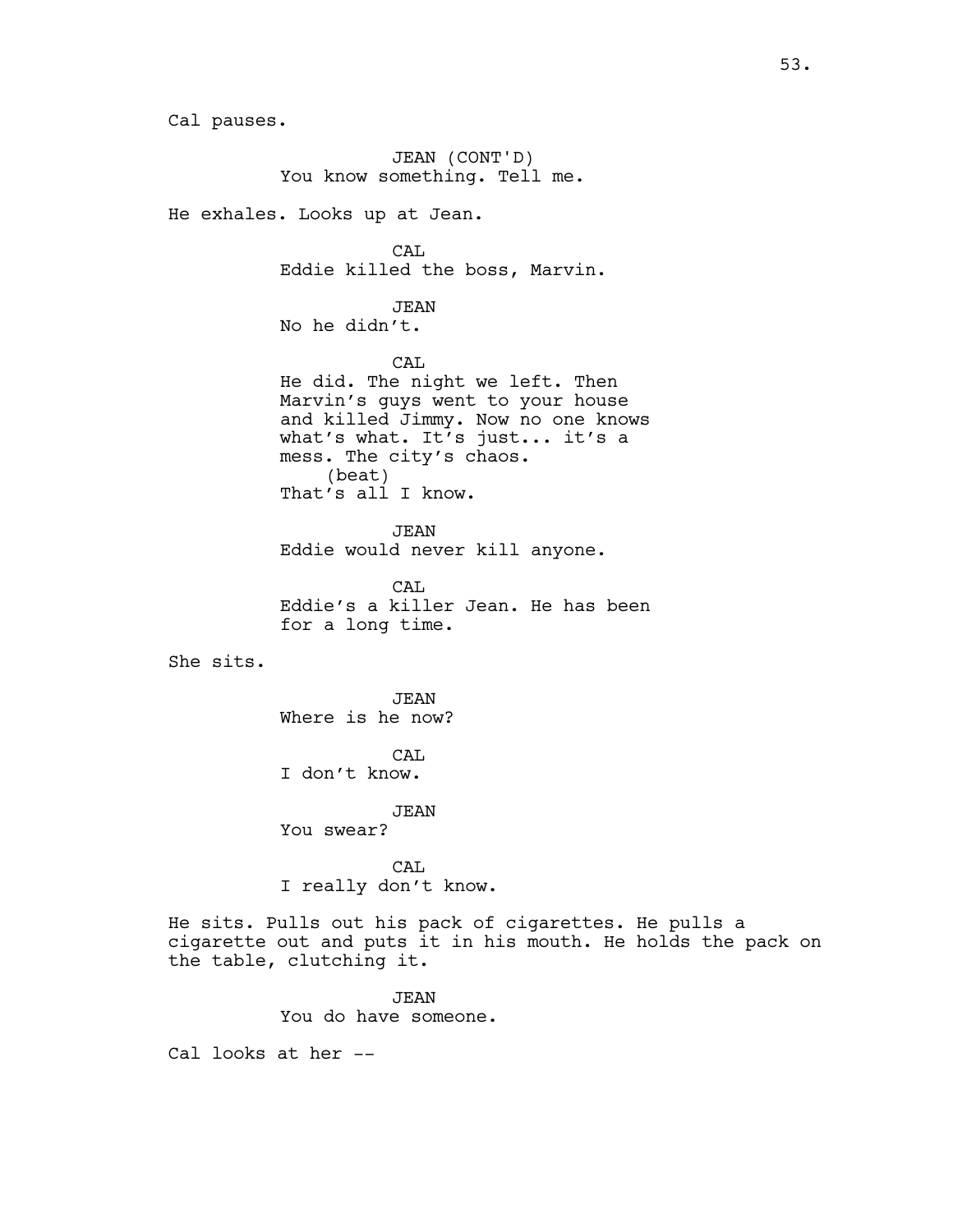JEAN (CONT'D) The someone who told you those weren't good for you. And they told you that because they love you. He takes the cigarette out of his mouth. Exhales. Leaves the pack on the table, gets up and starts to go. JEAN (CONT'D) He didn't have a name. Cal stops. JEAN (CONT'D) Harry. I named him Harry. No reason. I just liked the name. (beat) The time I was pregnant the longest I named the baby Harry. I never told anyone. SUDDENLY -- Harry wakes, CRYING. Jean goes to him, picks him up. JEAN (CONT'D) So how long do you think it's gonna be until you -- She turns back to Cal -- But he's already out the door. She hears his ENGINE. His WHEELS. She walks towards the door. His LIGHTS flash through the window, revealing her and Harry, and the room. And then they're gone. It's so dark. CUT TO: EXT. WOODS - MORNING We follow Jean from behind as she walks through the woods. Harry's little face looks towards us, resting on her shoulder. His small eyes wander. Jean HUMS.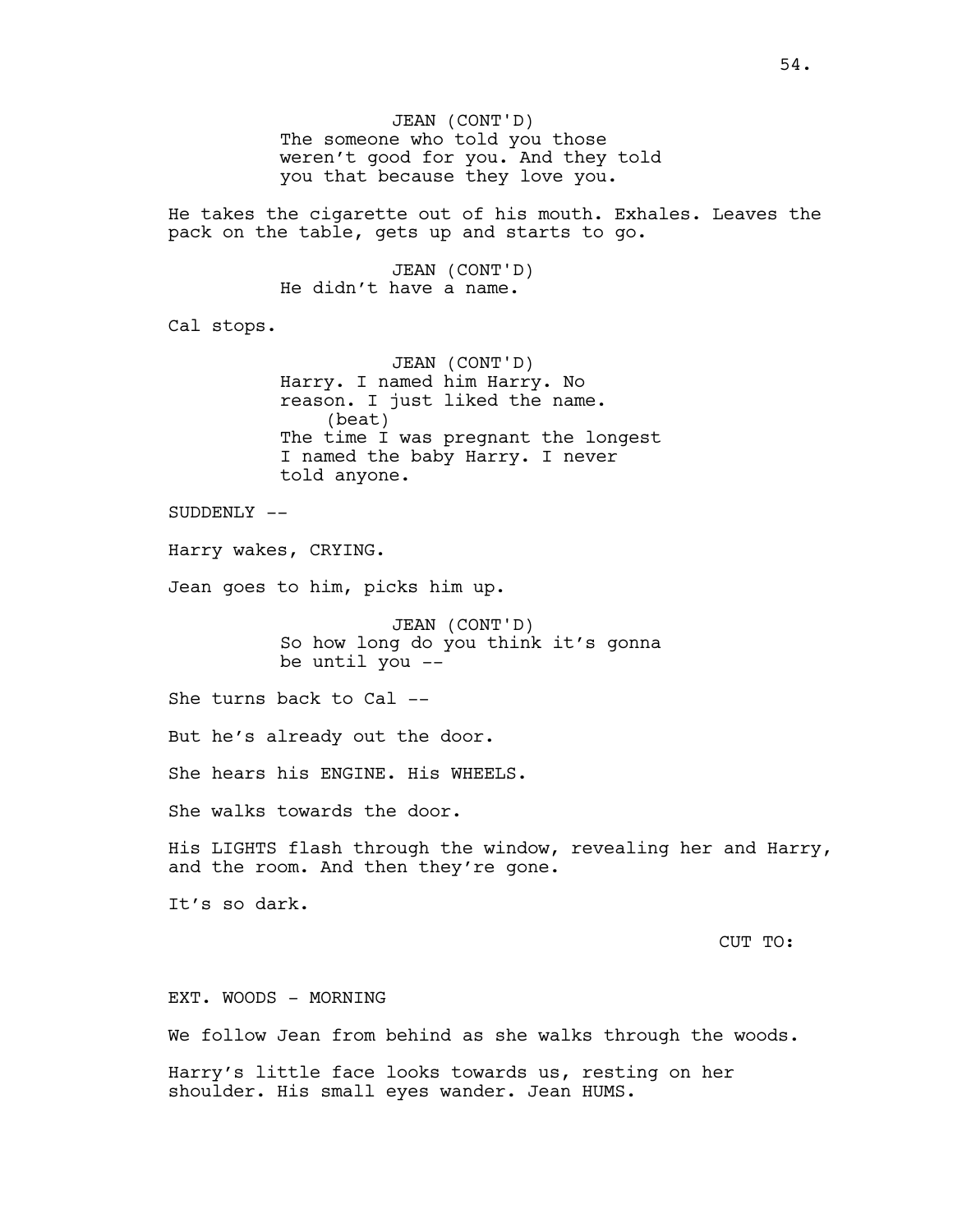EXT. CABIN - LATER

Jean holds Harry on her hip, he's all bundled up. With her other arm she pumps water from a WELL into a BIG BUCKET.

EXT. CABIN - LATER

Jean sits on the front porch, Harry in her lap. Carefully, she drinks coffee from an old mug.

She looks out at the long, empty road before her.

INT. CABIN - MORNING

Jean and Harry sleep next to each other in the small bed.

INT. CABIN - MORNING

Jean stands over the stove, cooking EGGS.

They actually look good. Across the room, Harry naps on the bed. She looks over at him, and then she reaches down and grabs an OPEN CAN OF PEAS, dumping them into a pot on the STOVE.

INT. CABIN - NIGHT

Harry plays on a blanket on the floor while Jean sits in front of the fire.

She STRIKES a match, lights a SPLINTER OF WOOD and places it on the PILE OF WOOD she's arranged in the HEARTH. She waits for it to catch, but...

It goes out.

She STRIKES AGAIN --

But still, it doesn't take.

She strikes once more and slowly, carefully, she moves it to the pile, her hand shaking, holding it there, waiting...

A SMALL FLAME ERUPTS.

She leans back, surprised --

And then she crouches down as far as she can, softly blowing from underneath as the fire GROWS and GROWS --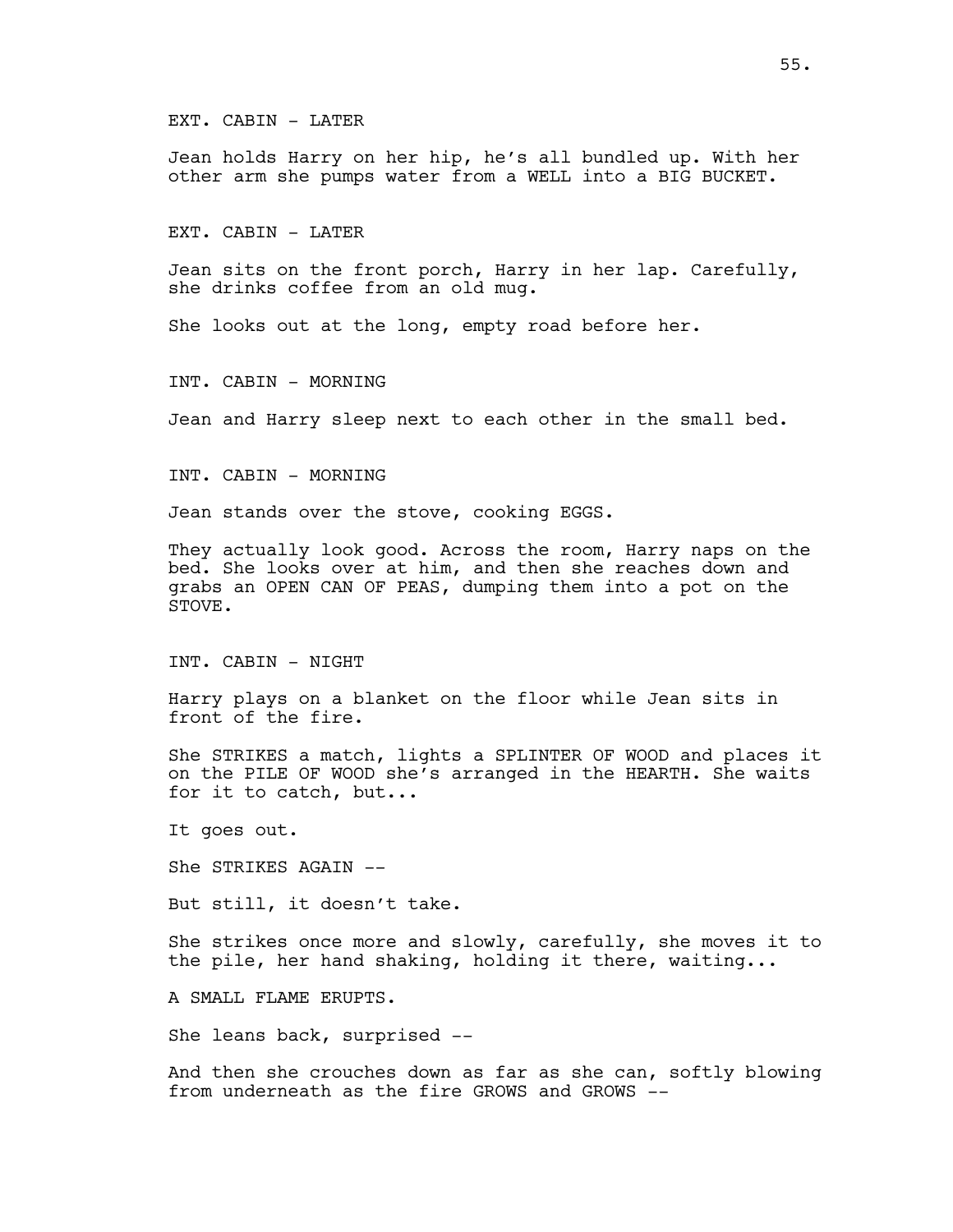She exhales, her mouth widening, the flames reflect in her eyes. She turns and picks Harry up and points to the flames --

> JEAN (with pride) Hot. Fire. Hot.

Harry points to the flames.

JEAN (CONT'D) Yeah. Fire. Fi-er. Hot. H-H-Hot.

Jean makes a big show of it. Harry smiles. Giggles.

JEAN (CONT'D) I did that. I did it.

CUT TO:

INT. CABIN - MORNING

Jean has fallen asleep in the rocking chair. Harry's still asleep on the bed.

And then again  $-$ 

The SOUND of an ENGINE...

Jean starts to wake, and then she realizes... it's the sound of a CAR. Coming down the drive.

Jean moves quickly. She looks at Harry, and then moves quickly to the window, looks out --

An OLD PICK-UP TRUCK. Not Cal.

She takes a beat.

Then moving AS FAST AS SHE CAN --

She pushes the TABLE out of the way --

CHAIRS --

She shoves the RUG to one side and pulls up the HATCH --

And then she grabs Harry -- who wakes, CRYING -- and with her free arm, she LOWERS herself down into the hole.

She goes to pull the hatch down over them when --

THE FRONT DOOR OPENS --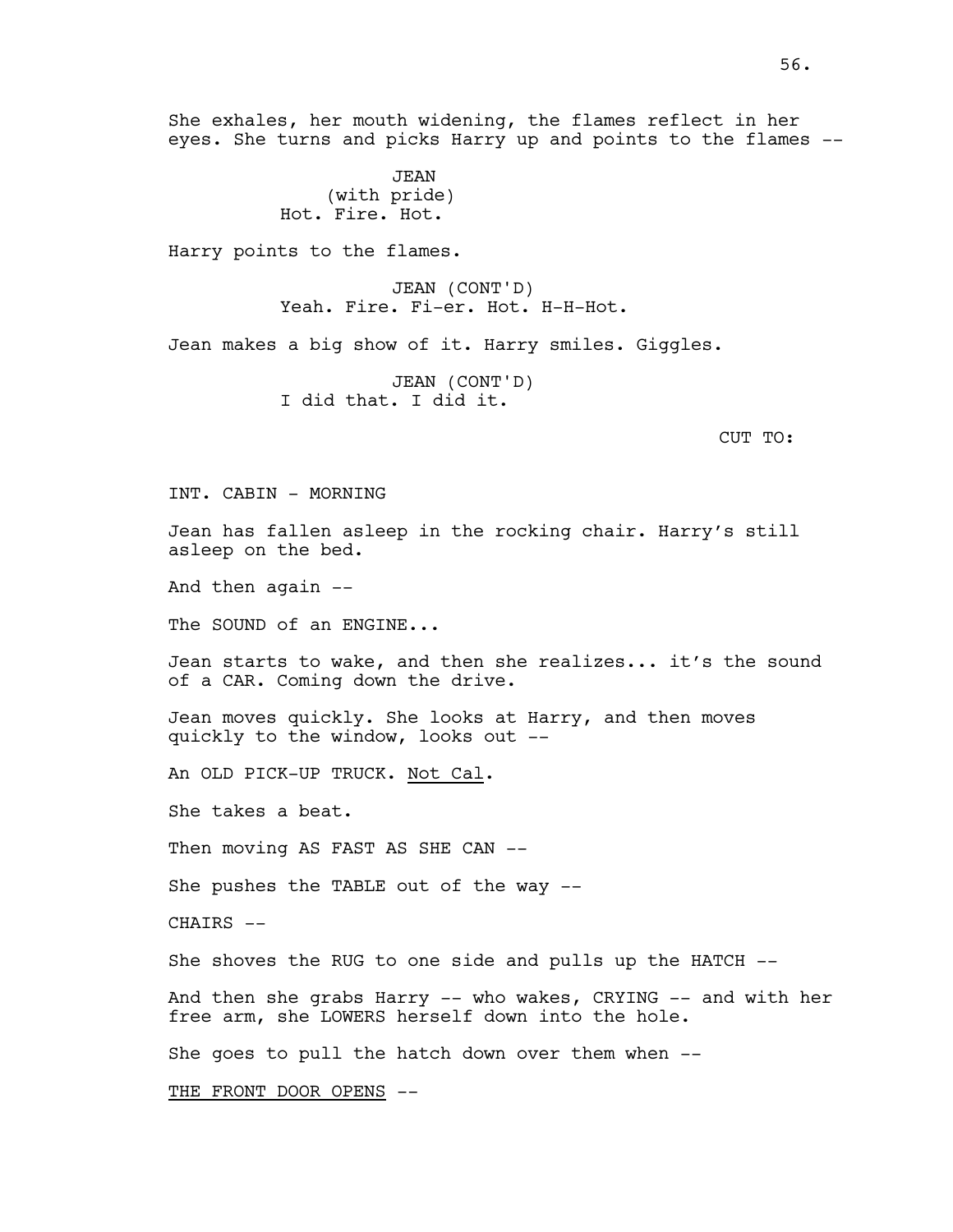Jean crouches down, trying to hide. Trying to quiet Harry. Holding her breath. Pleading with Harry with her eyes to stop making NOISE --

Up above, FOOTSTEPS --

UNTIL --

We see the face of a YOUNG BLACK BOY.

He's PEERING down into the hole. Jean and the Boy stare at each other for a long moment. There's something so familiar about his face...

Jean goes to open her mouth --

YOUNG BLACK BOY (calling out to someone) She found my hiding place!

Suddenly a BEAUTIFUL BLACK WOMAN appears by the boy's side, looking down too.

> BEAUTIFUL BLACK WOMAN (knowing) She sure did.

The three of them stare at each other until --

BEAUTIFUL BLACK WOMAN (CONT'D) I'm Teri. This is Paul.

Jean stands up, Harry in her arms. And behind them she sees an OLDER BLACK MAN walking in the door, carrying SEVERAL BAGS and an OLD WOODEN FOLDING CRIB...

> TERI (turning to the Older Man) And that's Art.

JEAN (in disbelief) I'm sorry... who...?

**TERT** Teri. Cal's wife?

Jean's eyes drift to the boy...

TERI (CONT'D) Why don't you get out of that hole and help us unpack?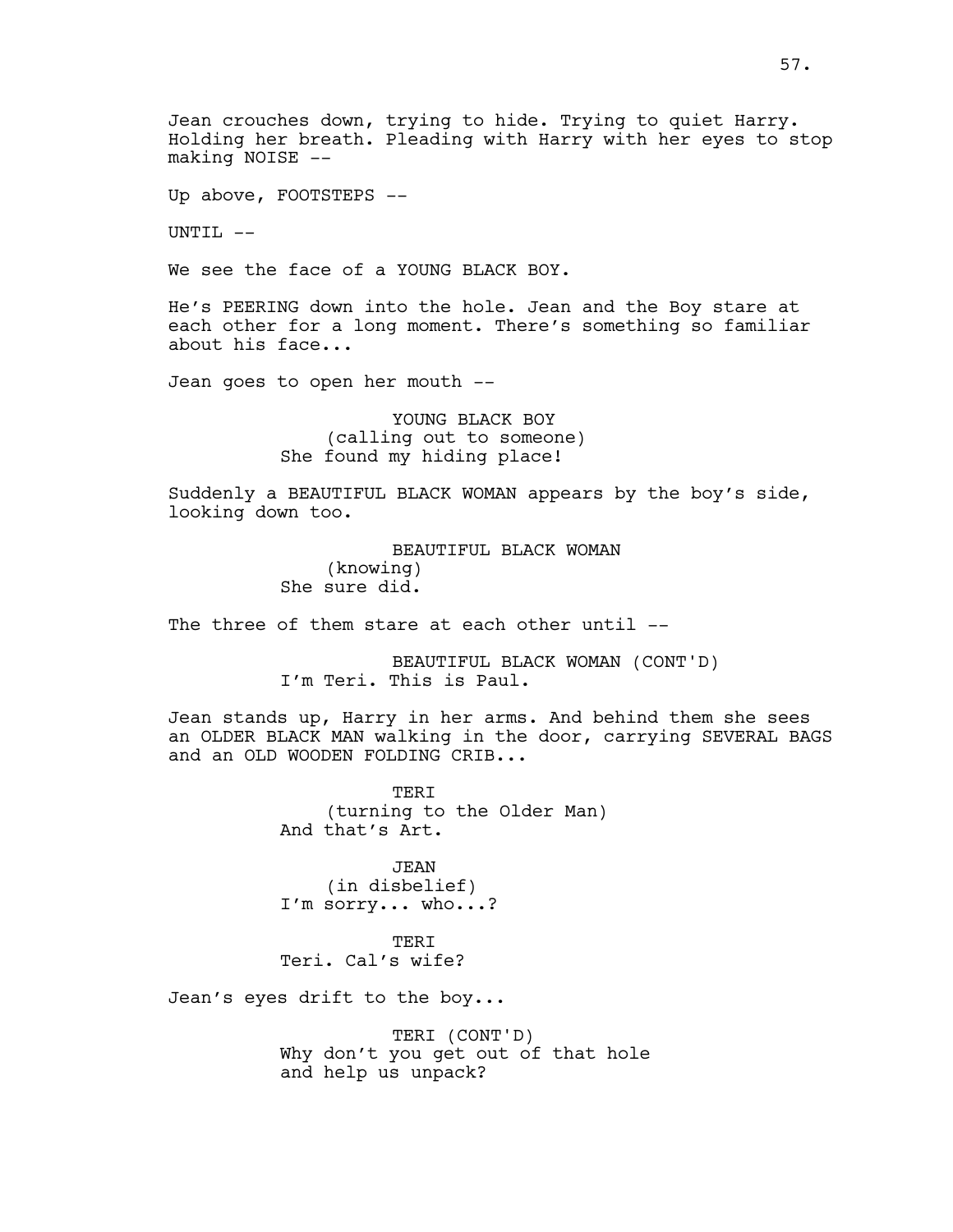## CUT TO:

INT. CABIN - LATER

Jean helps Teri unpack. Behind them, Art and Paul carry in MORE BAGS from the Truck. Harry's taking a nap in the OLD WOODEN PLAYPEN.

JEAN And that's... TERI Cal's dad. (beat) You're Eddie's wife. Jean nods, *yes*.

TERI (CONT'D)

And that's your son.

Jean doesn't know how to answer.

TERI (CONT'D)

Cal told me.

Jean nods. Taking this in.

Paul comes back in, puts some stuff down. Teri looks at him...

> JEAN You know Eddie?

She turns back --

TERI (again, so distant) Yeah. I knew Eddie.

Jean clocks this, about to ask another --

TERI (CONT'D) (to Paul) Go check the wood, baby.

Paul nods, heads outside.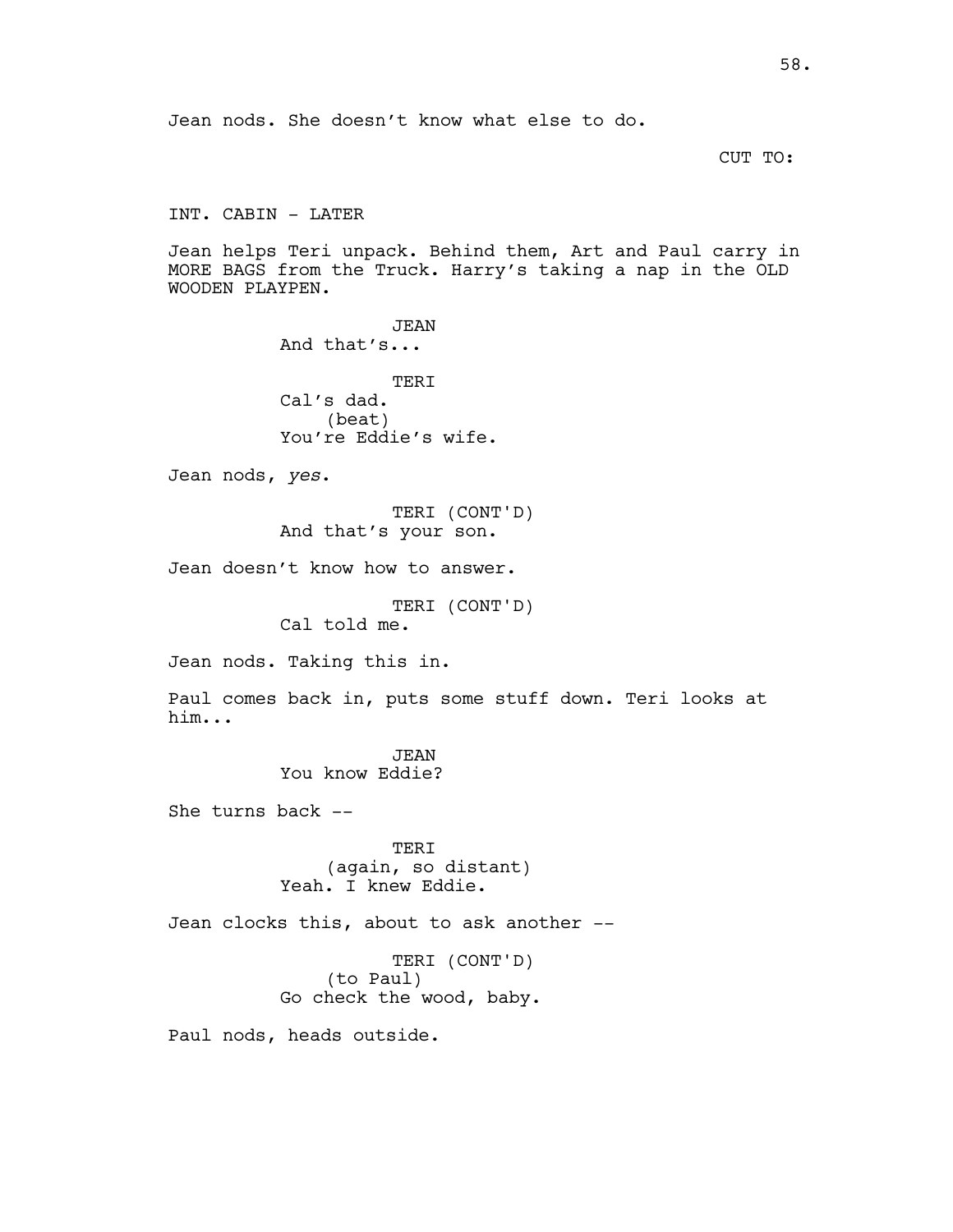**JEAN** And he and Cal used to work together? Cal wouldn't tell me much. Teri exhales...

TERI

Cal's a smart man. SMALL FOOTSTEPS pad around the outside of the house. JEAN Is Cal... **TERI** He'll be here. JEAN Is he -- TERI Don't worry about Cal. PAUL (O.C.) Almost out! EXT. CABIN - DUSK Around the side of the cabin, Teri CHOPS WOOD. She raises the AXE up over her head and brings it down, SPLITTING a piece. INT. CABIN - SAME Jean stands by the window, watching Teri. AND THROUGH THE WINDOW -- Teri lifts another log. Splits it. And another. And another. And  $--$ CUT TO: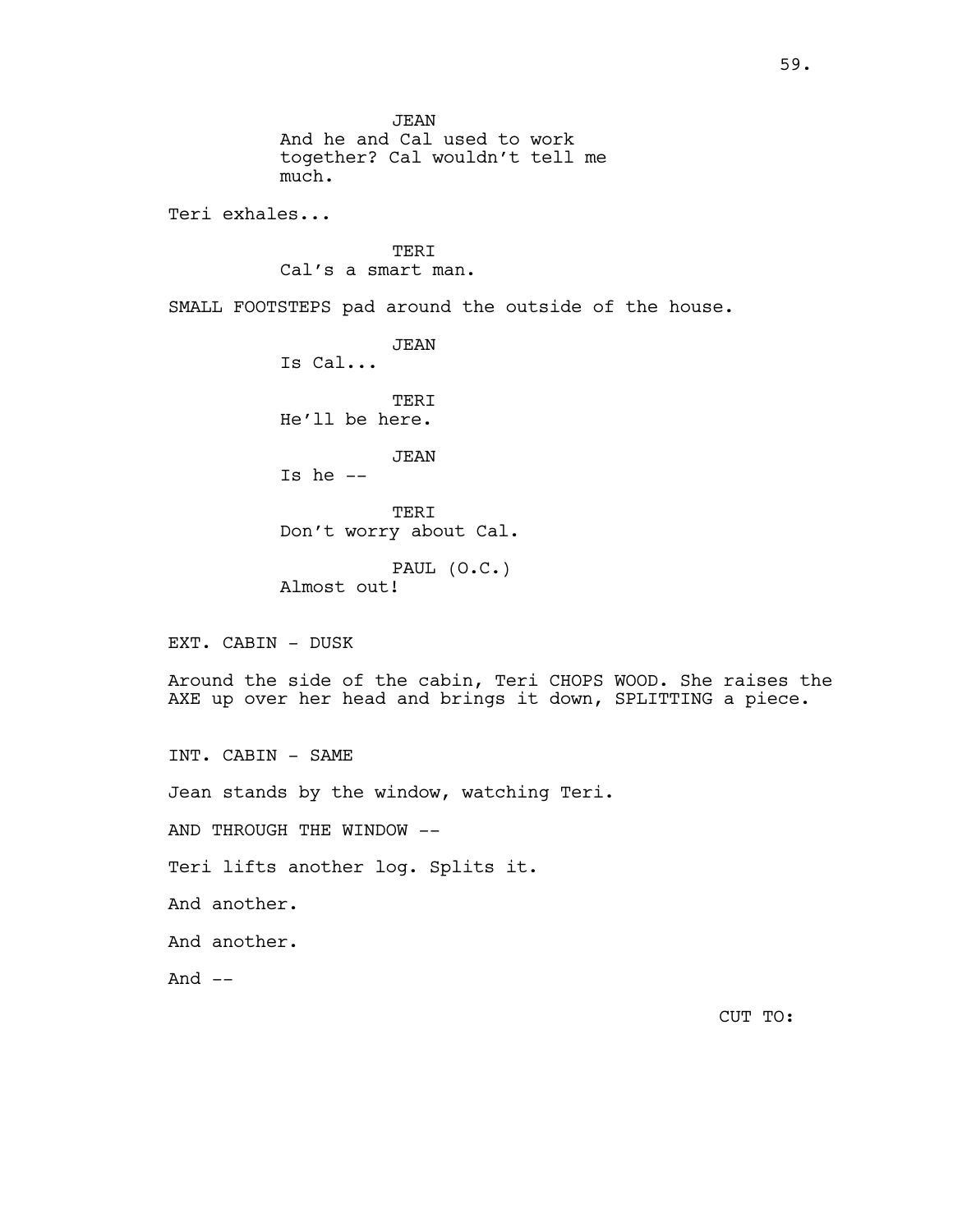INT. CABIN - MIDDLE OF THE NIGHT

Teri and Paul sleep on the small bed. Jean lies on the floor, wrapped in a THICK CAMPING BLANKET. Harry is in the CRIB next to her.

Art sleeps -- slumped over -- in the old rocker.

It's dark and still, until...

Harry wakes. WHIMPERING.

Jean wakes up --

And the whimpering turns into CRYING --

It takes her a moment to realize where she is, and when she does she gets up, and goes to make a bottle. She opens the FORMULA and...

Harry STOPS CRYING.

She turns --

Art is sitting in the rocker, rocking Harry in his arms.

She stands there for a moment, watching him. He feels her eyes on him, doesn't look up...

> ART I just want to get back to sleep.

JEAN Now I know where Cal gets it.

Harry's calm now. Art looks up --

ART He's good with the baby?

Jean nods. He's amazing.

ART (CONT'D) Teri said her first husband was no good.

Jean takes this in.

Notices that Harry has fallen asleep --

JEAN Oh. I was gonna feed him.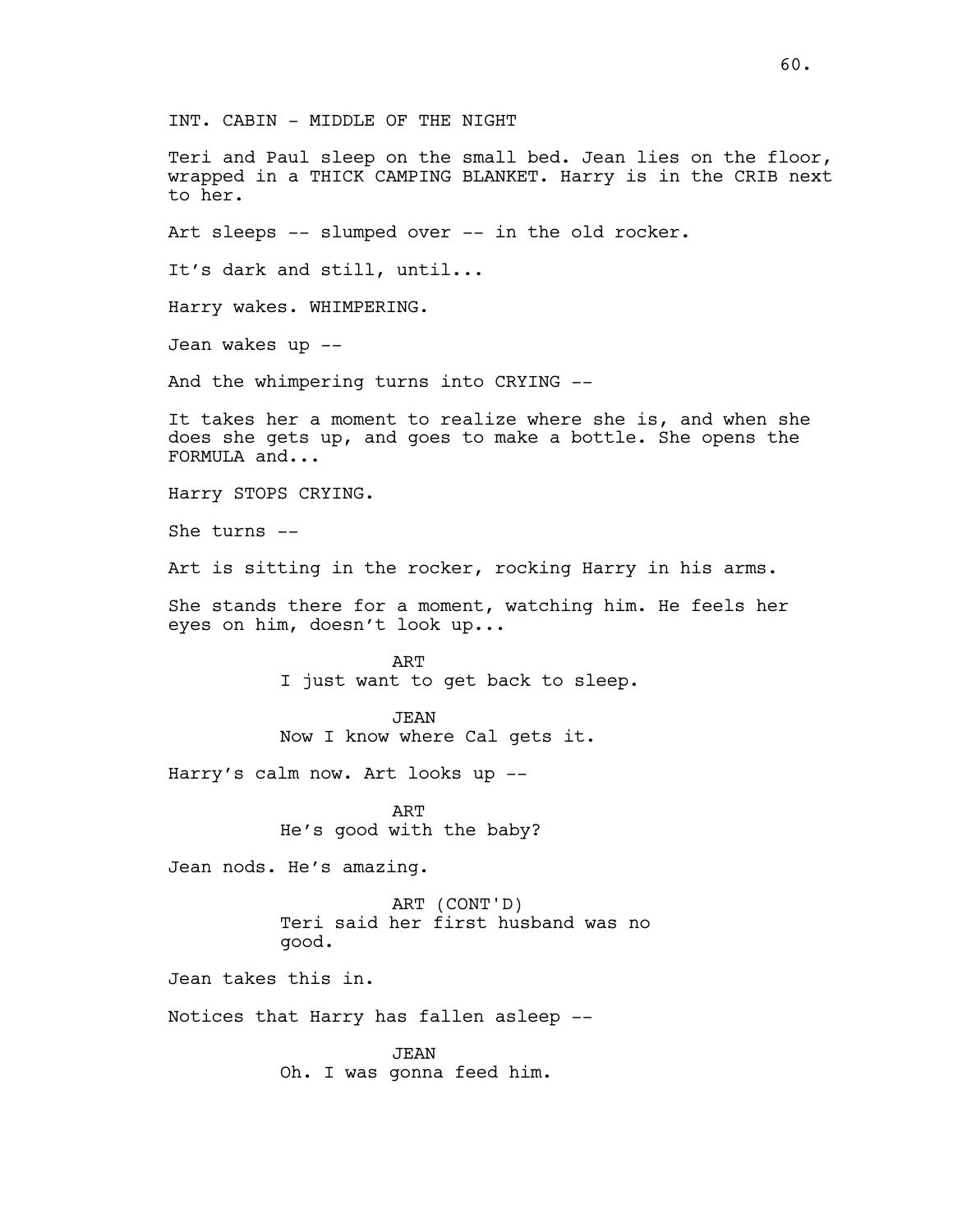Art gets up. Jean watches him move across the room, he moves like Cal.

> ART We don't eat in the middle of the night. It's good if he learns that.

Jean takes this in as Art lays Harry gently down in the crib, stands back up, looks at Jean --

> TERI (O.C.) ...Everything alright?

They turn and see Teri, propped up on the bed. Paul still asleep next to her.

> ART Everything's fine, go back to sleep.

> > CUT TO:

INT. CABIN - NIGHT

They all sit around the table, EATING.

# TERI

(to Harry) You're beautiful. You know? You're just a beautiful little guy.

#### JEAN

I know Paul's older, but it's nice for Harry to be around another kid. I don't know how long all of this is gonna...

She smiles at Paul, trailing off.

TERI When Paul was little we had to live in this old hotel in the city for a while.

Art and Teri exchange a look.

ART The St. Francis.

PAUL I remember that!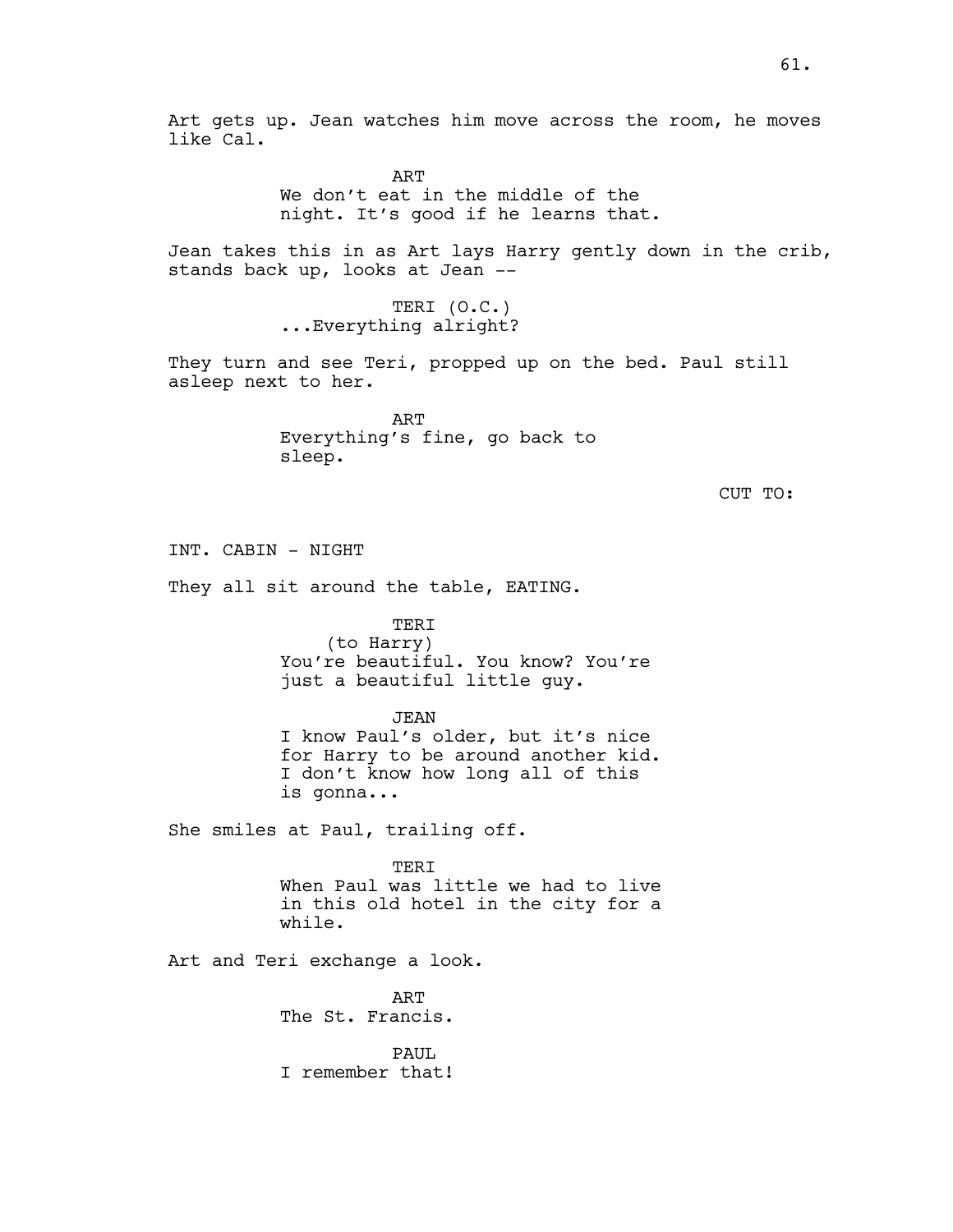JEAN

Why?

TERI It was safe for us.

Jean doesn't quite --

ART Black owned, black operated. (beat) It was a place people could go to get better, to fix their lives. Kind of an in-between place. Not quite there yet, but not where they'd been either.

JEAN "Where there is despair, I may bring hope..."

ART You know the Prayer of St. Francis?

JEAN The one good thing I kept from Catholic school.

Art laughs.

TERI Everything smelled old. Sometimes, the toilet wouldn't flush. But Paul loved it. There was a phone in the hall, he would run to it when it rang. A little answering service, up on his tippy-toes...

JEAN (realizing) You were hiding.

TERI

(yes) Cal and I kept reminding ourselves it wasn't forever.

Teri turns, kissing the top of Paul's head. Jean, looking at them, takes a bite of PEAS... And her face CHANGES.

> JEAN What... did you do to the peas?

They all look at Jean --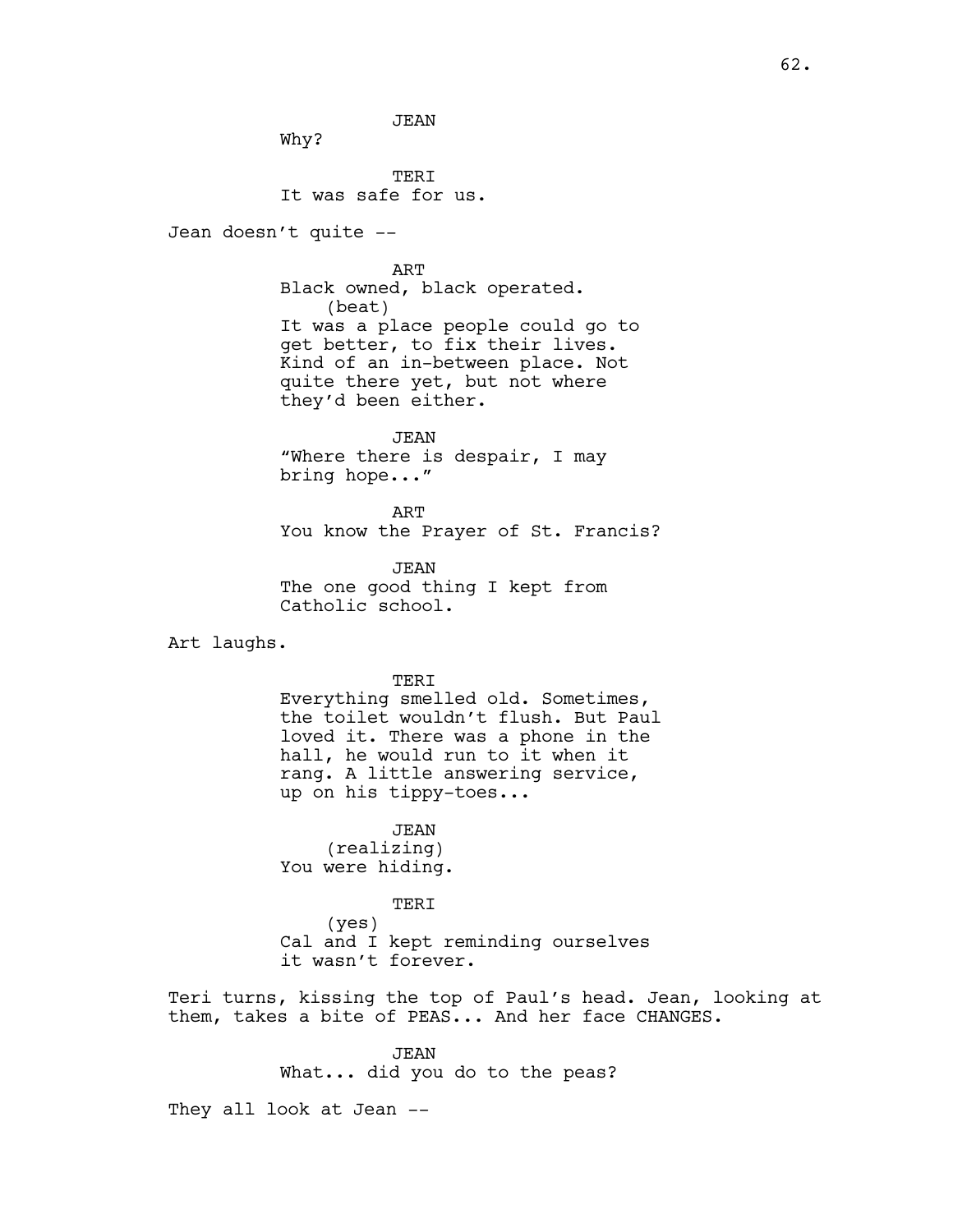TERI Something wrong? JEAN They're the ones from the can? TERI ...Yeah? She takes another HUGE bite. Art and Teri exchange a look -- JEAN (mouth full) They're delicious. Art LAUGHS. Even Teri gives Jean a little smile. TERI Salt, pepper, some butter, some time. (beat) You just heat them up out of the can? Paul, Teri and Art all LAUGH. Jean can't help but laugh too. JEAN I'm a terrible cook. TERI You feed your family, yeah? JEAN Yeah, but --TERI Then you're the world's greatest chef. And over this -- ART (O.C.) I bought the place when Cal was... five? CUT TO:

EXT. WOODS - DAY

Art and Jean walk through the woods, away from the cabin. Art has an OLD SATCHEL slung across his chest.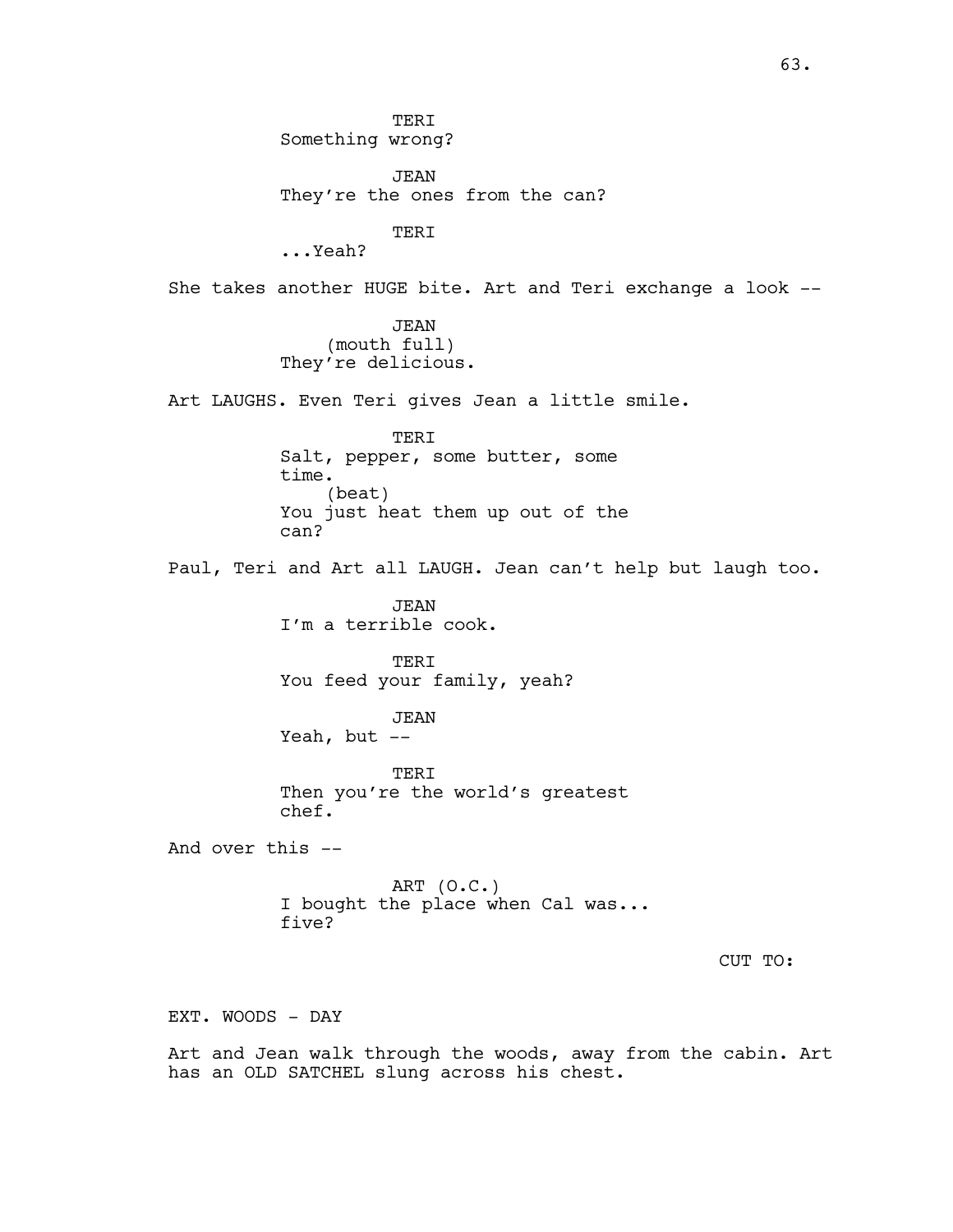64.

JEAN Are you married?

ART My wife passed away about four years ago.

JEAN He wouldn't talk about anything. His family or... anything.

**ART** ...Occupational hazard.

They come out of the woods into a CLEARING. Art turns to Jean and shows her his hands --

> ART (CONT'D) I'm about to take out a gun.

Jean flinches as Art does exactly that.

ART (CONT'D) You ever use one?

Jean shakes her head. No. Art smiles, shakes his.

ART (CONT'D) All these men and all their guns.

JEAN My husband wouldn't even let me drive the car.

Art laughs a little. Looks back to the gun.

ART Listen, anyone can learn to shoot. The hard part is if you can actually do it when the time comes. (beat) When you practice, you'll pull the trigger and think about pressure and alignment, but what you have to *figure out* is what you'll do when it's real.

He walks over to a STUMP that has several RUSTY OLD CANS strewn about on the dead grass around it. On it, he places

AN EMPTY FORMULA CAN.

CUT TO: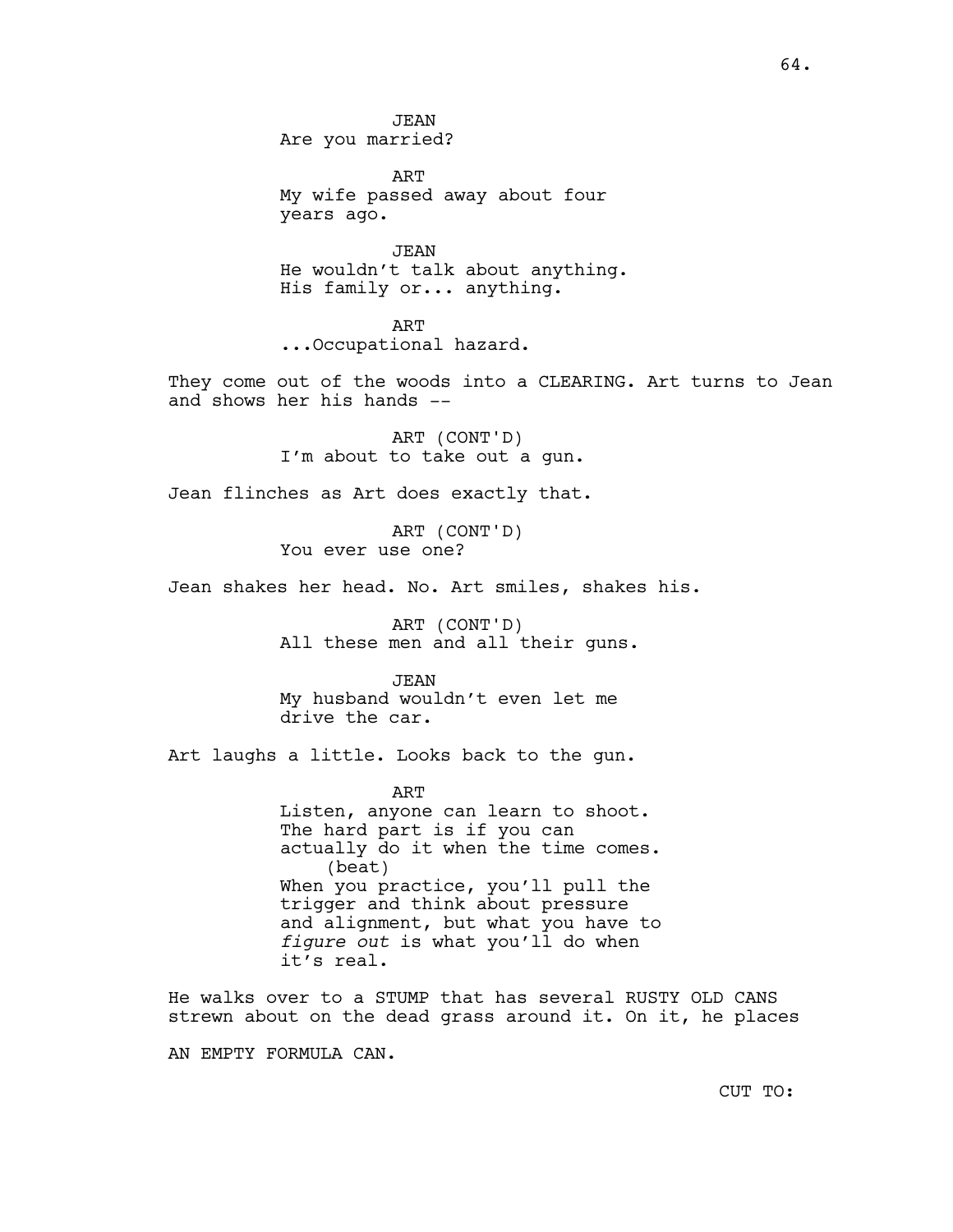INT. CABIN - LATER Inside the cabin, Teri sits in the rocking chair, feeding Harry a bottle. Jean enters -- JEAN Why did Art show me how to use a gun? Teri exhales. TERI There were some guys outside our apartment. JEAN You live in the city? TERI Yeah. (beat) At first I thought Cal was just paranoid, but after two more nights of it, he packed up and sent us away. He said he'd be right behind us. It's been three days. (beat) I just thought you should be prepared for what comes next. JEAN What comes next? TERI I don't know yet, but I've been through this before. Jean looks at her. Then she grabs a CHAIR from the dining table and sits. JEAN Art said something the other night... Teri waits for Jean to continue. She doesn't. **TERI** What? JEAN Eddie was your first husband. Teri looks up --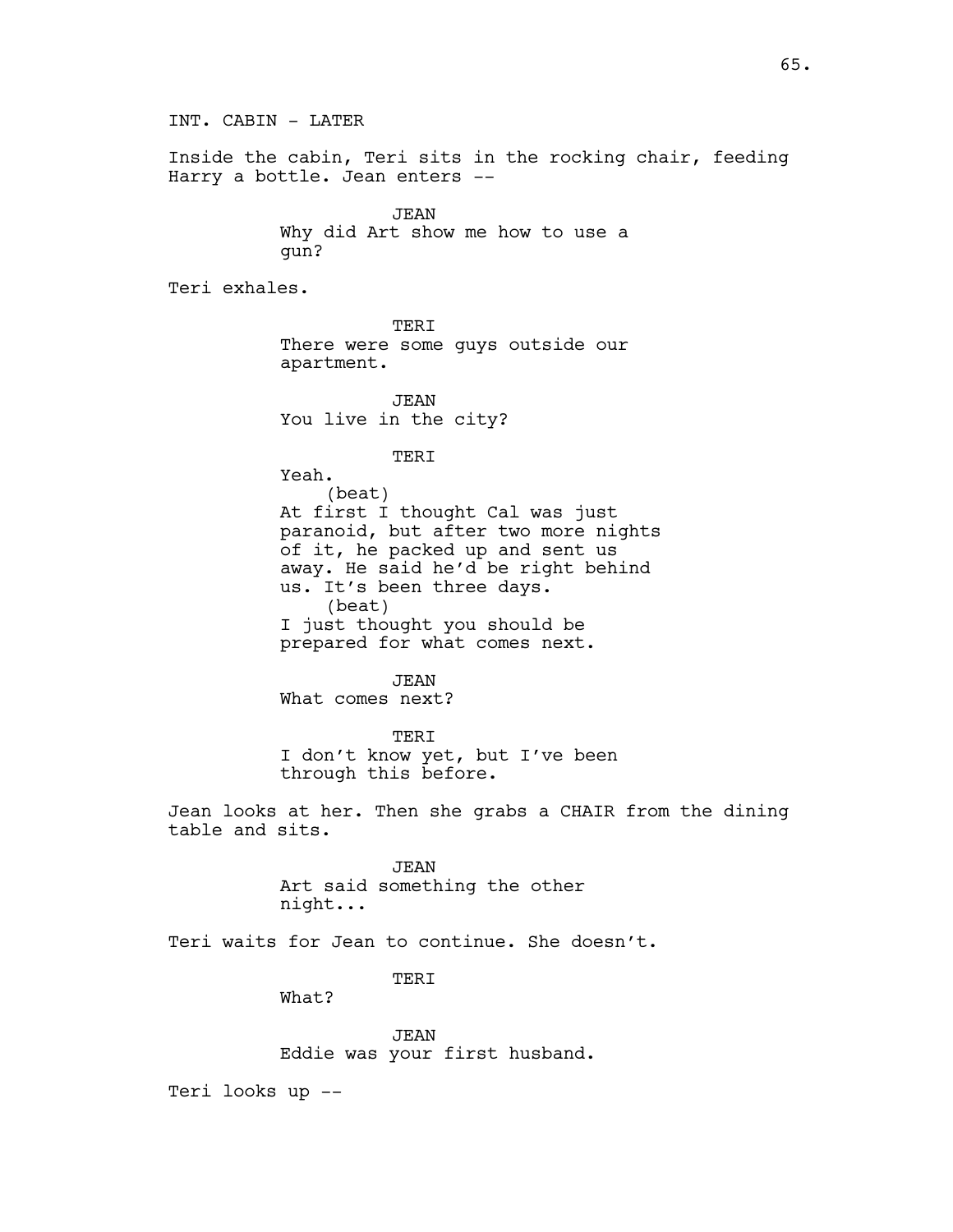TERI Art told you that? JEAN I put it together. Teri nods. JEAN (CONT'D) Eddie did the same thing to you? (beat) Before Cal? Teri's eyes go back to Harry. JEAN (CONT'D) Except it's worse cause we have a kid. Teri tenses. Exhales... TERI Nothing is worse for you. JEAN You don't know that. Teri looks at Jean, up and down and right in the eyes -- TERI Yeah I do. Jean looks away. JEAN He never told me he'd had another wife. (beat) He never told me a lot of things. TERI That's what they do. CUT TO: EXT. WOODS - DUSK Jean stands alone. In her hand, the GUN. She looks out at the FORMULA CAN sitting on the stump. She takes a breath.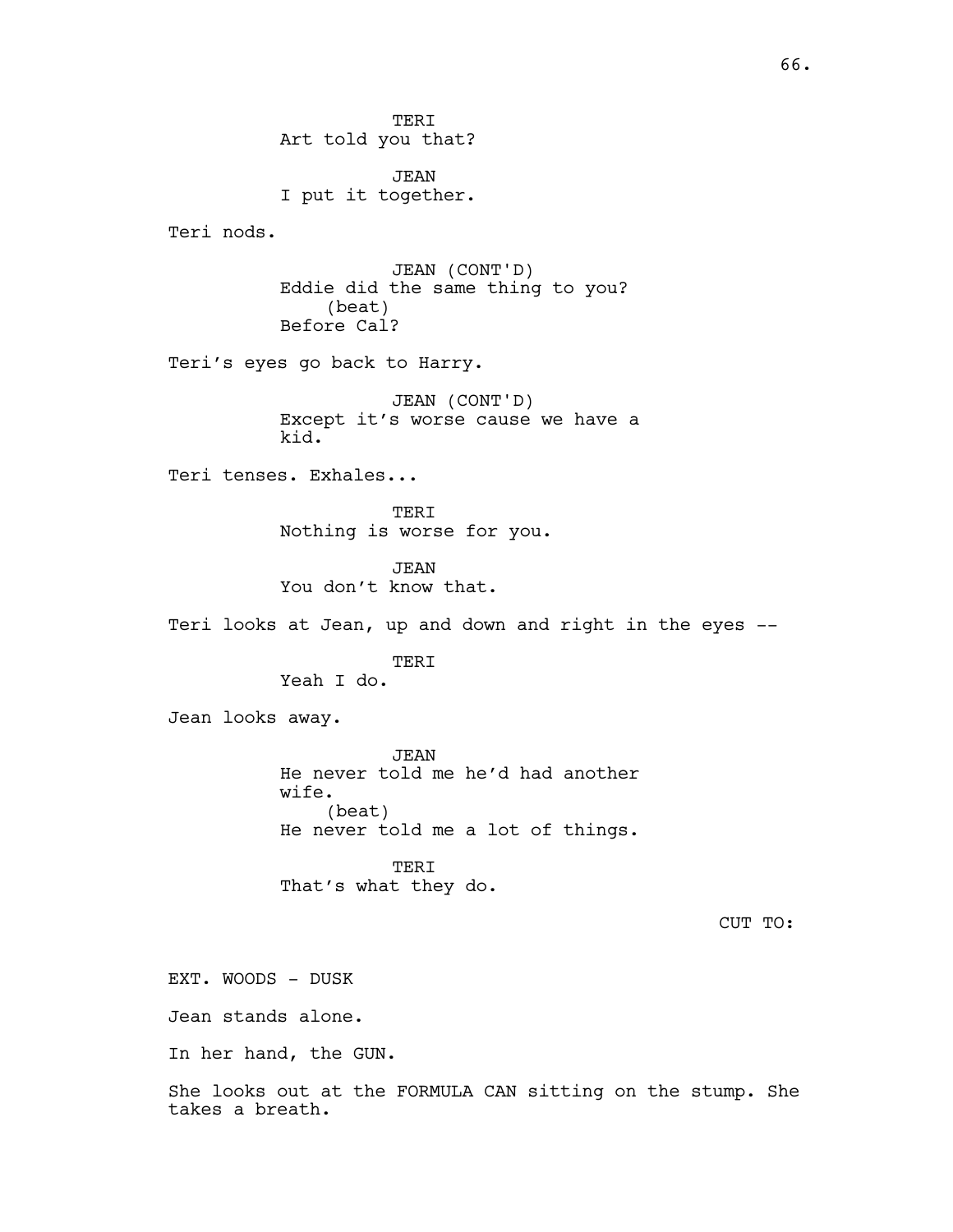She lifts the gun, both hands holding tight. She presses down on the trigger -- *BANG!* The gun pushes her back a little. The sound of BIRDS FLYING AWAY fills the air -- She looks up and around. She has no idea where the bullet went. She takes a breath. Prepares again. And -- *BANG!* MORE BIRDS -- The kickback pushes her a little less this time. Her breath quickens. She still hasn't hit the can. Once more -- *BANG!* She hits the stump just below the can. Wood SPLINTERS. She looks at it. Looks down at the gun. Nods her head. CUT TO: EXT. CABIN - MORNING The road lays empty in the morning mist. EXT. CABIN - SAME Teri and Jean sit on the front porch drinking coffee and wrapped in blankets. Their eyes are trained on the road. They're waiting. INT. CABIN - NIGHT Teri helps Paul put on his pajamas. Art rocks Harry, feeding him his bottle.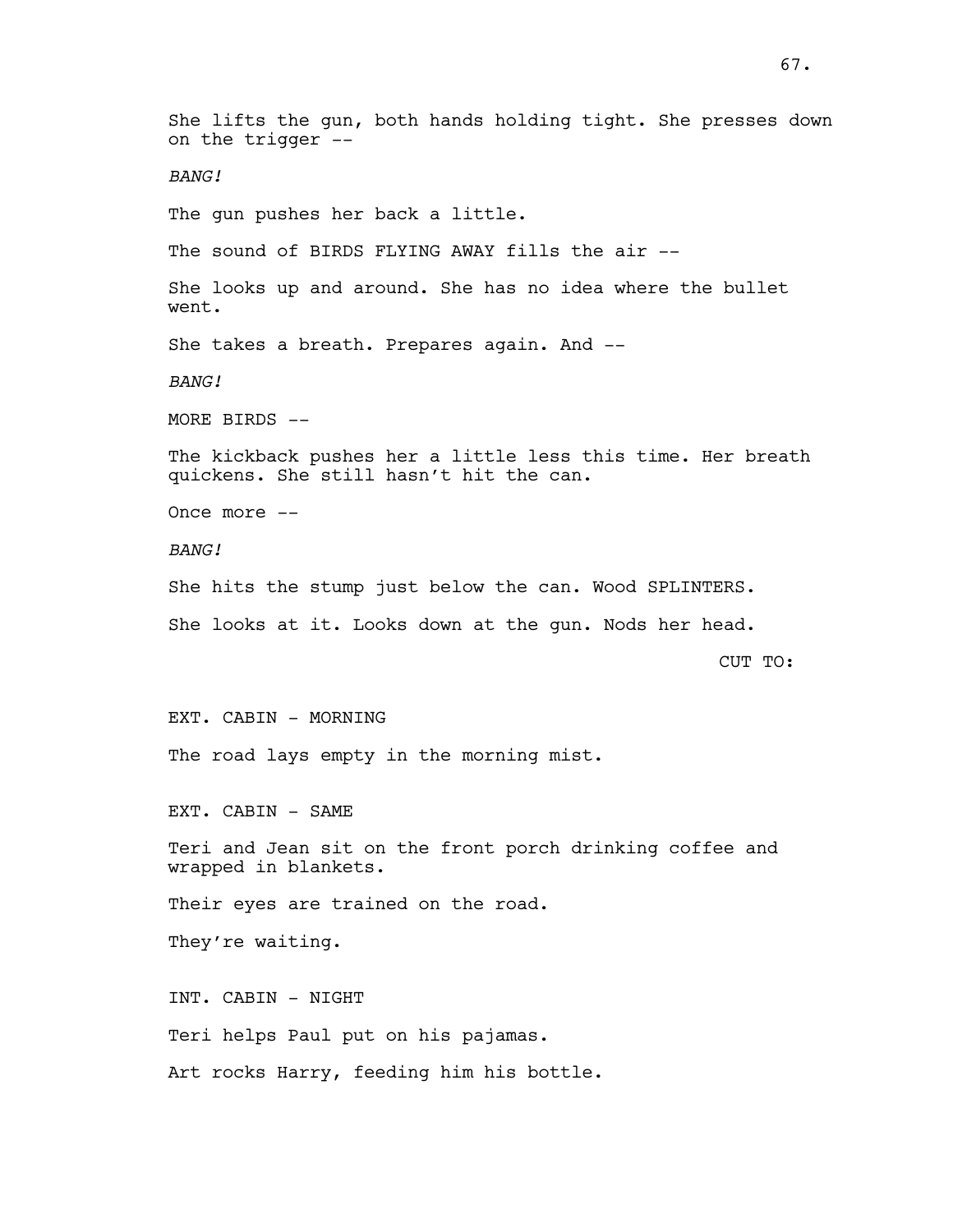Jean puts away the rest of the dishes, looking on. Then she exhales and looks away, out the window... INT. CABIN - MIDDLE OF THE NIGHT Teri and Paul asleep on the bed. Jean leans over Paul, whispering to Teri -- JEAN Are you awake? Teri turns... she is. CUT TO: EXT. CABIN - MOMENTS LATER Jean and Teri are in front of the cabin -- JEAN Something's not right. We should go find Cal. We need to find him and Eddie. TERI You need to stop worrying about --JEAN I am so sick of everyone telling me what to do. Teri stops. Exhales. Looks around. Clearly pissed. JEAN (CONT'D) What? What is it? TERI I was gonna leave. (beat) I was gonna leave when I was sure you were all asleep. Jean exhales. TERI (CONT'D) Of course I know Cal's in trouble. JEAN (of course you do) Sorry.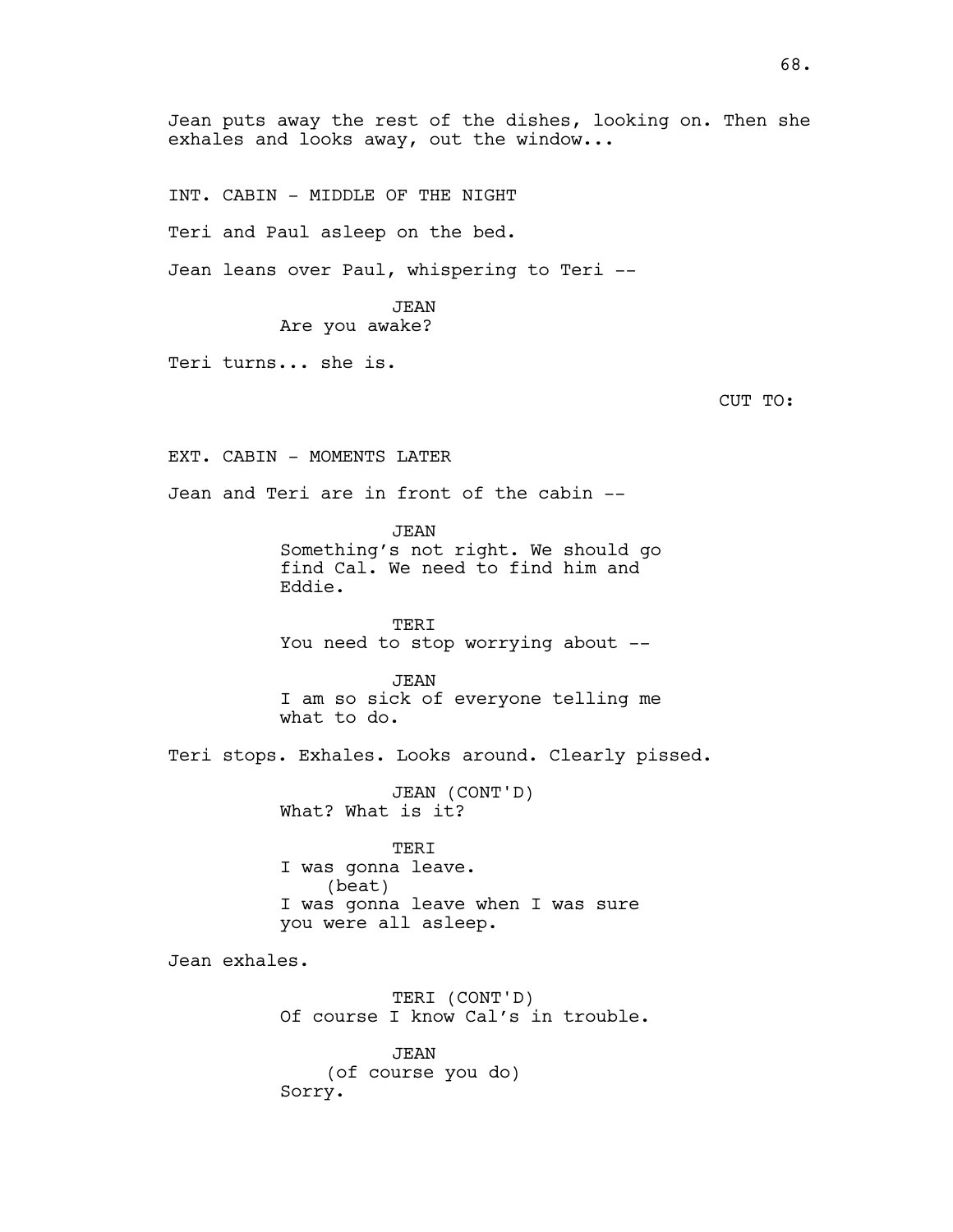TERI Art was gonna tell you in the morning.

Jean nods, taking this in and then --

JEAN

I'm going with you. And you can't stop me. No one can give me a straight answer about what I'm supposed to do or where I'm supposed to be and it's because there is no answer. No one knows anything, so I'm doing this, I'm coming and I'm leaving Harry here. Art's better with him anyway. I feel okay about all of it. About my decision. About coming. I'm coming.

A long pause.

TERI Are you done?

Jean hesitates --

JEAN

...Yes.

TERI

Alright.

JEAN ...Alright I'm coming?

TERI You already told me you were.

JEAN (psyching herself up) Okay.

TERI You're gonna have to trust me.

JEAN Then you have to be honest with me.

TERI Everything I do and say will be to keep you and Harry and all of us safe.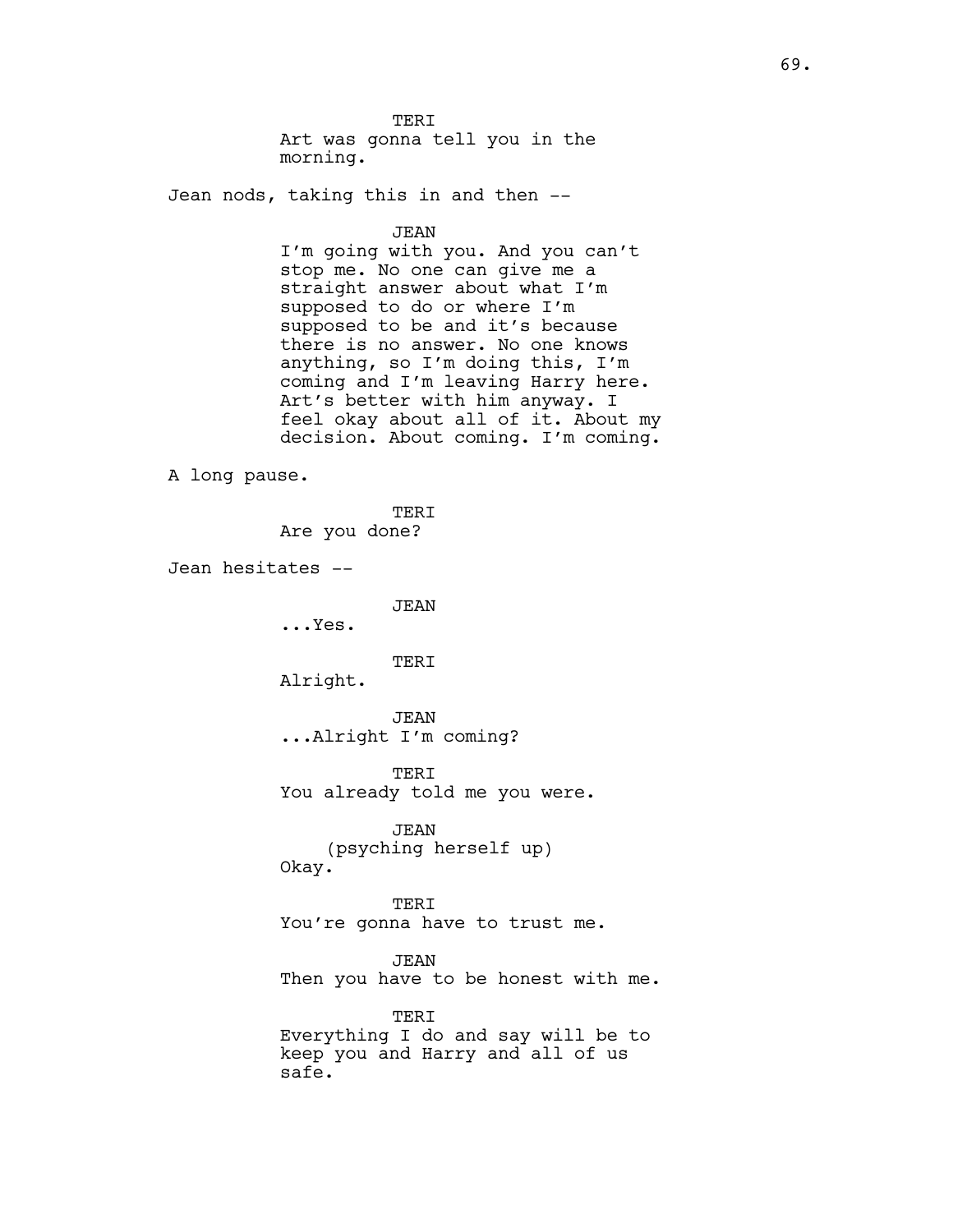JEAN

But  $--$ 

TERI That's the best I can do.

And off Jean --

CUT TO:

INT. CABIN - MOMENTS LATER

Jean stands before the crib, looking down at Harry.

She leans in and KISSES him, tenderly, on the cheek. One of his TINY SOCKS has come off his foot. She goes to put it back on, but she hesitates --

THE HEADLIGHTS from outside flash ON and OFF across her face.

Jean looks up, the TINY SOCK still clutched in her hand.

She turns, looking to Art. He nods to her.

It's time.

EXT. CABIN - MOMENTS LATER

Art stands in the doorway, looking out. Jean emerges, walking past him. She walks confidently down the front steps and down the path.

She looks back to Art one last time and then...

Jean gets in the PASSENGER side of the truck, CLOSING the door behind her. Teri puts the truck in DRIVE. Jean looks out the BACK WINDOW and sees Art closing the door to the cabin. She looks to Teri and --

CUT TO:

INT. PARKING STRUCTURE - LATER

Teri and Jean are parked, looking out at an APARTMENT BUILDING. Some LIGHTS are on, but most are off.

> TERI (O.C.) That's our apartment.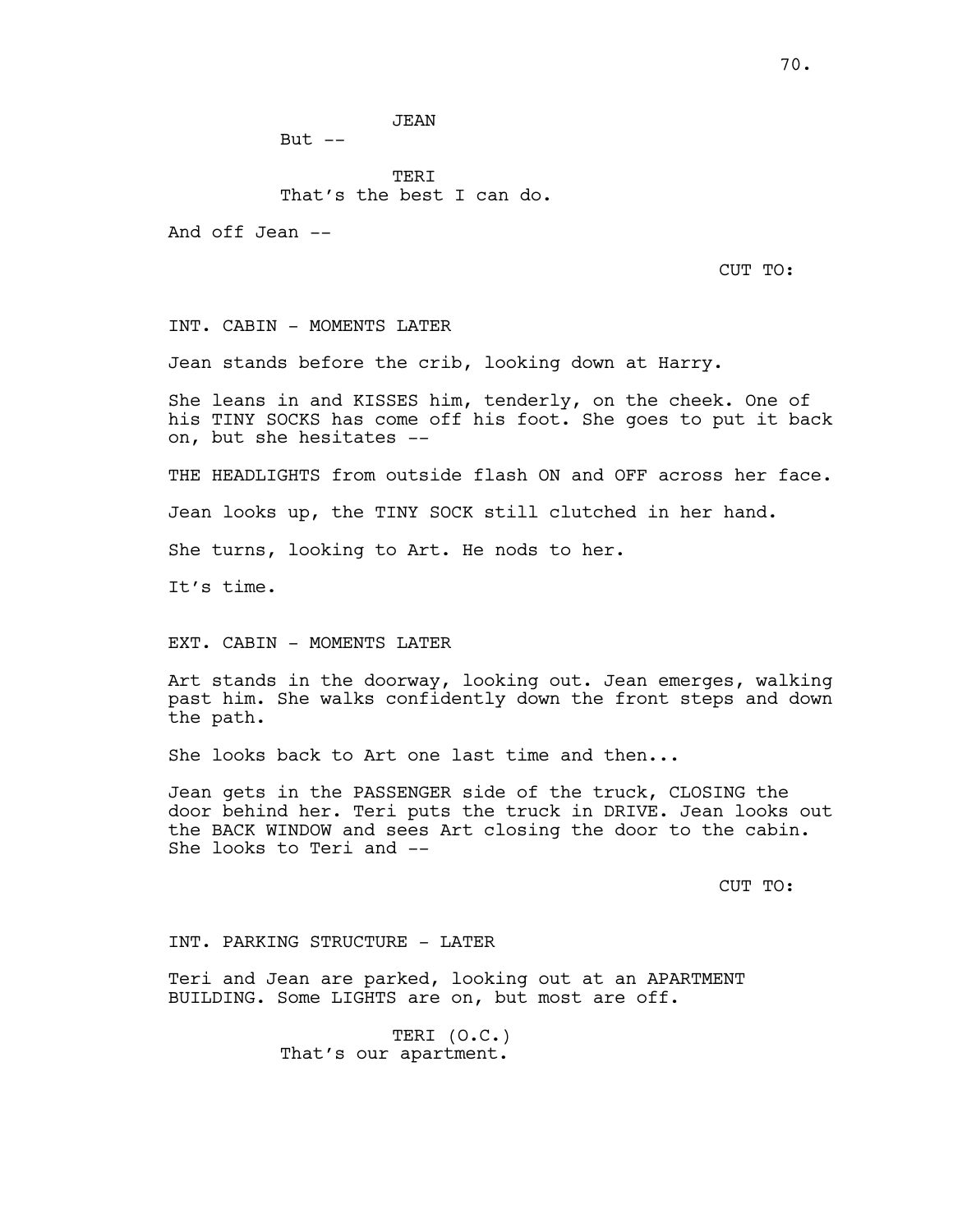INT. TERI'S TRUCK - SAME

Teri looks up at a ROW OF WINDOWS. The windows she's fixed on remain dark, no sign of motion.

> TERI We usually leave a light on. In that window. It's off.

Teri exhales. Jean understands. And then --

Teri leans over and OPENS the GLOVE BOX. She pulls out a SMALL PISTOL and... gives it to Jean.

Jean looks down at the little thing resting on her palms. She looks up at Teri --

> TERI (CONT'D) Put it in your pocket. So you always know it's there.

Jean does as she's told.

TERI (CONT'D) We have to go somewhere to try to find Cal. And when we're there, you're gonna have to listen to me, alright? And you can't tell anyone who you are. It's not a safe place for us.

Jean nods.

Teri looks down at herself and over at Jean...

TERI (CONT'D) And we're gonna need some different clothes.

Jean looks down at her old, worn clothes and then back at Teri as --

A SONG KICKS IN.

And, with one last glance to the dark windows, Teri throws the truck in REVERSE.

The truck BACKS UP and pulls down the ramp, out of frame. Hold there as the SONG GROWS, taking us to --

CUT TO: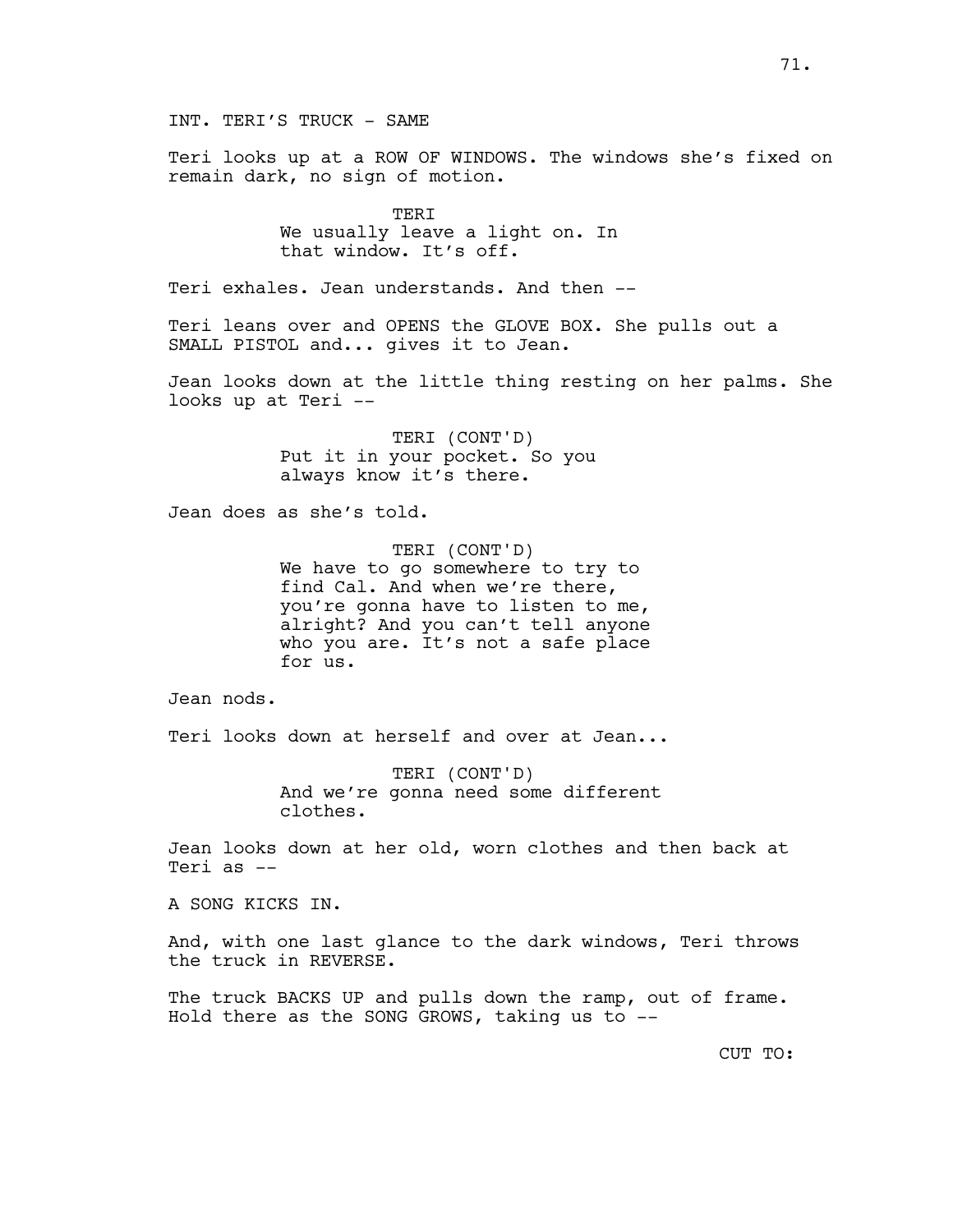INT. NIGHTCLUB - LATER

Jean stands on a BALCONY of a LARGE DANCE HALL. It's loud and crowded and smokey.

Between her fingers, she twists and turns Harry's TINY SOCK while she looks at something below...

It's Teri.

She's talking to a BIG MAN. After a few moments, he walks off through a door, letting it close behind him.

Teri waits.

MAN'S VOICE (O.C.) Hello there, gorgeous.

Jean turns. A SLICK MAN stands before her, smoking. She just stares at him.

> SLICK MAN (holding up his pack of smokes) Want?

Self-conscious, she stuffs the sock into her coat pocket. Then, she looks at the CIGARETTE, looks back at him --

JEAN

No.

He goes to say something else and --

JEAN (CONT'D) (fuck off) Thank you.

He gets the hint. Moves on and...

Quickly, Jean throws her eyes back to Teri --

The Big Man has returned. He's whispering something to Teri and then...

She turns and looks up at Jean.

INT. NIGHTCLUB/BACK HALLWAY - MOMENTS LATER

The music is muffled through the walls. But we can really feel it, down here.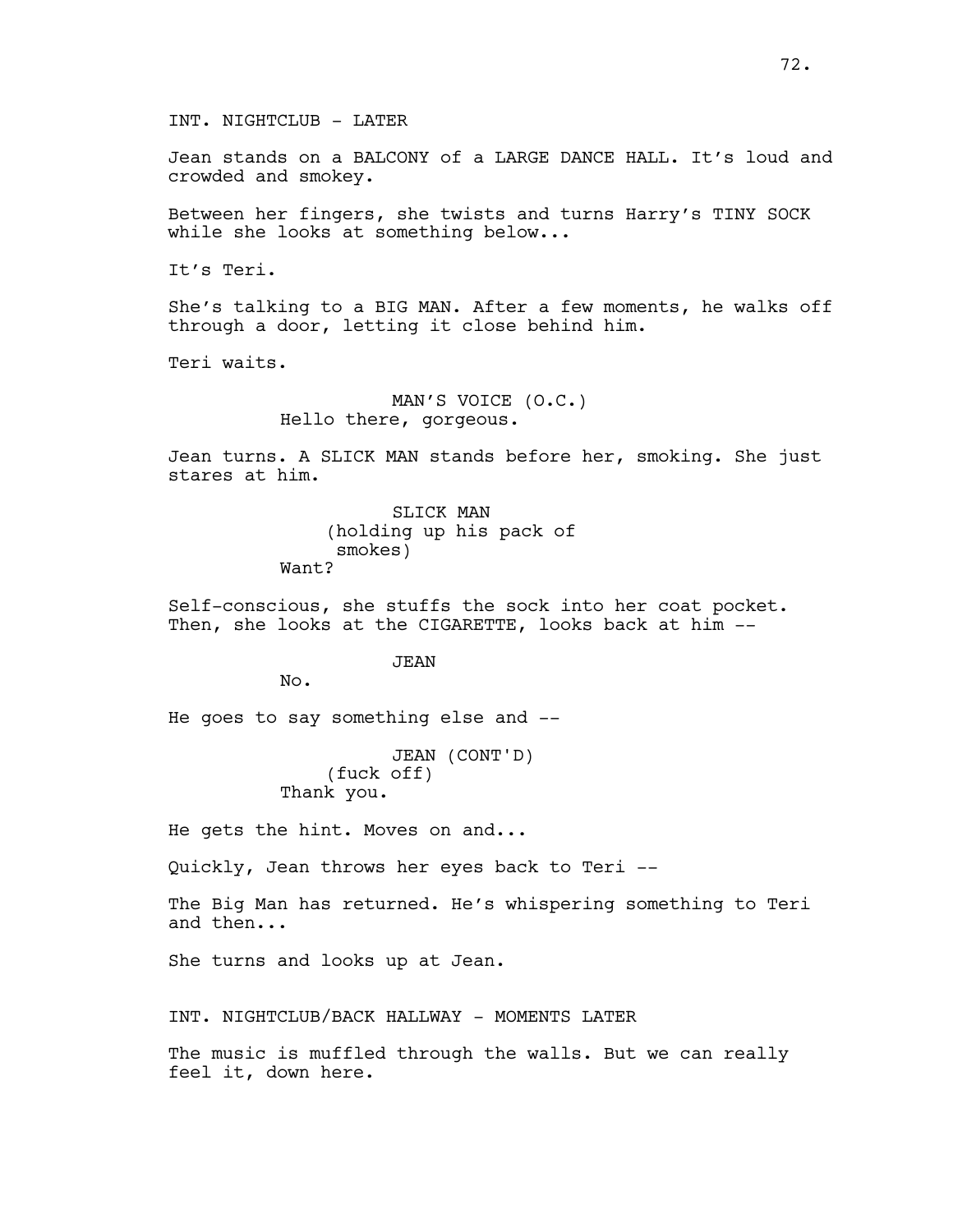The Big Man, Jean and Teri walk down a long, dim HALLWAY. Dingy LIME-GREEN PAINT, FLUORESCENT OVERHEAD LIGHTS, THREE WOODEN AND GLASS PHONE BOOTHS.

Grisly shadows fall on their faces as they walk.

They reach a DOOR at the other end. The Big Man opens it --

INT. NIGHTCLUB/BACK ROOM - SAME

Jean and Teri walk in. They stop, taking in the room.

The lights are dim. People lounge on velvet sofas and chairs, drinking, smoking, talking. The music is more mellow here.

> TERI See that guy over there?

Jean looks --

In the middle of the room, MEN sit around a TABLE, PLAYING CARDS. And at the center of the TABLE...

A WHITE GUY in a bright white suit. A wry smile on his face.

This is WHITE MIKE.

TERI (O.C.) (CONT'D) That's Mike.

Back with Jean and Teri --

TERI (CONT'D) (to Jean) Stay here, okay? And keep to yourself.

Jean nods. Teri moves to the table. White Mike stands --

WHITE MIKE If it isn't Old Firecracker.

TERI Don't call me old, asshole.

White Mike LAUGHS.

Suddenly there's a THIRD MAN next to them, who whispers something into Mike's ear. Mike nods, quietly says something back to him, and then the Third Man goes.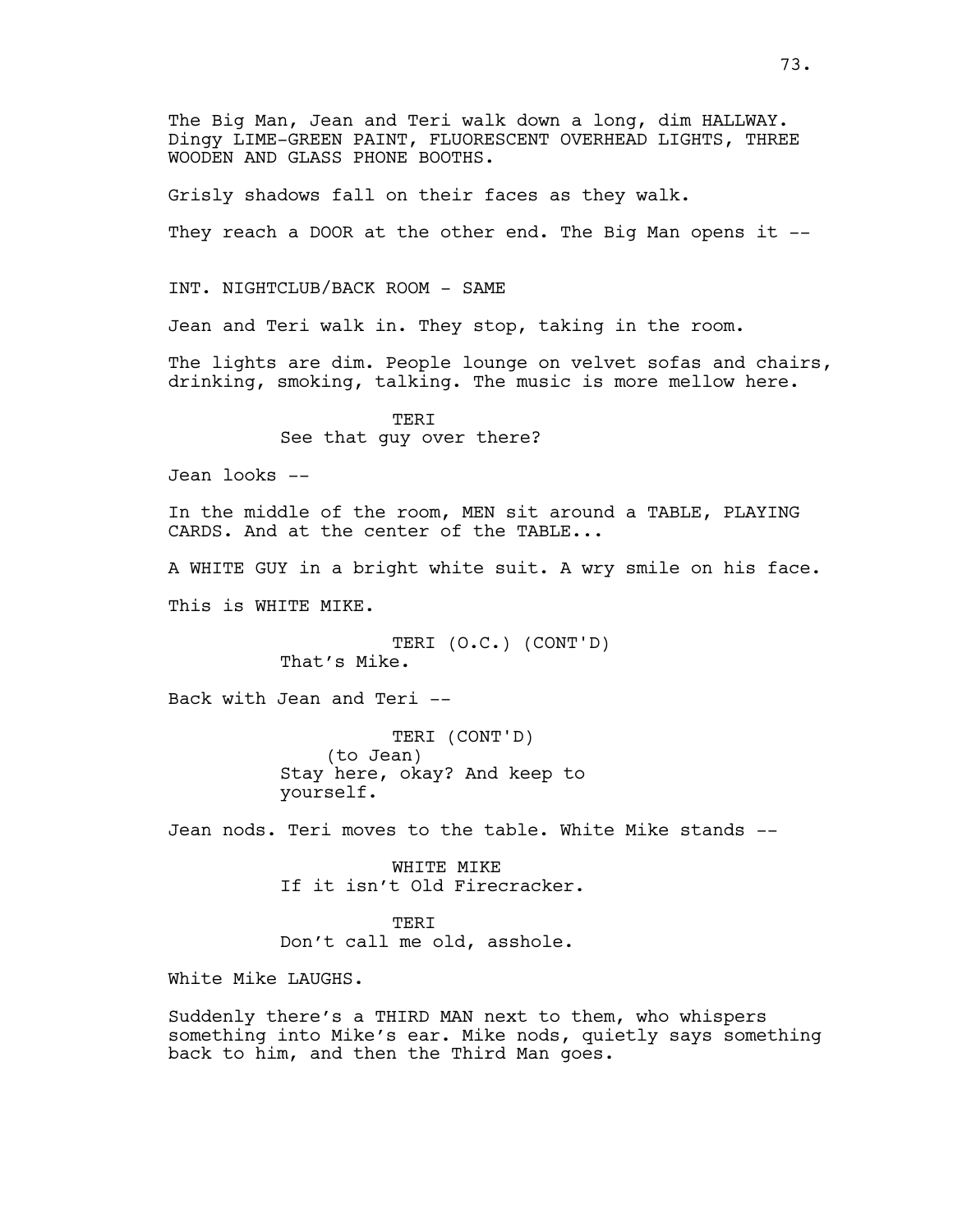BIG MAN (O.C.) (re: Teri) Never thought I'd see her again.

Jean turns, looking up at him --

JEAN How do you know her?

BIG MAN She used to be married to a guy I know.

JEAN

Eddie?

BIG MAN You know Eddie?

JEAN (shaking her head) She told me about him.

Jean looks back at Teri.

Teri glances over at her... a look in her eye. The conversation with White Mike seems tense.

> BIG MAN Man, that was some shit.

> > JEAN

What?

BIG MAN Oh you don't know?

She shakes her head. No.

BIG MAN (CONT'D) Watch yourself with her. She took everything from him. I'm talkin' *everything*. But he made a *new* life and a *new* family and kept it all far away from this shithole.

Jean just listens.

BIG MAN (CONT'D) Like I said, never thought I'd see her again.

The Big Man laughs to himself. Jean goes to say something, but Teri's back. She pulls Jean to the side --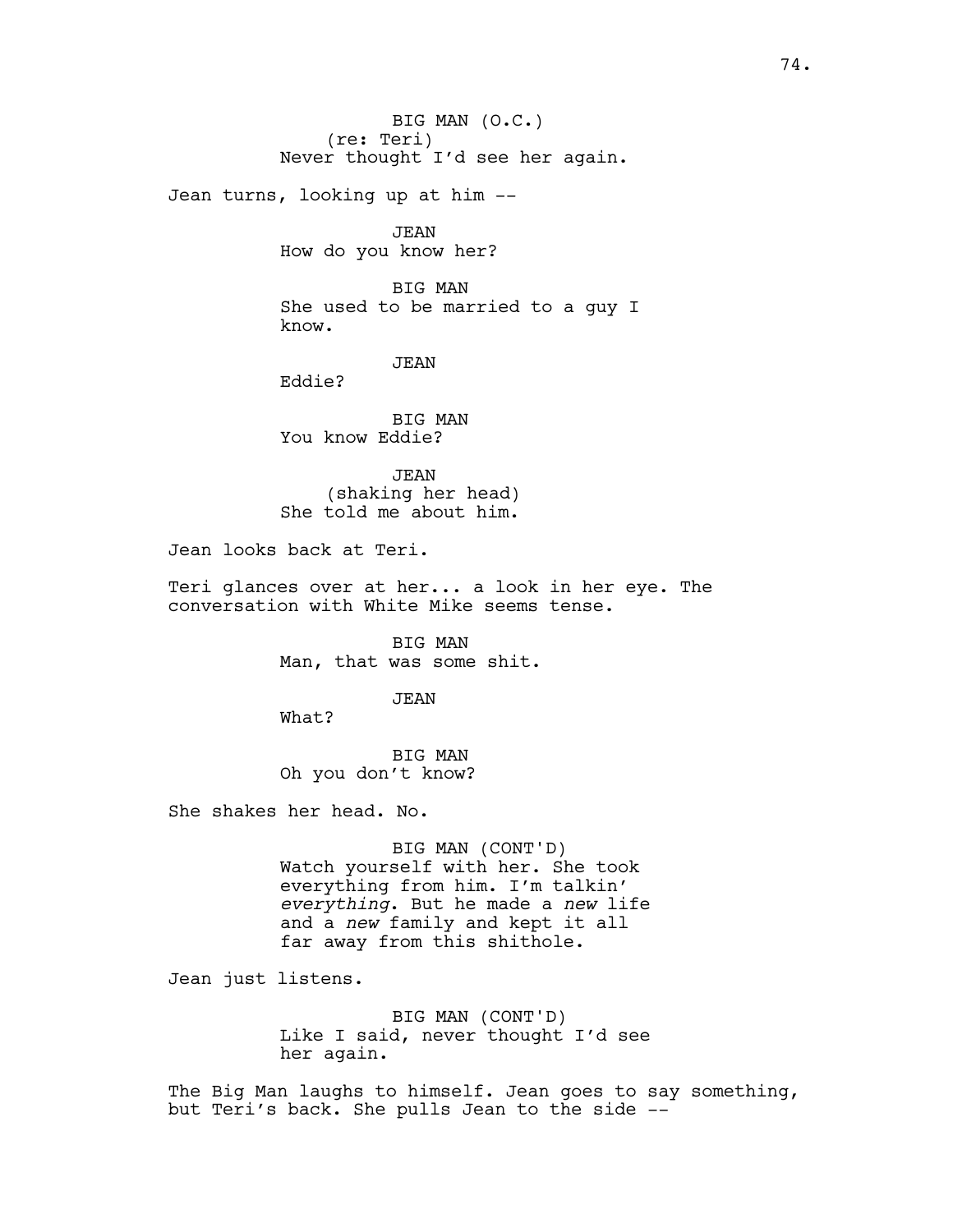Something's going down, we need to leave --

Jean stops, holding Teri where she stands --

JEAN Paul is Eddie's son.

Teri takes a sharp breath, glances at the Big Man and then --

# TERI

Not now, Jean.

Teri pulls Jean, as casually as she can, out the door...

INT. NIGHTCLUB/BACK HALLWAY - CONTINUOUS

Teri closes the door to the back room behind them, starts to walk back down the hall. Jean follows --

> JEAN Why didn't you tell me? Eddie would keep me in the dark. Told me it was to protect me. Just like you. Just like Cal.

Teri looks over her shoulder, and then back towards the club, moving them towards it.

> JEAN (CONT'D) But I don't believe it anymore.

Jean stops, pulling her arm away.

JEAN (CONT'D) Is any of it real? Or are you just like the rest of them?

SUDDENLY --

*BANG BANG BANG BANG!*

From the other side of the door, inside the NIGHTCLUB.

The MUSIC stops. Followed by GUNSHOTS. SCREAMS.

Jean and Teri look back towards the CLOSED DOOR of the BACK ROOM. They MAKE A RUN for it --

They BANG on it.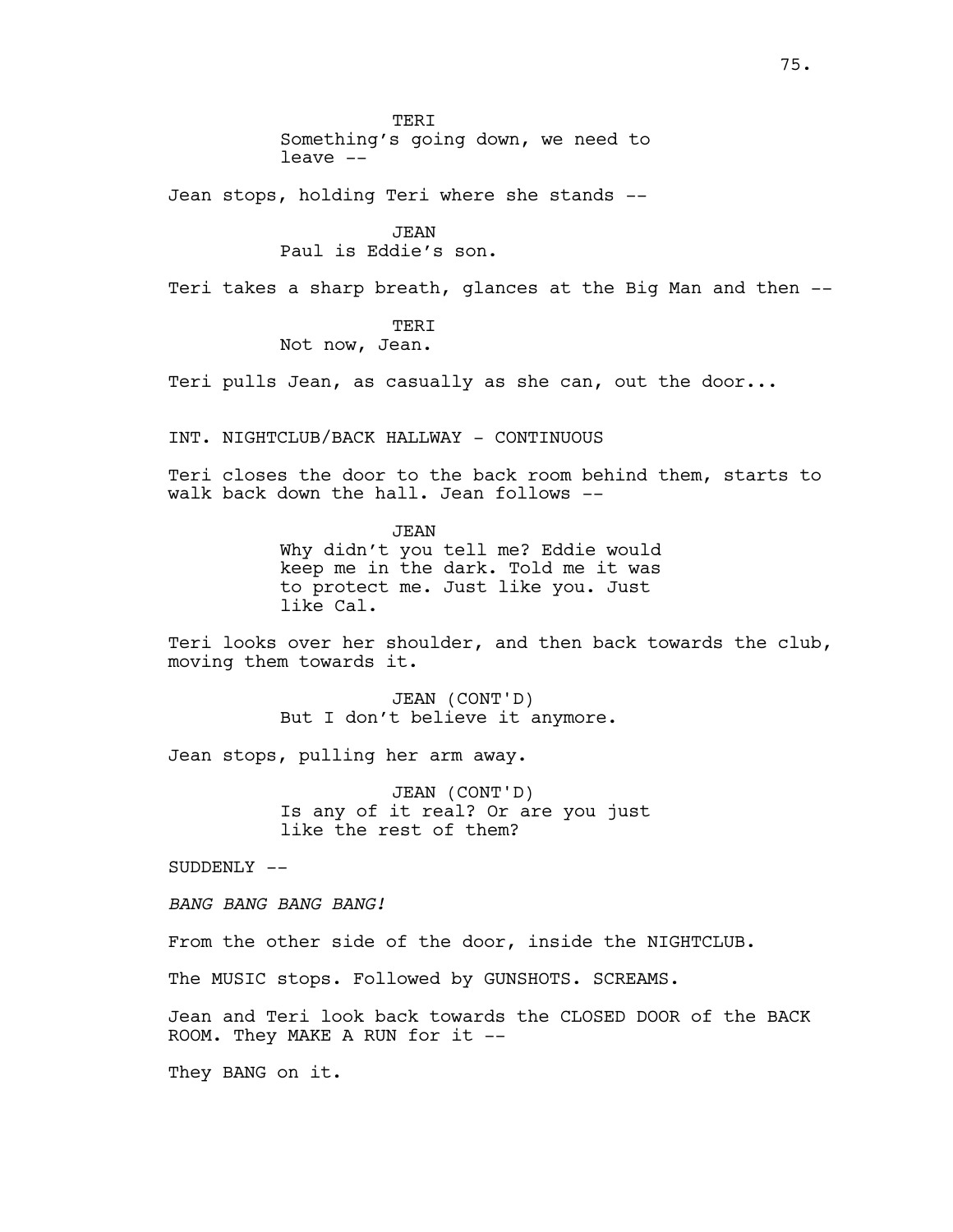**TERI** It's Teri!

JEAN

Open up!

Nothing. It stays closed.

On the other side of them, the sounds from the NIGHTCLUB get louder, closer --

THE DOOR AT THE OTHER END OPENS --

PEOPLE come running in, past them, towards the back room --

MORE GUNSHOTS.

SUDDENLY --

Teri grabs Jean and pulls her back down the hall and shoves her into --

INT. NIGHCLUB/PHONE BOOTH - CONTINUOUS

#### TERI

Stay here.

Teri CLOSES THE DOOR. Jean is terrified. She presses her hand to the glass AND THEN --

Teri DISAPPEARS into a THRONG OF PEOPLE running past. From behind the glass, Jean watches in horror.

SHE CLOSES HER EYES. CROUCHES DOWN.

More BANGING on the door the Big Man closed. More SCREAMING.

And then --

Jean OPENS HER EYES and sees FOUR MEN, GUNS DRAWN, move quickly down the HALLWAY, past her BOOTH.

The SOUND of GUNSHOTS.

A DOOR being FORCED OPEN.

People SCREAMING.

Some of them come RUNNING BACK DOWN THE HALL --

There are MORE GUNSHOTS from the BACK ROOM.

Jean cracks open the door to the BOOTH and looks --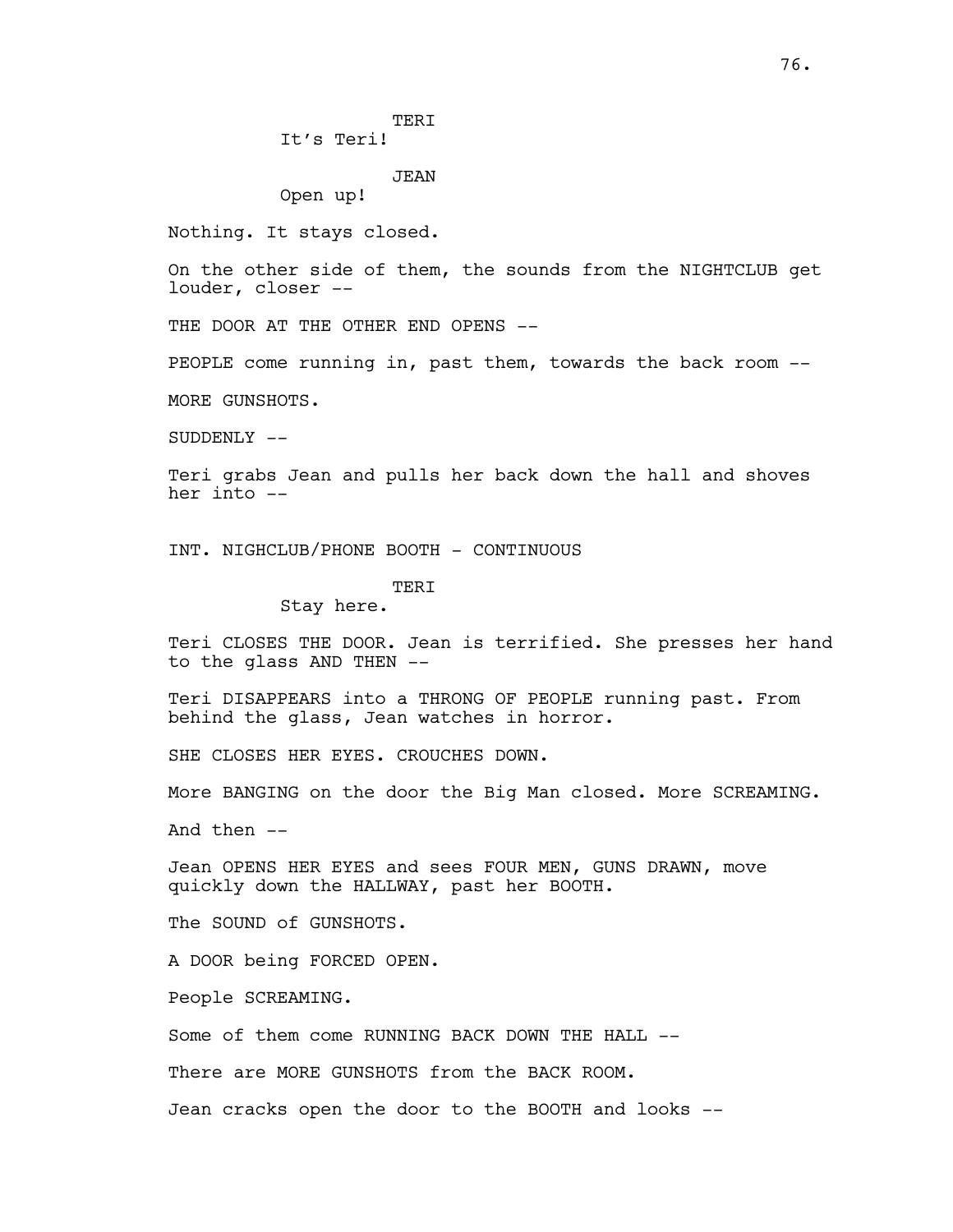The BIG MAN is DEAD ON THE GROUND. The MEN WITH GUNS have made their way in.

More GUNSHOTS from the back room and

Jean makes a decision. She leaves her BOOTH --

INT. NIGHTCLUB/BACK HALLWAY - CONTINUOUS

There's no one left in the hallway.

She moves fast towards the DOOR TO THE CLUB but it's dim and narrow and then finally she pushes into the --

INT. NIGHTCLUB - CONTINUOUS

Where it is COMPLETE CHAOS.

Jean ducks down, gaining purchase on the grimy floor, pushing her way through LEGS and HANDS and BROKEN TABLES and TURNED OVER CHAIRS.

She TRIPS.

She stays down, crawling along the floor as people run this way and that. We move through the space with her -- staying low -- as we hear more GUNSHOTS, more SCREAMS.

And she keeps going as tables break and bodies fall. Women shout. Men yell. Glass shatters. Guns fire.

A DEAD BODY. A MAN. Just lying in her path...

She gets up. She looks around. She sees something --

SIRENS can be heard, out in the city...

EXT. SIDE STREET - MOMENTS LATER

SIRENS and the SOUNDS from the street.

A DEAD BODY LIES against a DOOR.

The door inches itself WIDER and WIDER, until finally it's wide enough for Jean to slip out, stepping over the body --

She looks around. She walks. All along the side of the building. She reaches out to it, holding herself up. She catches herself, catches her breath, heading towards the

BOULEVARD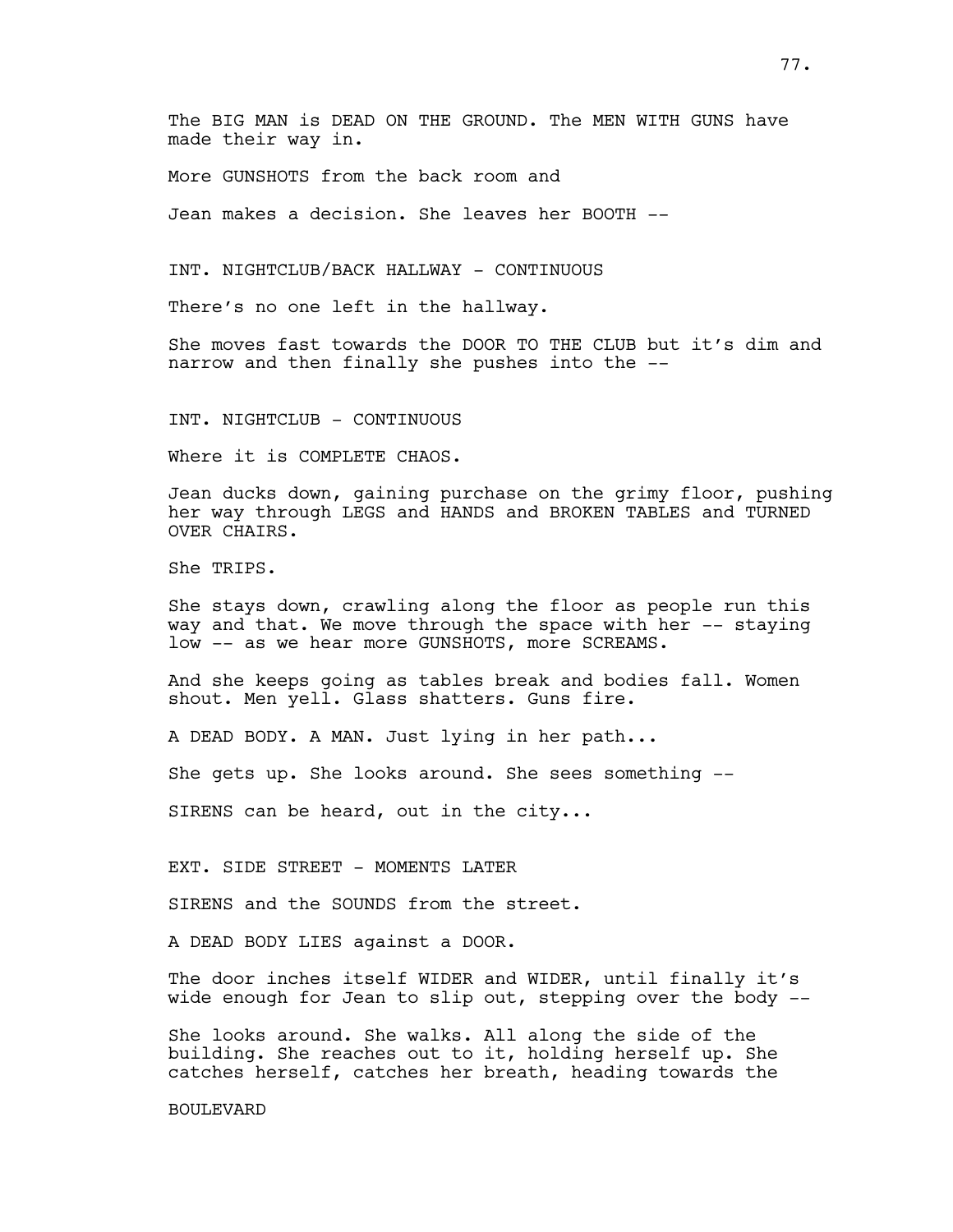SCREAMS. SIRENS. CARS HONK. NEON SIGNS and GLOWING MARQUEES.

PEOPLE FLOOD THE STREET, running from the club. CARS are stopped, honking, headlights blazing, just as the COPS are starting to arrive...

But Jean doesn't turn, doesn't look. As calmly and slowly as she can, she shoves her hands in her coat pockets and walks in the opposite direction, leaving the TURMOIL behind her.

EXT. SOME BIG STREET - LATER

PEOPLE call out to each other. HORNS honk. CARS start.

Jean walks, hands still in her pockets, shoulders hunched against the cold. Her arms feel too light, it's strange to have them empty. And then she realizes...

The TINY SOCK is gone.

She pats around. She turns out the pocket where it was. Looks down at the ground behind her. It's really gone.

But what she does feel -- and pulls out from the other pocket just enough to see -- is the SMALL PISTOL.

She looks at it, looks up and around --

And stuffs it back in her pocket. Braces herself. Walks on.

EXT. SMALLER CITY STREET - FIRST HOURS OF MORNING

The first light of morning pours over the buildings and the street. Early risers make their way to work.

A GARBAGE TRUCK rumbles by, A GARBAGE MAN hanging off the back, as it drives past Jean, walking the other way.

And it begins to RAIN...

Jean stops. Feels the rain on her head. On her face. Her mouth falls open. She takes a breath.

And then, soaking wet, Jean moves on, looking for somewhere to wait out the storm.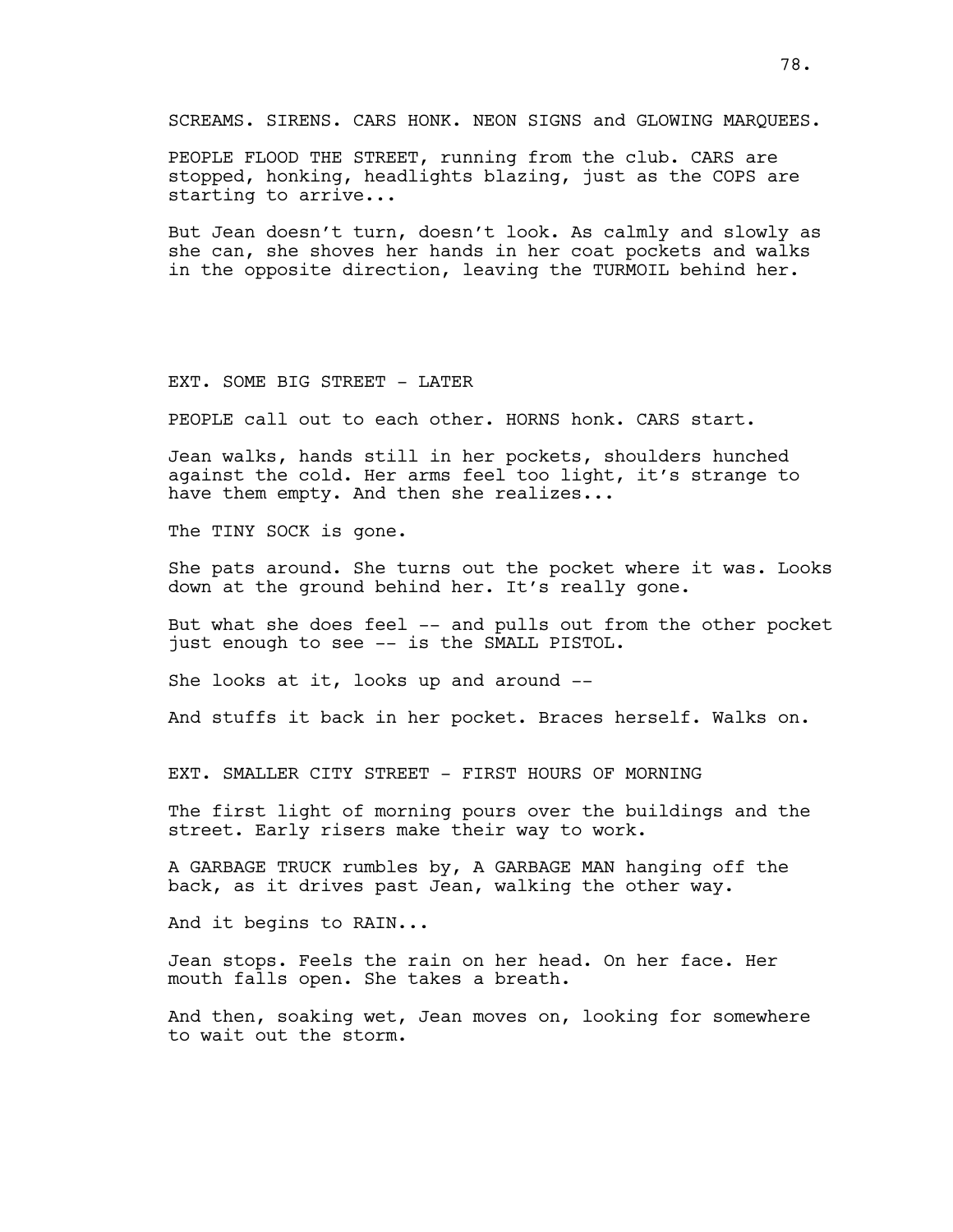#### INT. LAUNDROMAT - MOMENTS LATER

Jean comes in. SOAKING WET.

She looks down the row of MACHINES, all WHIRRING LOUDLY, drowning out the sound of the RAIN...

People turn and look at the strange, wet woman... And then they go back to whatever it was they were doing. A YOUNG MAN leans against a MACHINE, reading a MAGAZINE. A WOMAN with TWO SMALL CHILDREN folds a pair of pants.

A few other MEN and WOMEN populate the place.

Jean sees a row of chairs to her right, running along the length of the floor-to-ceiling window. Sitting in one is an OLD WOMAN wearing large GLASSES, knitting a SCARF.

Jean sits. She wipes her face with her hands, but it's mostly useless. She takes a breath, fast and short. And another. She tries to slow it down, but she can't seem to get it under control.

> OLD WOMAN You alright?

JEAN Yes, fine, thank you.

But still Jean can't catch her breath.

And then...

She starts to CRY. At first she tries to hold it in, but then she stops trying. She just lets it out.

She lets it all out.

It's a big, loud, ugly cry. But still, it's mostly drowned out by all the machines.

The Old Woman reaches out her HAND and -- without looking at Jean -- places it on Jean's KNEE, and starts tapping, gently.

> OLD WOMAN It's okay. You're okay.

Jean looks up at the Old Woman. Their eyes meet --

OLD WOMAN (CONT'D) You're okay.

Jean takes this in and then looks out into the room.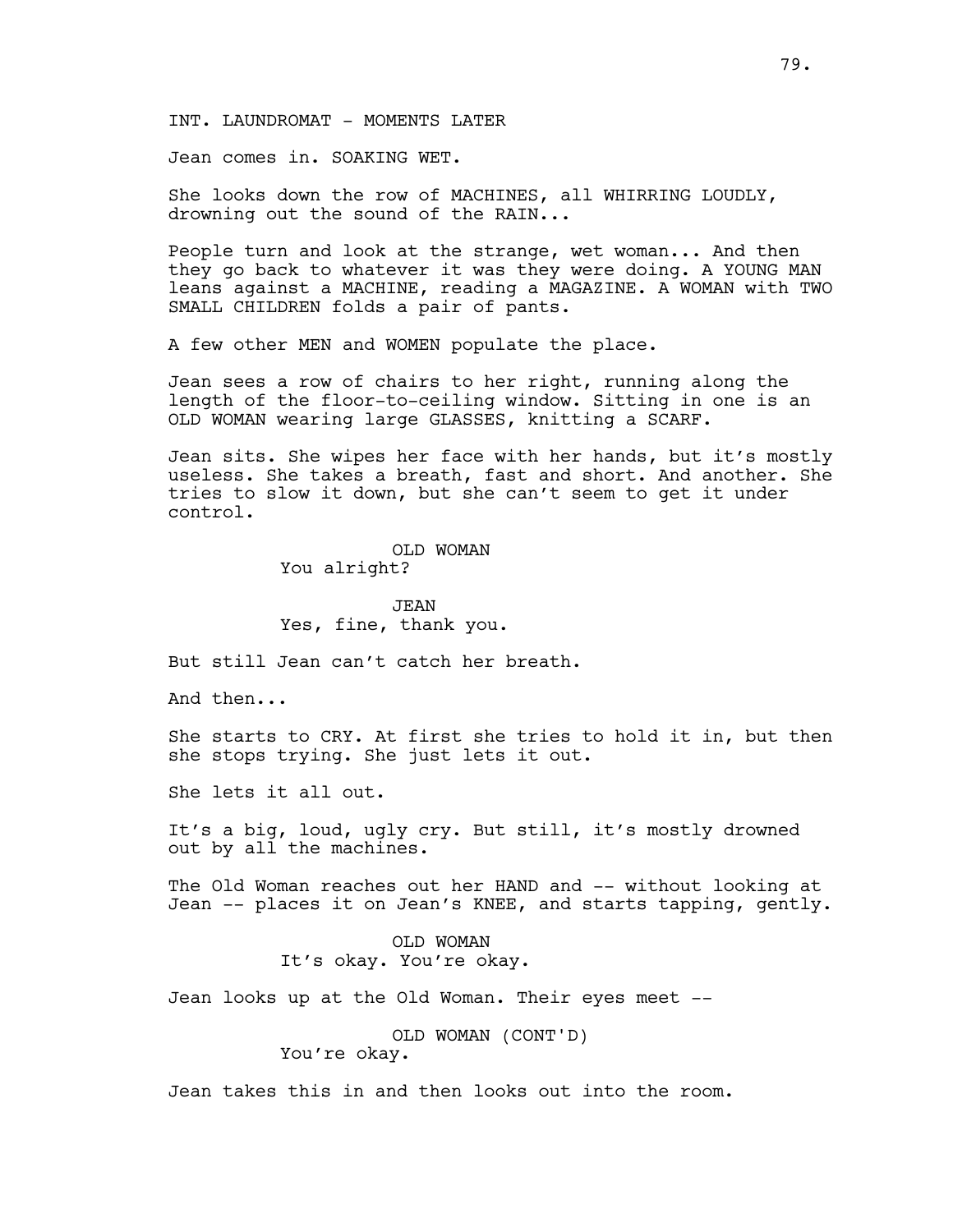ALL THE WOMEN are looking at her. Several of them have moved closer. She takes in their faces. Their eyes. Their concern.

ONE WOMAN steps forward, a WARM TOWEL in her hands, just out of the dryer. She wraps it around Jean's shoulders.

JEAN

Thank you.

Jean takes a deep breath.

EXT. STREET - LATER

CLOSE ON: A SIGN running down the side of a squat building.

ST. FRANCIS HOTEL.

Jean stands in front of the building, looking up. Eye makeup streaked on her face. Her hair still wet.

The people around her on the street are all BLACK.

CUT TO:

INT. ST. FRANCIS HOTEL/LOBBY - MOMENTS LATER

A BLACK MAN sits on a sofa smoking a cigarette.

An OLDER BLACK WOMAN -- the HOTEL MANAGER -- sits behind the counter.

Jean goes to --

HOTEL MANAGER (not even looking up) Room 12.

Jean cocks her head in surprise. Looks around.

*Well alright.*

INT. ST. FRANCIS HOTEL/HALLWAY - MOMENTS LATER Jean walks down the hallway. Taking it all in. She stops... An OLD PAYPHONE is stuck to a decaying wall. She runs her hand across it...

> TERI (O.C.) I came back for you, but you were gone.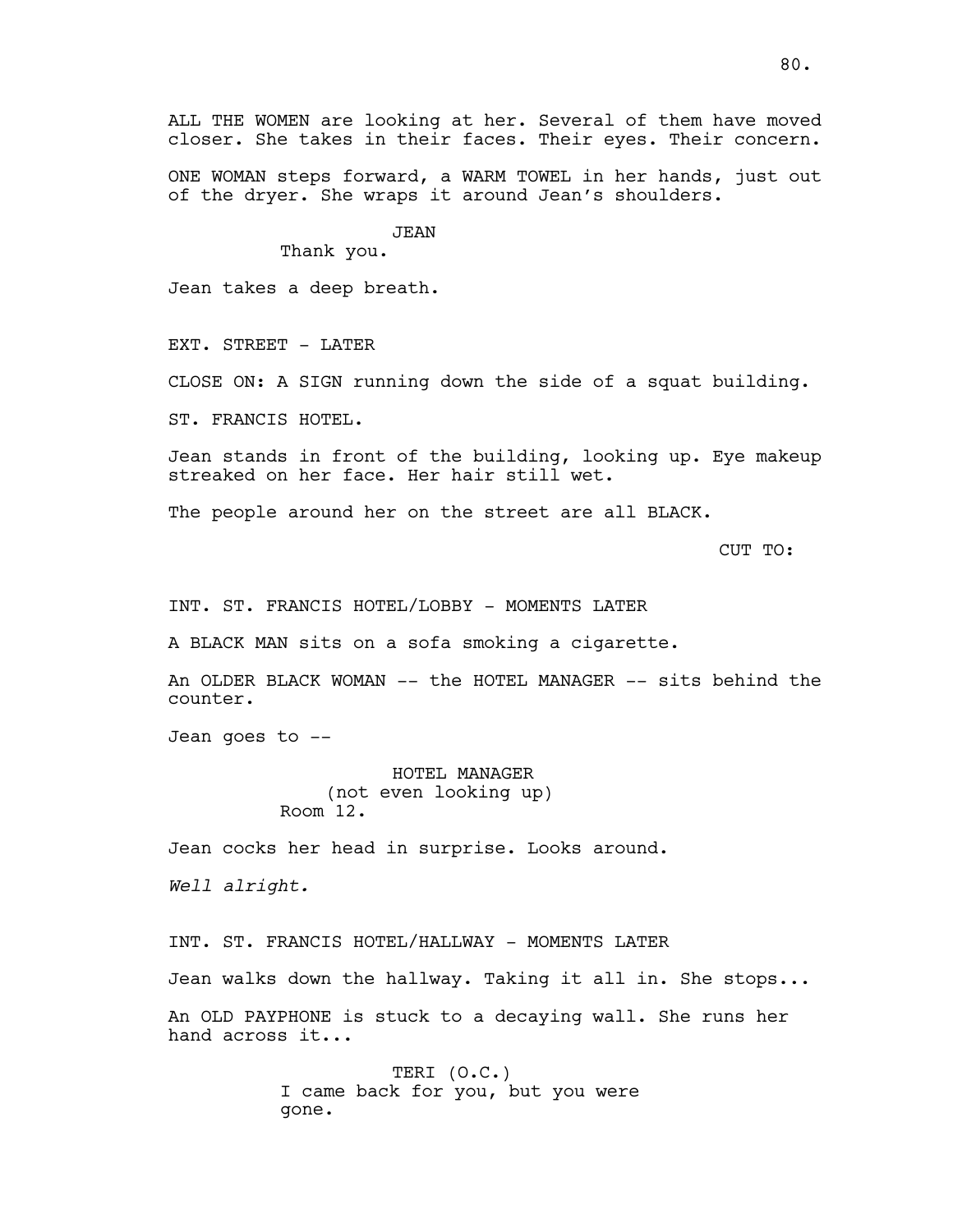Jean looks. And down the hall --

It's Teri. Standing in the open doorway to a room.

TERI (CONT'D)

Hi.

INT. ST. FRANCIS HOTEL/ROOM 12 - LATER

The room has a SINGLE BED FRAME with a BARE MATTRESS and a KITCHENETTE.

Jean and Teri sit at the small table, a towel around Jean's shoulders. They're both now wearing the clothes they had on before the night club. They drink coffee from OLD MUGS.

As Teri talks, Jean puts on her socks and shoes...

# TERI Eddie and I had Paul the year we got married. Soon after that I found out what he *really* did. I wanted to leave, but he promised the next job would be his last. It wasn't. And it never was. (beat) Cal was Eddie's guy, but he didn't want it. Not the way Eddie did. I think it even scared him a little. But he was always there. Always even. We started confiding in each other, and eventually... we fell in love.

JEAN (realizing) It was Eddie you were hiding from, when you were here. You and Paul and Cal.

Teri nods.

TERI We came without a plan.

Teri looks around the room.

(MORE) TERI (CONT'D) We got restless and we left. That's when Eddie found us. He loved us too much to hurt us, but he wasn't gonna let us go without getting something in return...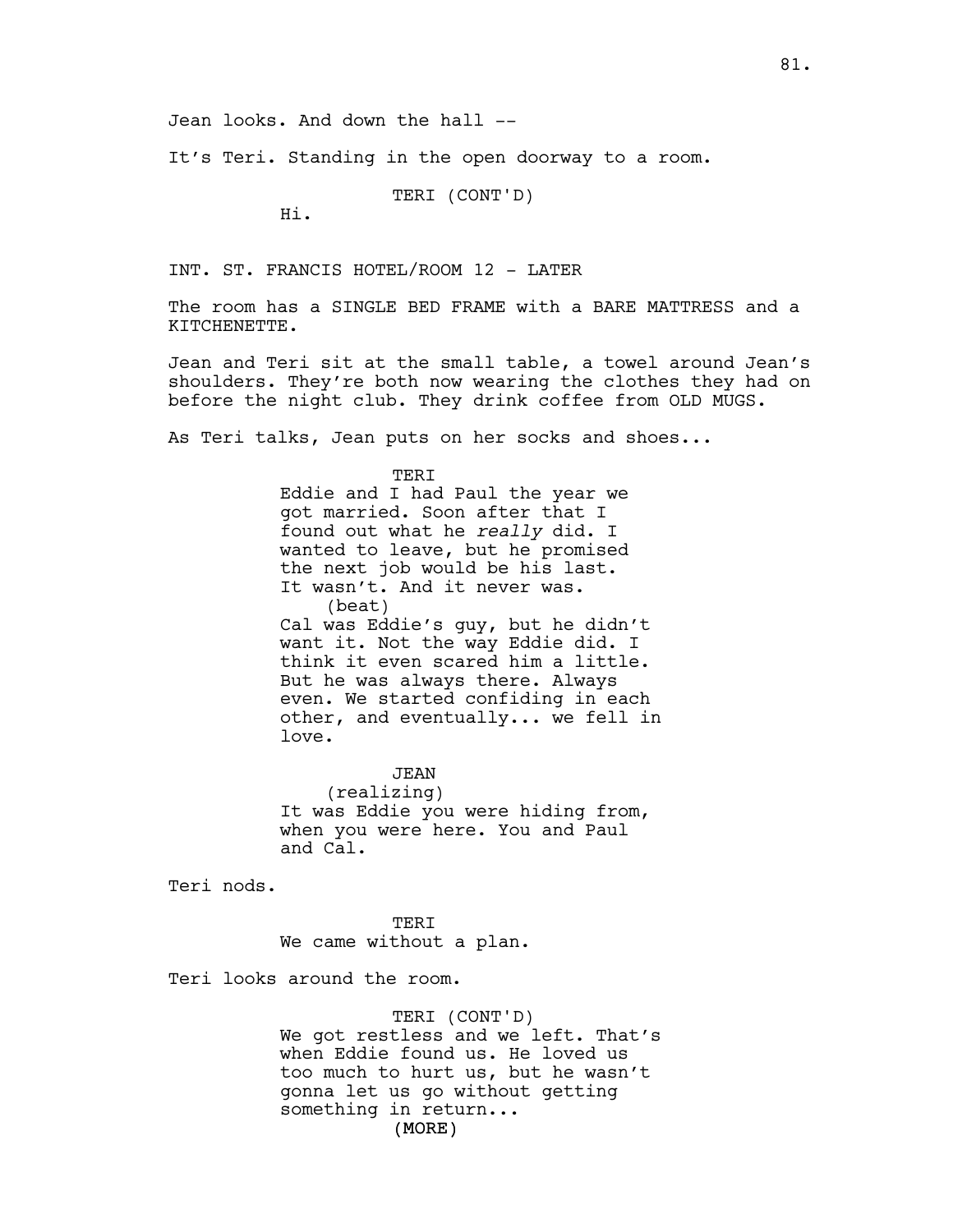### TERI (CONT'D)

(beat)

So we made a deal: we get to be together, we get to get out, but one day, Eddie would call and Cal wouldn't be able to say no.

It's all coming together.

JEAN That was me.

TERI That was you.

Jean takes a moment to take this in.

## TERI (CONT'D) I work at the university and Cal's at a moving company. Paul thinks he's his dad. And a really good one. As time went on, we thought it might really be over. That we might have really gotten out. We put it all in a box and put that box in a secret drawer and thought maybe it would just... disappear.

Teri's holding back tears. She shakes her head.

JEAN

I'm so sorry.

A look passes between them and then --

TERI That guy Mike, at the club, he's a real piece of shit. Always has been. And I knew it would be dangerous, it's been like that since Eddie killed Marvin, but going there was the best option we had.

JEAN What do you mean?

TERI If I'm right, word will get to Cal I'm in the city. And once Cal knows that... he'll find us.

JEAN Mike works with Eddie?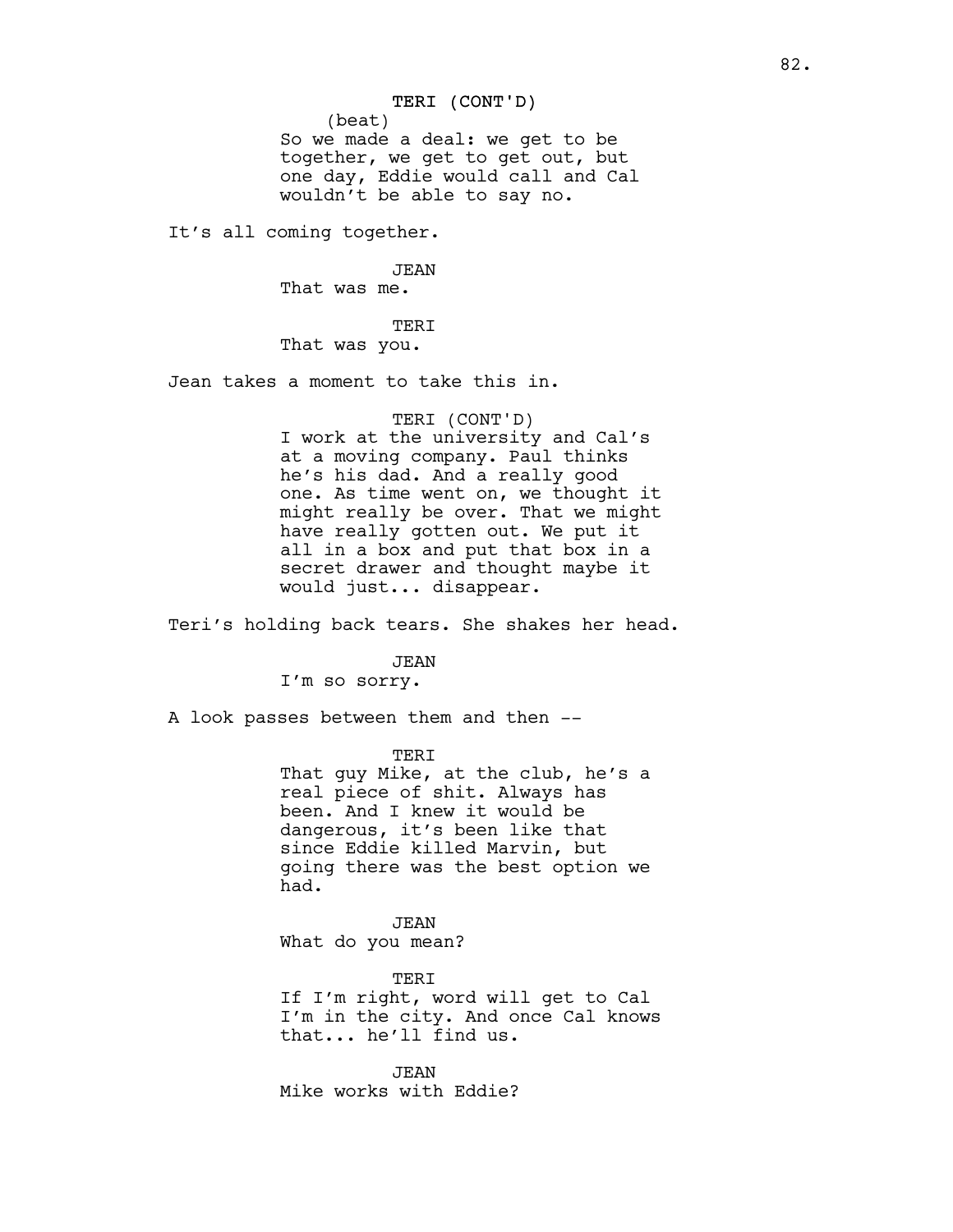TERI They did some jobs together. Then Eddie shot his ear off. Teri cocks her head. Jean raises her eyebrows. JEAN He called you firecracker. Was that... Teri looks at her -- TERI Don't tell me... Jean makes a face. Teri shakes her head. JEAN So what do we do now? TERI We wait. DISSOLVE TO: INT. ST. FRANCIS HOTEL/ROOM 12 - LATER Jean sleeps on the BED. Teri looks out the WINDOW. DISSOLVE TO: INT. ST. FRANCIS HOTEL/ROOM 12 - LATER Jean is sitting up on the side of the bed. Teri is sitting in a CHAIR on the other side of the room. UNTIL --

*RIIIIINNNNNGGGGG.*

It's MUFFLED, down the hall...

Both women turn --

*RIIIIIINNNNNGGGG*.

INT. ST. FRANCIS HOTEL/HALLWAY - SAME

Teri emerges from the room, walking towards the phone...

*RIIIIIINNNNNGGGG*.

Jean stays behind, in the doorway. Watching. Waiting.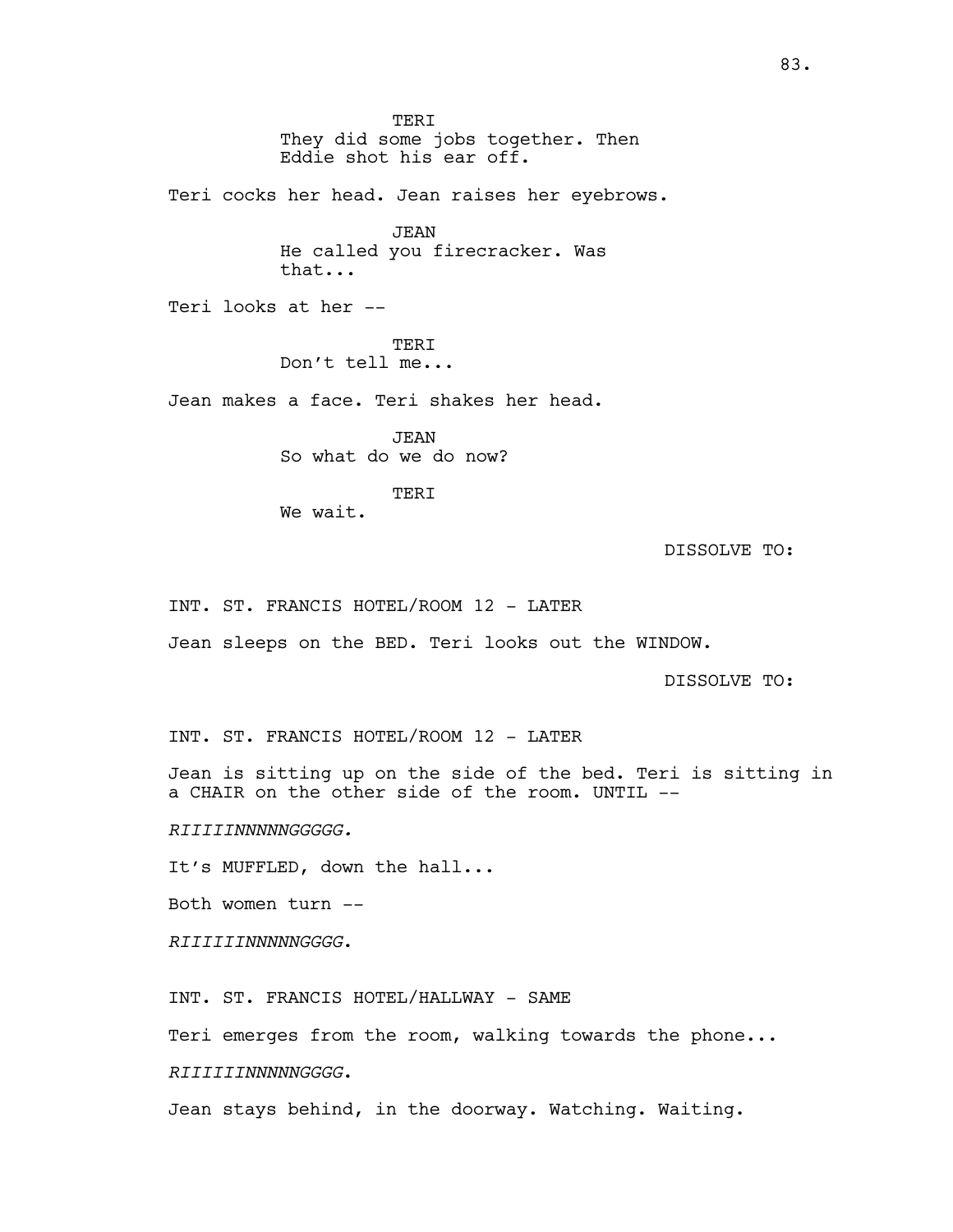*RIIIIIINNNNNGGGG*.

Teri reaches the phone. Pauses. Picks it up.

TERI

...Hello?

CUT TO:

INT. ST. FRANCIS HOTEL/LOBBY - AFTERNOON

Teri and Jean come downstairs. The Hotel Manager looks up --

HOTEL MANAGER (to Teri) There are two men in front. (beat) I'll take you around the back.

EXT. ST. FRANCIS HOTEL - SAME

Teri and Jean emerge from the back of the building, moving quickly. The Hotel Manager closes the door behind them.

Teri stops, turning to Jean --

TERI I'll meet you there.

Jean's about to protest, but Teri gives her a look. Jean nods. But before Teri goes, Jean GRABS HER and pulls her in and holds her close.

TERI (CONT'D)

Jean.

Jean lets her go.

TERI (CONT'D) No matter what you hear, keep walking.

Jean nods. And walks away.

Behind her, Teri walks around the corner of the building.

Jean gets further and further away... UNTIL --

A GUNSHOT. Then TWO MORE.

Jean shudders, but keeps walking.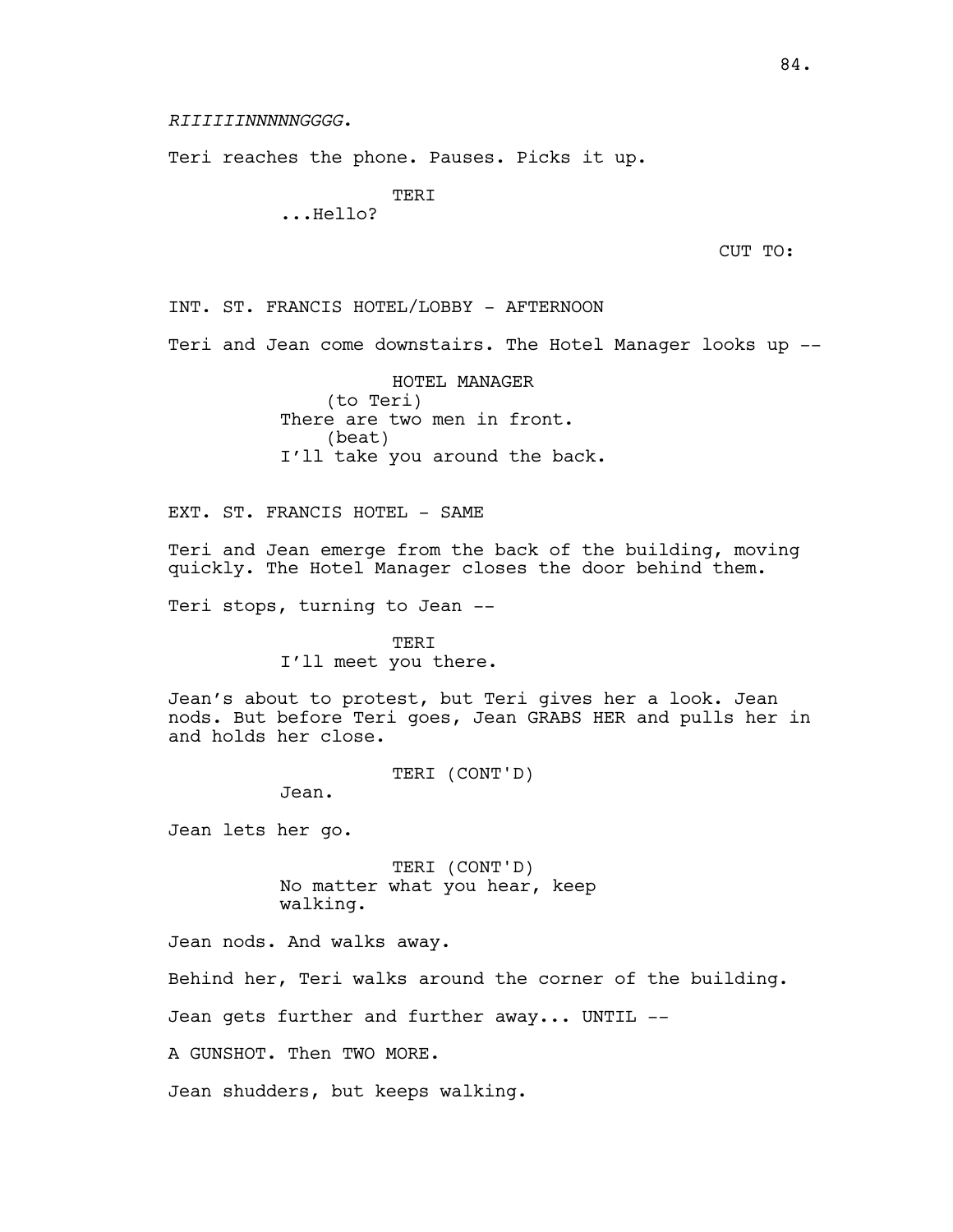INT. MORRIS COFFEE SHOP - LATE AFTERNOON

It's packed. Filled with Black faces. Old and young. The sound of voices. The radio. Silverware clinking on plates. Laughter.

Jean walks in and looks around. She sees who she's looking for and walks to the back.

> CAL (O.C.) Where's Teri?

Jean slides into a booth across from Cal. He looks exhausted.

JEAN She said she'd meet us here.

CAL ...Paul and Harry?

JEAN With your dad. At the cabin.

Cal exhales.

WAITER (O.C.) What'll it be?

They both look up and Cal pulls his jacket across his abdomen. As he does Jean notices BLOOD --

CA<sub>L</sub>

Coffee.

Jean looks from Cal's WOUND to the Waiter --

JEAN

Two.

He nods. He goes.

JEAN (CONT'D) (re: the blood) Are you okay?

Cal doesn't respond.

CA<sub>L</sub> Eddie's dead.

Jean's mouth falls open, just a little.

The Waiter comes back and puts down two MUGS. He fills them up.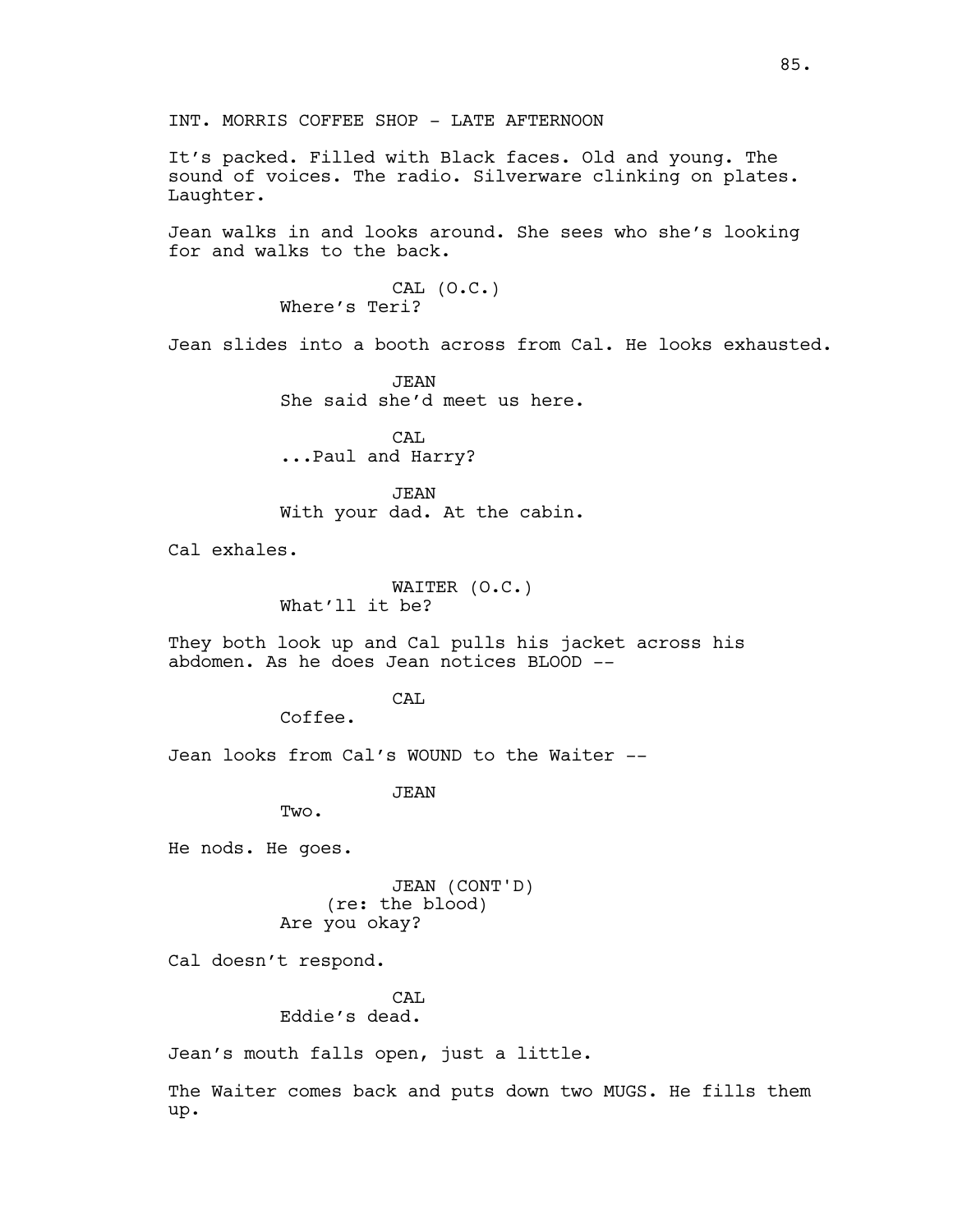WAITER (O.C.) Here you go.

Jean barely registers that he's there, her eyes fixed on Cal.

WAITER (O.C.) (CONT'D) At least it stopped raining, right?

A small nod...

WAITER (CONT'D) Anything else?

Jean tries to respond, but can't.

CAL No. Thank you.

The Waiter eyes them both. Then he goes.

Jean lifts her cup, but she's shaking so much she can barely put it to her lips. She sets it down, spilling the coffee.

She looks up --

JEAN I'll get a job.

Cal looks at her --

CAL

What?

JEAN An apartment, maybe. Somewhere far away. (beat) Harry can grow up there. He won't remember any of this.

Cal goes to say something but --

JEAN (CONT'D) I know everything, Cal.

He understands.

JEAN (CONT'D) (eyeing his wound again) Do you need help?

CAL I'm alright.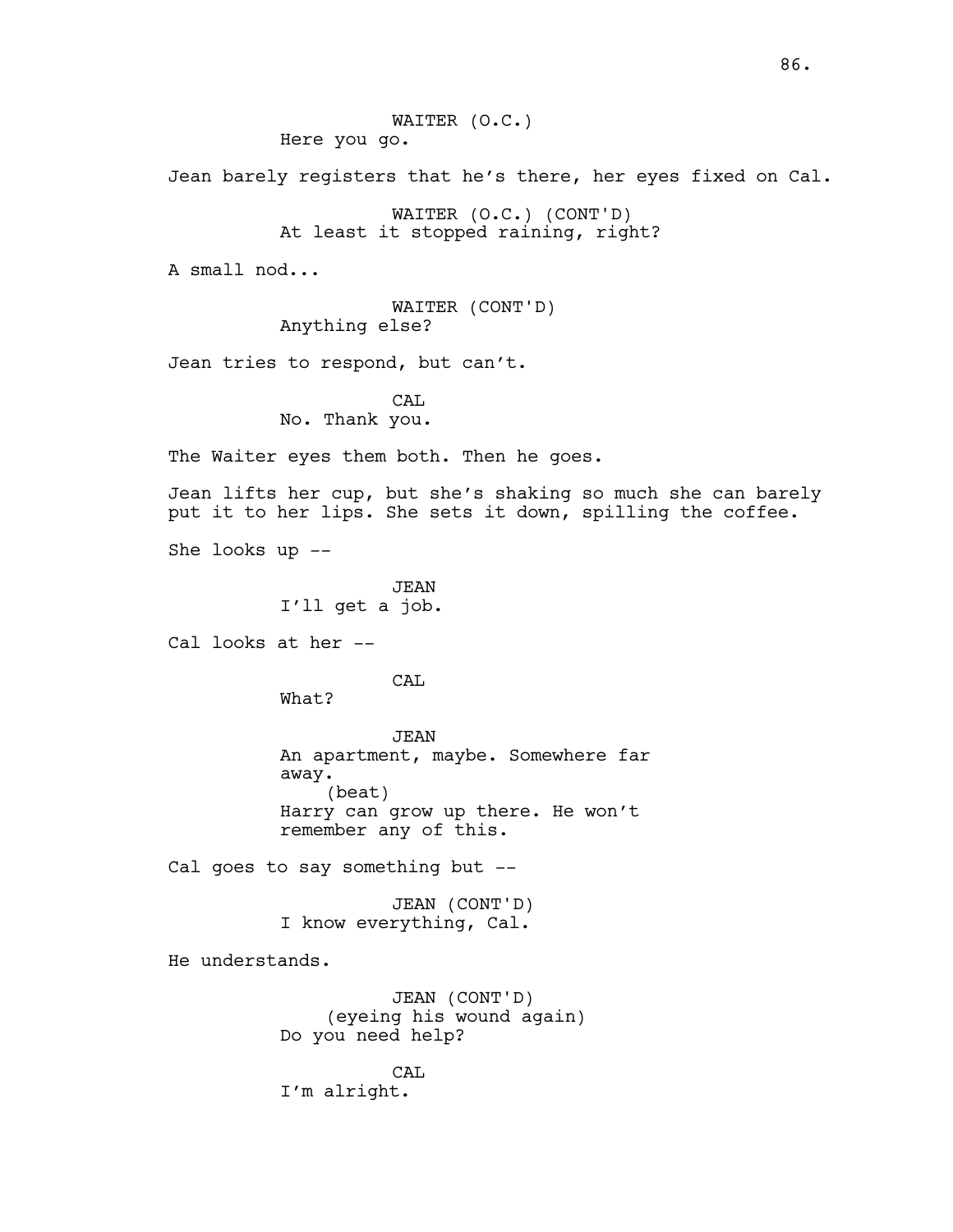He pulls at his jacket once more, looks to the door. CAL (CONT'D) Where is she? JEAN She'll be here. (re: the wound) Did Eddie do that? Cal hesitates and then -- CAL He was dead before I got there. Jean nods. Cal looks down, takes a sip of coffee. He looks back up and STANDS. Jean turns, following his gaze. In the doorway, at the other end of the room... Teri. She sees Cal. She moves to him. He moves to her. They meet in the middle of the restaurant and hold each other, so tight. Cal KISSES her. With so much. Jean looks at them. Looks away. Looks back. CUT TO: EXT. BACK ALLEY - NIGHT Cars are parked out back. Looking over her shoulder, Teri holds a HANGER, and moving to a BEIGE CAR, she sticks it in the window and opens the door. INT. BEIGE CAR - MOMENTS LATER Teri drives. CA<sub>L</sub> Take the Wilson Street bridge. TERI But it'll take longer.

> CA<sub>L</sub> Just stay off Central.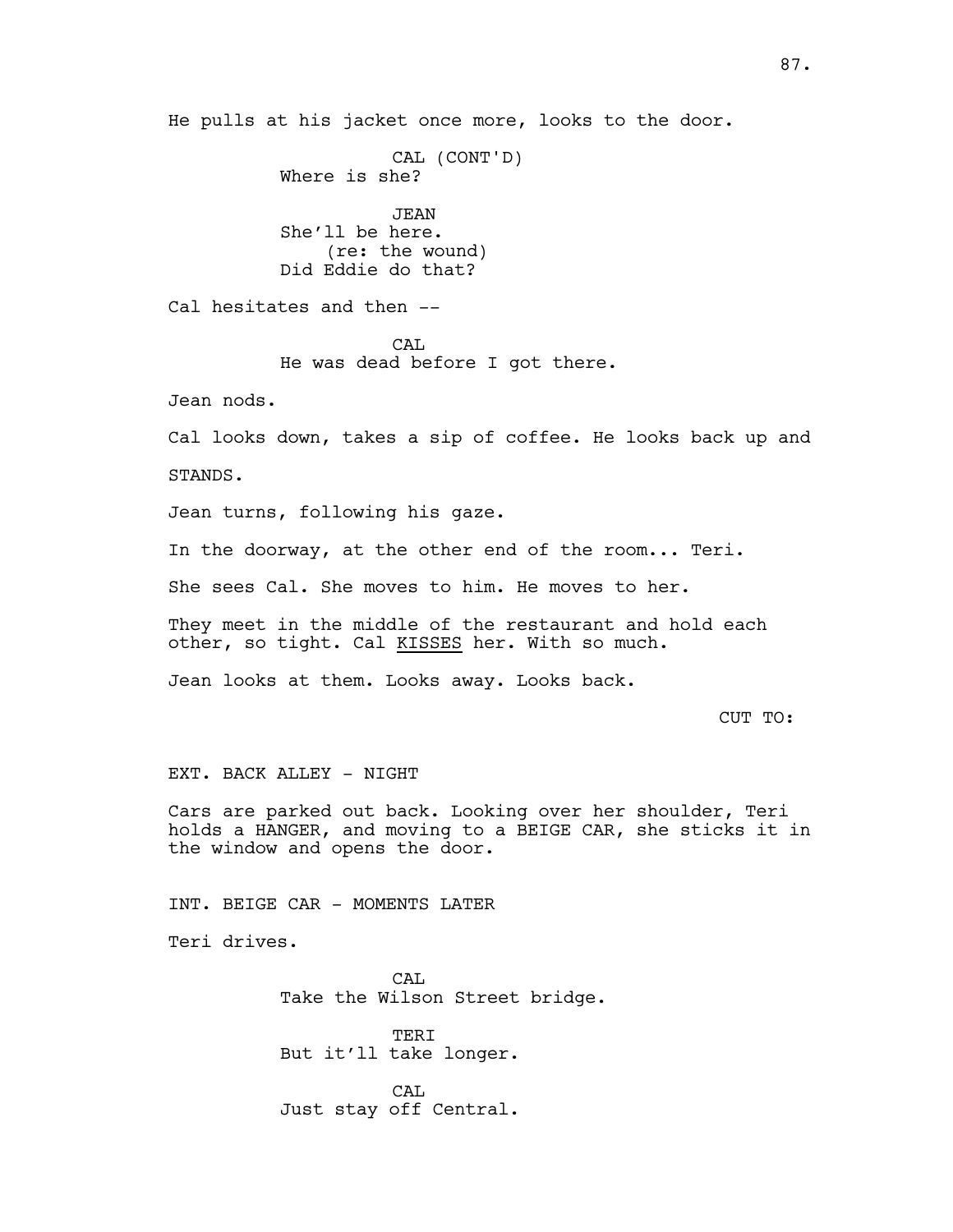TERI Why? We ditched the truck --CAL Teri. TERI We have to get back to the kids. CA<sub>L</sub> You're the one who told me Mike's guys were outside the hotel. I don't trust him. **TERI** I can't believe that asshole's still alive -- Jean turns. Teri looks at her in the rearview. JEAN But Eddie's dead. CA<sub>L</sub> I don't think he knows. Teri looks back at Cal, searching... JEAN (looking out the back again) Someone's following us. TERI (checking the rearview)  $Shift$   $--$ Cal turns -- And through the BACK WINDOW -- EXT. STREET - SAME A DARK CAR ADVANCES, LURCHING forward, nearly REAR-ENDING the BEIGE CAR  $--$ INT. BEIGE CAR - SAME

Jean looks out the rear window.

Teri SLAMS her foot on the gas. Going as fast as she can, she WEAVES in and out of cars on the city street --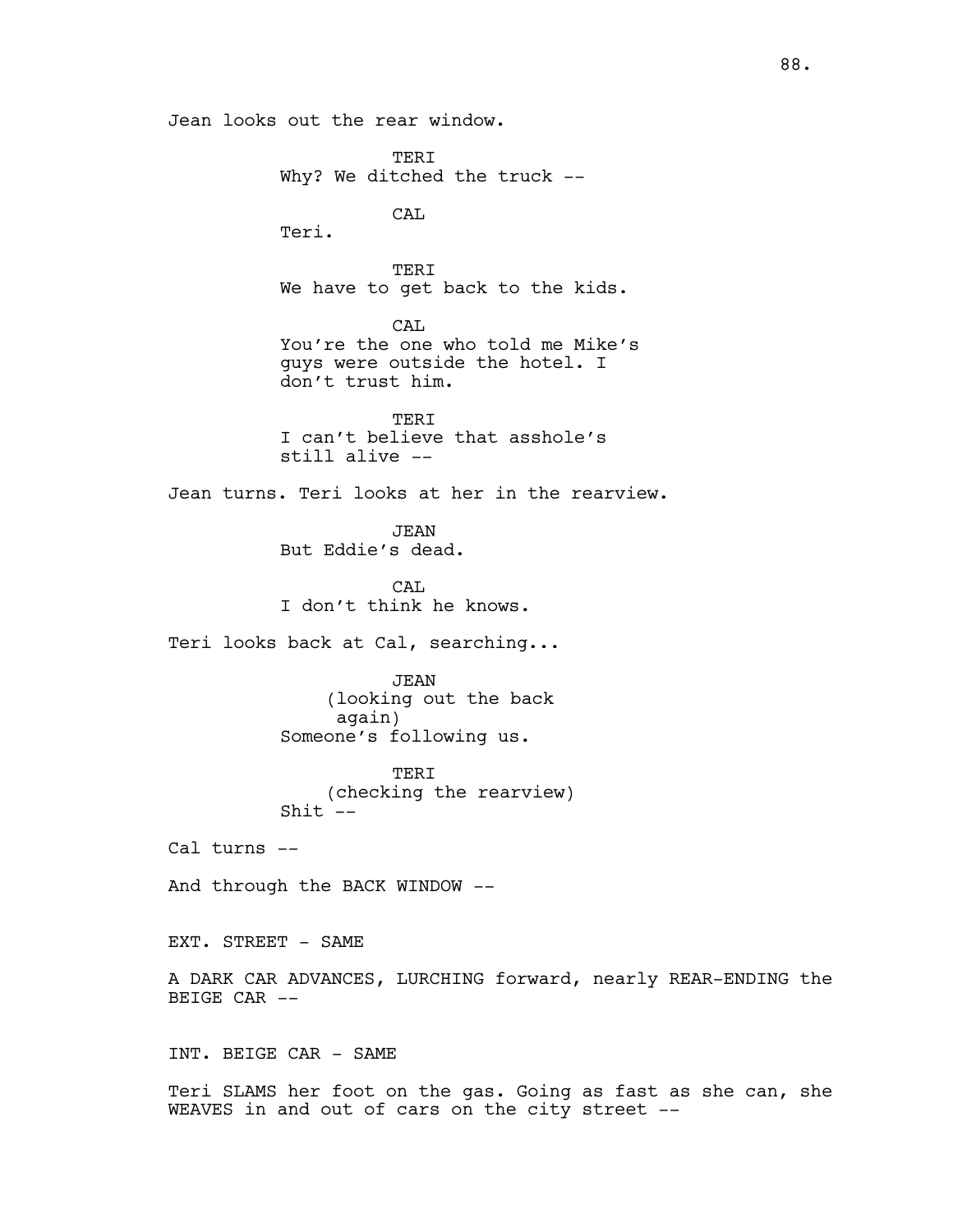EXT. STREET - SAME The Dark Car pulls into the lane next to them --INT. BEIGE CAR - SAME Teri lurches ahead, dodging an ONCOMING TRUCK -- Jean looks out the back window. The Dark Car's behind them once more -- EXT. STREET - SAME The Beige car drives on, but the Dark Car gains --INT. BEIGE CAR - SAME Teri takes a sharp left -- Cal slides into the door -- Jean grabs hold of the seat in front of her -- EXT. STREET - SAME The Dark Car turns. Teri weaves in and out of traffic. The Dark Car stays right behind them -- INT. BEIGE CAR - SAME Teri looks around, looks to the left, and all of a sudden --She HITS THE BRAKES -- EXT. STREET - SAME The Beige Car SCREECHES to a HALT --The Dark Car FLIES PAST THEM, careening up the street --The Beige Car makes a HARD RIGHT TURN into an ALLEY -- INT. BEIGE CAR - SAME They fall into darkness, off the main street. Jean looks over her shoulder, out the back --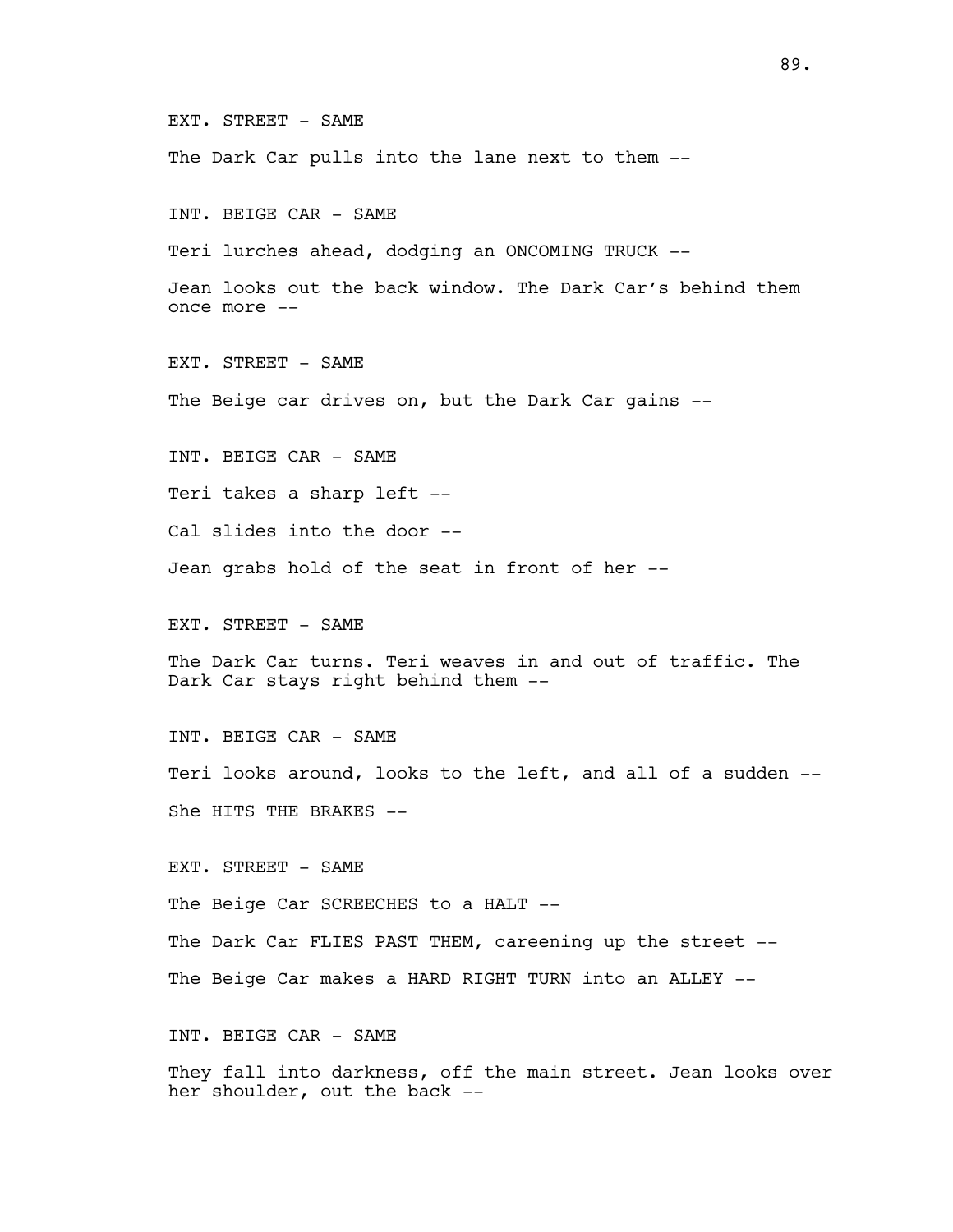JEAN

### He's gone.

She turns back to Teri and Cal --

JEAN (CONT'D)

He's gone.

Teri looks at her in the rearview, nodding, as she makes one more turn...

EXT. SIDE STREET - SAME

The Beige Car emerges from the alley into a no man's land of closed factories and broken street lights.

INT. BEIGE CAR - SAME

Teri glances in the rearview...

Cal looks over his shoulder.

Still no one in sight.

They lock eyes. Take a breath.

EXT. UNDERPASS - SAME

The Beige Car turns again, two huge BRIDGES loom overhead.

INT. BEIGE CAR - SAME

Teri throws a look to Jean just as --

The Dark Car comes SCREAMING AROUND A CORNER --

It's heading RIGHT AT THEM --

Jean THROWS HER HANDS UP --

 $Cal$  TOO  $--$ 

Teri JAMS THE WHEEL --

*CRASH!*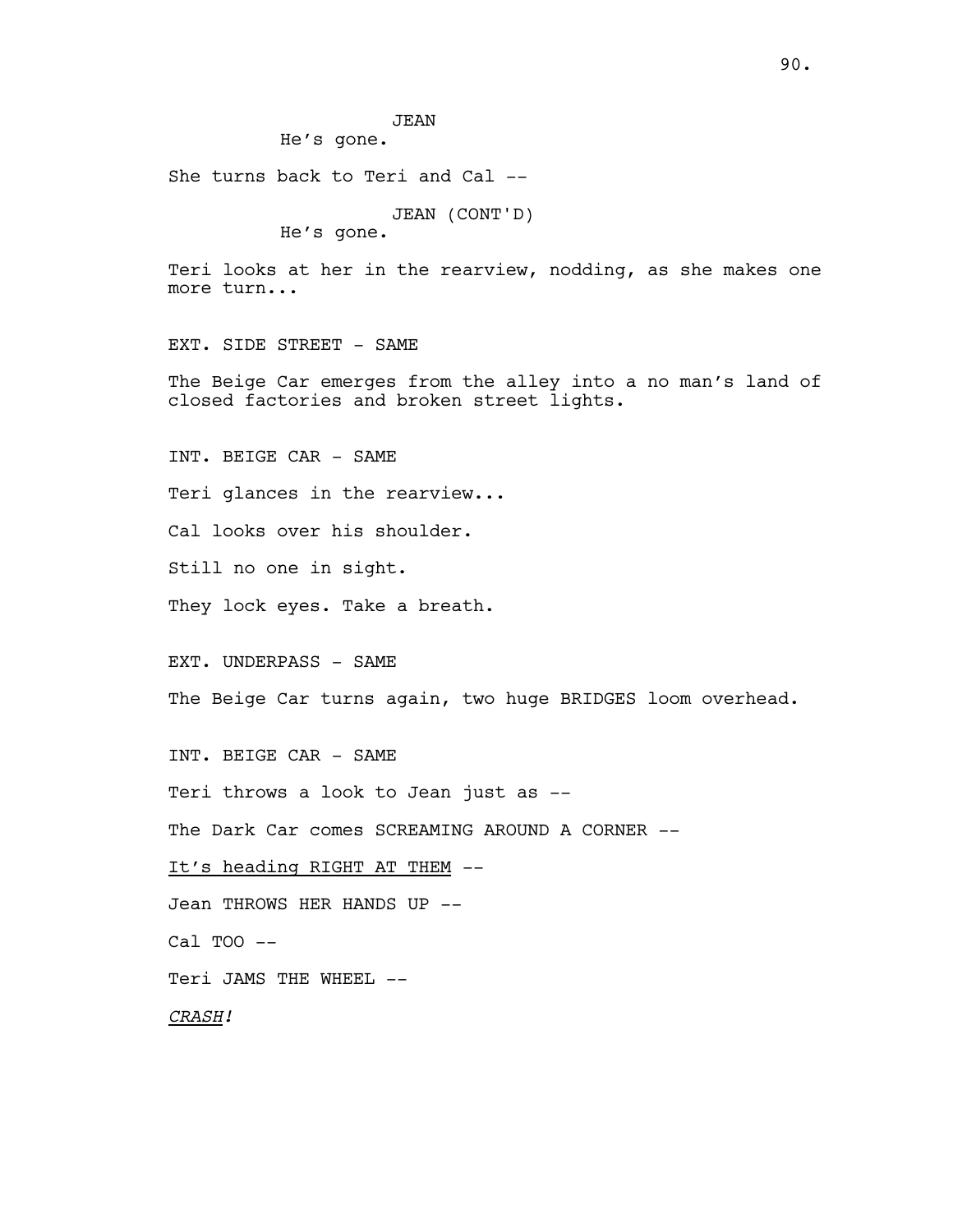EXT. UNDERPASS - SAME

The front of the Beige Car is COMPLETELY CRUSHED. The Dark Car is FLIPPED OVER.

Metal and glass SETTLE and CRACK.

Otherwise, it's SILENT.

INT. BEIGE CAR - MOMENTS LATER

Jean is SLUMPED OVER in the back.

Teri is SHOVED BACK in the driver seat, the STEERING WHEEL pushing into her body. Cal is OUT COLD. Glass from the windshield all over. There's a lot of BLOOD.

Everything in the car is MOTIONLESS. Until...

Jean moves. Just a little.

Slowly, she picks up her head. BLOOD drips down. She touches it with her hand. She pulls her fingers away, and...

They're COVERED in BLOOD. She looks over at --

JEAN

Teri?

But she doesn't move.

JEAN (CONT'D)

Cal?

He doesn't move either...

Carefully, Jean reaches her hand towards Teri, but just before her fingers make contact --

The BACK DOOR is WRENCHED OPEN --

It's WHITE MIKE.

He takes a look at Jean, then looks over her, to Teri, who still hasn't moved. Then to Cal. And --

JEAN (CONT'D)

You're --

HE PULLS JEAN FROM THE CAR --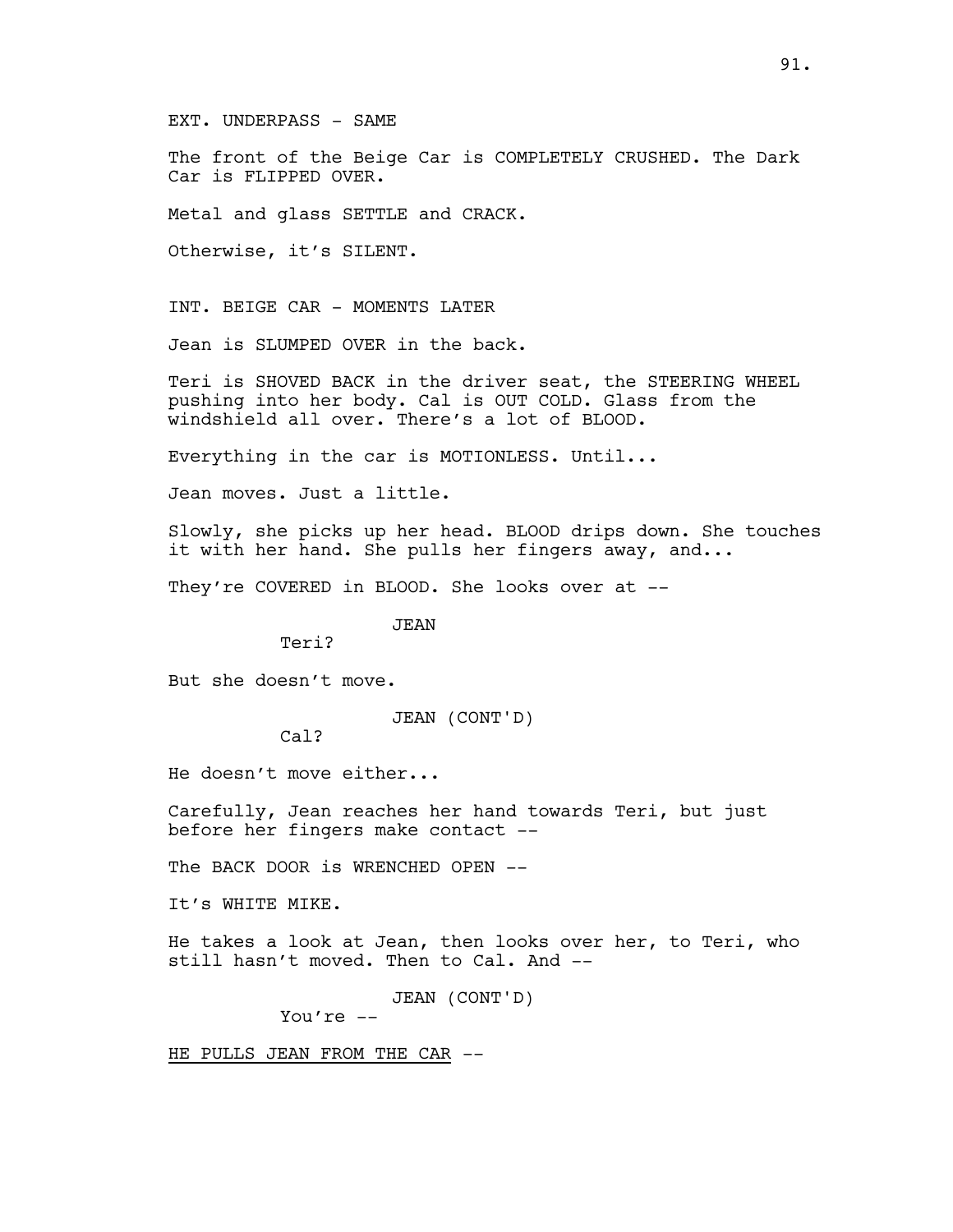EXT. UNDERPASS - NIGHT

And out onto the PAVEMENT.

JEAN No... Teri! I have to --

But he's DRAGGING her now. He doesn't listen, and he doesn't stop. Jean tries to pull away, but he holds tight. He pulls her all the way to...

A WAITING CAR.

He throws her in the BACKSEAT --

INT. MIKE'S CAR - SAME

There's ANOTHER GUY back here. He points his gun at Jean. She shrinks back. Mike gets in the driver seat and starts DRIVING IN REVERSE down a side street.

> ANOTHER GUY This is Jean?

WHITE MIKE Shut the fuck up.

JEAN What's happening --

WHITE MIKE Shut the fuck up!

Mike finishes backing up and throws the car into DRIVE.

ANOTHER GUY Eddie's wife?

WHITE MIKE Jesus Christ!

Mike stops the car.

ANOTHER GUY What the fuck  $--$ 

Mike turns to Another Guy and --

*BANG!*

He shoots him in the HEAD. Jean SCREAMS as BLOOD and BRAINS hit her --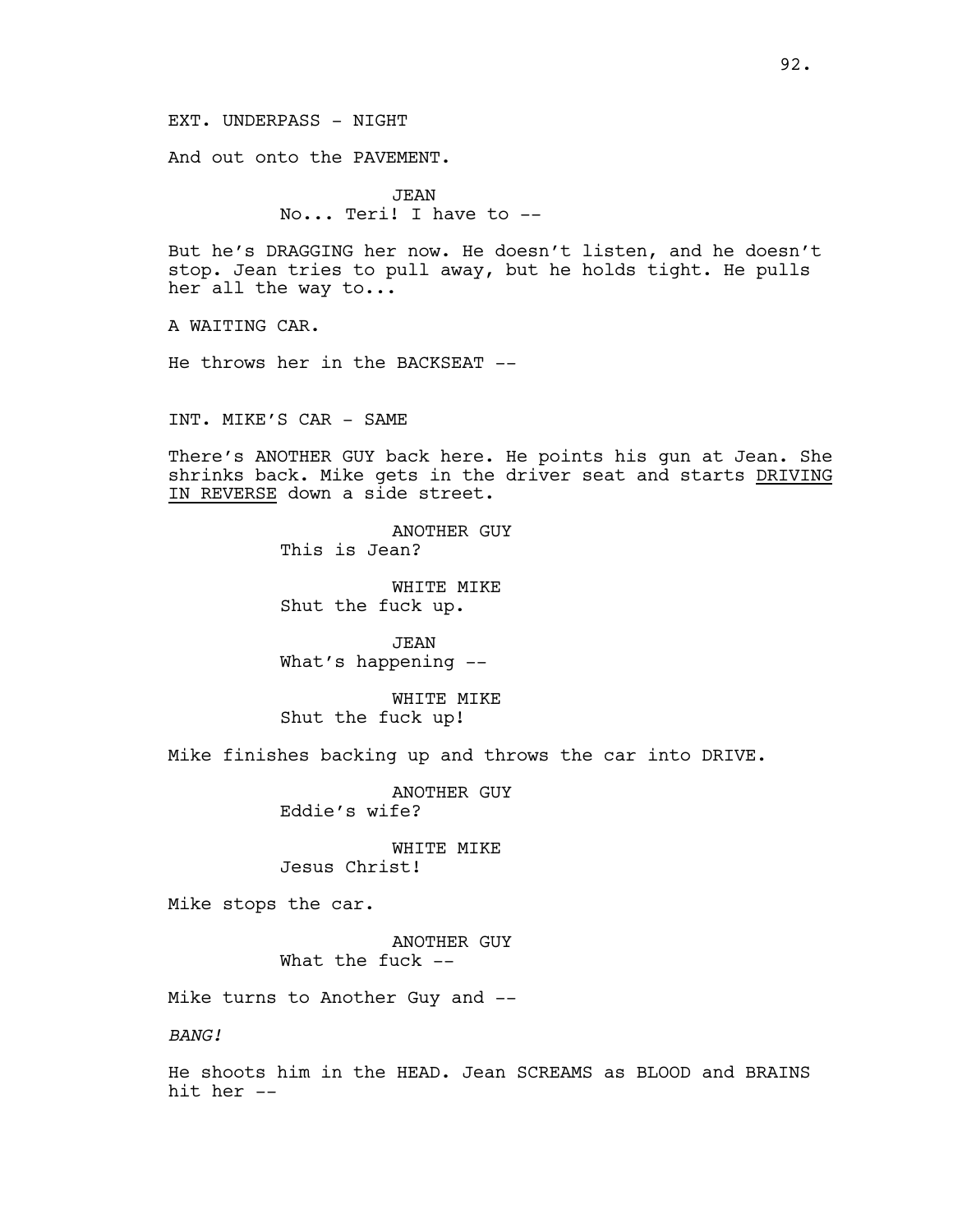WHITE MIKE Did I not tell this asshole to shut the fuck up? (he exhales) It's nice to finally meet you, Jean. I'm sorry I didn't know that was you at my club. (beat) Where's Eddie?

JEAN Eddie's dead.

Mike turns his gun on her. She pulls her arms close, hands in her pockets, clutching her body, making herself small.

> WHITE MIKE Jean, Jean, Jean. Don't do that. Don't lie to me. Don't you know this is the moment it can all be over? All you have to do is tell me the  $--$

*BANG!*

Mike is shot POINT BLANK, a hole right through his forehead.

And then we see:

Jean, her SMALL PISTOL pointed at the place where Mike used to be.

She sits there. In shock. Breathing deep.

She looks at the front seat, covered in BLOOD. Wipes her SLEEVE across her face. Thinks to herself. She starts to nod, her breath quickening and...

SHE FLINGS OPEN THE DOOR --

EXT. STREET - NIGHT

-- and stumbles out of the car.

She opens the DRIVER SIDE DOOR --

INT. MIKE'S CAR - SAME

And PUSHES Mike's body over, getting behind the wheel. She looks around. Getting her bearings.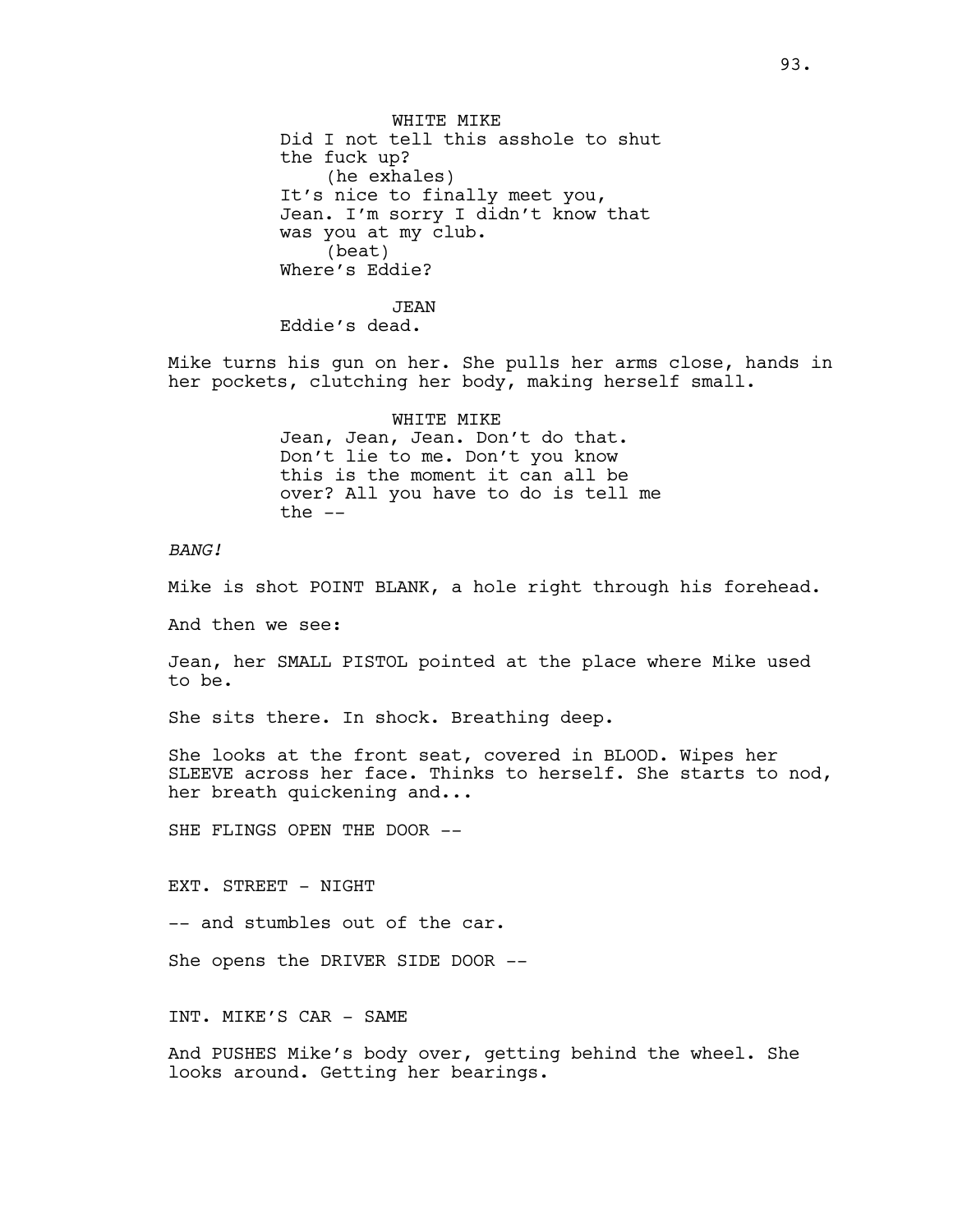In the middle of the street, Jean does a CLUMSY THREE POINT TURN and DRIVES AWAY.

INT. MIKE'S CAR - SAME

Jean drives, clutching the wheel, eyes straight ahead.

EXT. UNDERPASS - SAME

Mike's Car slows down, stopping just behind the WRECK.

Leaving the CAR RUNNING and the LIGHTS ON, Jean gets out.

Quickly, she moves to the Beige Car. And just before she gets to the window, she braces herself... holds her breath...

AND WRENCHES OPENS THE DRIVER SIDE DOOR --

INT. BEIGE CAR - SAME

There's Teri. Still back against the seat. Blood everywhere. Cal hasn't moved, either. His face cut up and bruised.

> JEAN (so quiet) Teri...

No response.

```
JEAN (CONT'D)
    (a little louder)
Teri, please...
```
And then...

Teri BLINKS. Moves her LIPS.

JEAN (CONT'D)

Teri --

Teri's glassy eyes drift to Jean. She's still there.

With her eyes, Jean tells her she'll be right back. Teri understands. She strains to look at Cal.

Leaving Teri's door open, Jean RUNS back to Mike's Car.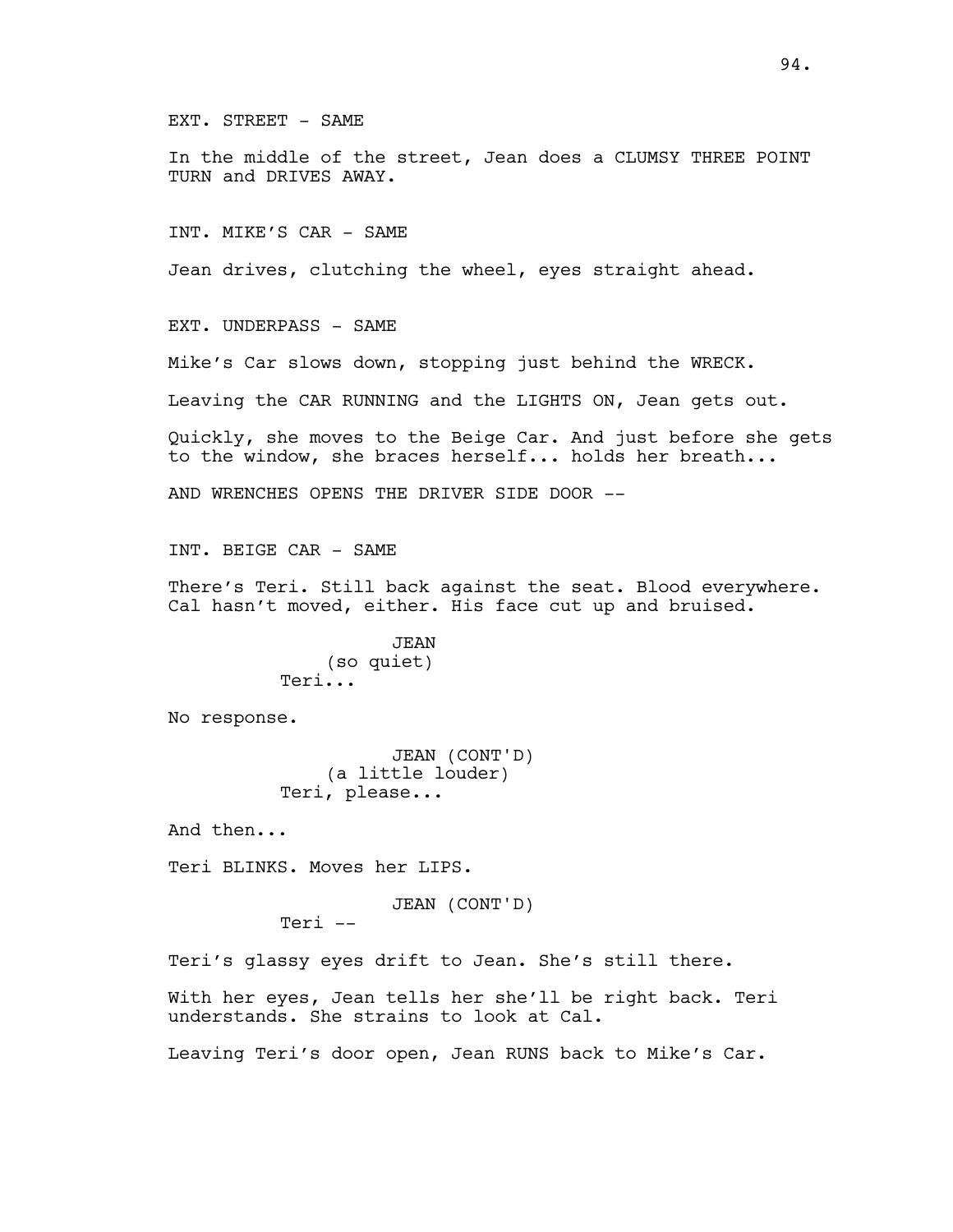#### EXT. UNDERPASS - SAME

She opens the BACK DOOR, and summoning strength from some unknown place, she PULLS Another Guy's DEAD BODY out, moving him down onto the ground. Then she takes her gun from her pocket, WIPES it down, and puts it in his hand.

Next she opens the PASSENGER DOOR, takes a deep breath, and mustering that same strength, she pulls Mike's body out...

And just leaves him there. Dead on the street.

Jean moves as fast as she can back to the BEIGE CAR, back to Cal and Teri --

INT. BEIGE CAR - SAME

Jean looks down at Teri. Cal still hasn't moved. Jean presses against the car, sliding Teri towards her. Teri CRIES OUT.

EXT. UNDERPASS - SAME

Somehow, Jean HEAVES Teri's body out and up and into her arms. Teri CRIES OUT again. So does Jean.

Teri's arm around her shoulders, Jean supports Teri the few feet from the BEIGE CAR to MIKE'S CAR. Walking over Another Guy's body, Jean moves right up to the car and sits Teri down in the BACK SEAT.

She nods to Teri and heads back to the BEIGE CAR.

She wrenches open Cal's door, looking at him --

JEAN Cal? (beat) Cal.

But he doesn't flinch.

Jean isn't sure what to do. She backs out of the car, catches her breath. Then, she goes to pull Cal out. She strains. Cries out. It only gets harder with every body she has to lift...

But she can't do it. Breathless. She bends forward, hands on her knees.

She looks back up, at the end of her rope and --

TERI IS RIGHT BEHIND HER. Blood everywhere and breathless.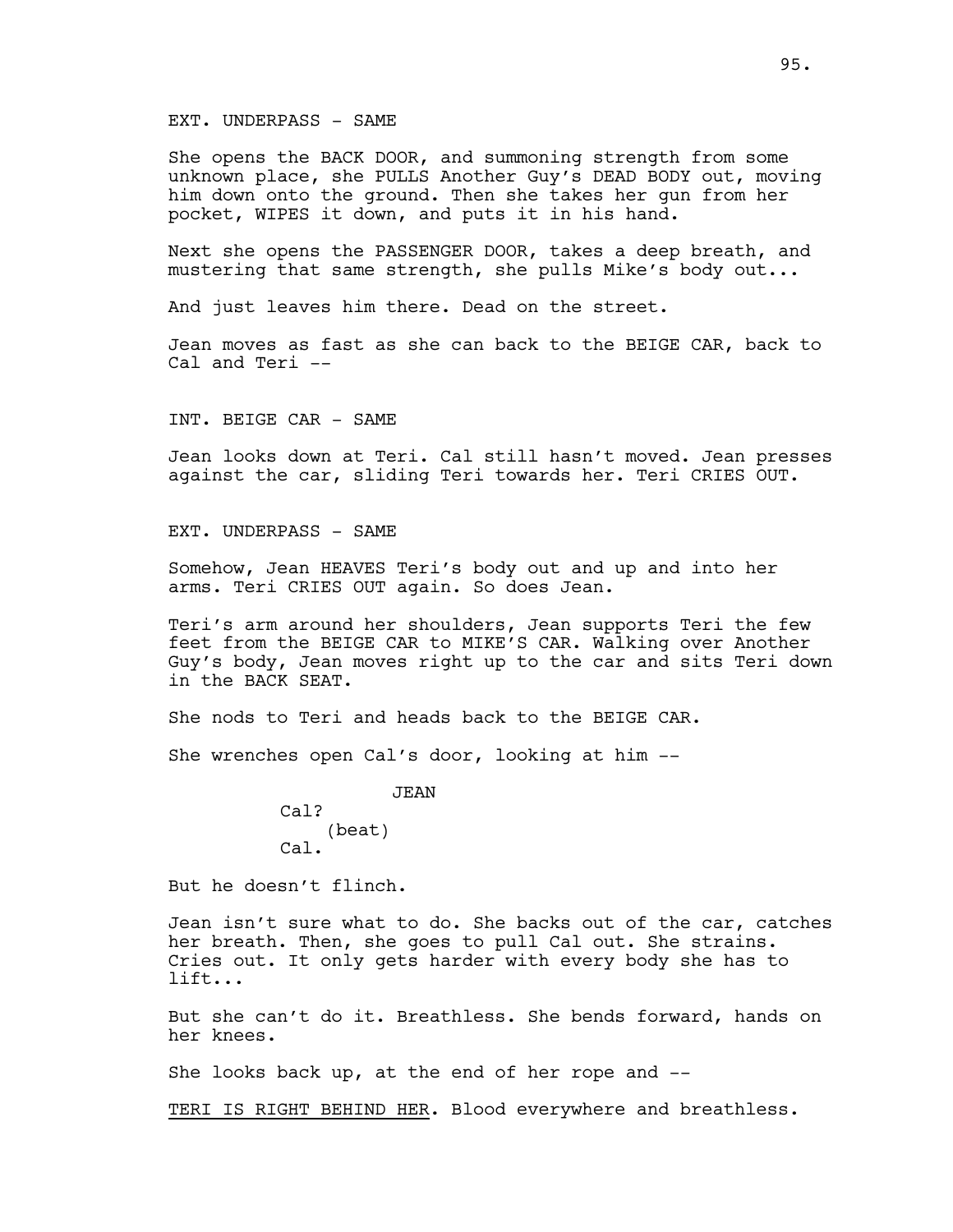The two women look at each other. Jean takes a breath. Teri nods. Then they lean into the car, and taking hold of Cal...

THEY PULL HIM UP AND OUT --

They stumble backwards. Together, they drag him all the way to MIKE'S CAR.

Teri opens the DOOR and gets in the BACK as Jean hoists Cal up, Teri pulls him in and onto her, holding him close.

INT. MIKE'S CAR - DAWN

Jean gets in the driver's seat. Cal's chest moves Teri's hand up and down. It's so small. But he's alive. The women look from him to each other --

TERI

Go.

Jean turns the key, puts the car in drive and looking in the rearview at Teri --

> JEAN I killed Mike.

She puts her foot on the GAS --

CUT TO:

EXT. DIRT ROAD - MORNING

That familiar dirt road, the one that cuts through the tall trees.

Mike's Car comes around the curve...

INT. MIKE'S CAR - SAME

Jean, at first relieved when the cabin comes into view, sees SOMETHING she doesn't like.

At the top of the hill, she STOPS THE CAR. Takes a breath and throws a look back to Teri. Teri strains to sit up and sees it too...

IN FRONT OF THE CABIN:

A DARK CAR, doors OPEN. And next to the car, a DEAD BODY.

Jean makes a decision --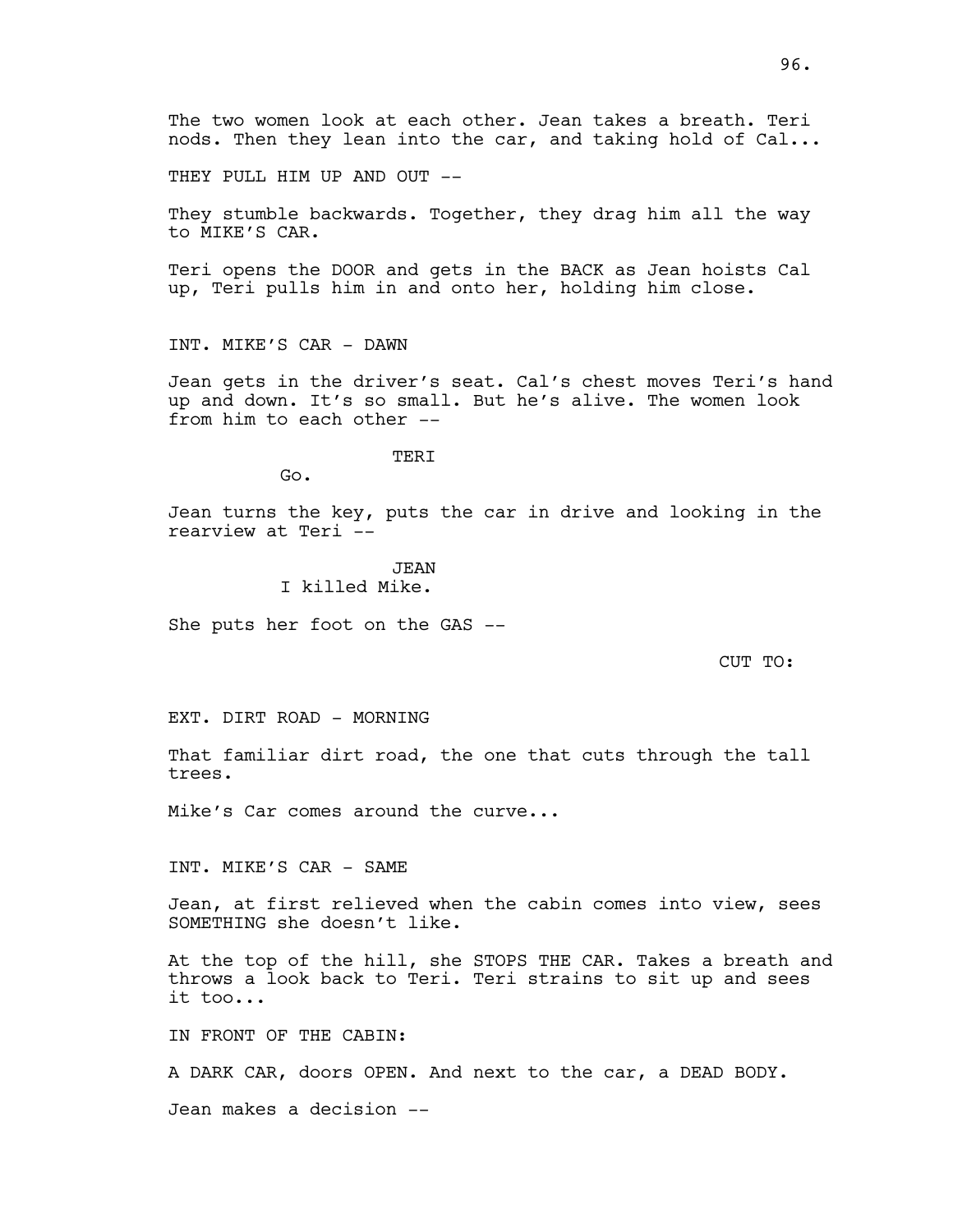The car barrels down the hill towards the cabin, coming to a stop in front.

INT. MIKE'S CAR - MOMENTS LATER

Jean stares at the cabin. Her breath quickens.

TERI (O.C.)

Jean.

Jean turns to her --

TERI (CONT'D) I don't think I can move... I don't think I can move.

She EXTENDS her GUN to Jean.

Jean nods. Takes it.

EXT. CABIN - SAME

Slowly, cautiously, Jean approaches the CABIN, Teri's gun in her hand. And as she gets closer, she passes the DEAD BODY.

She's never seen this man before. Jean puts her hand to her mouth --

The WINDOWS of the cabin are SHATTERED. GLASS EVERYWHERE. A few BULLET HOLES in the wooden walls.

She tightens her grip on the GUN as she approaches the OPEN DOOR...

INT. CABIN - SAME

Inside, ANOTHER UNKNOWN MAN, GUN in his hand, is dead on the ground. And then, on the other side of the cabin...

There's Art. His gun in his hand. DEAD.

Her heart stops. She takes a sharp breath. She goes over to him. Bends down. Looks at him for a moment.

AND THEN SHE REMEMBERS --

She gets up, shoves the gun in her pocket, moves to the TABLE and CHAIRS, and pushes them out of the way, they topple over each other --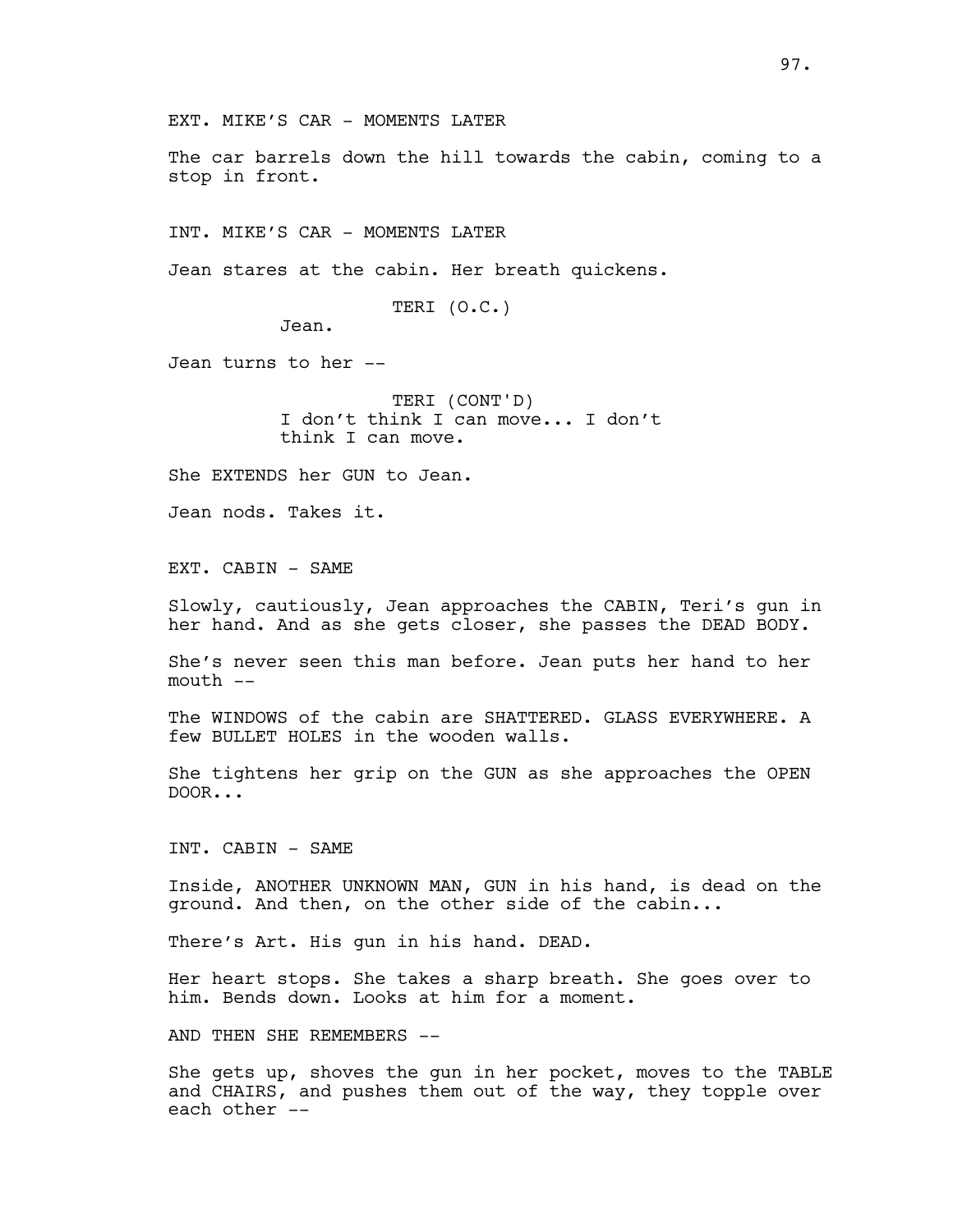She rips up the RUG -- Tears open the HATCH --  $AND$   $--$ There's Paul. Head buried in his arms. He looks up and -- Baby Harry is nestled safely IN HIS ARMS. Harry LOOKS UP, and the first thing he sees is... HIS MOTHER. He's looking right into her EYES. She's looking into HIS. And... he smiles. He just... He smiles. Jean shakes her head in disbelief. And then she looks to Paul -- JEAN It's alright now. Your mom and dad are outside, Paul. Paul NODS and stretches up, handing Harry to Jean -- Jean leans down, taking Harry up in her arms, holding him so close. She closes her eyes, smelling him, squeezing him. JEAN (CONT'D) (to Harry) It's okay baby, your mama's here... your mama's here... She inhales, then opens her eyes. Looks back at Paul. JEAN (CONT'D) Okay Paul. We're gonna... we're gonna play a game, okay? You have to close your eyes, and you can't open them until I say so, got it? Paul nods again. JEAN (CONT'D) And once I tell you to open them, you can't look back, okay?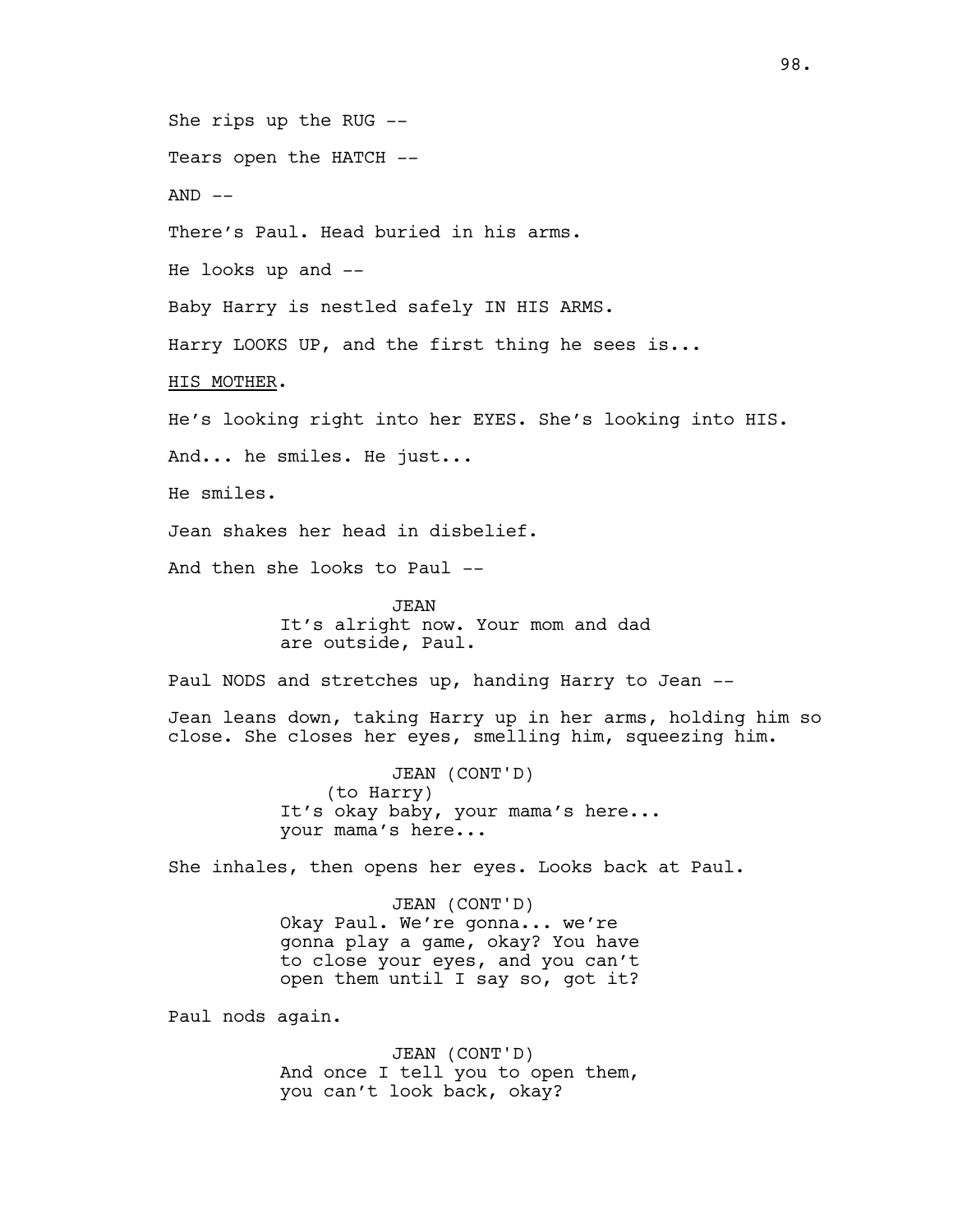And again.

### JEAN (CONT'D) Alright Paul, close your eyes.

Paul closes his eyes and reaches out for Jean. She extends her hand, guiding him. With that one hand, she pulls him up and out of the hole, and with the other, she holds Harry.

EXT. CABIN - MOMENTS LATER

They're outside.

JEAN Keep 'em closed, Paul.

They walk to the waiting CAR. Carefully, Jean walks Paul around the body. And when they're finally at the car...

> JEAN (CONT'D) Okay, Paul. You can open your eyes.

He does. And the first thing he sees is...

Teri.

Her FACE at the window.

She opens the door, and Paul falls into her arms. She holds him so tight. And then

CAL'S HAND

Reaches out and grabs onto Paul's arm.

Teri turns. Cal's awake. He looks into her eyes, then he looks to Paul, putting his big hand on his little face. They all hold each other for a moment, until Cal collapses back.

Then Jean takes Paul's hand and puts him in the PASSENGER SEAT and places Harry in his lap. Paul puts his arms around Harry, holding him tight. Jean closes the PASSENGER DOOR and walks around to the DRIVER SIDE.

INT. MIKE'S CAR - SAME

Jean gets in. She puts the KEY in the ignition, fumbling a bit as she does.

She pauses there a moment. Goes to TURN AROUND --